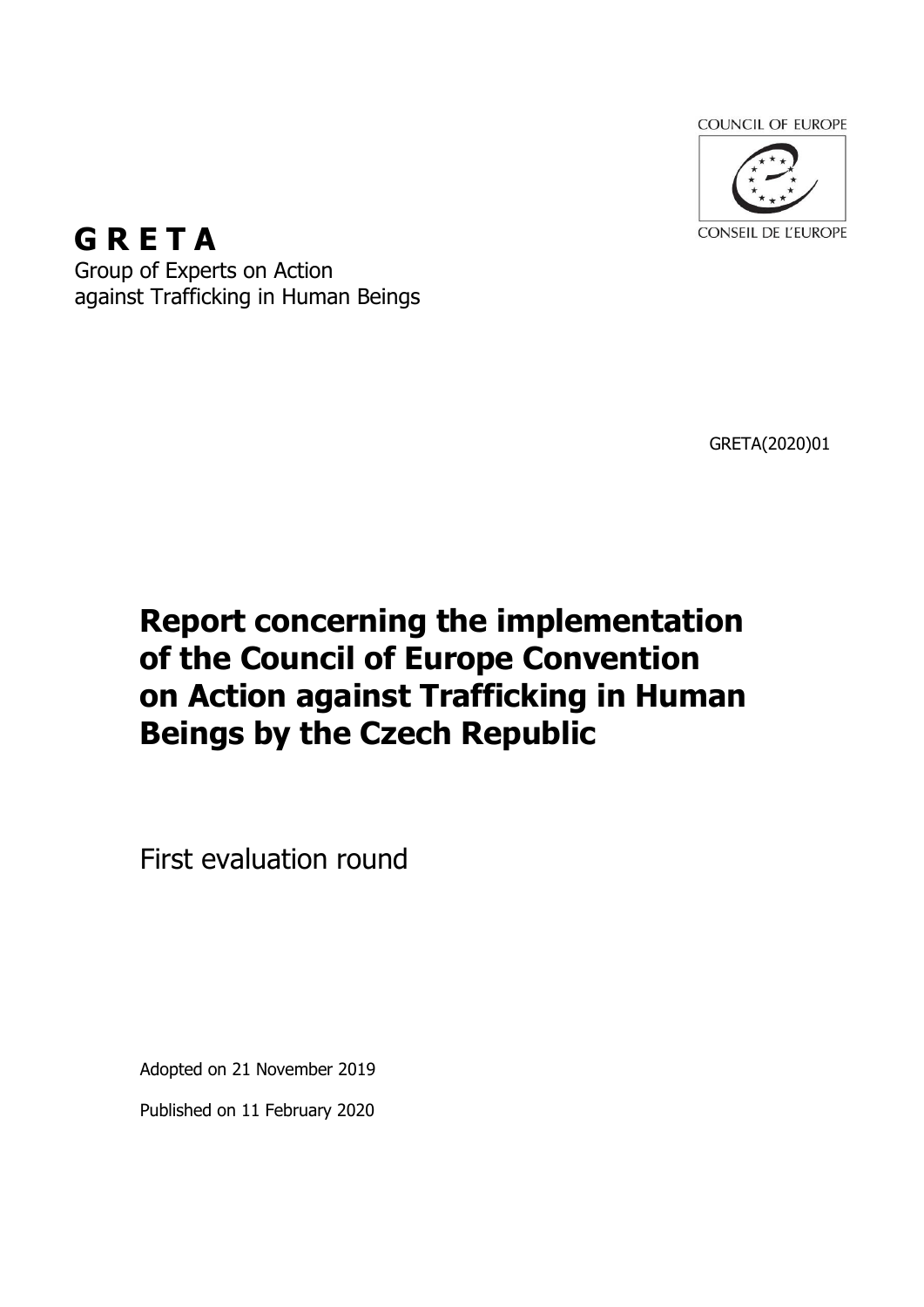\_\_\_\_\_\_\_\_\_\_\_\_\_\_\_\_\_\_\_\_\_\_\_\_\_\_\_\_\_\_\_\_\_\_\_\_\_\_\_\_\_\_\_\_\_\_\_\_\_\_\_\_\_\_\_\_\_\_\_\_\_\_\_\_\_\_\_\_\_\_\_\_\_\_\_\_\_\_\_\_\_\_\_\_\_\_\_\_\_\_\_\_\_\_\_\_\_\_\_

Secretariat of the Council of Europe Convention on Action against Trafficking in Human Beings (GRETA and Committee of the Parties) Council of Europe F-67075 Strasbourg Cedex France

[trafficking@coe.int](file:///D:/WINXP/Profiles/charbonnel/Local%20Settings/Temporary%20Internet%20Files/OLK6F/trafficking@coe.int)

[www.coe.int/en/web/anti-human-trafficking](http://www.coe.int/en/web/anti-human-trafficking)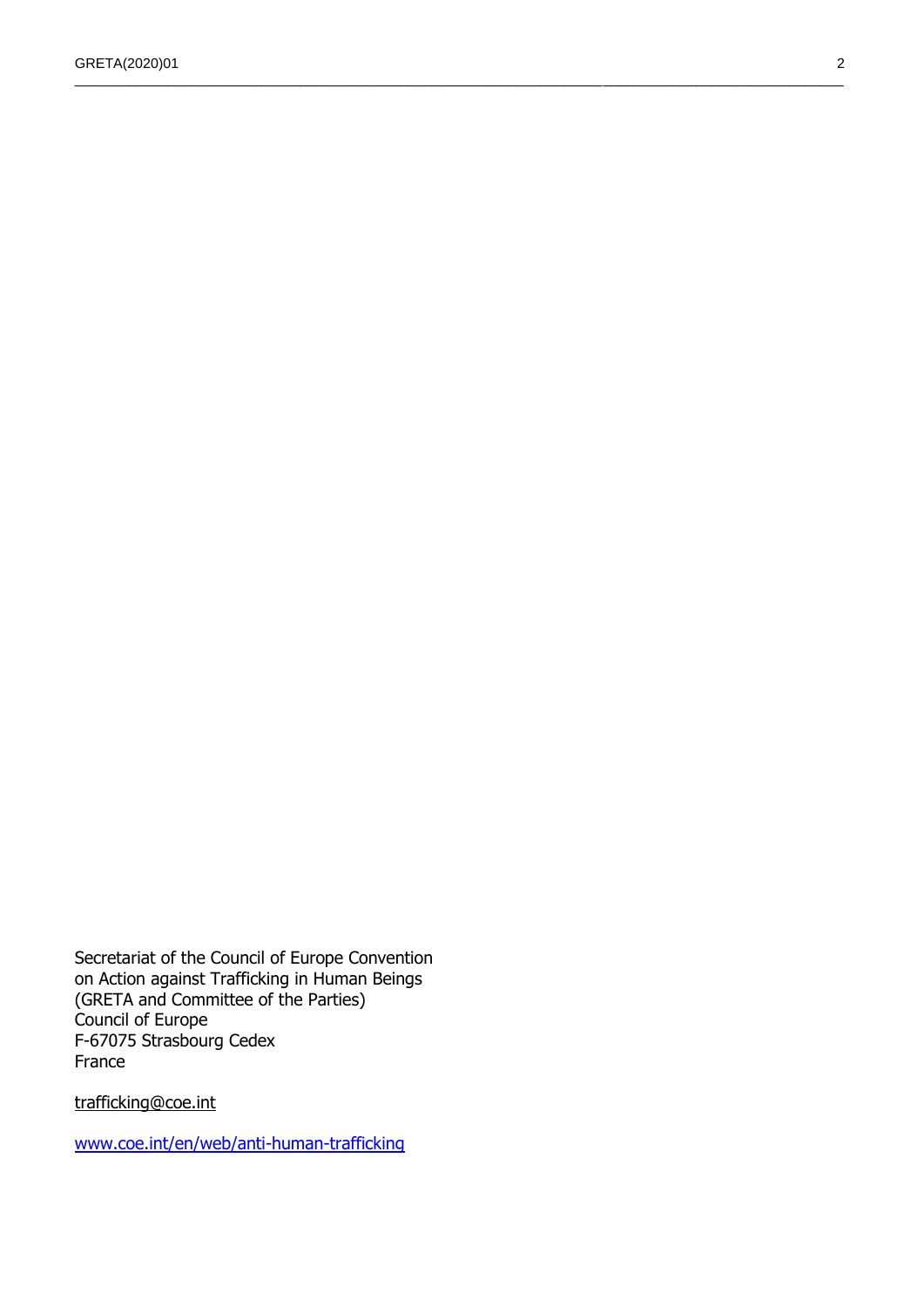#### **Table of contents**

\_\_\_\_\_\_\_\_\_\_\_\_\_\_\_\_\_\_\_\_\_\_\_\_\_\_\_\_\_\_\_\_\_\_\_\_\_\_\_\_\_\_\_\_\_\_\_\_\_\_\_\_\_\_\_\_\_\_\_\_\_\_\_\_\_\_\_\_\_\_\_\_\_\_\_\_\_\_\_\_\_\_\_\_\_\_\_\_\_\_\_\_\_\_\_\_\_\_\_

| I. |                                                                                                                                                                                            |  |  |  |
|----|--------------------------------------------------------------------------------------------------------------------------------------------------------------------------------------------|--|--|--|
|    | II. National framework in the field of action against trafficking in human beings in<br>Overview of the current situation in the area of trafficking in human beings in the                |  |  |  |
| 1. |                                                                                                                                                                                            |  |  |  |
| 2. | Overview of the legal and policy framework in the field of action against                                                                                                                  |  |  |  |
|    | a.<br>b.                                                                                                                                                                                   |  |  |  |
| 3. | Overview of the institutional framework for action against trafficking in human                                                                                                            |  |  |  |
|    | Interdepartmental Co-ordination Group for Combating Trafficking in Human Beings 14<br>a.<br>b.<br>c.<br>d.<br>e.<br>f.<br>g.                                                               |  |  |  |
|    | III. Implementation of the Council of Europe Convention on Action against Trafficking                                                                                                      |  |  |  |
| 1. | Integration of the core concepts and definitions contained in the Convention in                                                                                                            |  |  |  |
|    | Human rights-based approach to action against trafficking in human beings 17<br>a.<br>Definitions of "trafficking in human beings" and "victim of THB" in Czech law  19<br>b.<br>i.<br>ii. |  |  |  |
|    | Comprehensive approach to action against THB, co-ordination of all actors and actions, and<br>$C_{\bullet}$<br>İ.<br>ii.<br>iii.<br>iv.                                                    |  |  |  |
| 2. | Implementation by the Czech Republic of measures aimed at preventing                                                                                                                       |  |  |  |
|    | a.<br>b.<br>c.<br>Border measures to prevent THB and measures to enable legal migration36<br>d.                                                                                            |  |  |  |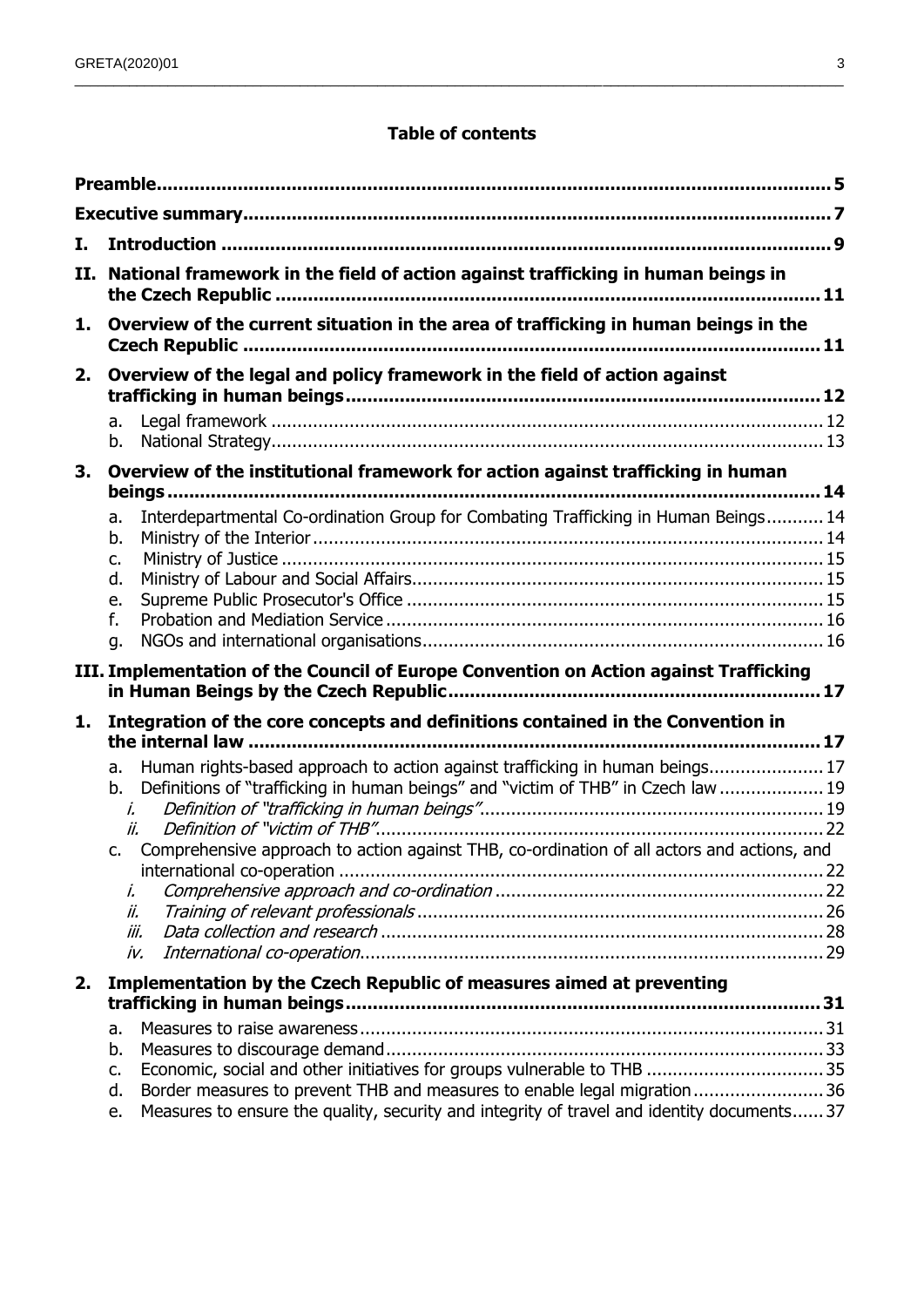| 3. | Implementation by the Czech Republic of measures to protect and promote the |                                                                                                                                                              |    |
|----|-----------------------------------------------------------------------------|--------------------------------------------------------------------------------------------------------------------------------------------------------------|----|
|    | a.<br>b.<br>C.                                                              |                                                                                                                                                              |    |
|    | d.                                                                          |                                                                                                                                                              |    |
|    | e.<br>f.                                                                    |                                                                                                                                                              |    |
| 4. |                                                                             | <b>Implementation by the Czech Republic of measures concerning substantive</b>                                                                               |    |
|    | a.                                                                          |                                                                                                                                                              |    |
|    | b.                                                                          |                                                                                                                                                              |    |
|    | c.                                                                          |                                                                                                                                                              |    |
|    | d.                                                                          |                                                                                                                                                              |    |
|    |                                                                             |                                                                                                                                                              |    |
|    |                                                                             |                                                                                                                                                              |    |
|    |                                                                             | Appendix II: List of public bodies, intergovernmental organisations, non-<br>governmental organisations and other civil society actors with which GRETA held | 67 |
|    |                                                                             |                                                                                                                                                              |    |

\_\_\_\_\_\_\_\_\_\_\_\_\_\_\_\_\_\_\_\_\_\_\_\_\_\_\_\_\_\_\_\_\_\_\_\_\_\_\_\_\_\_\_\_\_\_\_\_\_\_\_\_\_\_\_\_\_\_\_\_\_\_\_\_\_\_\_\_\_\_\_\_\_\_\_\_\_\_\_\_\_\_\_\_\_\_\_\_\_\_\_\_\_\_\_\_\_\_\_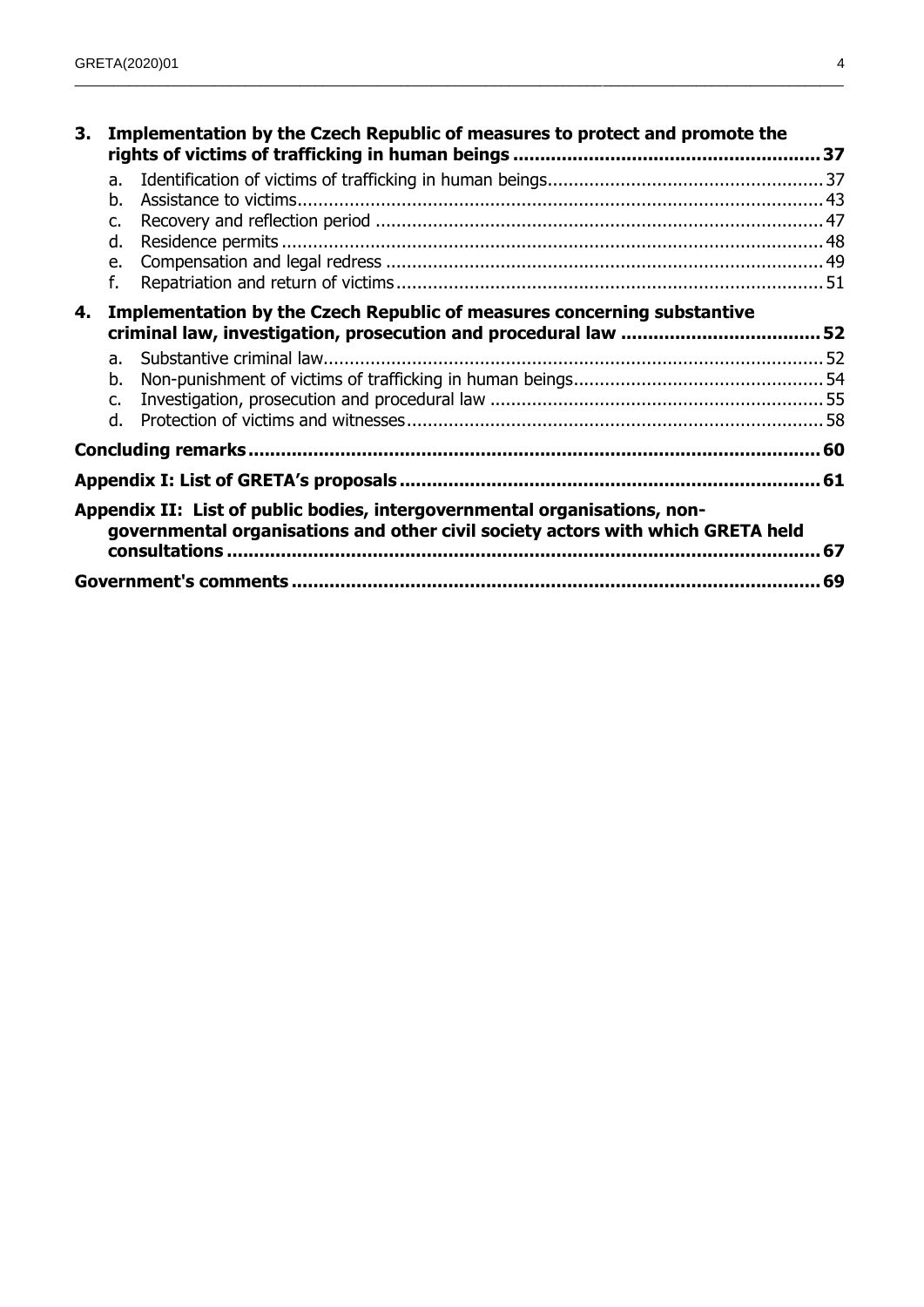## <span id="page-4-0"></span>**Preamble**

As the Council of Europe Convention on Action against Trafficking in Human Beings ("the Convention") and the monitoring mechanism to evaluate its implementation are relatively new, it is appropriate to set out their salient features at the beginning of the first report to each Party to the Convention.

\_\_\_\_\_\_\_\_\_\_\_\_\_\_\_\_\_\_\_\_\_\_\_\_\_\_\_\_\_\_\_\_\_\_\_\_\_\_\_\_\_\_\_\_\_\_\_\_\_\_\_\_\_\_\_\_\_\_\_\_\_\_\_\_\_\_\_\_\_\_\_\_\_\_\_\_\_\_\_\_\_\_\_\_\_\_\_\_\_\_\_\_\_\_\_\_\_\_\_

The Convention was adopted by the Committee of Ministers of the Council of Europe on 3 May 2005, following a series of other initiatives by the Council of Europe in the field of combating trafficking in human beings. The Convention entered into force on 1 February 2008. It is a legally binding instrument which builds on already existing international instruments. At the same time, the Convention goes beyond the minimum standards agreed upon in other international instruments and aims at strengthening the protection afforded by them.

The Convention has a comprehensive scope of application, encompassing all forms of trafficking (whether national or transnational, linked or not linked to organised crime) and taking in all persons who are victims of trafficking (women, men or children). The forms of exploitation covered by the Convention are, at a minimum, sexual exploitation, forced labour or services, slavery or practices similar to slavery, servitude and the removal of organs.

The main added value of the Convention is its human rights perspective and focus on victim protection. The Convention recognises trafficking in human beings as a violation of human rights and an offence to the dignity and integrity of the human being; greater protection is therefore needed for all of its victims.

As trafficking in human beings is a world-wide phenomenon, one of the express purposes of the Convention is to promote international co-operation in the efforts to combat trafficking. In this context, it is noteworthy that the Convention is not restricted to Council of Europe member states; non-member states and the European Union also have the possibility of becoming Parties.

To be effective, and given the nature of the phenomenon, a strategy for combating trafficking in human beings must adopt a co-ordinated and multidisciplinary approach, incorporating prevention, protection of victims' rights and prosecution of traffickers. The Convention contains various provisions in each of these three areas, placing obligations on States to take appropriate measures, in partnership with civil society and in co-operation with other States.

The measures provided for by the Convention in the area of prevention include awarenessraising for persons vulnerable to trafficking; economic and social initiatives to tackle the underlying causes of trafficking; actions aimed at discouraging demand; and putting in place border control measures to prevent and detect trafficking in human beings.

The Convention also provides for a series of measures to protect and promote the rights of victims. Victims of trafficking must be identified and recognised as such in order to avoid police and public authorities treating them as "irregular migrants" or criminals. Victims should be granted physical and psychological assistance and support for their reintegration into society. Further, by virtue of the Convention, victims are entitled to a minimum of 30 days to recover and escape from the influence of the traffickers and to take a decision about their possible co-operation with the authorities. A renewable residence permit should be granted if their personal situation so requires and/or if their continued presence is needed in order to co-operate in a criminal investigation. In addition, the Convention establishes the right of victims to receive compensation and provides for measures for their repatriation and return with due regard to the rights, safety and dignity of the victims.

In the area of substantive and procedural criminal law, the Convention places on Parties a series of obligations aimed at enabling the effective prosecution of traffickers and ensuring that they are punished in a proportionate and dissuasive manner. Particular attention is paid to the issue of victim and witness protection during investigation and court proceedings. Parties should also provide for the possibility of not imposing penalties on victims for their involvement in unlawful activities.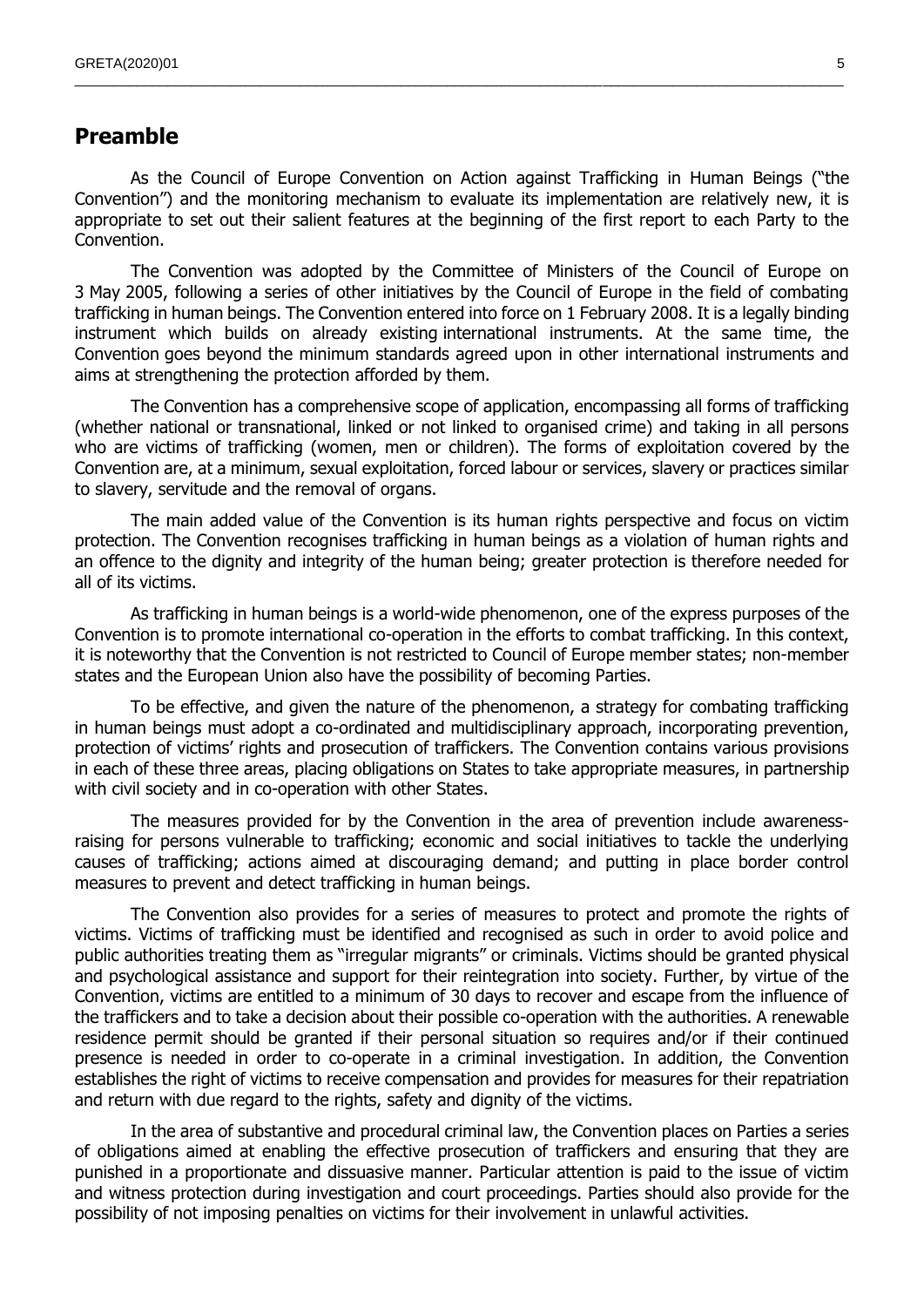Another important added value of the Convention is the monitoring system set up to supervise the implementation of the obligations contained in it, which consists of two pillars: the Group of Experts on Action against Trafficking in Human Beings (GRETA) and the Committee of the Parties.

\_\_\_\_\_\_\_\_\_\_\_\_\_\_\_\_\_\_\_\_\_\_\_\_\_\_\_\_\_\_\_\_\_\_\_\_\_\_\_\_\_\_\_\_\_\_\_\_\_\_\_\_\_\_\_\_\_\_\_\_\_\_\_\_\_\_\_\_\_\_\_\_\_\_\_\_\_\_\_\_\_\_\_\_\_\_\_\_\_\_\_\_\_\_\_\_\_\_\_

GRETA is composed of 15 independent and impartial experts chosen for their recognised competence in the fields of human rights, assistance and protection of victims, and action against trafficking in human beings, or because of their professional experience in the areas covered by the Convention. The task of GRETA is to evaluate the implementation of the Convention by the Parties, following a procedure divided into rounds. At the beginning of each round, GRETA defines autonomously the provisions to be monitored and determines the most appropriate means to carry out the evaluation, being guided by the Rules of procedure for evaluating implementation of the Convention adopted at GRETA's 2nd meeting (16-19 June 2009).

In carrying out its monitoring work, GRETA has the right to avail itself of a variety of means for collecting information. As a first step, GRETA sends a detailed questionnaire to the authorities of the Party undergoing evaluation. It may also make additional requests for information. By virtue of the Convention, Parties are obliged to co-operate with GRETA in providing the requested information. Another important source of information is civil society and, indeed, GRETA maintains contacts with non-governmental organisations which can provide relevant information. In addition, GRETA may decide to carry out a visit to the country concerned in order to collect additional information or to evaluate the practical implementation of the adopted measures. This visit allows for direct meetings with the relevant bodies (governmental and non-governmental) and is also an occasion for GRETA to visit facilities where protection and assistance are provided to victims of trafficking and other related structures. Furthermore, GRETA may decide to organise hearings with various actors in the field of action against trafficking in human beings.

GRETA's evaluation reports are thus the result of information gathered from a variety of sources. They contain an analysis of the situation in each Party regarding action taken to combat trafficking in human beings and suggestions concerning the way in which the country may strengthen the implementation of the Convention and deal with any problems identified. In its assessment, GRETA is not bound by the case law of judicial and quasi-judicial bodies acting in the same field, but may use it as a point of departure or reference. The reports are drawn up in a co-operative spirit and are intended to assist States in their efforts; they can offer support for the changes on which the national authorities have already embarked, and lend legitimacy to the direction of national policies. Because of its multidisciplinary and multinational composition, and as a consequence of its independent approach, GRETA provides a professional and impartial international voice in this process.

As regards the procedure for the preparation of reports, GRETA examines a draft report on each Party in plenary session. The report is sent to the relevant government for comments, which are taken into account by GRETA when establishing its final report. This final report is adopted by GRETA in a plenary session and transmitted to the Party concerned, which is invited to submit any final comments. At the expiry of the time-limit of one month for the Party to make comments, the report and conclusions by GRETA, together with eventual comments made by the national authorities, are made public and sent to the Committee of the Parties. In the context of the first evaluation round, this completes GRETA's task in respect of the Party concerned, but it is only the first stage in an on-going dialogue between GRETA and the authorities.

The second pillar of the monitoring mechanism, the Committee of the Parties, is composed of the representatives in the Committee of Ministers of the Parties to the Convention and of representatives of Parties non-members of the Council of Europe. On the basis of GRETA's reports, the Committee of the Parties may adopt recommendations addressed to a Party concerning the measures to be taken to implement GRETA's conclusions.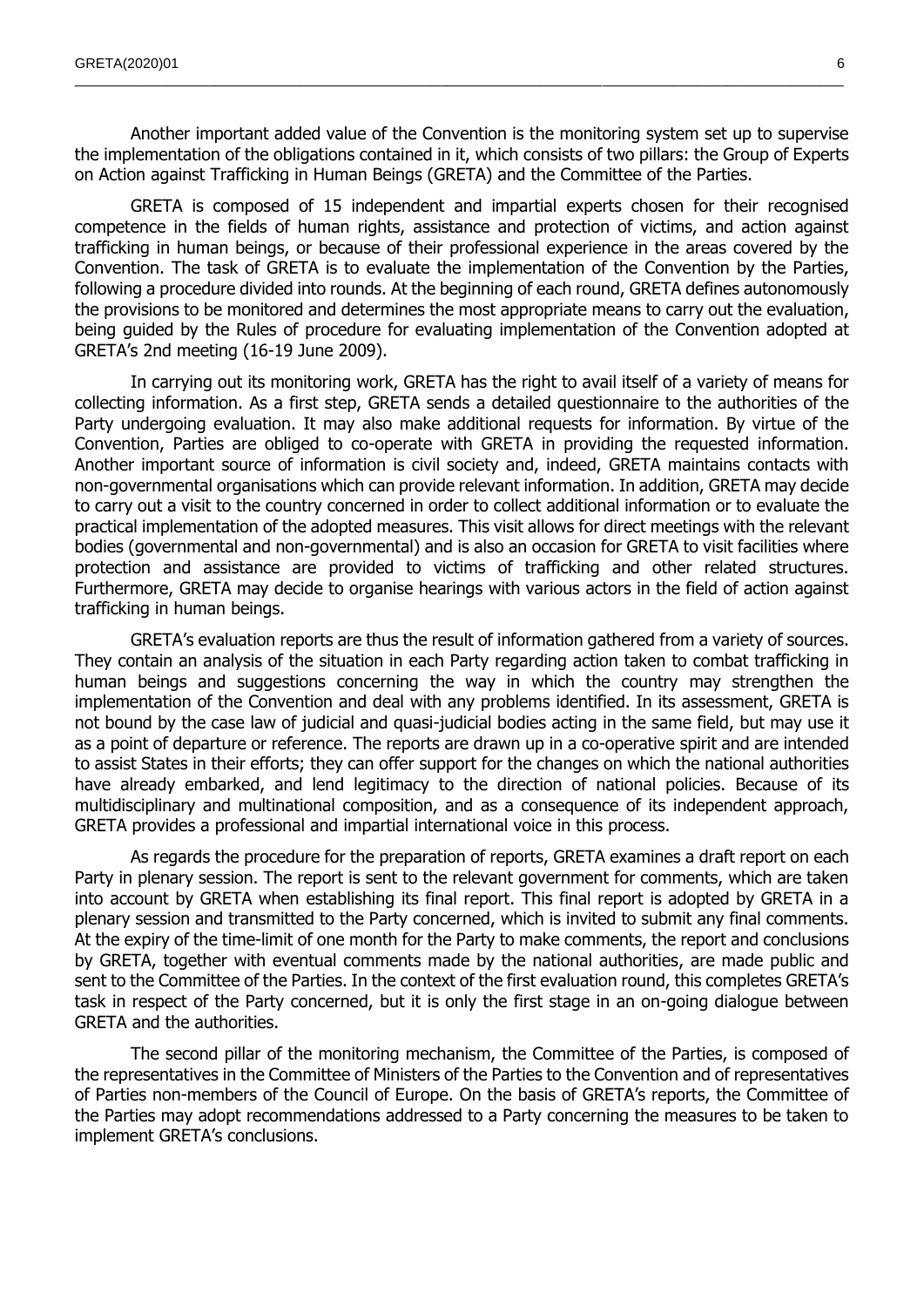### <span id="page-6-0"></span>**Executive summary**

The Czech Republic has taken a number of important steps to combat trafficking in human beings. The national legal framework in the field of anti-trafficking action has evolved over the years, in the light of the country's international commitments. The Interdepartmental Co-ordination Group for Combating Trafficking in Human Beings was set up in 2008, bringing together relevant governmental and non-governmental stakeholders. In 2016 the Czech Government adopted the National Strategy for Combating Trafficking in Human Beings for the period 2016-2019, the fifth strategic document in this area. The measures included in it address all principal areas relevant to action against human trafficking, and its implementation is periodically evaluated by the Ministry of the Interior.

 $\_$  , and the state of the state of the state of the state of the state of the state of the state of the state of the state of the state of the state of the state of the state of the state of the state of the state of the

In the early 2000s, the Czech Republic was primarily a country of origin, especially for women and girls trafficked for the purpose of sexual exploitation, but in recent years, there has been an influx of foreign workers to the Czech Republic. The number of victims of trafficking for labour exploitation identified by the police remains low and there have been a total of eight convictions for this form of trafficking since 2010. The current National Strategy includes several tasks related to combating trafficking for labour exploitation.

Children accounted for more than half of the victims identified by the police in the period 2012- 2015, which is why the current National Strategy treats combating child trafficking as a priority. The statistics available for 2016-2018 also indicate that nearly half of the victims identified by the police were children.

A number of preventive and informative activities on human trafficking are carried out by different stakeholders, in particular NGOs. Social workers of the NGO La Strada Czech Republic carry out outreach work at places frequented by potentially trafficked and exploited persons and disseminate information materials. GRETA considers that the Czech authorities should adopt and strengthen legislative, administrative, educational, social, cultural or other measures to discourage demand for the services of trafficked persons, for all forms of exploitation, in partnership with civil society, trade unions and the media**.**

There are reports that human trafficking affects Roma, notably women and girls for the purpose of sexual exploitation and sham marriage, but also men and boys for the purpose of labour exploitation, as well as welfare benefits and credit fraud. As part of the Roma Integration Strategy, the Czech authorities are taking measures which can prevent the trafficking of Roma. There are also several programmes which help stimulate economic performance in economically deprived regions and build social housing. GRETA considers that the Czech authorities should continue strengthening prevention of human trafficking through targeted social and economic empowerment measures for vulnerable groups and persons, in particular the Roma community and migrant workers.

There is no procedure for the identification of victims of human trafficking which is independent of the criminal investigation. GRETA urges the Czech authorities to disconnect the identification of victims of human trafficking from the initiation of criminal proceedings and to put in place a formalised victim identification procedure which defines the roles and responsibilities of all relevant stakeholders and promotes a multi-agency approach by involving specialised NGOs, labour inspectors, social workers, child protection specialists and health-care staff. GRETA also asks the authorities to pay increased attention to the proactive detection of victims of trafficking amongst asylum seekers and persons placed in administrative detention pending removal.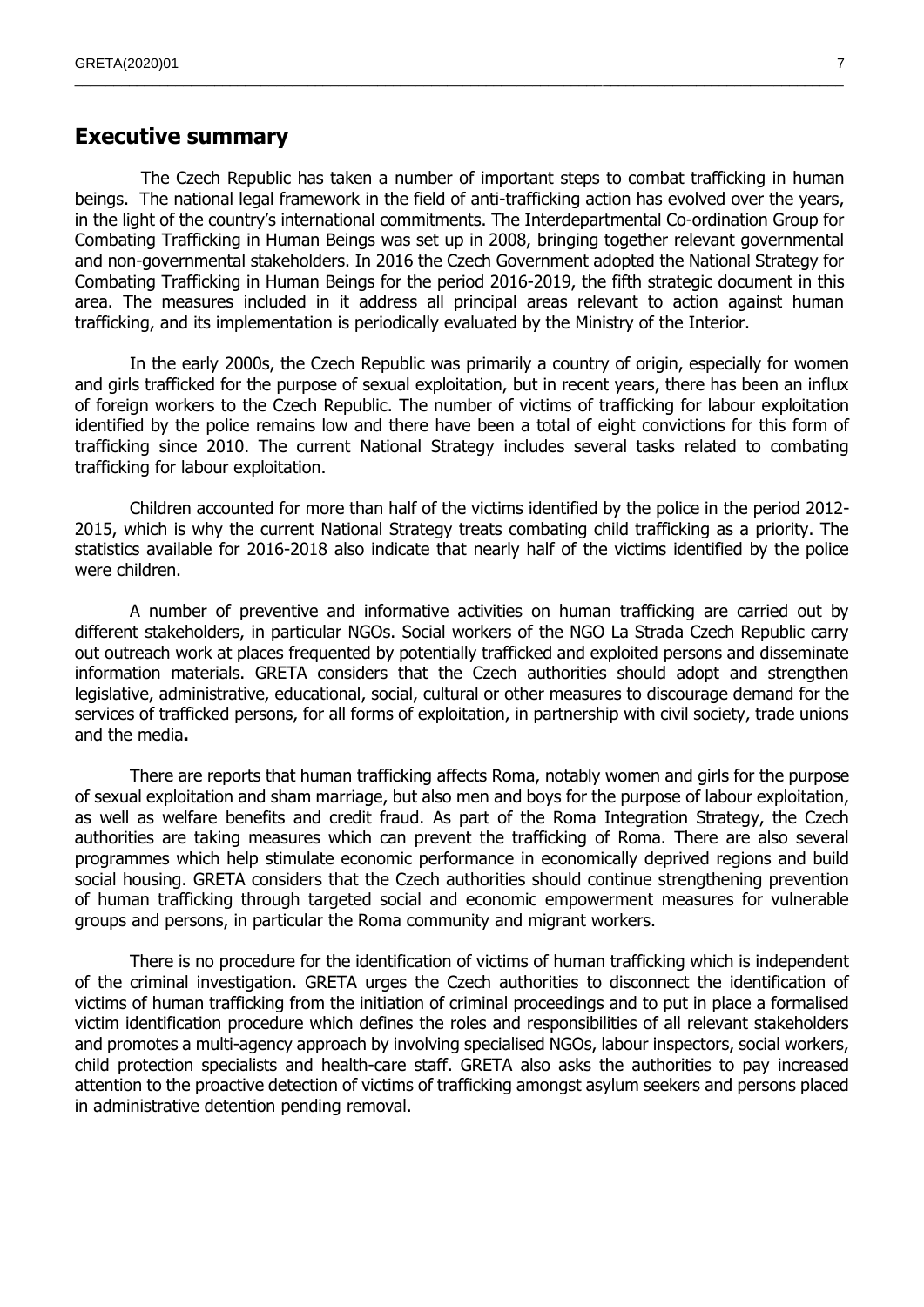The Ministry of the Interior funds the Programme for Support and Protection of Victims of Trafficking in Human Beings, which is implemented by the NGO La Strada Czech Republic through a public procurement agreement. Shelter accommodation is available for both women and men who are presumed to be victims of trafficking. GRETA asks the Czech authorities to provide specialised assistance for child victims of trafficking, taking into account their specific circumstances and the best interests of the child, and to ensure the continuity of funding for services delivered by specialised NGOs.

 $\_$  , and the state of the state of the state of the state of the state of the state of the state of the state of the state of the state of the state of the state of the state of the state of the state of the state of the

While Czech law provides for a recovery and reflection period of one month, GRETA is concerned that only presumed victims who enter the Programme for Support and Protection of Victims of Trafficking effectively benefit from a reflection period (extended to 60 days when a person participates in the Programme). GRETA urges the Czech authorities to ensure that the recovery and reflection period is applied to all presumed foreign victims of trafficking, including those to whom the Dublin Regulation is applicable.

Czech law provides for the possibility of granting victims of trafficking a residence permit when they co-operate in the investigation/criminal proceedings. GRETA considers that the authorities should make further efforts to ensure that victims of trafficking can fully benefit in practice from the right to obtain a renewable residence permit, without prejudice to the right to seek and enjoy asylum.

There have been some successful compensation claims for non-material damages in cases of trafficking for sexual exploitation, but none in cases of trafficking for labour exploitation. Further, no victims of trafficking have received financial assistance from the state under the Victims of Crime Act. GRETA urges the Czech authorities to adopt measures to facilitate and guarantee access to compensation for victims of trafficking, including by reviewing the criminal and civil procedures regarding compensation and ensuring that all persons trafficked in, to or from the Czech Republic, regardless of nationality and residential status, are eligible for financial assistance from the state.

Czech legislation does not contain a specific provision replicating Article 26 of the Convention and no guidance is available for law enforcement officials, prosecutors and judges in this respect. GRETA urges the Czech authorities to take measures to ensure compliance with the provision on the nonpunishment of victims of trafficking for their involvement in unlawful activities, to the extent that they were compelled to do so.

Further, GRETA considers that the Czech authorities should provide law enforcement authorities with guidance and tools to detect and investigate trafficking cases for different forms of exploitation, provide training to judges, and systematically carry out financial investigations in order to effectively locate, seize and confiscate criminal assets and enable compensation of the victims. Finally, GRETA considers that the Czech authorities should make full use of the available measures to protect victims of trafficking, including children, and to prevent their intimidation during the investigation and during and after the court proceedings.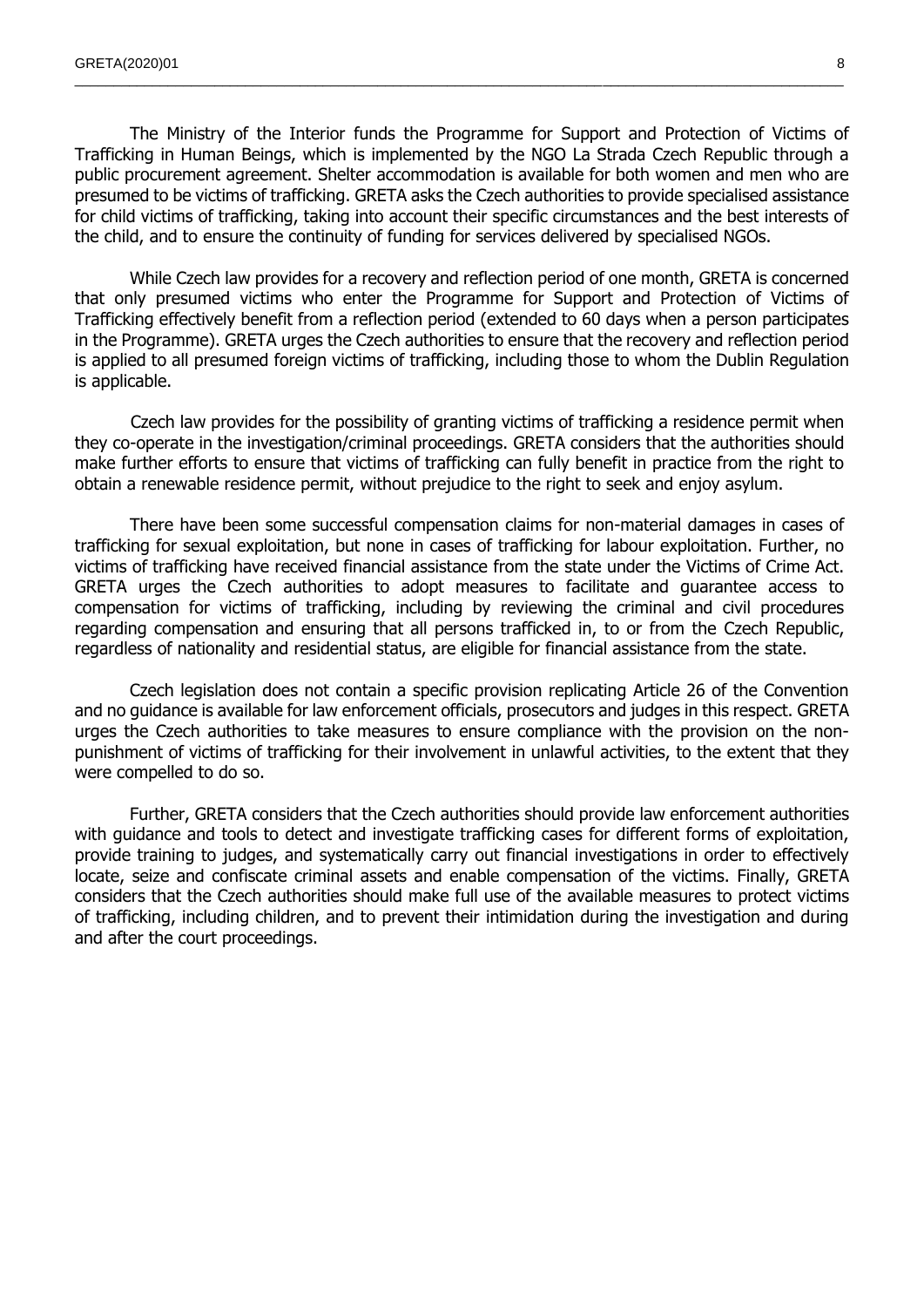# <span id="page-8-0"></span>**I. Introduction**

1. The Czech Republic deposited the instrument of ratification of the Council of Europe Convention on Action against Trafficking in Human Beings ("the Convention") on 29 March 2017. The Convention entered into force for the Czech Republic on 1 July 2017.<sup>1</sup>

 $\_$  , and the state of the state of the state of the state of the state of the state of the state of the state of the state of the state of the state of the state of the state of the state of the state of the state of the

2. As established in Article 36(1) of the Convention, the Group of Experts on Action against Trafficking in Human Beings ("GRETA") monitors the implementation of the Convention by the Parties. GRETA does so in conformity with the procedure laid down in Article 38 of the Convention and the Rules on the evaluation procedure of the implementation of the Council of Europe Convention on Action against Trafficking in Human Beings by the Parties.

3. In accordance with Article 38 of the Convention, GRETA proceeded with the examination of the measures taken by the Czech Republic to implement the provisions set out in the Convention. The "Questionnaire for the evaluation of the implementation of the Council of Europe Convention on Action against Trafficking in Human Beings by the Parties - first evaluation round" was sent to the Czech Republic on 12 July 2018. The deadline for replying to the questionnaire was 30 November 2018, the date on which the Czech Republic submitted its reply.

4. In preparation of the present report, GRETA used the reply to the questionnaire by the Czech Republic and other information collected by GRETA. In addition, an evaluation visit to the Czech Republic took place from 4 to 8 March 2019, carried out by the following delegation:

- Mr Ryszard Piotrowicz, President of GRETA *ad interim*;
- Ms Helga Gayer, member of GRETA;
- Ms Petya Nestorova, Executive Secretary of the Convention on Action against Trafficking in Human Beings.

5. During the visit, the GRETA delegation met the First Deputy Minister of the Interior, Mr Jiří Nováček, the Deputy Minister of Justice, Mr Michal Franĕk, as well as officials from the Ministry of the Interior, the Ministry of Justice, the Ministry of Labour and Social Affairs, the Ministry of Foreign Affairs, the Ministry of Education, Youth and Sport, the Ministry of Health, and the Ministry of Regional Development. Meetings were also held with prosecutors and judges. Further, the GRETA delegation met the Public Defender of Rights, Ms Anna Šabatová.

6. The GRETA delegation held separate meetings with representatives of non-governmental organisations (NGOs) and lawyers. Discussions were also held with officials from the International Organization for Migration (IOM) and the United Nations High Commissioner for Refugees (UNHCR). GRETA is grateful for the information provided by them.

 $\frac{1}{1}$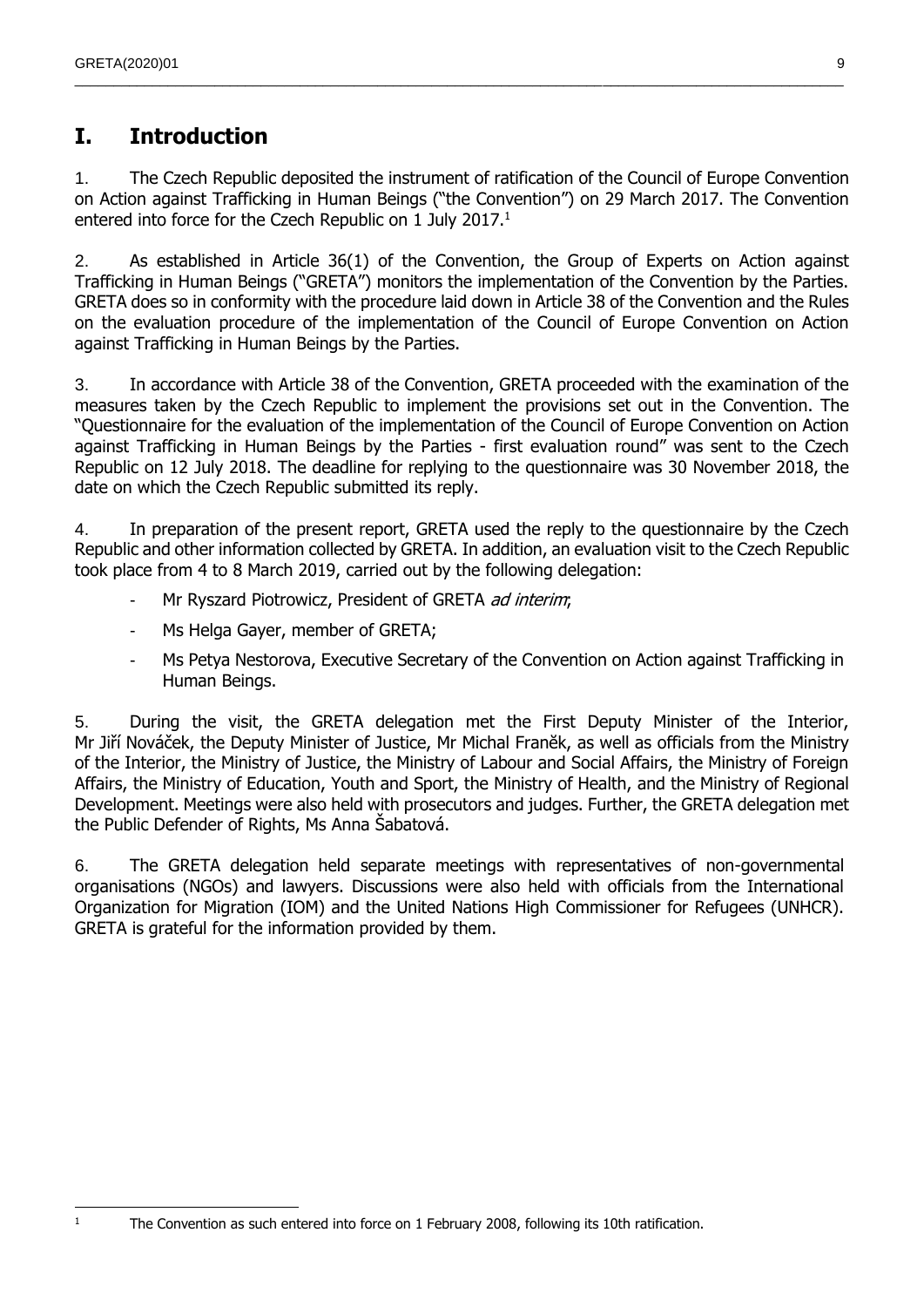7. In the context of the evaluation visit, the GRETA delegation visited a shelter for victims of trafficking run by the NGO Diakonie in Prague and a shelter for women and children victims of violence and human trafficking, run under the Project Magdala of Caritas of the Archdiocese of Prague. Further, the GRETA delegation visited the Centre "PRO" in Blansko, which runs a shelter for victims of violence and carries out outreach work.

 $\_$  , and the state of the state of the state of the state of the state of the state of the state of the state of the state of the state of the state of the state of the state of the state of the state of the state of the

8. GRETA is grateful for the valuable assistance provided before, during and after the visit by the contact person appointed by the Czech authorities to liaise with GRETA, Ms Jiřina Jůzlová, from the International Co-operation Department of the Ministry of Justice.

9. The draft version of the present report was adopted by GRETA at its 35th meeting (8- 12 July 2019) and was submitted to the Czech authorities for comments on 22 July 2019. The authorities' comments were received on 21 October 2019 and were taken into account by GRETA when adopting the final report at its 36th meeting (18-22 November 2019). The report covers the situation up to 22 November 2019; developments since that date are not taken into account in the following analysis and conclusions. The conclusions summarise the progress made, the issues which require immediate action and the other areas where further action is needed (see page 60).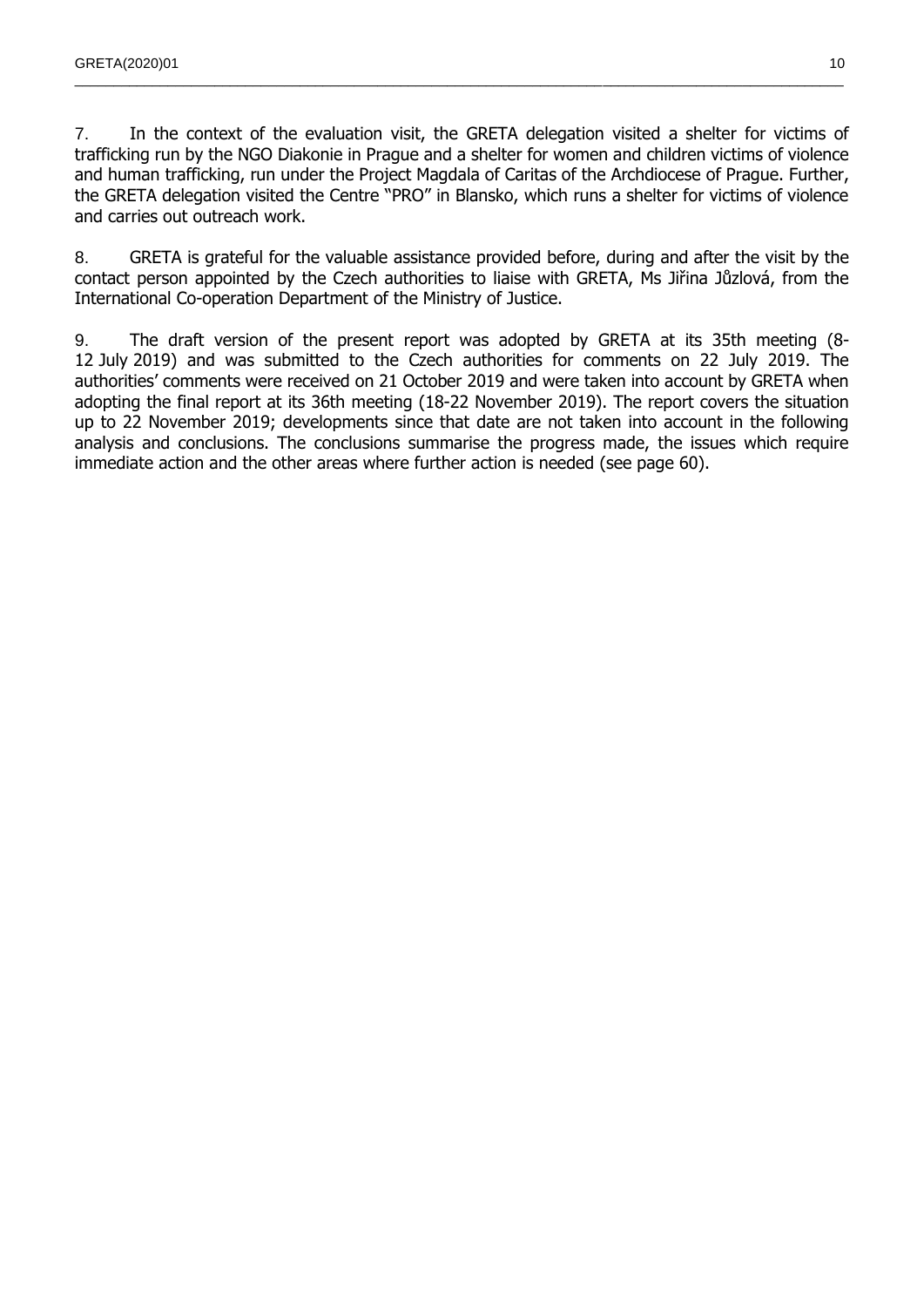# <span id="page-10-0"></span>**II. National framework in the field of action against trafficking in human beings in the Czech Republic**

 $\_$  , and the state of the state of the state of the state of the state of the state of the state of the state of the state of the state of the state of the state of the state of the state of the state of the state of the

### <span id="page-10-1"></span>**1. Overview of the current situation in the area of trafficking in human beings in the Czech Republic**

10. The Czech Republic is a country of destination, transit and origin of victims of trafficking in human beings (THB). According to statistical information collected by the Ministry of the Interior, the police identified, as part of criminal proceedings, 38 victims of human trafficking in 2016 (29 women, 8 girls and 1 boy), 14 in 2017 (10 girls and 4 men) and 11 in 2018 (11 girls).<sup>2</sup> This suggests a decreasing trend in the number of victims of THB identified in criminal proceedings (e.g. 76 in 2010, 67 in 2014). The available data is not disaggregated by form of exploitation and nationality of the victims. However, it is indicated in the annual Status Reports on THB in the Czech Republic, drawn up by the Ministry of the Interior, that the main countries of origin of the victims are Romania, Bulgaria, Ukraine and the Slovak Republic. The number of Czech citizens trafficked abroad has decreased in recent years, with the United Kingdom, Ireland and Germany being the main countries of destination. Czech citizens are also trafficked within the Czech Republic, but no statistics are available on identified victims of internal trafficking.

11. Separate statistics are available concerning the number of presumed victims of THB, identified by NGOs or the police, who entered the Programme of Support and Protection of Victims of Trafficking in Human Beings, but did not necessarily take part in criminal proceedings: 14 in 2016 (9 for labour and 5 for sexual exploitation), 24 in 2017 (17 for labour and 7 for sexual exploitation) and 17 in 2018 (including 23 foreign nationals). These presumed victims included persons from the Philippines, Vietnam, the Republic of Moldova, Nigeria, Ukraine, the Slovak Republic, Bulgaria, Romania and the Czech Republic (see also paragraph 174).

12. According to the 2016 and 2017 Status Reports on Trafficking in Human Beings in the Czech Republic, trafficking for the purpose of sexual exploitation continues to be the most common form of trafficking identified, with a recent increase in the number of victims from Asia and Africa. At the same time, it is acknowledged by the authorities that the relatively low number of identified victims of THB for the purpose of labour exploitation is only "the tip of the iceberg".<sup>3</sup> Despite various abuses detected by labour inspectors and the police (such as fraudulent agency employment or illegal posting of workers by employers headquartered in other EU countries), in the absence of criminal proceedings for THB for labour exploitation, very few victims have been formally identified. In recent years, there has been an increase in the number of homeless and socially disadvantaged persons recruited to work in the UK (in car washes, poultry farms, fruit and vegetable sorting machines) or trafficked for the purpose of obtaining social benefits and credit fraud. Another trend is that of girls and young women belonging to socially excluded communities who are lured abroad, mostly to the United Kingdom and Ireland, under the pretext of marriage with men from third counties, in particular Bangladesh, Afghanistan and Pakistan.<sup>4</sup>

 $\overline{a}$ <sup>2</sup> This statistical data comes mostly from the Police Statistical Crime Recording System and is quoted in the annual Status Reports on THB in the Czech Republic, which are available on the website of the Ministry of the Interior: <https://www.mvcr.cz/clanek/obchod-s-lidmi-dokumenty-924305.aspx>

 $\frac{3}{4}$  2016 Status Report on THB in the Czech Republic, p. 7.<br>2017 Status Report on THB in the Czech Penublic, p. 5.

<sup>2017</sup> Status Report on THB in the Czech Republic, p. 5.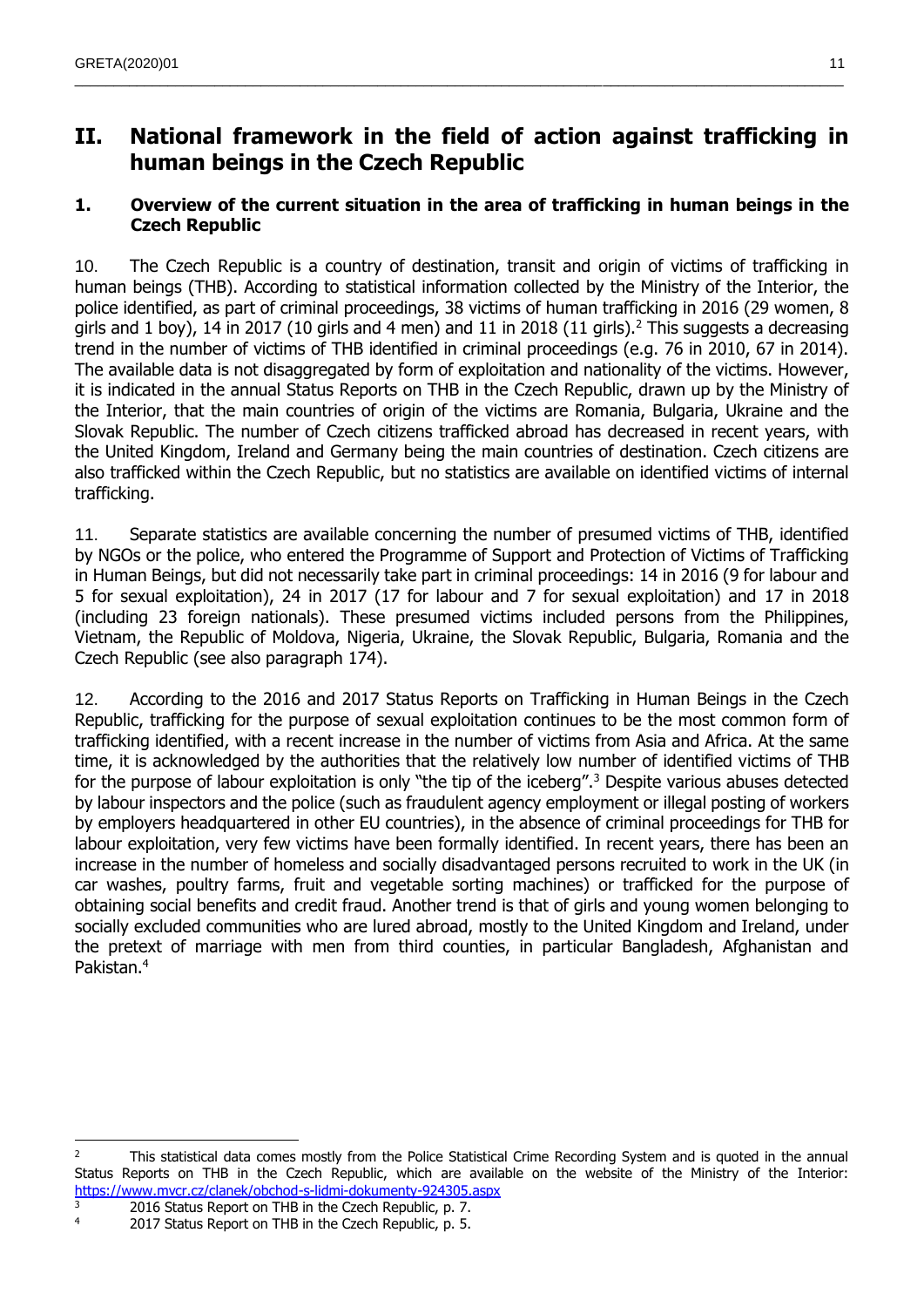13. Children accounted for nearly half of the victims identified in 2016-2018 (and more than half of those identified in 2012-2015). According to police records, the majority of child trafficking cases related to exploitation through prostitution or the production of child sexual abuse material, with a small proportion being trafficked for the purposes of labour exploitation, forced begging and theft. According to reports, unaccompanied foreign children (e.g. from Afghanistan, Syria, Ukraine) making their way towards Western Europe and transiting the Czech Republic are particularly at risk of trafficking for sexual exploitation, but there are also Czech, Slovak, Romanian and Bulgarian children trafficked for sexual exploitation in the Czech Republic.<sup>5</sup> In 2018, three unaccompanied children placed in the Facility for Foreign Children (under the Ministry of Education) were identified as potentially being victims of trafficking (see paragraph 159).

 $\_$  , and the state of the state of the state of the state of the state of the state of the state of the state of the state of the state of the state of the state of the state of the state of the state of the state of the

14. GRETA notes that the above figures of identified victims of THB probably do not reflect the real scale of the phenomenon of THB in the Czech Republic, due to difficulties in the detection and identification of victims of trafficking and problems of data collection (see paragraphs 93-94).

#### <span id="page-11-0"></span>**2. Overview of the legal and policy framework in the field of action against trafficking in human beings**

a. Legal framework

<span id="page-11-1"></span>15. At the international level, in addition to the Council of Europe Convention on Action against Trafficking in Human Beings, the Czech Republic is party to the United Nations Convention against Transnational Organized Crime (ratified in September 2013) and its Protocol to Prevent, Suppress and Punish Trafficking in Persons, especially Women and Children ("Palermo Protocol", ratified in December 2014). The Czech Republic is also Party to the UN Convention on the Rights of the Child and its Optional Protocol on the Sale of Children, Child Prostitution and Child Pornography (ratified, respectively, in 1993 and 2013), the Convention on the Elimination of All Forms of Discrimination against Women (ratified in 1993), as well as to relevant conventions elaborated under the auspices of the International Labour Organization (ILO).<sup>6</sup> Further, the Czech Republic is Party to a number of Council of Europe conventions in the criminal field which are relevant to action against THB.<sup>7</sup>

16. As a member of the European Union (EU), the Czech Republic is bound by Directive 2011/36/EU of the European Parliament and of the Council of the EU of 5 April 2011 on preventing and combating trafficking in human beings and protecting its victims;<sup>8</sup> Council Directive 2004/81/EC of 29 April 2004 on the residence permit issued to third-country nationals who are victims of trafficking in human beings or who have been the subject of an action to facilitate illegal immigration, who co-operate with the competent authorities; Council Directive 2004/80/EC of 29 April 2004 relating to compensation to crime victims; and Directive 2012/29/EU of the European Parliament and the Council of the EU of 25 October 2012 establishing minimum standards on the rights, support and protection of victims of crime, and replacing Framework Decision 2001/220/JHA of 15 March 2001 of the Council of the EU on the standing of victims in criminal proceedings.

 <sup>5</sup> Defence for Children International Czech Section and ECPAT International, Sexual Exploitation of Children in the Czech Republic, report supplementing the information provided by Czech Republic in its first report on the implementation of the Optional Protocol to the Convention on the Rights of the Child on the sale of children, child prostitution, and child pornography, available at: [http://www.ecpat.org/wp-content/uploads/2018/07/Report-on-the-Optional-Protocol-on-the-Sexual-Exploitation](http://www.ecpat.org/wp-content/uploads/2018/07/Report-on-the-Optional-Protocol-on-the-Sexual-Exploitation-of-Children-for-the-Committee-on-the-Rights-of-the-Child-Czech-Republic-English-2018.pdf)[of-Children-for-the-Committee-on-the-Rights-of-the-Child-Czech-Republic-English-2018.pdf](http://www.ecpat.org/wp-content/uploads/2018/07/Report-on-the-Optional-Protocol-on-the-Sexual-Exploitation-of-Children-for-the-Committee-on-the-Rights-of-the-Child-Czech-Republic-English-2018.pdf)

<sup>6</sup> In particular, the Convention concerning Forced or Compulsory Labour (No. 29), ratified in 1993, and its 2014 Protocol, ratified in 2016; the Convention concerning the Abolition of Forced Labour (No. 105), ratified in 1996, and the Convention concerning the Prohibition and Immediate Action for the Elimination of the Worst Forms of Child Labour (No. 182), ratified in 2001.

<sup>7</sup> The European Convention on Mutual Assistance in Criminal Matters and its two Additional Protocols, the European Convention on the Transfer of Proceedings in Criminal Matters, the European Convention on Extradition and its two Additional Protocols, the Convention on Laundering, Search, Seizure and Confiscation of the Proceeds from Crime.

Replacing Council Framework Decision 2002/629/JHA of 19 July 2002 on combating trafficking inhuman beings.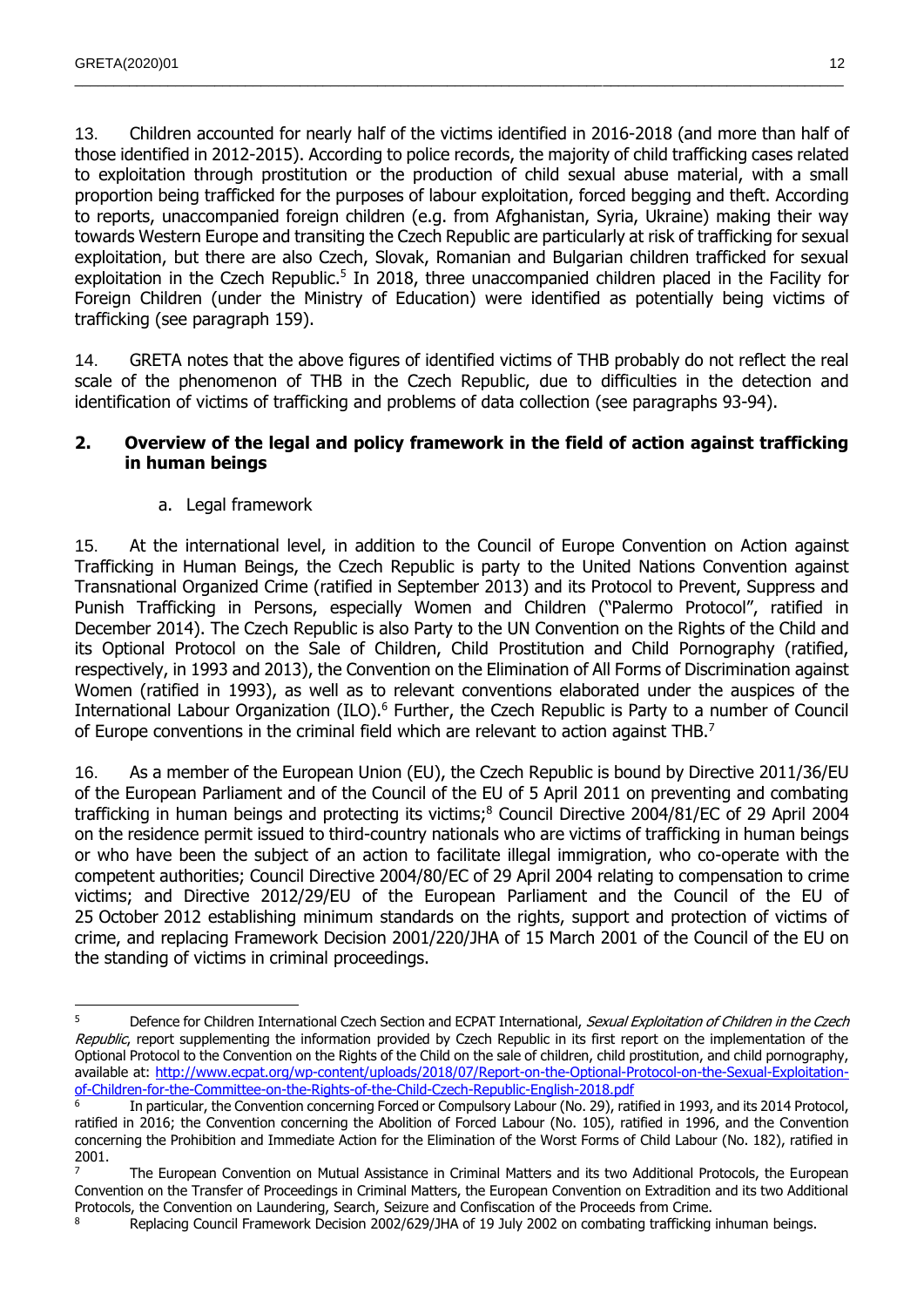17. The Czech domestic legal framework related to combating THB has evolved over the years. In 2004, Section 233 of the then Criminal Code (CC) was amended to criminalise trafficking in human beings for different forms of exploitation, both transnationally and within the country (prior to that, only trafficking for sexual exploitation was criminalised). In 2009, further amendments were made when the offence of THB was included in Section 168 of the new CC (Act no. 40/2009 Coll.). The list of forms of exploitation was expanded by adding the production of pornographic material, procurement of human cells, tissues and organs, and military service, as was the list of means. Further, it was specified that planning the offence of THB is itself an offence.

 $\_$  , and the state of the state of the state of the state of the state of the state of the state of the state of the state of the state of the state of the state of the state of the state of the state of the state of the

18. The measures of assistance and support to victims of trafficking in human beings are contained in Act no. 45/2013 Coll. (on Victims of Crime), pursuant to which victims of trafficking in human beings are considered particularly vulnerable and, as such, are entitled to free legal aid and to specific measures to protect them from secondary victimisation during criminal proceedings. Additional measures concerning assistance and support to victims can also be found in Act no. 108/2006 Coll. (on Social Services) and Act no. 359/1999 Coll. (on Child Care).

19. The prosecution of traffickers is regulated by Act No. 141/1961 Coll. (the Criminal Procedure Code, CPC) and, in the case of juveniles, Act no. 218/2003 Coll. (concerning Youth Responsibility for Unlawful Acts and Judiciary in Suits of Youth and Amendments to Some Acts). Of relevance is also Act no. 418/2011 Coll. (on Criminal Liability of Legal Persons and Legal Proceedings against Them).

b. National Strategy

<span id="page-12-0"></span>20. The first National Strategy for Combating THB in the Czech Republic, which was adopted in 2003, focused on sexual exploitation. The first comprehensive anti-trafficking strategy that considered all aspects of THB was drawn up for the period of 2005-2007.

21. In 2016 the Czech Government adopted the National Strategy for Combating Trafficking in Human Beings for the period 2016-2019, the fifth strategic document in this area, which provides a coordination frame for the state bodies concerning prevention as well as repression of THB. The goal of the Strategy is to reduce the scope for committing this crime through a system of interrelated measures, by combining existing and new tools reflecting current developments and issues identified at both national and international level. The Strategy identifies as priority areas combating human trafficking for the purpose of labour exploitation and punishing offenders, as well as combating child trafficking. The focus is placed in particular on the development of mechanisms for the identification of victims and the prosecution of offenders. It is stated that the fight against THB is one of the priorities of combating organised crime. The Strategy also highlights as cross-cutting priorities a gender-specific approach to victims, a particularly sensitive approach to victims subjected to particularly serious coercion, as well as a specific approach to victims in a more vulnerable situation, such as those from socially excluded localities and migrants.

22. Several key tools have been identified for achieving the priorities set out in the current national Strategy, namely:

- 1) improving the identification of victims of trafficking;
- 2) co-ordination of the fight against THB;
- 3) increasing awareness of THB, its forms and the assistance provided to victims;
- 4) strengthening multidisciplinary and regional co-operation.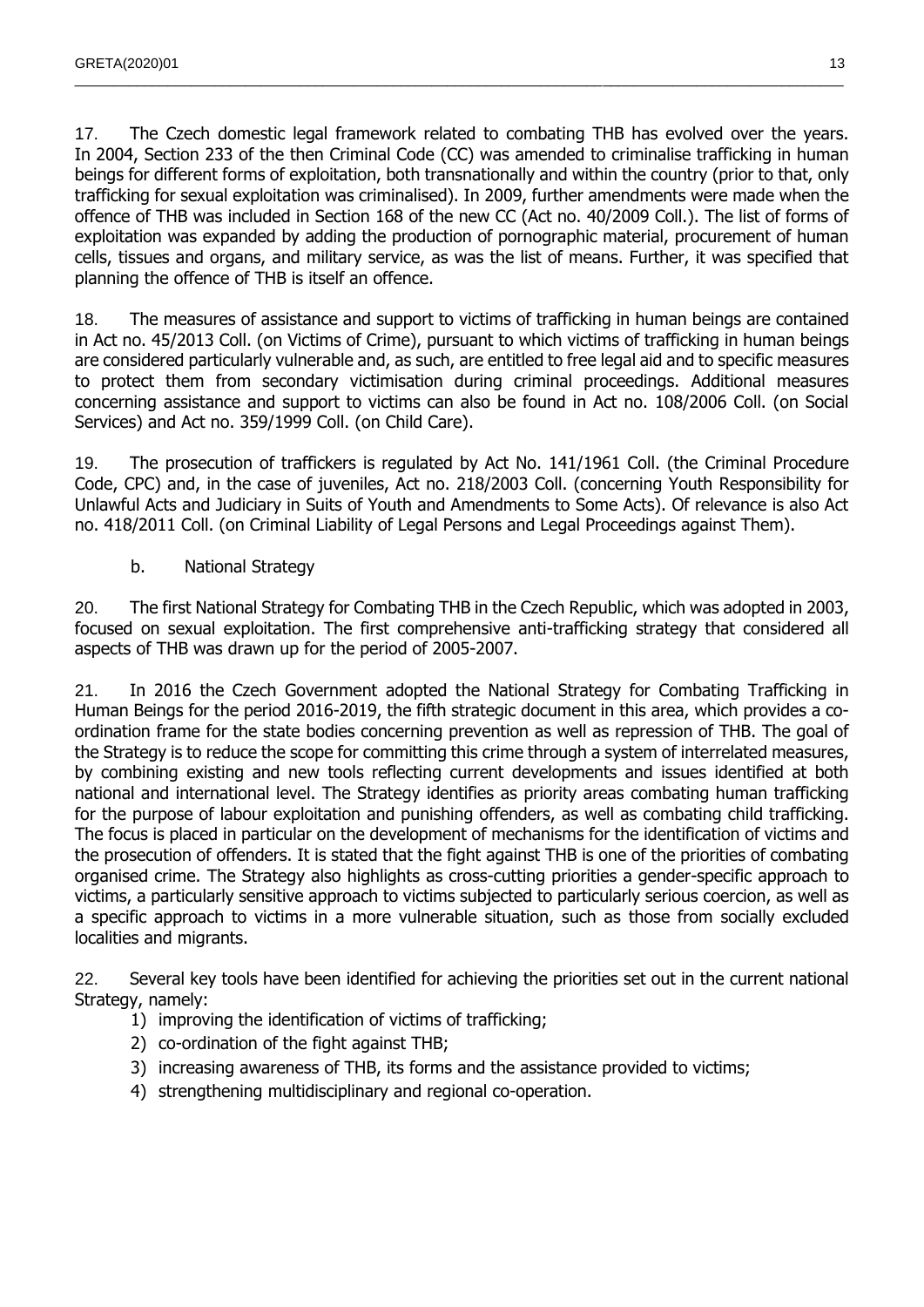23. The individual goals and measures in the Strategy were prepared in co-operation with stakeholders from both governmental and non-governmental sectors. An evaluation of the previous Strategy was carried out by the Ministry of the Interior to identify possible weaknesses (included in annex 2 of the Strategy). The body responsible for the overall implementation of the Strategy is the Ministry of the Interior, but each one of the 13 tasks in the Strategy has different public bodies assigned responsibility, with an indication of the start and completion dates, method of financing (mostly budget of the Ministry of the Interior, occasionally budget of the Ministry of Labour and Social Affairs), and performance indicators.

 $\_$  , and the state of the state of the state of the state of the state of the state of the state of the state of the state of the state of the state of the state of the state of the state of the state of the state of the

24. GRETA was informed that the next National Strategy for Combating THB would be prepared in the course of 2019 and should be ready by March 2020. The new priorities which were being proposed included the development of uniform indicators for the identification of victims of THB, improving data collection, measures to prevent and combat child trafficking, identification of victims of THB among asylum seekers, as well as raising awareness of THB among the Aliens Police Service.

#### <span id="page-13-0"></span>**3. Overview of the institutional framework for action against trafficking in human beings**

a. Interdepartmental Co-ordination Group for Combating Trafficking in Human Beings

<span id="page-13-1"></span>25. The Interdepartmental Co-ordination Group for Combating Trafficking in Human Beings was established by Governmental Resolution No. 1006 of 20 August 2008.

26. The Chair of this Group is the Minister of the Interior, who is the National Co-ordinator of action against trafficking in human beings. The Deputy Ministry of the Interior acts as executive Vice-Chair of the Co-ordination Group. Other members include the Head of the Crime Prevention Department of the Ministry of the Interior (fulfilling the role of Secretary of the Group and National Rapporteur) and representatives of other competent Ministries and agencies (Ministry of Labour and Social Affairs, Ministry of Health, Ministry of Justice, Ministry of Regional Development, Ministry of Foreign Affairs, Ministry of Education, Youth and Sports, Police Department for Combating Organised Crime, Supreme State Prosecutor's Office, Government Council for Human Rights, Government Council for Equal Opportunities of Women and Men, Government Council of National Minorities). Currently, five NGOs have full membership in the Co-ordination Group, as does IOM.

27. The Co-ordination Group meets at least twice a year<sup>9</sup> and is responsible for co-ordinating activities in the field of combating trafficking in human beings. It also serves as a platform for exchanging information on the current situation and ongoing activities, as well as for submitting proposals and recommendations for taking particular measures at the inter-ministerial level. Its members collect data and prepare documents for the annual Status Report on THB in the Czech Republic, which is drawn up and submitted by the Crime Prevention Department (in its role of National Rapporteur) to the Minister of the Interior, setting out priorities and tasks for the upcoming period.<sup>10</sup>

b. Ministry of the Interior

 $\overline{a}$ 

<span id="page-13-2"></span>28. As stated previously, the Ministry of the Interior is responsible for the implementation of the Strategy for Combating Trafficking in Human Beings and the co-ordination of the fight against trafficking in human beings at national level. The Minister of the Interior chairs the Interdepartmental Co-ordination Group, the Vice-Minister of the Interior is the Executive Vice-Chair of the Group, and the Head of the Crime Prevention Department of the Ministry of the Interior fulfils the role of its Secretary as well as National Rapporteur (see paragraph 65).

<sup>&</sup>lt;sup>9</sup> At the time of GRETA's visit in March 2019, the last meeting had taken place in November 2018.<br><sup>9</sup> The 2017 Status Beport on THB is available at: https://www.mysr.cz/clapek/obchod.s.lidmi.doku

<sup>10</sup> The 2017 Status Report on THB is available at:<https://www.mvcr.cz/clanek/obchod-s-lidmi-dokumenty-924305.aspx>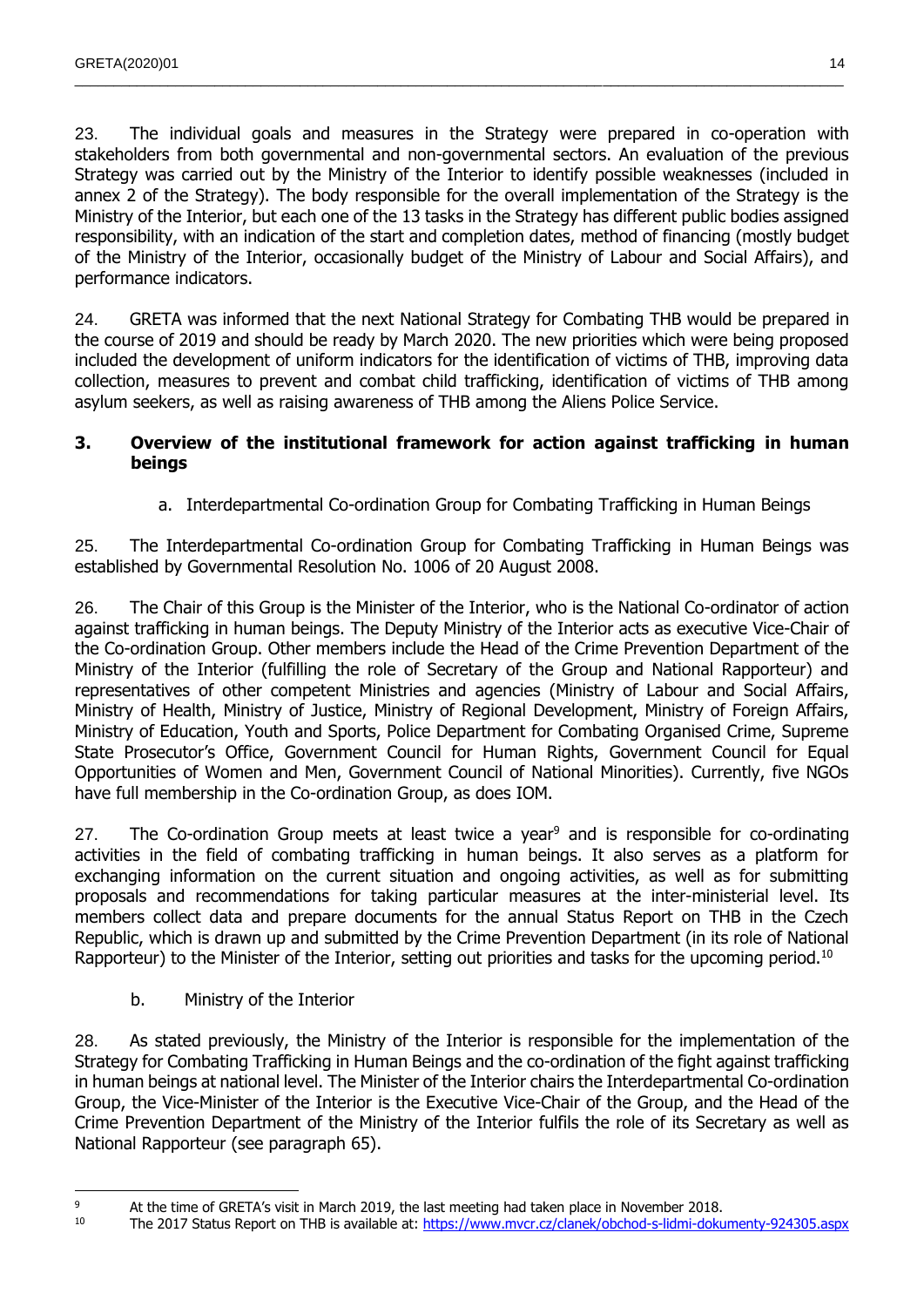29. Further, the Ministry of the Interior finances the Programme for Support and Protection of Victims of Trafficking in Human Beings, to the amount to CZK 1.6 million (approximately 66,000 euros) per year, which is being implemented by NGOs (see paragraphs 166, 170-175).

 $\_$  , and the state of the state of the state of the state of the state of the state of the state of the state of the state of the state of the state of the state of the state of the state of the state of the state of the

30. The National Centre for Combating Organised Crime is responsible for the investigation of all cases of THB and has police officers assigned to deal with THB and migrant smuggling in its regional offices as well as at its headquarters (see paragraph 230). Within the general crimes departments of the regional police directorates there are also police officers trained and specialised in dealing with THB cases.

c. Ministry of Justice

<span id="page-14-0"></span>31. The Ministry of Justice is responsible for legislation in the area of combating THB and grants accreditation to institutions providing assistance for victims.<sup>11</sup> It also provides grants to some 18 NGOs for different projects under the grant title "Development of Services for Crime Victims". La Strada is the only NGO directly focused on THB victims which has been receiving annual grants from the Ministry of Justice since 2014. Furthermore, EU funds (e.g. the European Social Fund) are used by the Ministry of Justice, for example for a project to strengthen assistance to victims (approximately 400,000 EUR) and for the project "Why me?", which focuses on victim support (2.3 million EUR).<sup>12</sup>

d. Ministry of Labour and Social Affairs

<span id="page-14-1"></span>32. The Ministry of Labour and Social Affairs offers grants for agencies focusing on providing social services (333 million euros are allocated annually for social services).

33. Furthermore, the State Labour Inspection Office under the Ministry of Labour and Social Affairs monitors employment conditions and helps to detect possible cases of THB (see paragraph 150).

34. The Ministry's Child Protection Department plays an important role in the protection of child victims. There are offices for legal and social protection of children in all regions of the country, which employ officers who undergo compulsory training focusing on different aspects of law, including the issue of THB.

e. Supreme Public Prosecutor's Office

<span id="page-14-2"></span>35. The Supreme Public Prosecutor's Office has a designated national correspondent for combating human trafficking, exploitation of women and children, illegal migration and employment. The work of this correspondent comprises collecting relevant information from legislation and case law, facilitating exchange of experiences amongst public prosecutors specialising in the field of THB, and participation in seminars dedicated to this issue. Furthermore, there are obligatorily appointed specialised public prosecutors for THB cases at the Regional, High and Supreme Public Prosecutor's Offices.<sup>13</sup>

 <sup>11</sup> The register of accredited service providers has four sections that contain information on all types of victim assistance providers (providers of social services; accredited providers of legal information or restorative programmes; lawyers; centres of the Probation and Mediation Service). Available at:<https://otc.justice.cz/verejne/seznam.jsf>

<sup>12</sup> The project "Why me?" was co-funded from the Operational Programme Human Resources and Employment during the period 2007-2013. It was implemented by the Probation and Mediation Service from 1 June 2012 until 30 November 2015. The purpose of the project was to support victims of crimes in handling the serious social situation of the crime and to make it easier for victims to return back to daily life. Currently, the Probation and Mediation Service is implementing a follow-up project "Why me? II" for the period 2014-2020. Both projects are relevant for victims of all crimes, including THB.

The Czech Republic has a four-tier court system comprised of District Courts (86), Regional Courts (8), High Courts (2), the Supreme Court and the Supreme Administrative Court. The Public Prosecutor's Offices follow the same structure under the umbrella of the Supreme Public Prosecutor's Office.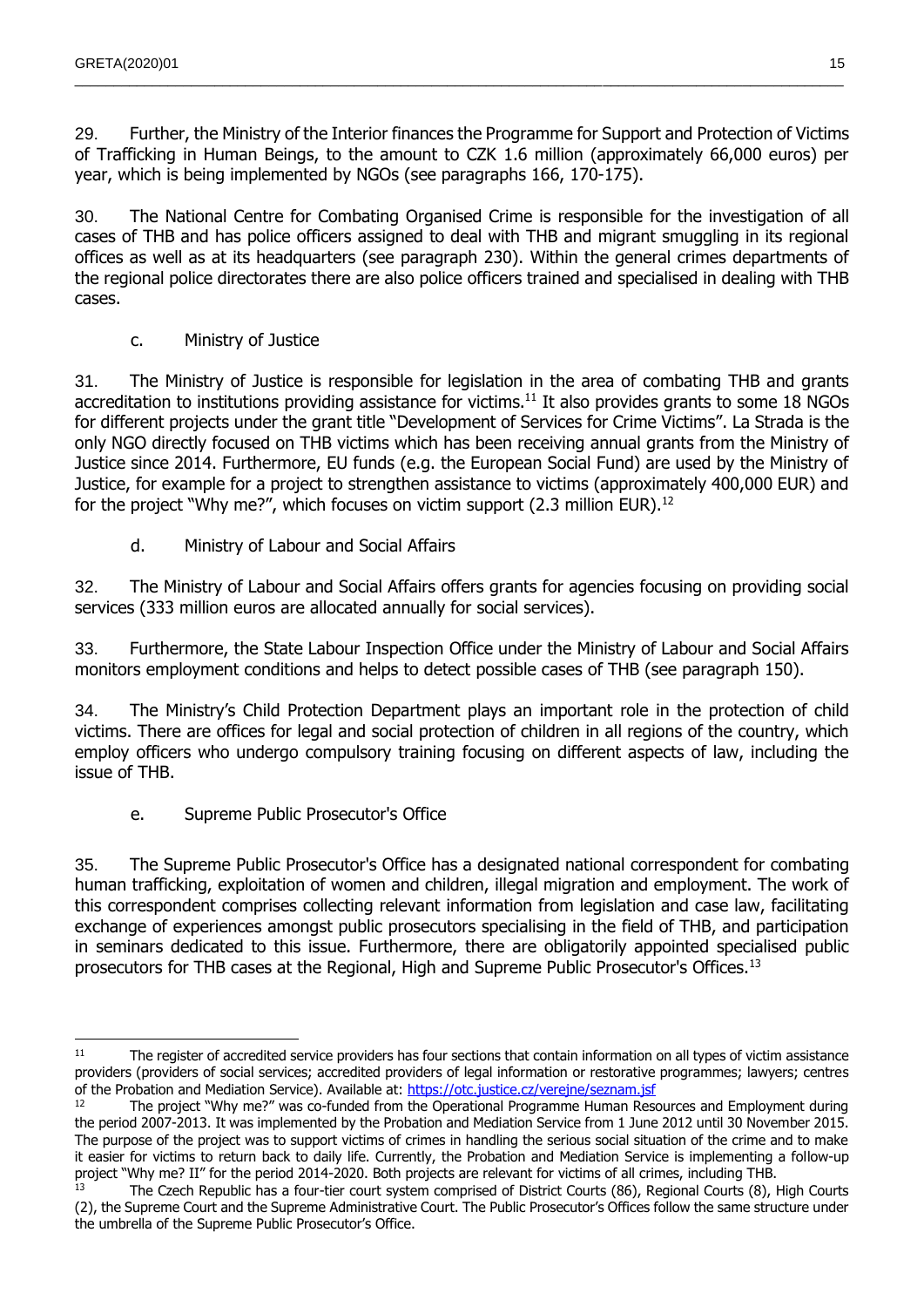f. Probation and Mediation Service

<span id="page-15-0"></span>36. The Probation and Mediation Service (PMS) is a state agency providing victims of any offences with legal information as well as psychological support, and offers restorative programmes, such as mediation. There are 74 PMS centres across the country which provide their services free of charge.

 $\_$  , and the state of the state of the state of the state of the state of the state of the state of the state of the state of the state of the state of the state of the state of the state of the state of the state of the

g. NGOs and international organisations

<span id="page-15-1"></span>37. NGOs have played a key role in the field of action against THB in the Czech Republic. La Strada Czech Republic has been active in combating THB since 1995. It is a founding organisation of the network La Strada International, together with member organisations in another eight European countries. It is also part of the Consortium of Migrant Assisting Organisations and the Association of Sheltered Houses in the Czech Republic. La Strada Czech Republic is involved in awareness raising, training, advocacy, provision of crisis accommodation and sheltered housing, as well as the provision of counselling, medical, social and legal services to adult victims of trafficking, regardless of nationality, gender, residence status or form of exploitation. Since 2015, it has been the main implementor of the Programme for Support and Protection of Victims of Trafficking in Human Beings, which is funded by the Ministry of the Interior (see paragraphs 166 and 170-175). La Strada Czech Republic also operates an SOS and information telephone helpline for victims of human trafficking and exploitation.

38. In addition to La Strada, several other NGOs in the Czech Republic provide victim support services.<sup>14</sup> The Caritas of the Archdiocese of Prague addresses trafficking in human beings through two programmes. The Project Magdala<sup>15</sup> focuses on assisting female and child victims of domestic violence and human trafficking. The services provided within the scope of the Project Magdala include support in finding safe accommodation, social counselling and support, psychological and mental health care, legal assistance and assistance with job searching. The second programme, provided by the Migration Centre of Caritas, offers counselling and support to migrants and refugees.

39. Diakonie of the Evangelical Church of Czech Brethren has been involved since 2008 in the provision of services to trafficked and exploited persons. In 2009 it started the project "No to Violence" in order to provide assistance to trafficked persons and potential victims of THB. Services to trafficked persons, including shelter accommodation, medical assistance, legal aid and assistance in criminal proceedings, are provided in Prague and Pilsen. The activities of Diakonie, which focus in particular on assisting victims of THB for the purpose of labour exploitation, include outreach work and advocacy.

40. The IOM Office in the Czech Republic is currently involved in the provision of training on THB to consular officers prior to them being posted abroad, as well as other capacity building activities (see paragraphs 83-84). Further, it participates in the Programme of Assisted Voluntary Return<sup>16</sup> which can be used by victims of human trafficking.

41. The UNHCR Office in Prague supports the construction of a comprehensive, sustainable and independent asylum system, through its own programmes in the field of legal advice and awarenessraising activities, as well as through supporting the programmes of NGOs (such as the Organisation for Aid to Refugees, OPU, which provides legal assistance to asylum seekers and visits administrative detention facilities). UNHCR monitors access to the territory and asylum procedure at the Vaclav Havel International Airport in Prague, the main Schengen entry-point to the Czech Republic, to ensure that entry systems include effective mechanisms to identify persons in need of international protection, including potential victims of human trafficking. UNHCR also assesses the quality of first-instance asylum decisions and of selected decisions of regional courts and the Supreme Administrative Court and pays special attention to cases involving gender-based persecution.

- <sup>14</sup> [https://otc.justice.cz/verejne/seznam.jsf.](https://otc.justice.cz/verejne/seznam.jsf)
- 15 <https://praha.charita.cz/en/social-services/project-magdala/><br>16 https://praha.charita.cz/en/social-services/project-magdala/

<sup>16</sup> <https://www.iom.cz/aktivity/voluntary-returns-reintegration-and-resettlement>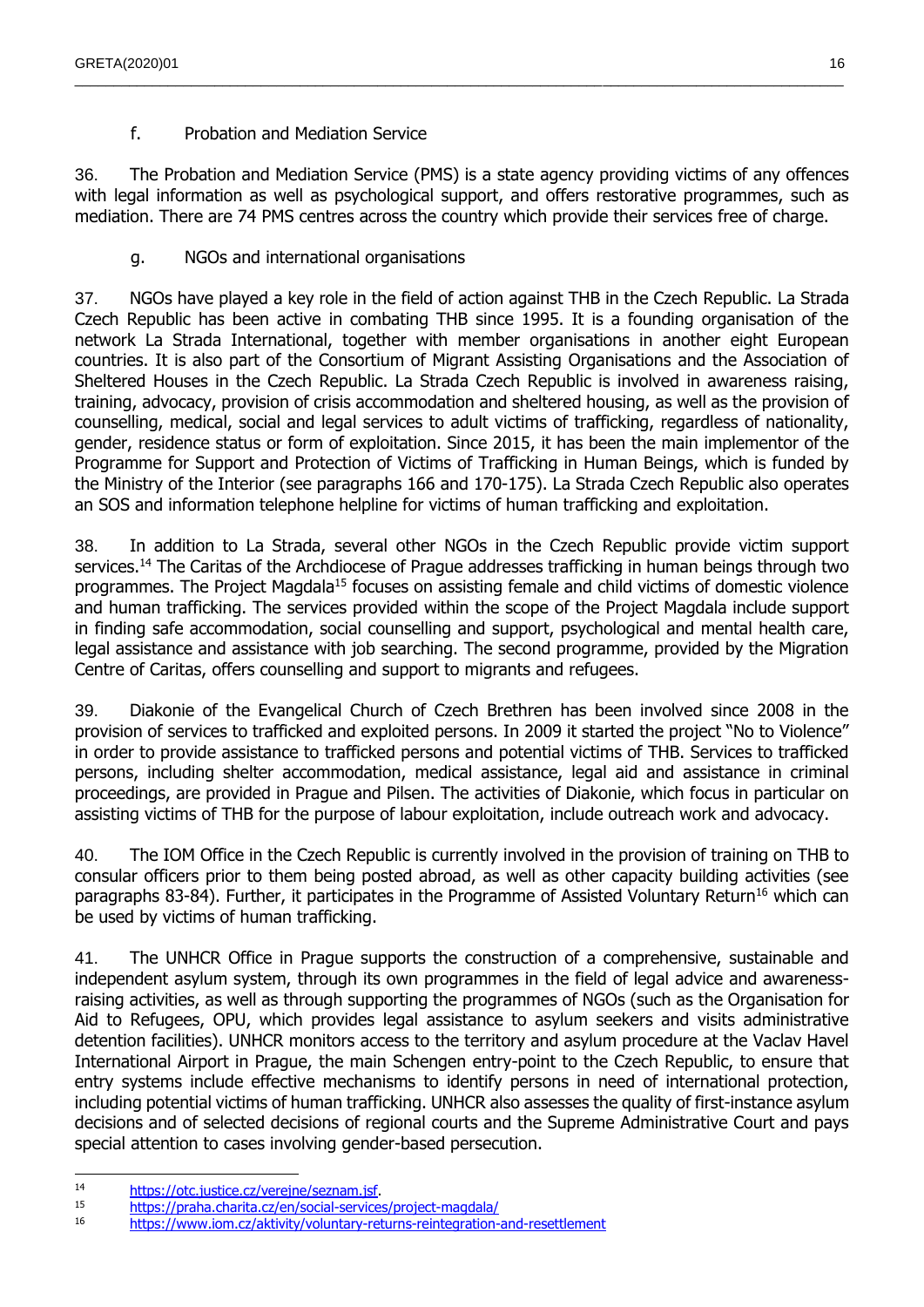# <span id="page-16-0"></span>**III. Implementation of the Council of Europe Convention on Action against Trafficking in Human Beings by the Czech Republic**

 $\_$  , and the state of the state of the state of the state of the state of the state of the state of the state of the state of the state of the state of the state of the state of the state of the state of the state of the

### <span id="page-16-1"></span>**1. Integration of the core concepts and definitions contained in the Convention in the internal law**

a. Human rights-based approach to action against trafficking in human beings

<span id="page-16-2"></span>42. Article 1(1)(b) of the Convention establishes as one of its purposes the protection of the human rights of the victims of trafficking. Further, Article 5(3) includes the obligation for Parties to promote a human rights-based approach in the development, implementation and assessment of the policies and programmes to prevent THB. The Explanatory Report on the Convention states that the main added value of the Convention is its human rights perspective and focus on victim protection. In the same vein, the United Nations Recommended Principles and Guidelines on Human Rights and Human Trafficking emphasise that "the human rights of trafficked persons shall be at the centre of all efforts to prevent and combat trafficking and to protect, assist and provide redress to victims".<sup>17</sup>

43. THB constitutes an offence to the dignity and fundamental freedoms of the human being and thus a grave violation of human rights. GRETA emphasises the obligations of States to respect, fulfil and protect human rights, including by ensuring compliance by non-State actors, in accordance with the duty of due diligence. A State that fails to fulfil these obligations may, for instance, be held accountable for violations of the European Convention on Human Rights and Fundamental Freedoms (the ECHR). This has been confirmed by the European Court of Human Rights in its judgment in the case of Rantsev v. Cyprus and Russia, where the Court concluded that THB within the meaning of Article 3(a) of the Palermo Protocol and Article 4(a) of the Anti-Trafficking Convention, falls within the scope of Article 4 of the European Convention on Human Rights<sup>18</sup> (which prohibits slavery, servitude and forced or compulsory labour). The Court further concluded that Article 4 entails a positive obligation to protect victims or potential victims, as well as a procedural obligation to investigate trafficking.<sup>19</sup>

44. The Convention on Action against Trafficking in Human Beings requires States to set up a comprehensive framework for the prevention of THB, the protection of the rights of trafficked persons, and the effective investigation and prosecution of traffickers. Such protection includes steps to ensure that all victims of different forms human trafficking are properly identified. It also involves measures to empower trafficked persons by enhancing their rights to adequate protection, assistance and redress, including recovery and rehabilitation, in a participatory and non-discriminatory framework. Further, measures to prevent THB should be taken in the field of socio-economic, labour and migration policies.

45. GRETA wishes to stress the need for States to also address THB as a form of violence against women and to take account of gender-specific types of exploitation, as well as the particular situation of child victims of trafficking, in line with the relevant international legal instruments.<sup>20</sup>

  $17$  Addendum to the report of the United Nations High Commissioner for Human Rights (E/2002/68/Add. 1), http://www.ohchr.org/Documents/Publications/Traffickingen.pdf

Rantsev v. Cyprus and Russia, application No. 25965/04, judgment of 7 January 2010, ECHR 2010, paragraph 282.

<sup>&</sup>lt;sup>19</sup> See *Siliadin v. France*, application No. 73316/01, judgment of 26 July 2005, ECHR 2005 VII; C.N. and V. v. France, application No. 67724/09, judgment of 11 October 2012, and C.N. v. United Kingdom, application No. 4239/08, judgment of 13 November 2012; L.E. v. Greece, application No. 71545/12, judgment of 21 January 2016; Chowdury and Others v. Greece, application No. 21884/15, judgement of 30 March 2017.

<sup>&</sup>lt;sup>20</sup> Such as the Council of Europe Convention on Preventing and Combating Violence against Women and Domestic Violence, the Council of Europe Convention on the Protection of Children against Sexual Exploitation and Sexual Abuse, the United Nations Convention on the Rights of the Child and the Optional Protocol thereto on the sale of children, child prostitution and child pornography, and the United Nations Convention on the Elimination of All Forms of Discrimination against Women.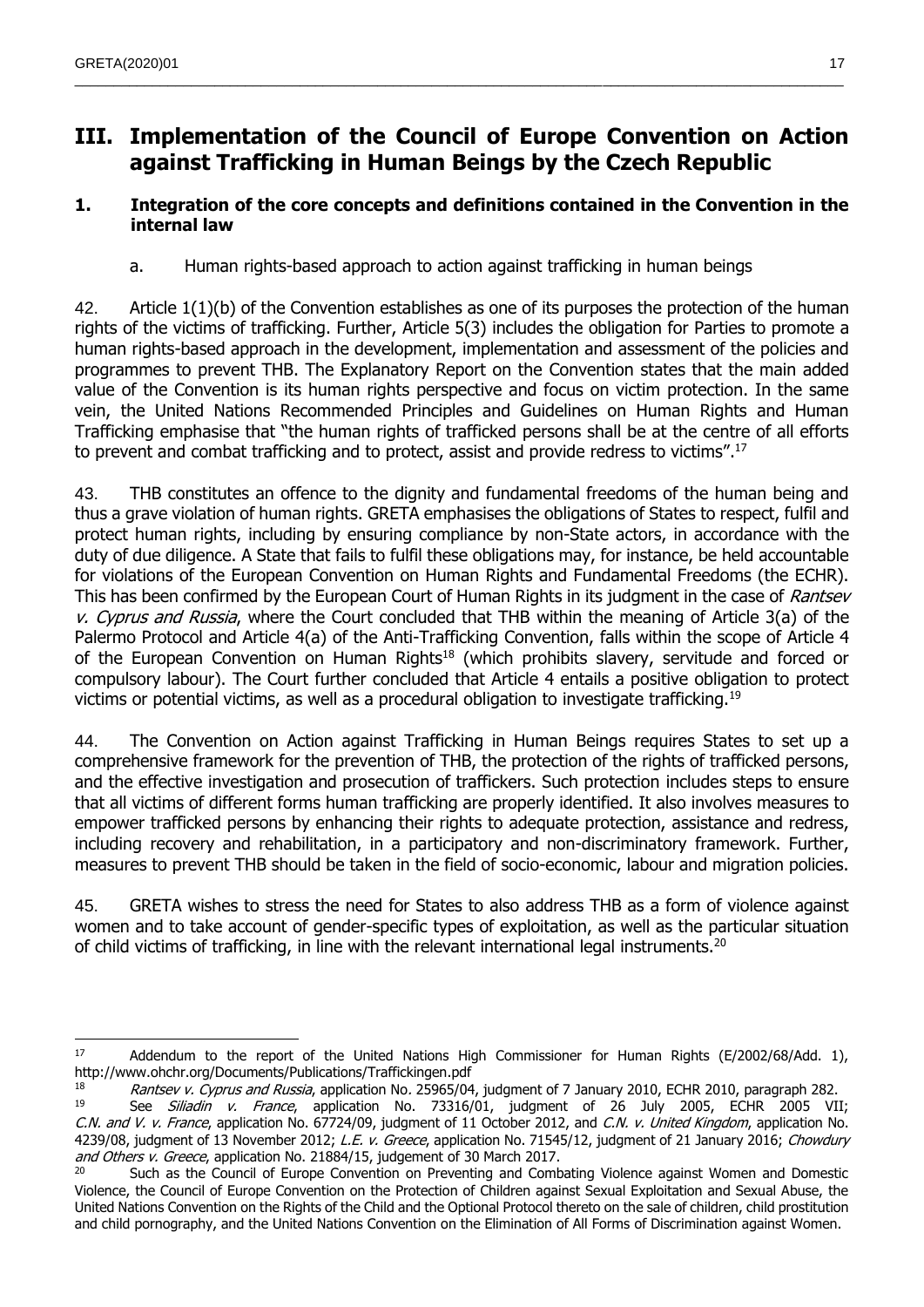46. In their reply to GRETA's questionnaire, the Czech authorities have referred to the Charter of Fundamental Rights and Freedoms of the Czech Republic, and in particular its Article 9, which prohibits forced labour. Furthermore, the authorities have noted that personal freedom and freedom of decisions are rights which are guaranteed by the Charter of Fundamental Rights and Freedoms and that, as such, they are under the protection of the Constitutional Court (the right to bring an action against a decision or another interference of the state agencies or institutions). Reference should be made to the Constitutional Court judgment of 16 December 2015, file no. II.ÚS 3626/13, concerning the so-called "Tree Workers Case", which involved hundreds of migrant workers (between 1,500 and 2,000), mostly from Vietnam, Romania and the Slovak Republic, who were brought to the Czech Republic through false promises and exploited in the Czech forestry industry in the period 2009-2010.<sup>21</sup> The workers were organised into small groups in secluded forest areas, planting and/or cutting down trees, and were constantly moved to avoid attracting any attention. Instead of work contracts the companies for which they worked made them sign "training contracts" in order to avoid control from the labour office and the foreigners' police. The workers performed hard physical work up 12 to 14 hours a day, six or seven days a week; they received no pay and were threatened and intimidated when complaining. Some of the workers eventually filed criminal complaints with the Supreme Public Prosecutor's Office. The criminal case was split into two: the investigation of the actions committed against the Slovak and Romanian workers was entrusted to the District Police Headquarters Prague I, whereas the actions committed against Vietnamese workers were investigated by District Police Headquarters Prague IV. After about a year of investigation, both criminal cases were suspended. Following a constitutional complaint<sup>22</sup> by 14 of the migrant workers (from the Slovak Republic and Romania) against the decisions of the police to suspend the investigation into suspected human trafficking, the Constitutional Court found that the police had acted unlawfully, and annulled the decisions to end the criminal proceedings (see also paragraph 237). In its reasoning, the Court considered it "intolerable for the investigation of the suspicion that a group of entrepreneurs systematically violated the fundamental rights of a number of foreign workers in the Czech Republic for a lengthy period of time to end in suspension of the matter with only very general justification, without the appropriate bodies having considered the substance of the suspicion even fleetingly".<sup>23</sup> The Constitutional Court relied *mutatis mutandis* on case-law of the European Court of Human Rights as regards the state's positive obligations to conduct an effective investigation in cases of serious crimes against liberty and human dignity.

 $\_$  , and the state of the state of the state of the state of the state of the state of the state of the state of the state of the state of the state of the state of the state of the state of the state of the state of the

47. The authorities have also stated that the CC reflects the human rights stipulated in the Charter of Fundamental Rights and Freedoms and protects these rights. The CC divides criminal offences into different categories and THB is considered as a criminal offence against freedom. The interest protected by law is therefore personal freedom of individuals – their capability to decide in virtually all spheres of life. For this reason, trafficking in human beings is a criminal offence which stems from a violation of basic human rights. THB victims, including presumed victims, are considered by law as particularly vulnerable. As such, they enjoy all victim support services, including free legal, and may benefit from special measures in order to protect themselves from secondary victimisation during criminal proceedings (see paragraphs 242-247).

48. In accordance with Article 10 of the Constitution of the Czech Republic, the Council of Europe Anti-Trafficking Convention is part of the Czech legal order. According to the Czech authorities, the Convention cannot be directly applied by Czech courts; nevertheless, its provisions have to be taken into account in order to construe national law properly.

 $\overline{a}$ <sup>21</sup> <https://www.antislavery.org/satisfaction-workers-success-activists-shame-czech-police/><br><sup>22</sup> The constitutional complaint was submitted on 2 December 2013 against the de

The constitutional complaint was submitted on 2 December 2013 against the decision of the District Police Headquarters Prague I No. KRPA-43249/TC-2013-001193-DS and against the decision of the District Prosecution for Prague I No. 0 ZN 1423/2013-99 which confirmed the decision of the police. A separate constitutional complaint was submitted by 19 Vietnamese workers in the same case on 22 October 2014 against the decision of the District Police Headquarters Prague IV and the decision of the District Prosecution of Prague IV which upheld the police decision.

<sup>&</sup>lt;sup>23</sup> Constitutional Court judgment of 16 December 2015, file no. II. US 3626/13, paragraph 22.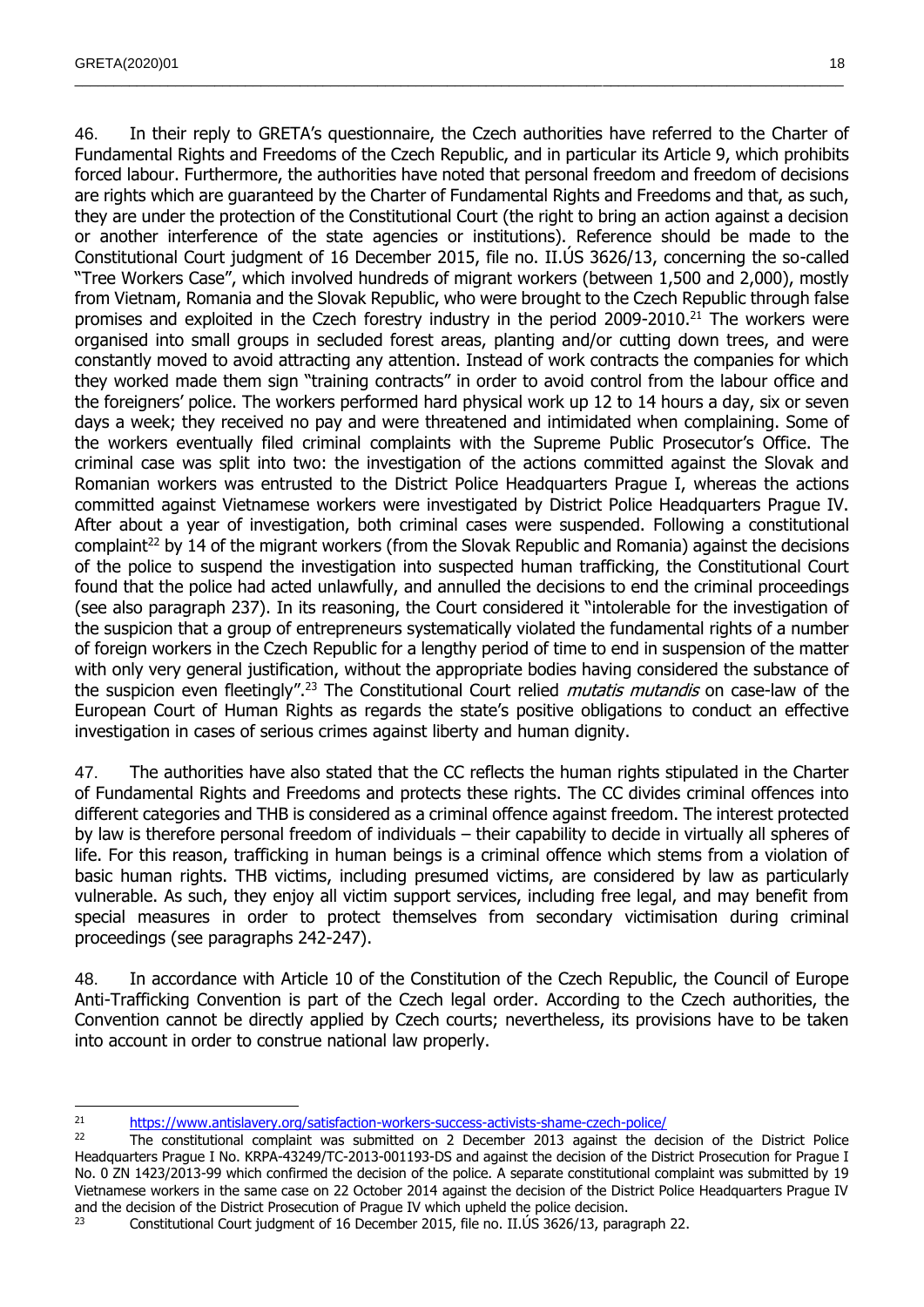49. The human rights-based approach to action against THB entails transparency and accountability on the part of the State through the adoption of a national policy and action plans for combating trafficking in human beings, the co-ordination of the efforts of all relevant actors, the regular training of relevant professionals, research and data collection, and the provision of adequate funding for the implementation of all these measures. The following sections examine in detail the effectiveness of the policies and measures taken by the Czech authorities in these fields.

 $\_$  , and the state of the state of the state of the state of the state of the state of the state of the state of the state of the state of the state of the state of the state of the state of the state of the state of the

<span id="page-18-0"></span>b. Definitions of "trafficking in human beings" and "victim of THB" in Czech law

#### i. Definition of "trafficking in human beings"

<span id="page-18-1"></span>50. In accordance with Article 4(a) of the Convention, trafficking in human beings includes three components: an action ("the recruitment, transportation, transfer, harbouring or receipt of persons"); the use of certain means ("threat or use of force or other forms of coercion, of abduction, of fraud, of deception, of the abuse of power or of a position of vulnerability or of the giving or receiving of payments or benefits to achieve the consent of a person having control over another person"); and the purpose of exploitation ("at a minimum, the exploitation of the prostitution of others or other forms of sexual exploitation, forced labour or services, slavery or practices similar to slavery, servitude or the removal of organs"). In the case of children, pursuant to Article 4(c) of the Convention, it is irrelevant whether the means referred to above have been used.

51. In the Czech Republic, trafficking in human beings is criminalised under Section 168 of the CC, which reads as follows:

"(1) Whoever induces, recruits, hires, lures, entices, transports, hides, detains, receives or hands over a child to be used

a) by another person for sexual intercourse or other forms of sexual abuse or harassment, or for production of pornographic materials,

b) by another person for extraction of tissue, cell, or organs from his/her body,

c) for service in the armed forces,

d) for slavery or servitude, or

e) for forced labour or other forms of exploitation, or

who profits from such conduct,

will be sentenced to imprisonment for two to ten years.

(2) The same penalty will be imposed on whoever induces, recruits, hires, lures, entices, transports, hides, detains, receives or hands over a person other than that referred to in subsection (1), by using violence, threat of violence or other grievous harm or deception, or by abusing that person's mistake, distress or dependence, to be used

a) by another person for sexual intercourse or other forms of sexual abuse or harassment, or for the production of pornographic materials,

b) by another person for extraction of tissue, cell, or organs from his/her body,

c) for service in the armed forces,

d) for slavery or servitude, or

e) for forced labour or other forms of exploitation, or

who profits from such conduct.

(3) An offender will be sentenced to imprisonment for five to twelve years or to confiscation of assets if he/she

a) commits the act referred to in sub-section (1) or (2) as a member of an organised group,

b) exposes through such an act another person to a risk of grievous bodily harm or death,

c) commits such an act with the intention to gain a substantial profit for himself/herself or for another person, or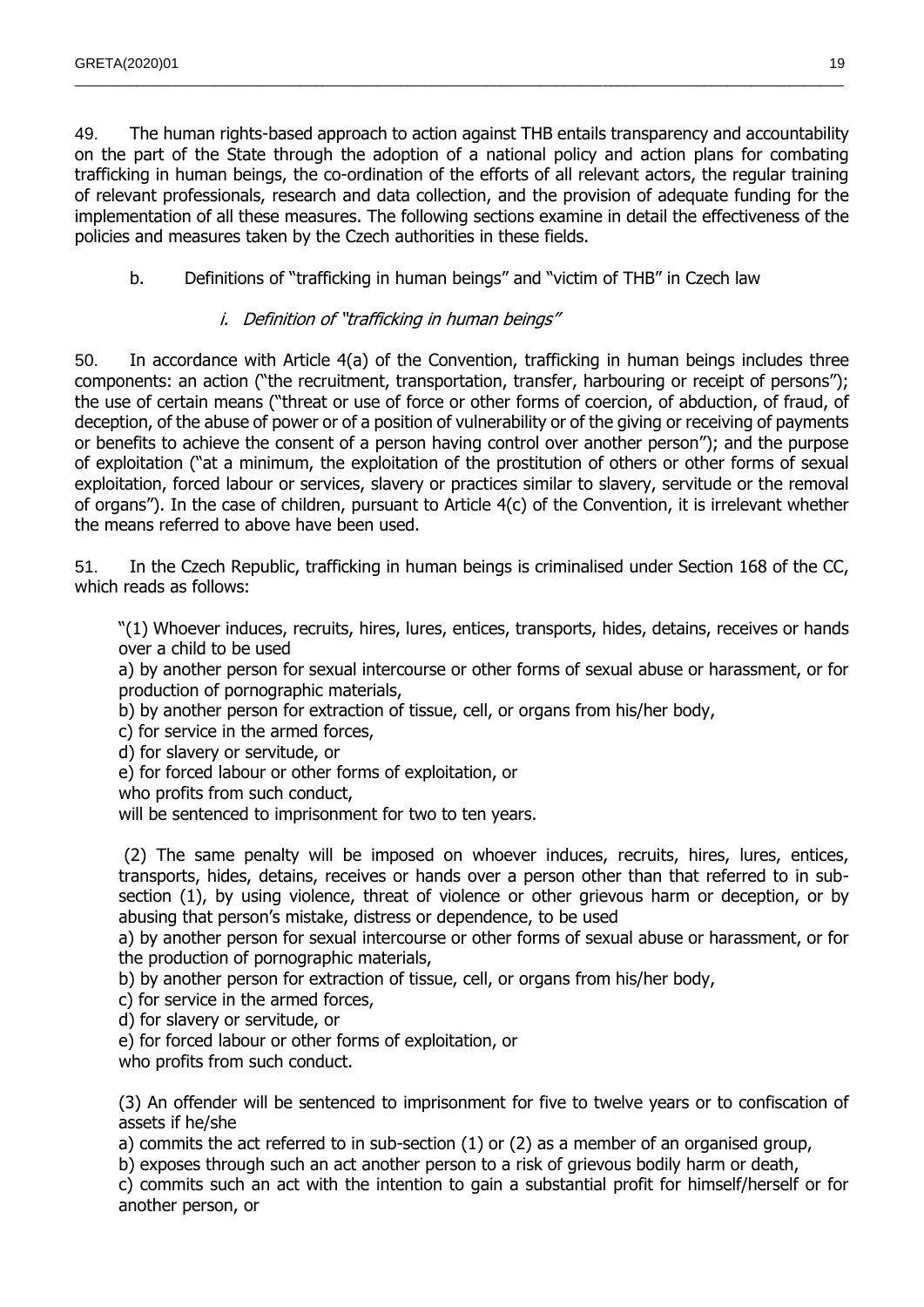d) commits such an act with the intention to use another person for prostitution.

(4) An offender will be sentenced to imprisonment for eight to fifteen years or to confiscation of property if he/she

a) causes grievous bodily harm by the act referred to in sub-section (1) or (2),

b) commits such an act with the intention to gain significant profit for himself/herself or for another person, or

c) commits such an act in connection with an organised group operating in several states.

 $\_$  , and the state of the state of the state of the state of the state of the state of the state of the state of the state of the state of the state of the state of the state of the state of the state of the state of the

(5) An offender will be sentenced to imprisonment for ten to eighteen years or to confiscation of property, if he/she causes death by the act referred to in sub-section (1) or (2).

(6) Preparation of acts described above constitutes an offence."<sup>24</sup>

52. The Czech legal definition of THB includes the three constitutive elements of THB (action, means and purpose of exploitation) as regards adults, in line with Article 4(a) of the Convention. As regards children, it contains only two of the above elements, i.e. the action and the purpose of exploitation, irrespective of the means used.

53. The list of actions in paragraphs 1 and 2 of Article 168 of the CC is longer than that in the definition of THB in the Convention and endeavours to encompass a whole sequence of actions leading to the exploitation of a victims; taken together, these actions appear to cover the concepts in a manner consistent with the Convention.

54. Not all the means contained in the definition of THB under the Convention are specifically mentioned in Article 168 of the CC, in particular "abuse of power", "abuse of a position of vulnerability" and "giving or receiving of payments or benefits to achieve the consent of a person having control over another person". The Czech authorities have stated that the concept of "abusing a person's mistake, distress or dependence" in Article 168 of the CC covers a range of situations which in practice correspond to "abuse of power" and "abuse of a position of vulnerability". The Explanatory Memorandum to the CC does not provide information on the situations involving "abuse of distress or dependence". However, the Security Police Department of the Ministry of the Interior has issued specialised opinions which interpret the term "distress" (*tiseň* in Czech) as being "an economic difficulty, such as the maturity of a debt, the non-payment of which can seriously endanger the victim's social status or financial situation" or "a difficult personal or family situation… such as residing in the Czech Republic illegally. The employer then takes advantage of the foreign national's fear of extradition and threatens to report him/her to the Immigration Police if he/she demands wages".<sup>25</sup> The Czech authorities have also provided examples of case-law on "abuse of a position of dependence", according to which "dependence is a state in which the person cannot freely decide, because he/she is in a certain way reliant on the perpetrator. It does not have to be dependence resulting from a legal relationship; factual dependence suffices".<sup>26</sup>

55. As regards "giving or receiving of payments or benefits to achieve the consent of a person having control over another person", the authorities have stated that it is covered indirectly by other concepts in Article 168 of the CC.<sup>27</sup>

 $24$ <sup>24</sup> Unofficial translation.<br><sup>25</sup> Dotra Kutalkova, La Si

Petra Kutalkova, La Strada Czech Republic, The Narrow Gateway to Human Rights, Identification of Trafficked Persons in the Czech Republic, Prague 2010, p. 34.

<sup>&</sup>lt;sup>26</sup> Supreme Court of the Czech Republic, 6 Tdo 591/2016.<br><sup>27</sup> The Czech authorities have referred to the following pat

<sup>27</sup> The Czech authorities have referred to the following national case-law as being of relevance in this respect: Supreme Court decision of 29 October 2015, No. 3 Tdo 1022/2015; Supreme Court decision of 17 July 2019, No. 7 Tdo 864/2019.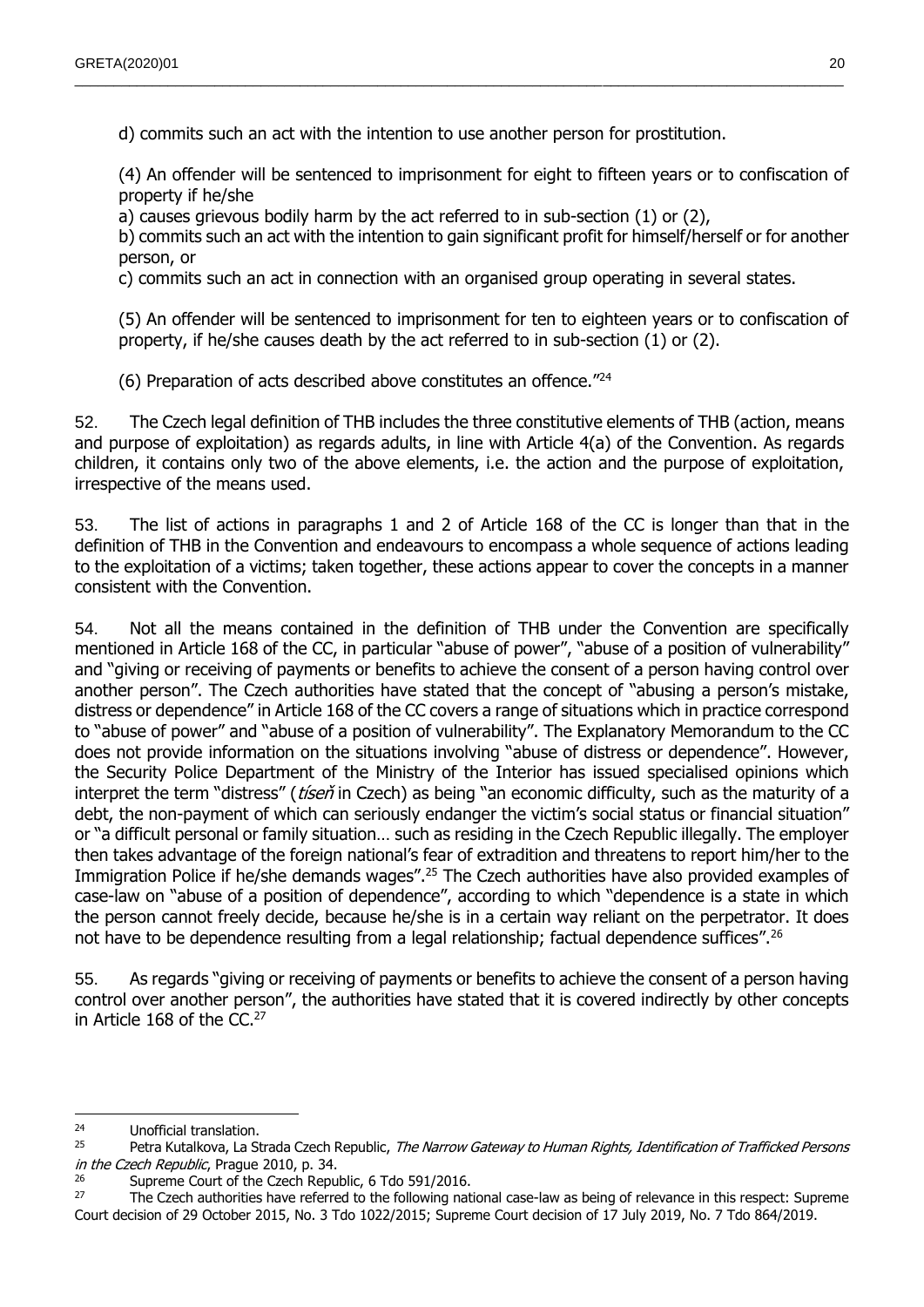$\overline{a}$ 

56. The list of forms of exploitation in Article 168 of the CC refers explicitly to all the forms of exploitation included in the Convention's definition of THB, as well as to "service in the armed forces", and is open-ended ("or other forms of exploitation"). "Forced labour" is not criminalised separately in the CC, but has been interpreted by the Supreme Court.<sup>28</sup> In 2018, the Ministry of the Interior, together with the National Centre against Organised Crime and the Supreme State Prosecutor's Office, issued a "Common position on the interpretation of terms related to labour exploitation" (see paragraph 238). In 2010, the offence of "unauthorised employment of foreigners" was included in the CC, which refers to "particularly exploitative working conditions".<sup>29</sup> Trafficking for the purpose of exploitation of criminal activities and the exploitation of begging are not explicitly mentioned in Article 168 of the CC, but according to the Czech authorities, would be covered by "other forms of exploitation". Trafficking for the purpose of concluding marriages of convenience (also referred to as "forced" or "sham marriages") is not specifically criminalised as such, but according to an opinion issued by the Ministry of the Interior in 2016 concerning offences of trafficking in human beings in cases of marriage and forced marriage, it would also be covered by "other forms of exploitation".<sup>30</sup>

 $\_$  , and the state of the state of the state of the state of the state of the state of the state of the state of the state of the state of the state of the state of the state of the state of the state of the state of the

57. GRETA notes that Article 168 of the CC does not specifically state the irrelevance of the victim's consent to the intended exploitation when any of the specified means are used, which is integral to the Convention's definition of THB. The Czech authorities have stated that in practice human trafficking is criminally punishable even where the victim has given his/her consent, although as regards adults only where some of the coercive "means" are used, which precludes a free decision of the victim (e.g. a threat or use of force or other forms of coercion). The authorities have stated that the CC provisions contain all the material elements of the respective offences and in case some modality is not mentioned, it means that it is irrelevant for the criminality of the respective offence, therefore a specific reference to the irrelevance of the victim's consent is considered redundant. In this context, the authorities have also referred to Section 30 of the CC, which provides for the consent of the aggrieved party as one of the conditions precluding the illegality of an act, noting that in case of human trafficking, the possible consent of the victim would not be given voluntarily, since some of the coercive means would have to be used, precluding the free will of the adult victim. As regards child victims, consent would not be given in an area where the child's interests would be affected, since the child does not have full legal capacity. Nevertheless, GRETA sees benefits in stating explicitly in legislation that consent is irrelevant to determining whether the crime of human trafficking has occurred. Setting out this pivotal principle in law could facilitate its use by investigators, prosecutors and judges when dealing with cases of human trafficking and in obtaining a more consistent approach. Indeed, consent is an important factor at different stages of human trafficking cases, for instance: if victims refuse to self-identify as they consider that they consented to the exploitation; when taking a decision on whether to investigate and prosecute a case as THB where the victim apparently consented to exploitation; or when deciding on the penalty for offenders where there are assertions of consent.<sup>31</sup> **GRETA considers that stating explicitly the irrelevance of the consent of a victim of trafficking to the intended exploitation could improve the implementation of the anti-trafficking provisions.**

<sup>&</sup>lt;sup>28</sup> Supreme Court of the Czech Republic, 7 Tdo 1261/2013; Supreme Court decision of 24 April 2019, No. 7 Tdo 404/2019, ECLI:CZ:NS:2019:7.TDO.404.2019.1

<sup>&</sup>lt;sup>29</sup> Article 342 of the CC: "(1) Anyone who systematically, repeatedly, under particularly exploitative working conditions or to a greater extent illegally engages or mediates employment of a foreigner, who is staying illegally in the Czech Republic or does not have a valid work permit, if the latter is required under another legal regulation, shall be sentenced to imprisonment of up to six months, forfeiture or ban of activity. (2) Anyone who will employ or mediate the employment of a foreigner who is a child and who resides illegally in the territory of the Czech Republic or who does not have a valid work permit required under another legal regulation shall be equally punished as above. …. (5) The offender shall be sentenced to a term of imprisonment for one to five years or, in addition to this sentence the property will be forfeited, if the offence referred to in paragraph 1 or 2 is of great benefit to the offender or to another person" (unofficial translation).

<sup>30</sup> An amendment to the CC covering the luring of a person to another state to coerce them into marriage is currently being discussed.

<sup>&</sup>lt;sup>31</sup> See UNODC Issue Paper, *The Role of Consent in the Trafficking in Persons Protocol*, United Nations, Vienna, 2014. Available at: [www.unodc.org/documents/human-trafficking/2014/UNODC\\_2014\\_Issue\\_Paper\\_Consent.pdf](http://www.unodc.org/documents/human-trafficking/2014/UNODC_2014_Issue_Paper_Consent.pdf)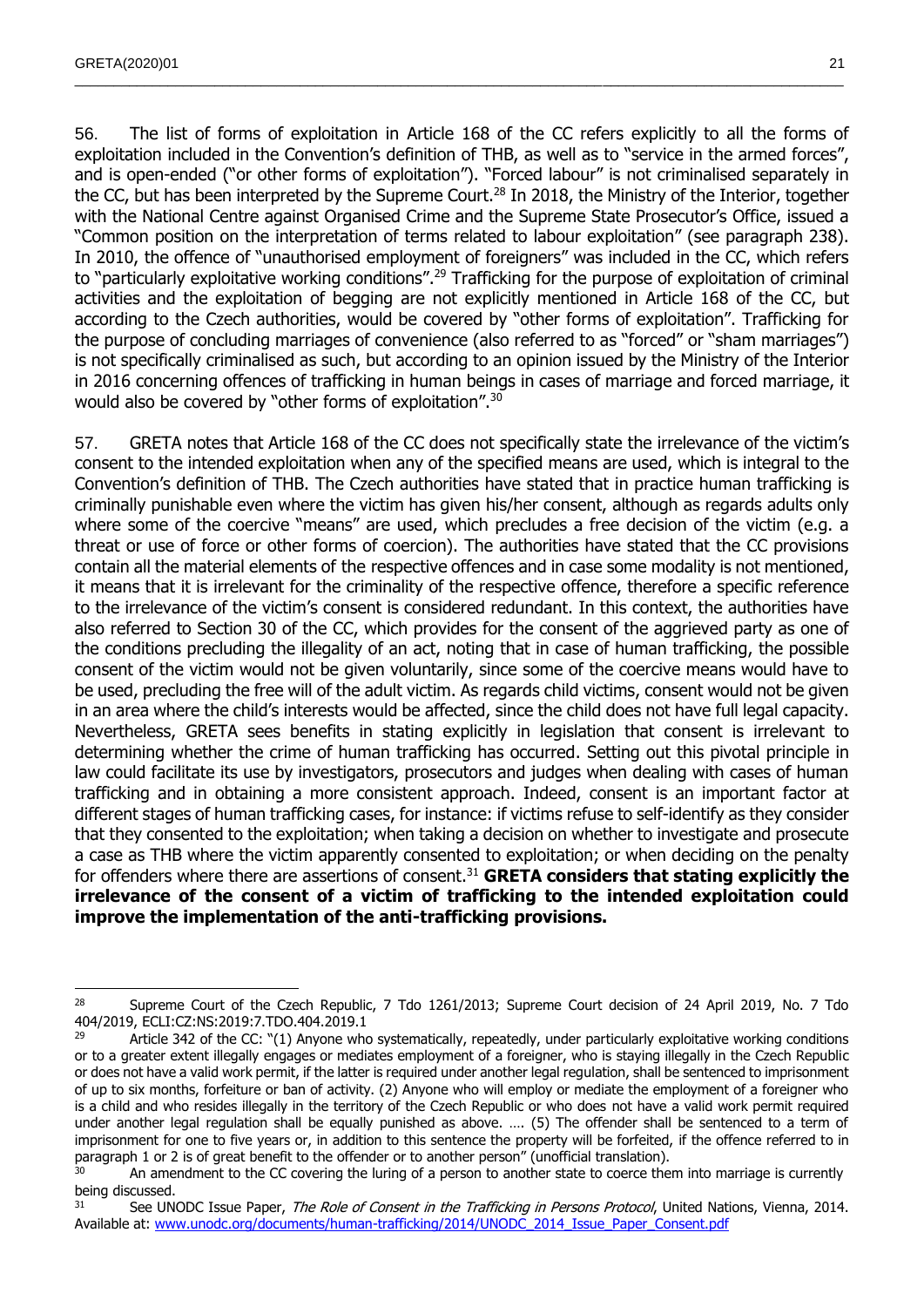58. For further analysis of the definition of THB and related offences from a substantive criminal law perspective, see paragraphs 216-223.

### ii. Definition of "victim of THB"

<span id="page-21-0"></span>59. The Convention defines "victim of THB" as "any natural person who is subjected to THB as defined in Article 4 of the Convention". Recognition of victims of trafficking as such is essential, as it gives rise to their entitlement to the broad range of protection and assistance measures set out in the Convention.

60. A victim of a crime is defined by Section 2, paragraph 2, of the Act on Victims of Crime as follows: "a natural person who as a result of a crime has or may have received bodily injury, suffered property or non-pecuniary damage or at whose expense the offender gained from the crime".<sup>32</sup> This definition also applies to victims of THB. Pursuant to Section 3, paragraph 1, of the Act on Victims of Crimes, every person believing to be a victim of a crime must be considered a victim, unless the contrary becomes evident or if it is not clearly a case of a misuse of the standing of the victim according to this Act. It is irrelevant for the standing of the victim, whether or not the offender has been identified or convicted. Pursuant to the Act on Victims of Crime, victims of THB are considered as particularly vulnerable victims (see also paragraph 243).

61. The question of the definition of victim of THB will be further discussed in the sections of this report dealing with the identification of victims and the assistance measures provided to them, along with the related proposals made by GRETA.

<span id="page-21-1"></span>c. Comprehensive approach to action against THB, co-ordination of all actors and actions, and international co-operation

### i. Comprehensive approach and co-ordination

<span id="page-21-2"></span>62. One of the aims of the Convention is to design a comprehensive framework for the protection of and assistance to victims and witnesses. To be effective, any national action to combat THB must be comprehensive and multi-sectoral, and take on board the required multidisciplinary expertise. Article 29(2) of the Convention requires Parties to take measures to ensure the co-ordination of national policies and actions against THB, including through the setting-up of specific co-ordinating bodies. Further, the Convention refers to the need to co-operate and build strategic partnership with civil society through co-operative frameworks that can help governments fulfil their obligations under the Convention (Article 35).

63. The Czech authorities have set up structures to ensure the co-ordination of policies and actions against THB. As noted in paragraph 26, the Interdepartmental Co-ordination Group for Combating Trafficking in Human Beings brings together relevant governmental and non-governmental stakeholders. In addition to at least two meetings of the Group per year, a smaller group of experts meets approximately once a month to discuss and solve operational issues concerning individual cases.

64. Civil society plays a crucial role in anti-trafficking action in the Czech Republic. NGOs specialised in the field of human trafficking have full membership in the Interdepartmental Co-ordination Group. As noted in paragraph 29, the Ministry of the Interior funds the Programme for Support and Protection of Victims of Trafficking in Human Beings, which for the last four years has been implemented by La Strada Czech Republic through a public procurement agreement, with other NGOs being involved as subcontractors.

 $\overline{32}$ Unofficial translation.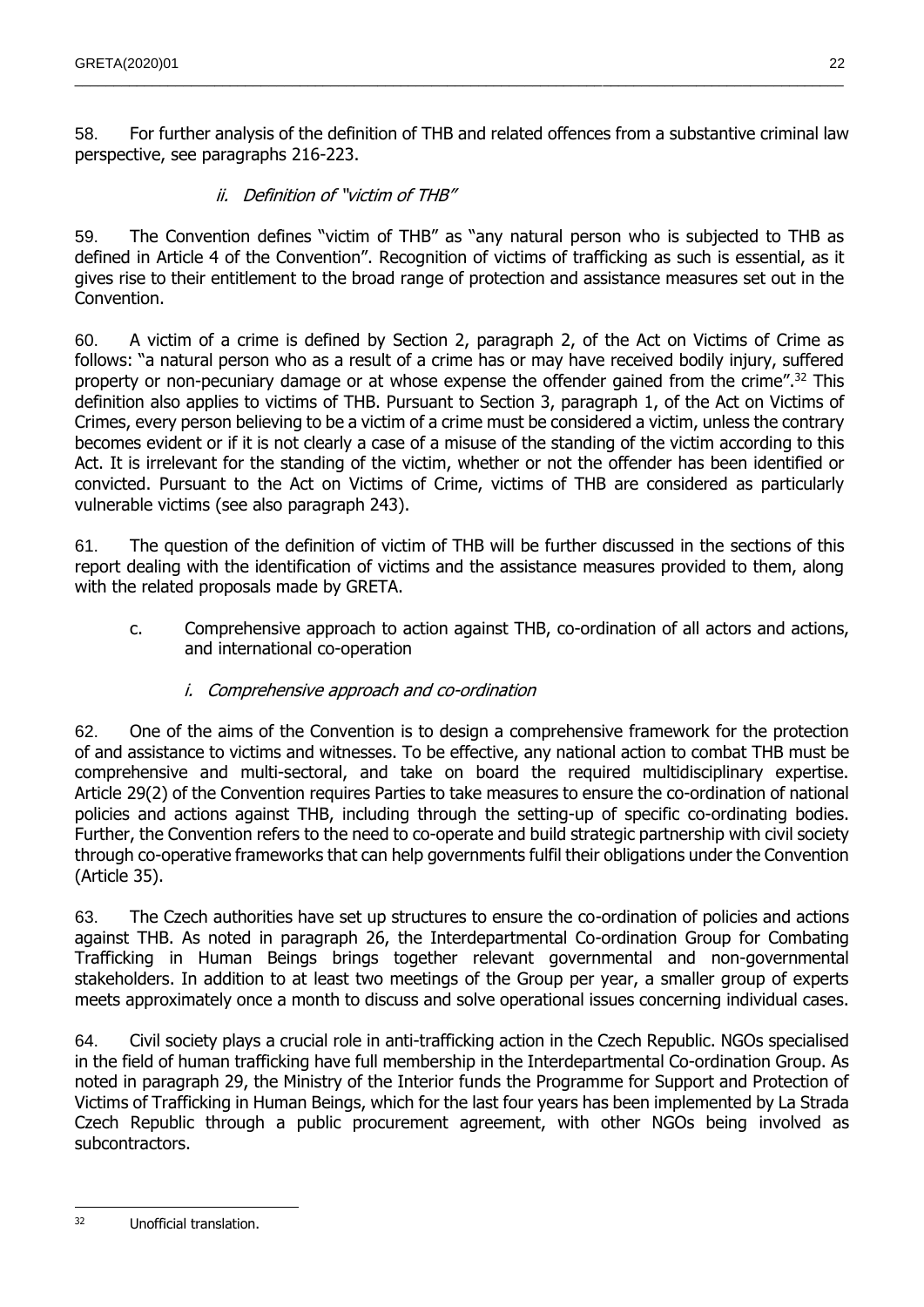65. The Ministry of the Interior combines the roles of National Co-ordinator (Minister of the Interior) and National Rapporteur (Head of the Crime Prevention Department). The Czech authorities have stated that although the National Rapporteur is not an independent body, it is a well-developed system that allows effective information gathering and exchange, and has the competencies and capacity to react to actual situations without delay. According to the authorities, an independent mechanism would never have a detailed insight into the agenda, nor would it have sufficient contact with practice. GRETA would like to stress that Article 29 of the Convention makes a clear distinction between the roles of National Co-ordinator and National Rapporteur. In GRETA's view, the key features of National Rapporteurs' mechanisms in the sense of Article 29, paragraph 4, of the Convention<sup>33</sup> should be the ability to critically monitor the efforts and effectiveness of all state institutions, including national co-ordinators, and to that end maintain a constant exchange with civil society, the research community and other relevant stakeholders. The human rights-based approach to anti-trafficking policies advocated by the Convention requires adequate monitoring and evaluation. A structural separation between monitoring and executive functions enables an objective evaluation of the implementation of anti-human trafficking legislation, policy and activities, identification of lacunae and shortcomings, and the formulation of comprehensive legal and policy recommendations.<sup>34</sup> GRETA considers that the Czech authorities should **examine the possibility of designating as a National Rapporteur a separate organisational entity or another independent mechanism for monitoring the anti-trafficking activities of state institutions.**

 $\_$  , and the state of the state of the state of the state of the state of the state of the state of the state of the state of the state of the state of the state of the state of the state of the state of the state of the

66. GRETA did not meet members of Parliament during the evaluation visit and there is no parliamentary committee dealing with issues related to human trafficking. GRETA stresses the importance of focusing political attention on trafficking in human beings taking place in the Czech Republic as well as affecting Czech citizens abroad, for different forms of exploitation, and organising public hearings on this subject.

67. Since 2003, the Czech Republic has adopted five national strategies to combat THB. While the first strategy was exclusively aimed at combating trafficking for sexual exploitation, subsequent strategies have adopted a more comprehensive approach. The measures included in the current national strategy address all principal areas relevant to action against THB (see paragraph 21). The changing trends in human trafficking have been reflected in the priorities and actions of the national strategies.

68. In the early 2000s, the Czech Republic was primarily a country of origin, especially for women and girls trafficked for the purpose of sexual exploitation, but in recent years, there has been an influx of foreign workers to the Czech Republic due to very low unemployment levels and acute labour shortage in some sectors (e.g. construction, transportation, cleaning services). Foreigners account for nearly 11 percent of the Czech workforce, despite making up just 5 percent of the population.<sup>35</sup> At the same time, the number of victims of trafficking for labour exploitation identified by the police remains low (see paragraph 10). There were five final judgments in the area of labour exploitation in the period 2012-2015 (prior to that, there were no such judgments). The current National Strategy includes several tasks related to combating THB for labour exploitation, such as: i) analysis of labour law and criminal law shortcomings in relation to their influence on the origin and sanction of exploitative working conditions; ii) issuing updated Ministry of the Interior guidelines regarding the procedure and the interpretation of terms related to labour exploitation: iii) ensuring that workers are informed of the existence of centres for the support of the integration of foreigners. The previous National Strategy (2012-2015) also focused on THB for the purpose of labour exploitation.

 $\overline{a}$ <sup>33</sup> "Each Party shall consider appointing National Rapporteurs or other mechanisms for monitoring the anti-trafficking activities of State institutions and the implementation of national legislation requirements."

In this context, see also the Summary report on the Consultative Meeting on Strengthening Partnerships with National Rapporteurs on Trafficking in Persons and Equivalent Mechanisms organised by the UN Special Rapporteur on trafficking in persons, especially in women and children, in Berlin, 23-24 May 2013.

<sup>35</sup> [https://www.radio.cz/en/section/curraffrs/foreigners-make-up-11-percent-of-czech-workforce-and-employers-are](https://www.radio.cz/en/section/curraffrs/foreigners-make-up-11-percent-of-czech-workforce-and-employers-are-calling-out-for-more)[calling-out-for-more](https://www.radio.cz/en/section/curraffrs/foreigners-make-up-11-percent-of-czech-workforce-and-employers-are-calling-out-for-more)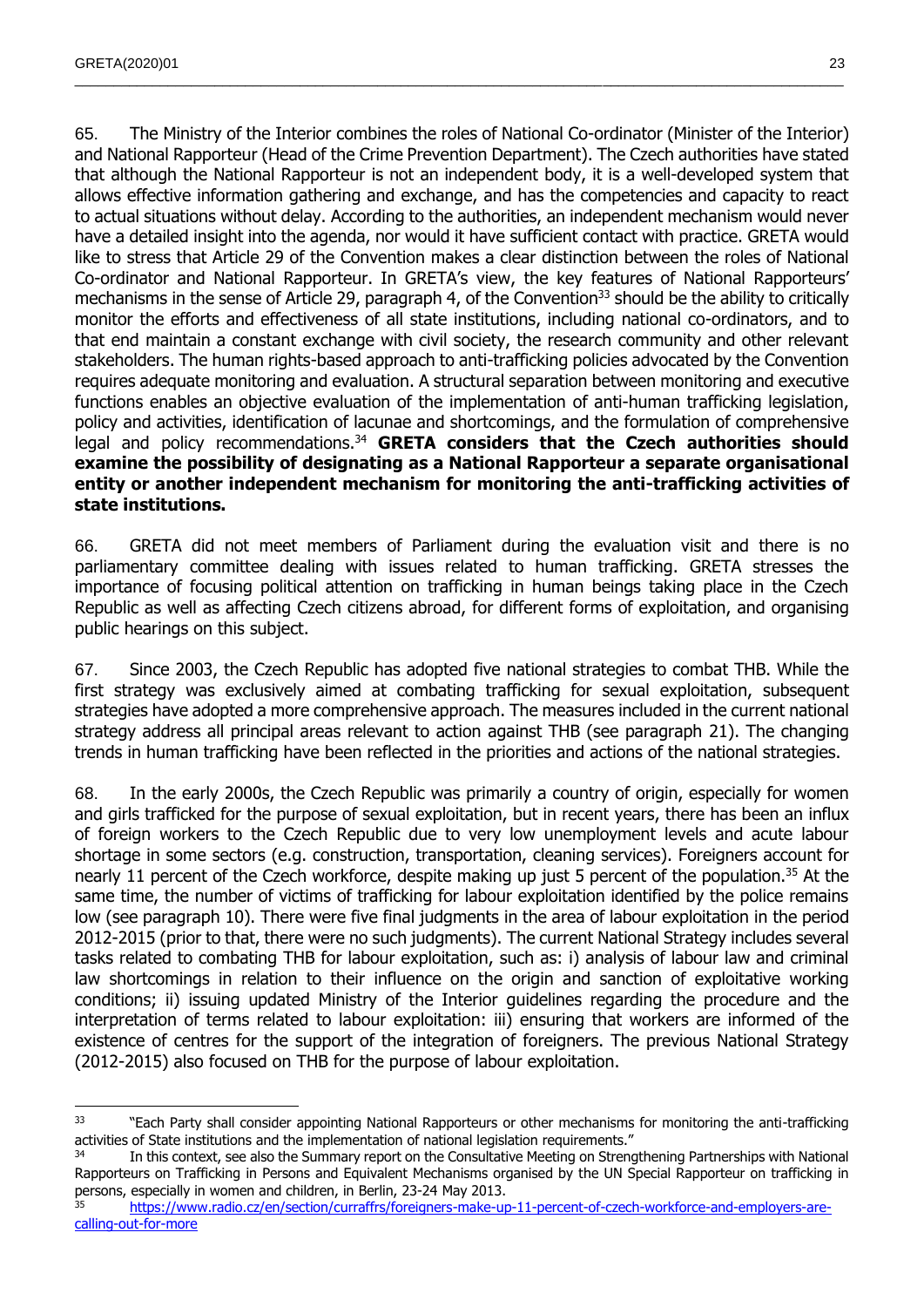69. The number of foreigners working in Czech households is on the rise, but there is a lack of data about this relatively informal economic sector. According to a report which appeared in 2013, an increasing number of Czechs hire part-time cleaners and live-in nannies from Ukraine, Belarus, the Philippines and other countries, but there is a lack of reliable data about the situation of domestic workers, this being a relatively informal economic sector. According to experts in the field, many work 12-15 hours a day, sometimes six or seven days a week, and often cannot take any vacation days because of fear of being sacked.<sup>36</sup> In 2013, the NGO campaign "Equal rights at Czech doorsteps" drew attention to the rights of migrant domestic workers. In their comments on the draft GRETA report, the Czech authorities have questioned the reliability of the report which served as the basis of the NGO campaign. The authorities have stated that if anyone decides to breach the law by executing illegal work, the rights guaranteed by the Labour Code cannot be provided, and such cases would not be considered as exploitation or THB, but as deliberate breaches of labour legislation. Further, the authorities have noted that it is very difficult to carry out labour inspections of households, given the inviolability of the dwelling.

 $\_$  , and the state of the state of the state of the state of the state of the state of the state of the state of the state of the state of the state of the state of the state of the state of the state of the state of the

70. GRETA notes that an Inter-ministerial Group on Combating Illegal Employment of Foreign Nationals, under the Ministry of Labour and Social Affairs, was established in 2009. There was also a Working Group on Forced Labour and Other Forms of Exploitation, established in 2009, to look into serious forms of labour exploitation.<sup>37</sup> According to the Czech authorities, the latter body is an interministerial co-ordinating structure under the responsibility of the Ministry of the Interior, which has continued to meet regularly and provide a platform for discussing the issue.

71. The Czech Republic is not a party to the International Convention on the Protection of the Rights of Migrant Workers and Members of their Families, nor to the ILO Convention concerning Decent Work for Domestic Workers.

72. According to the Czech authorities, trade unions are members of relevant working groups addressing the issue of THB for the purpose of labour exploitation and have been involved in the development of policies for combating THB through expert discussions, inter-departmental meetings and legislative proposals. Trade unions provide information on the relevant procedures and rights of foreign workers in the Czech Republic (available in Czech and nine other languages).<sup>38</sup>

73. GRETA stresses the Czech Republic's positive obligations under Article 4 of the European Convention on Human Rights to put in place adequate measures regulating businesses and other economic activity to ensure that they do not use trafficked or forced labour. In this context, GRETA refers to the European Court of Human Rights judgment in the case of Chowdury and Others v. Greece in which the Court found a violation of Article 4, paragraph 2, of the European Convention on Human Rights due to the failure of the Greek authorities to fulfil their positive obligations to prevent human trafficking, to protect victims, to effectively investigate the offences committed, and to punish those responsible for human trafficking offences.<sup>39</sup>

<sup>36</sup> [https://www.radio.cz/en/section/czech-life/ngos-draw-attention-to-migrant-domestic-workers-rights-with-a-celeb](https://www.radio.cz/en/section/czech-life/ngos-draw-attention-to-migrant-domestic-workers-rights-with-a-celeb-campaign)[campaign](https://www.radio.cz/en/section/czech-life/ngos-draw-attention-to-migrant-domestic-workers-rights-with-a-celeb-campaign)

<sup>&</sup>lt;sup>37</sup> Report by OSCE Special Representative and Co-ordinator for Combating Trafficking in Human Beings, Madina Jarbussynova, following her official visit to the Czech Republic (26-27 November 2015 and 21 January 2016), SEC.GAL/118/16.  $\frac{\text{https://www.cmkos.cz/cs/obsah/786/information-skladacka-zamestnavani-cizincu-v-cr/30009}}{\text{European Court of Human Points.} Chaudury and Others y. Graeca, application No. 21884/1!}$ 

European Court of Human Rights, Chowdury and Others v. Greece, application No. 21884/15, 30 March 2017.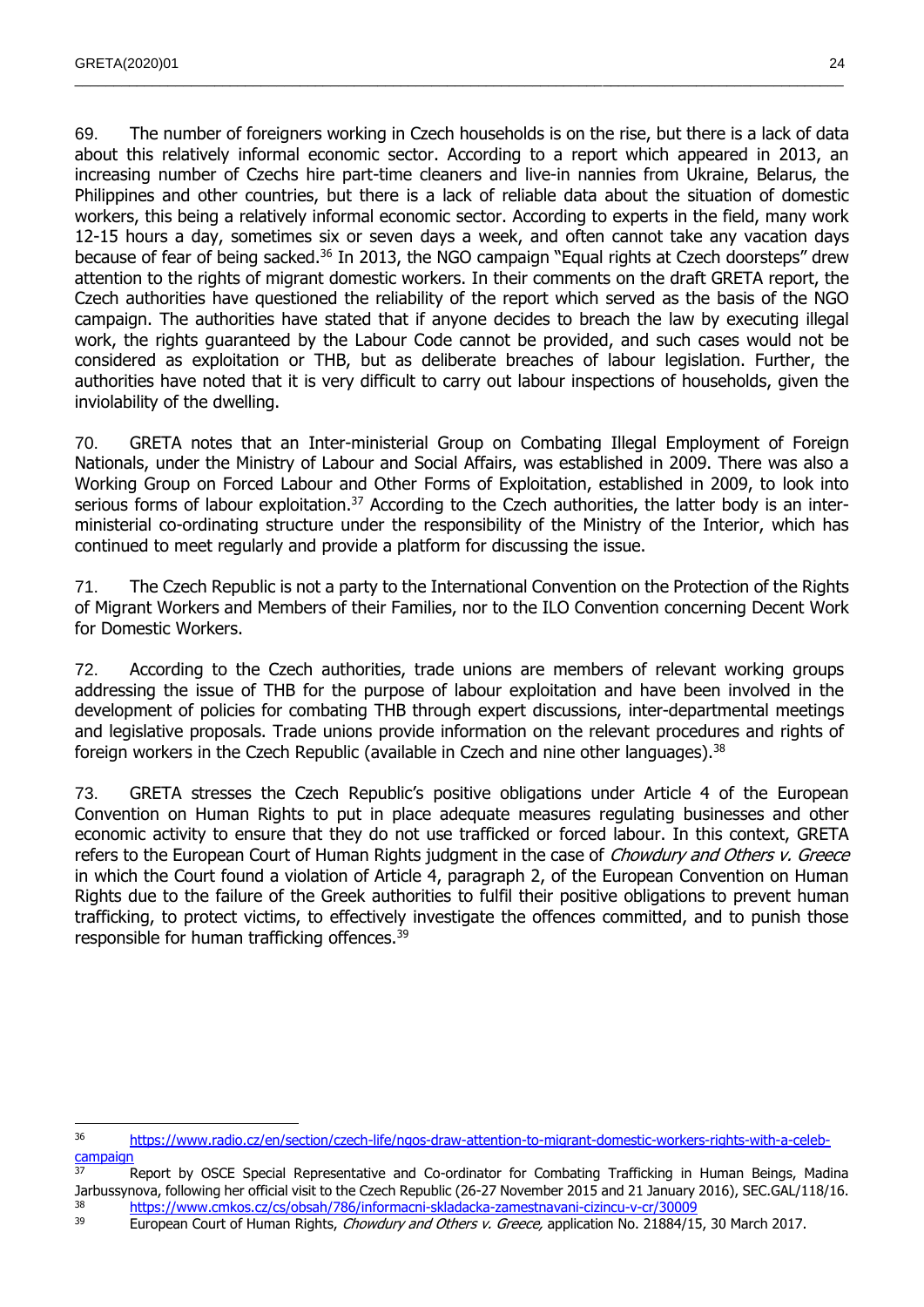74. Children accounted for more than half of the victims identified by the police in 2012-2015 (121 out of 226 victims), which is why the current National Strategy treats combating child trafficking as a priority. The statistics available for 2016-2018 (see paragraphs 10 and 13) also indicate that nearly half of the victims identified by the police were children. While child trafficking concerns primarily girls in forced prostitution or the production of pornographic materials, cases of trafficking for the purpose of forced begging or theft have also been reported.<sup>40</sup> In 2017, 35 children (30 boys and 5 girls) were placed in the Facility for Foreign Children (originating mostly from Afghanistan, as well as from Vietnam, Romania, the Slovak Republic, Ukraine, Sudan and other countries). The Czech Republic has been identified as a source of child sexual abuse material, hosting the second largest number of URLs distributing such material in the EU.<sup>41</sup> The current National Anti-trafficking Strategy includes several tasks related to the priority of combating child trafficking: i) updating the Trafficking in Children Handbook; ii) creating a methodology for repatriation of trafficked persons under the age of 18; and iii) strengthening regional co-operation of the police and child protection departments.

 $\_$  , and the state of the state of the state of the state of the state of the state of the state of the state of the state of the state of the state of the state of the state of the state of the state of the state of the

75. The implementation of the National Strategy is periodically evaluated by the Ministry of the Interior. For example, the evaluation of the previous National Strategy (2012-2015), published in an annexe to the current National Strategy (2016-2019), notes that a small number of tasks (e.g. to map out the situation regarding trafficking in socially excluded localities; to ensure mandatory training of candidate judges on the issue of THB) were partially completed, whereas the majority of the assessed tasks (e.g. carry out comprehensive evaluation of the Programme for the Support and Protection of Victims of THB; provide training of labour inspectors, police officers travelling to foreign police missions and members of the armed forces; identify risk areas in public procurement and develop and implement recommendations to eliminate the risk of labour exploitation in public procurement) were completed.

76. GRETA welcomes the steps taken in the Czech Republic to develop the institutional and policy framework for combating THB, which involves civil society and follows a comprehensive approach. At the same time, GRETA notes the absence of an independent National Rapporteur and an independent, external evaluation of the implementation of the national strategies.

77. **GRETA invites the Czech authorities to introduce a periodic independent evaluation of the national anti-trafficking strategy as a tool for assessing the impact of the activities and planning future policies and measures to combat THB, and to consider establishing an independent National Rapporteur or designating another existing independent mechanism for monitoring the anti-trafficking activities of State institutions (see Article 29, paragraph 4, of the Convention and paragraph 298 of the Explanatory Report).** 

78. **In addition, GRETA considers that the Czech authorities should take further steps to ensure that national action to combat THB is comprehensive, and in particular to:**

- **strengthen action to prevent and combat THB for the purpose of labour exploitation by involving labour inspectors, trade unions, employment agencies, businesses and civil society in a joint platform and improving the identification of, and assistance to, victims of THB for the purpose of labour exploitation;**
- **address the vulnerability to trafficking of persons or groups affected by unfavourable social and economic conditions, in particular the Roma community;**

<sup>40</sup> 2017 Status Report on THB.

<sup>&</sup>lt;sup>41</sup> Defence for Children International Czech Section and ECPAT International, Sexual Exploitation of Children in the Czech Republic, 15 December 2018.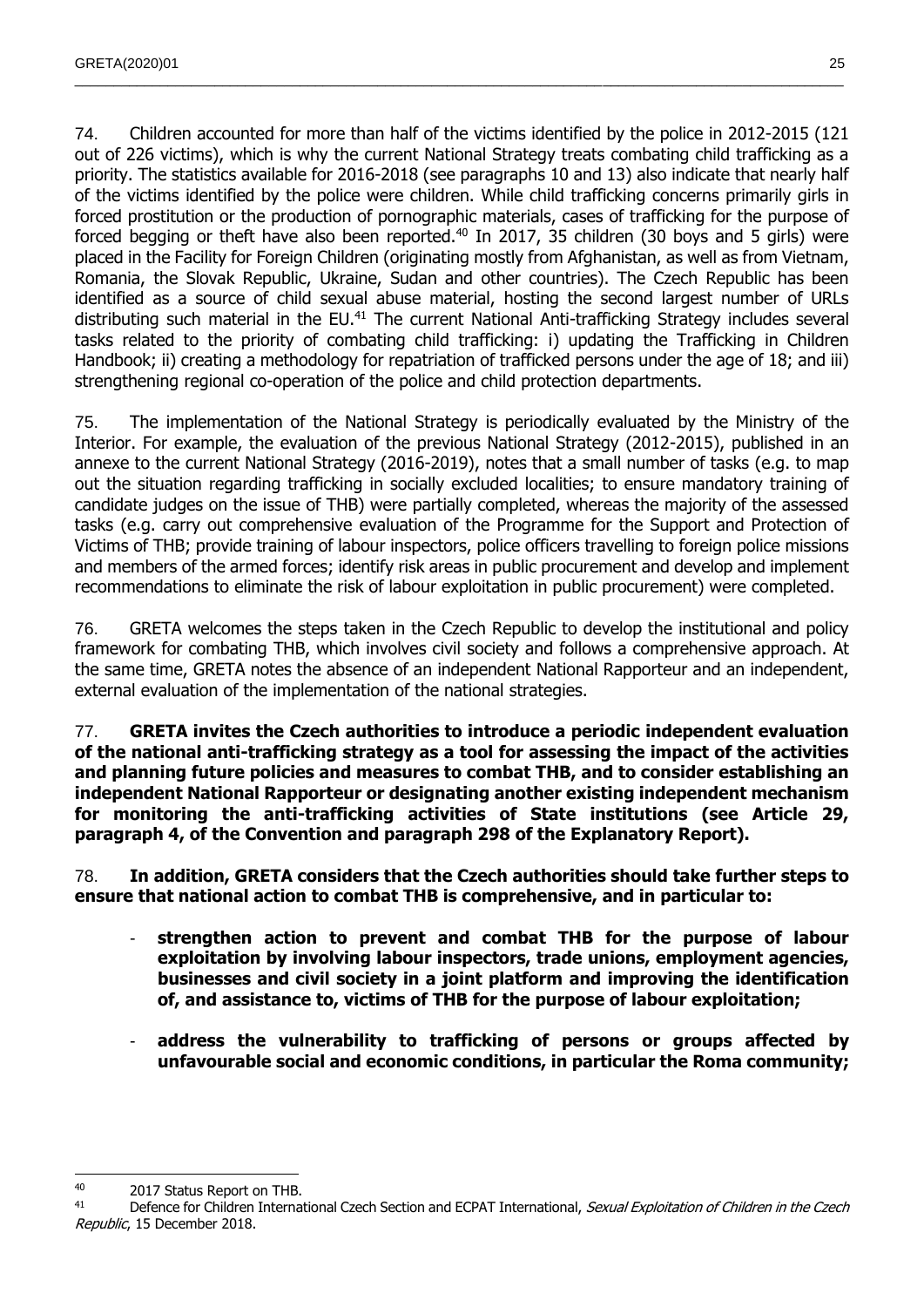review the regulatory systems concerning migrant domestic and home care **workers and ensure that inspections can take place in private households with a view to preventing abuse of domestic workers and detecting cases of human trafficking;**

 $\_$  , and the state of the state of the state of the state of the state of the state of the state of the state of the state of the state of the state of the state of the state of the state of the state of the state of the

- **working closely with trade unions, civil society and the private sector to raise awareness of trafficking for the purpose of labour exploitation, prevent trafficking in supply chains and strengthen corporate social responsibility, drawing on the UN's Guiding Principles on Business and Human Rights<sup>42</sup> and Recommendation CM/Rec(2016)3 on human rights and business.<sup>43</sup>**

#### ii. Training of relevant professionals

<span id="page-25-0"></span>79. The Czech authorities have indicated that training on THB is provided to a range of professionals who may come into contact with victims of trafficking, with the involvement of NGOs and international organisations.

80. The National Centre against Organised Crime provides training on THB to specialised police officers. Furthermore, the Ministry of the Interior has prepared a comprehensive material focusing on the issue of THB, which was distributed to all police units. The issue of combating THB is included in the basic training of police officers, in the broader context on the modules "Fundamentals of Law", "Fundamentals of Criminology", "Riot and Alien Police Service" and "Communication and Police Ethics". Follow-up qualification courses in which, among other things, THB issues are taught, vary in duration from three to 70 days.

81. The current National Strategy for Combating Trafficking in Human Beings (2016-2019) includes two tasks related to training: i) to audit the training of police staff on the issue of THB; ii) to ensure continuous training of police officers concerning the Programme for the Support and Protection of Victims of THB. An audit was carried out which found that there is a need to strengthen the competencies of police officers in courses related to the identification of victims of trafficking and when in contact with particularly vulnerable victims. Further, a card has been created with basic information about the Programme of Support and Protection of Victims of Trafficking in Human Beings and how police officers can refer victims to it.

82. As regards the Aliens Police Service, in 2013 training on THB was provided to first- and secondline border control officers, based on the FRONTEX manual on human trafficking. Since September 2014, the qualification course "Combating trafficking in persons" has been delivered to Alien Police Service officers at the Police School in Holešov, covering issues such as how to identify victims of THB, interview them in an appropriate manner, and transmit the information obtained according to the established rules. At the time of writing, 10 police officers from the Aliens Police Service had been trained in 2019. This number corresponds to the number of police officers trained in other years.

83. Since 2014, IOM has been running a training course focusing on the legal aspects of human trafficking, assistance to victims, methods of interviewing victims and indicators for identifying cases of THB. In 2018, IOM held a series of seminars in different parts of the country, involving social workers, municipal staff and police officers, on interviewing and identifying victims of trafficking. It has also focused in recent years on working with companies on issues of ethical recruitment.

43 [Recommendation CM/Rec\(2016\)3](http://search.coe.int/cm/Pages/result_details.aspx?ObjectId=09000016805c1ad4) of the Committee of Ministers to member States on human rights and business, adopted by the Committee of Ministers on 2 March 2016 at the 1249th meeting of the Ministers' Deputies.

 <sup>42</sup> [http://www.ohchr.org/Documents/Publications/GuidingPrinciplesBusinessHR\\_EN.pdf](http://www.ohchr.org/Documents/Publications/GuidingPrinciplesBusinessHR_EN.pdf)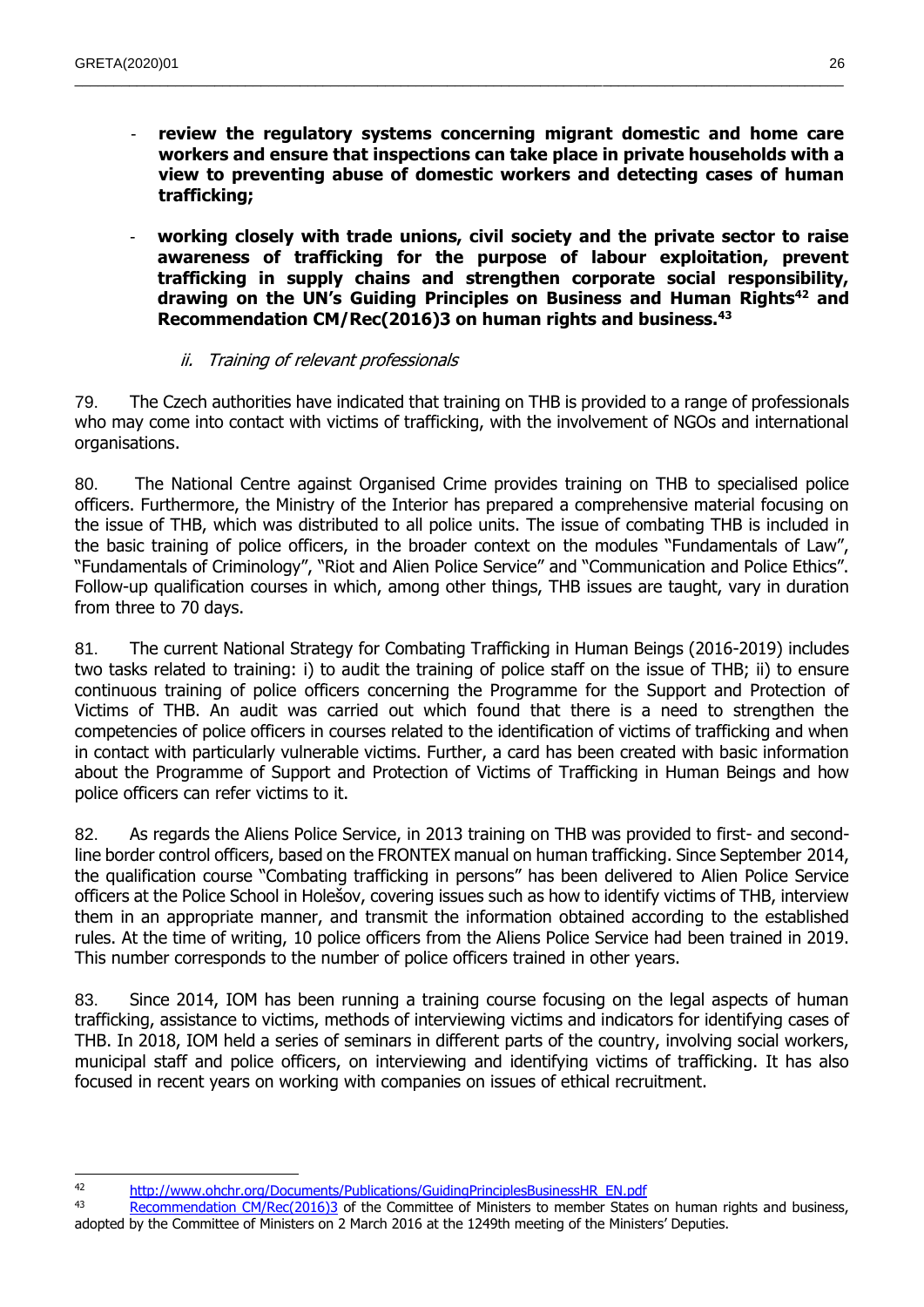84. The IOM Office, together with the Ministry of the Interior, gives lectures on THB to all Czech consular officials prior to them being posted abroad, as part of their regular training.

 $\_$  , and the state of the state of the state of the state of the state of the state of the state of the state of the state of the state of the state of the state of the state of the state of the state of the state of the

85. In June 2018, UNHCR trained more than 40 social workers of the Refugee Facilities Administration and sub-contracted NGOs, as well as Ministry of the Interior guarantors of the State Integration Programme on standardisation of social services. A specific part of the training was devoted to the recognition of potential vulnerabilities related to human trafficking, and how to address them.

86. La Strada Czech Republic has been involved in many training activities, including the provision of training on the identification of victims of THB to social workers in removal centres.

87. The Czech authorities have indicated that the training of labour inspectors is organised through regular seminars with the participation of experts and in the form of seminars and training sessions which are provided in co-operation with other inspection bodies. In 2015, training events were organised by the police in the eight regional labour inspectorates. In 2017, a two-day training event was held for labour inspectors in Prague. Further, in 2018, a one-day expert seminar on labour exploitation and employment inspections brought together representatives of the State Labour Inspectorate, the Aliens Police Service, the Asylum and Migration Police Department, and the National Organised Crime Agency. In the context of training, the State Labour Inspectorate co-operates with NGOs and social partners. Labour inspectors are also involved in training workshops and conferences, including European multidisciplinary platform against criminal threats (EMPACT) meetings focused on labour exploitation and Europol seminars. In addition, two one-day seminars on "Intercultural Competences" were held in 2018. Other institutions, such as social partners, are also co-operating in the training and transfer of good practice. Further training on the identification of victims of THB for labour exploitation is envisaged in the current National Strategy.

88. Training of judges and judicial assistants is not obligatory and depends on a proposal or recommendation being made by the president of the respective court. The Judicial Academy periodically offers courses on THB and related topics, but GRETA was informed that the number of participants attending remains relatively low. Thus in 2018, a one-day seminar was organised, focusing on THB for labour exploitation, forced begging, forced marriage and forced criminality, with 23 participants. It involved lecturers from the United Kingdom, La Strada Czech Republic and the Czech police. In 2017, the Judicial Academy organised a seminar on "THB and other crimes against freedom and the rights to protection of the person and privacy", with some 37 participants (out of 90 initially planned to take part). In 2016, two seminars were held on "Crimes against human dignity in the sexual field". Other relevant training activities organised by the Judicial Academy have covered compensation in criminal proceedings, questioning of vulnerable victims, and investigation of human trafficking offences.

89. There are a number of prosecutors specialised in THB cases (two at the Supreme Prosecutor's Office and eight in Prosecutor's Offices in the regions) who have received training on THB. Once a year, a seminar on THB is organised for prosecutors, with the involvement of the National Centre for Organised Crime. Prosecutors can also take part in the training organised by the Judicial Academy.

90. According to the authorities, each ministry or agency also proposes seminars and workshops organised by accredited private providers, as part of professional development, focusing on exchanging best practices and knowledge. The Czech authorities have also referred to the participation of Czech officials in projects and international workshops which reportedly provide training on THB (e.g. the project entitled "Innovations to Prevent Labour Exploitation of EU Citizens", EMPACT meetings, expert workshops in Romania and the United Kingdom, and an international workshop at the Embassy of the United Kingdom in Vienna).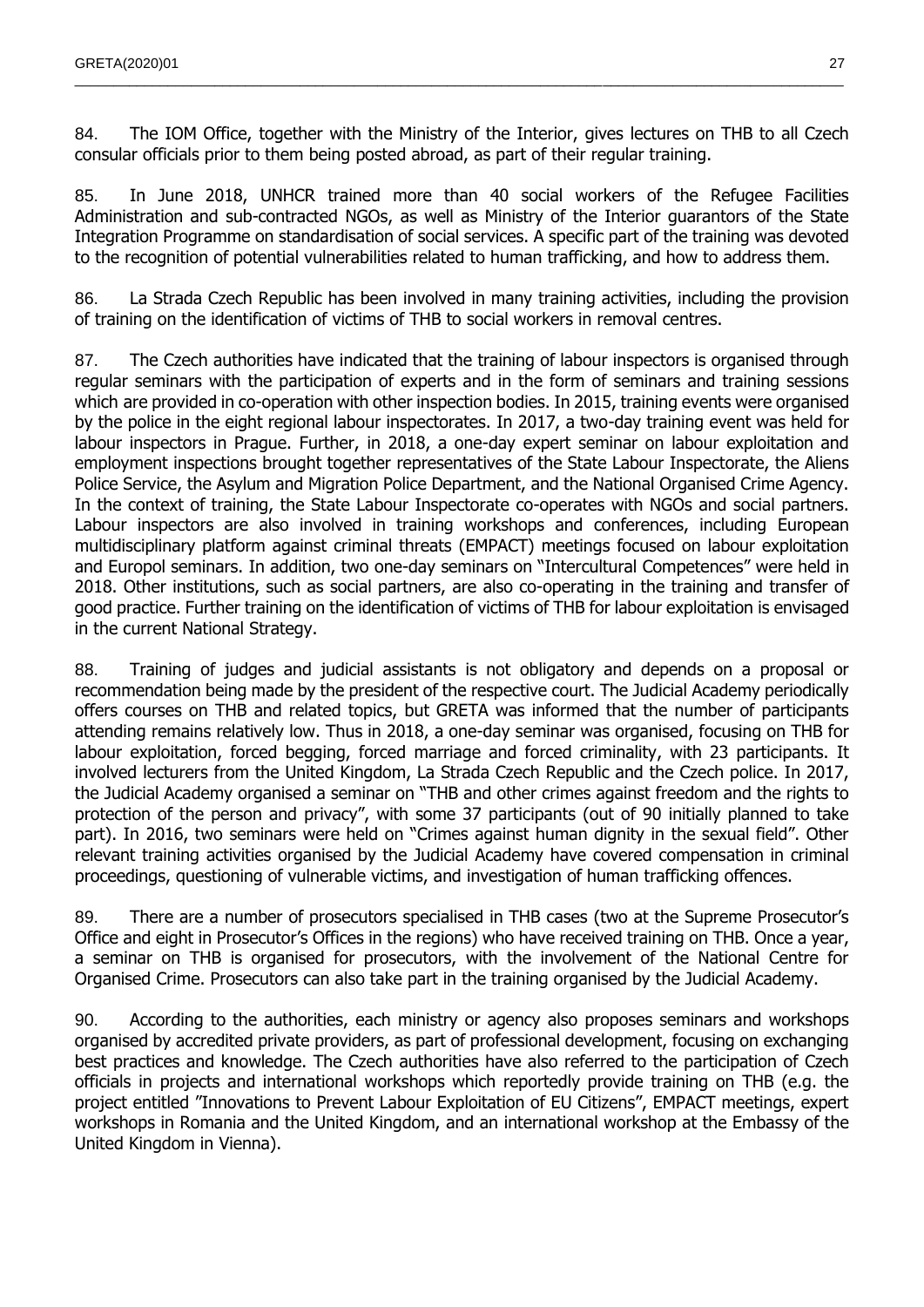91. GRETA welcomes the training on THB provided to a range of relevant professionals, with the involvement of NGOs and international organisations. At the same time, various interlocutors noted that there would be benefits in organising more joint, multi-disciplinary training sessions. The fact that judges are not obliged to undergo training which provides them with specialist knowledge about THB was also highlighted as a problem. Further, it was noted that not only police officers dealing with organised crime, but also Aliens Police Service officers should undergo training on THB. Another professional group which could benefit from training on THB are health-care professionals.

 $\_$  , and the state of the state of the state of the state of the state of the state of the state of the state of the state of the state of the state of the state of the state of the state of the state of the state of the

92. **GRETA considers that the Czech authorities should take further steps to provide periodic training on THB and the rights of victims to all relevant professionals (including police officers, immigration and asylum officials, prosecutors, judges, social workers, labour inspectors, tax inspectors, child protection authorities, consular officials, healthcare professionals). The training should be mainstreamed into the regular training curriculum of relevant professionals, at all levels, involve multi-disciplinary expertise, and be implemented systematically across the country. Future training programmes should be designed with a view to improving the knowledge and skills of relevant professionals which enable them to identify victims of trafficking for all forms of exploitation and assist and protect them, to ensure effective access to compensation for victims, to enable effective investigations and to secure convictions of traffickers.**

### iii. Data collection and research

<span id="page-27-0"></span>93. In the Czech Republic, the data on THB collected by the Police is limited to criminal investigations and indicates only the sex and age of the victim involved in criminal proceedings (as well as those of perpetrators). The nationality of the victim and the form of exploitation is not indicated in the statistics. The annual status reports on THB in the Czech Republic, prepared by the Crime Prevention Department of the Ministry of the Interior in its role as National Rapporteur, include separate data from the police, the Ministry of Justice (on convictions and sentences), the Ministry of Labour and Social Affairs (on inspections and irregular workers detected), the Ministry of Education (on presumed child victims of trafficking in the Facility for Foreign Children, with an indication of the nationality and form of exploitation), as well as La Strada Czech Republic (on presumed victims included in the Programme of Support and Assistance to Victims of THB) and IOM (on voluntary returns).

94. There have been plans to develop data collection in order to include the nationality of the victims and perpetrators,<sup>44</sup> but for the time being such data is not available. GRETA was informed by the Ministry of the Interior that improving data collection was considered as a priority and that an inter-ministerial group would be set up to collate available statistics from different relevant ministries and agencies. One of the tasks of the new National Strategy for the period 2020-2023 will be the analysis of data collection in the field of human trafficking and its improvement.

95. **For the purpose of preparing, monitoring and evaluating anti-trafficking policies, GRETA urges the Czech authorities to develop and maintain a comprehensive and coherent statistical system on trafficking in human beings, by compiling reliable statistical data on measures to protect and promote the rights of victims, as well as on the investigation, prosecution and adjudication of human trafficking cases. Statistics regarding victims should be collected from all main actors and allow disaggregation concerning sex, age, type of exploitation, country of origin and/or destination. This should be accompanied by all the necessary measures to respect the right of data subjects to personal data protection, including when NGOs working with victims of trafficking are asked to provide information for the national database.**

 44 According to the National Strategy for Combating THB (2016-2019), the Police Presidium, in co-operation with the Ministry of the Interior, prepared changes to the statistical system (ESSK), taking effect on 1 January 2016, that ensure that the nationality of victims will be recorded.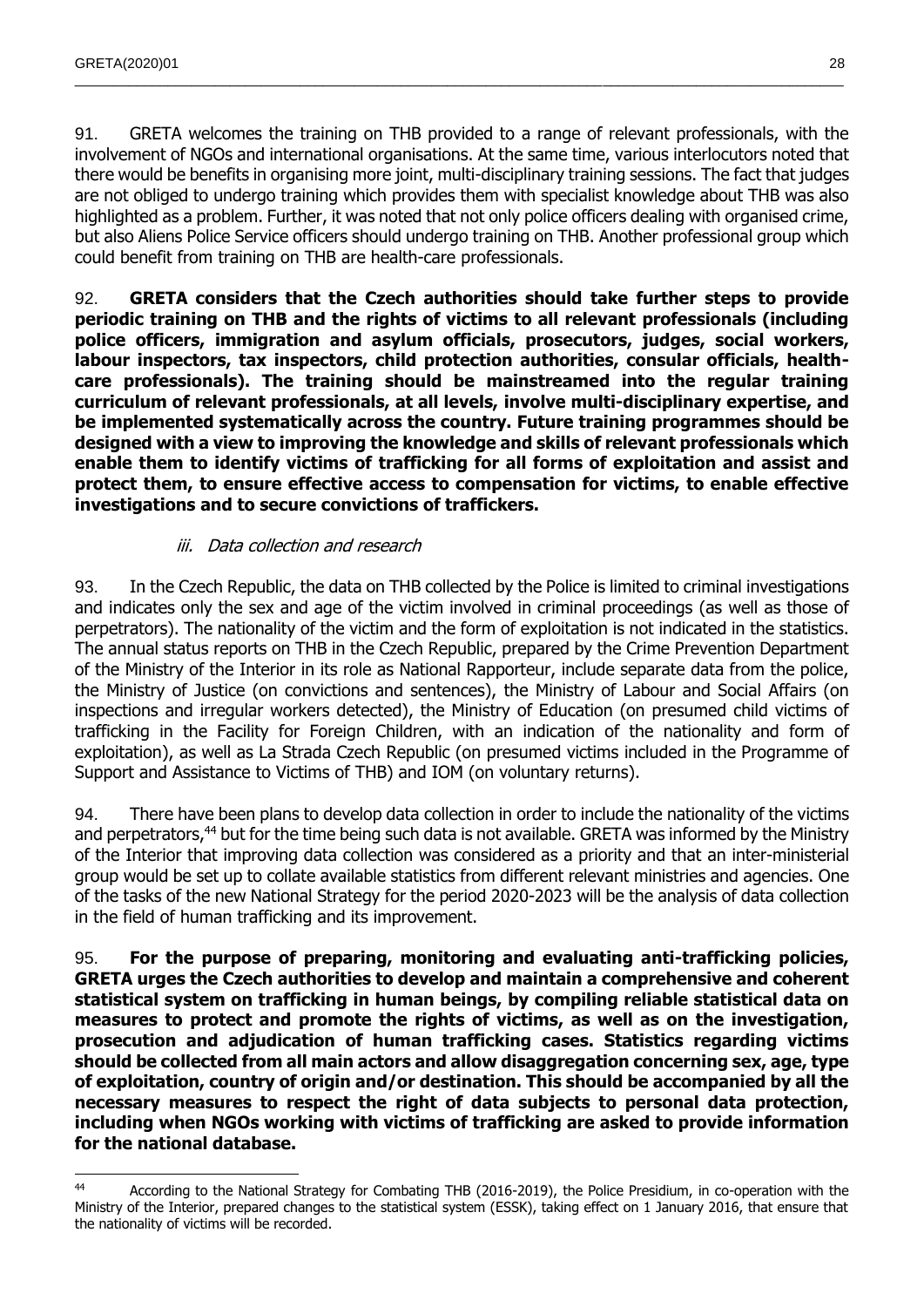96. As regards research on THB, in 2010 La Strada Czech Republic published a study entitled "The Narrow Gateway to Human Rights - Identification of Trafficked Persons in the Czech Republic", which dealt with the identification of cases of forced labour and other forms of exploitation of adults outside the sex industry.<sup>45</sup>

 $\_$  , and the state of the state of the state of the state of the state of the state of the state of the state of the state of the state of the state of the state of the state of the state of the state of the state of the

97. Another study in the area of THB for the purpose of labour exploitation and forced labour, involving university researchers as well as La Strada Czech Republic, was published in 2013.<sup>46</sup> It provided a comparative analysis of legislation and case-law in the area of THB for labour exploitation.

98. La Strada Czech Republic also contributed to a study on trafficking for forced criminal activities and begging in Europe ("RACE in Europe") which involved several countries and was published by Anti-Slavery International in 2014.<sup>47</sup> The study highlighted cases of trafficking for the purpose of forced labour in cannabis cultivation, in particular of Vietnamese citizens. It also explored trends in forced child begging, which concerned mostly Bulgarian and Romanian children.

99. Further, La Strada Czech Republic was involved in the EU-funded project "Empowerment of Migrant Women at Risk of Exploitation, Trafficking or Enslavement", together with the Austrian NGO LEFÖ-IBF and the German NGO Ban Ying, which resulted in the publication in 2016 of the handbook "Migrant Women and Human Trafficking".<sup>48</sup> The project focused on migrant women working in hidden or enclosed environments, such as households and cleaning services. The handbook offers practical tools for the identification of migrant women at risk of being trafficked.

100. As mentioned in paragraph 27, every year, the Ministry of the Interior publishes a status report on trafficking in human beings in the Czech Republic, which provides detailed information of the situation and trends in THB and related crimes in the given year, as well as the financial resources dedicated to combating THB, the provision of training, court practice and international co-operation, on the basis of information submitted by the members of the Interdepartmental Co-ordination Group.<sup>49</sup> Further, the Ministry of Labour and Social Affairs funds NGOs which are active in combating and researching THB, and has reportedly implemented a project in the field of THB.<sup>50</sup>

101. **GRETA considers that the Czech authorities should conduct and support further research on THB as an important source of information for the evaluation and planning of policy measures. Areas where research could be carried out include trafficking for the purpose of forced marriage and child trafficking, including live streaming of trafficking for the purpose of sexual exploitation of children.**

### iv. International co-operation

<span id="page-28-0"></span>102. The Convention requires Parties to co-operate with each other "to the widest extent possible" in order to prevent and combat THB, protect and assist victims, and investigate related criminal offences (Article 32).

[http://www.antislavery.org/wp-](http://www.antislavery.org/wp-content/uploads/2017/01/trafficking_for_forced_criminal_activities_and_begging_in_europe.pdf)

<sup>45</sup> Petra Kutalkova, La Strada Czech Republic, The Narrow Gateway to Human Rights - Identification of Trafficked Persons in the Czech Republic, Prague, 2010.

Vit Střítecký, Daniel Topinka et al., Developments in Trafficking in Human Beings for the Purpose of Labour Exploitation and Forced Labour, Institute of International Relations, Prague, 2013.

[content/uploads/2017/01/trafficking\\_for\\_forced\\_criminal\\_activities\\_and\\_begging\\_in\\_europe.pdf](http://www.antislavery.org/wp-content/uploads/2017/01/trafficking_for_forced_criminal_activities_and_begging_in_europe.pdf)<br>48 Migraet Women and Uuman Traffickings Unadhask for Professionals 2016

<sup>&</sup>lt;sup>48</sup> Migrant Women and Human Trafficking: Handbook for Professionals, 2016. 49 Available at:<https://www.mvcr.cz/clanek/obchod-s-lidmi-dokumenty-924305.aspx><br>50 https://portal.mpg/sz/szlzabr.zam/ukoncope.projekt/projekt\_provence\_vykoristic

[https://portal.mpsv.cz/sz/zahr\\_zam/ukoncene-projekty/projekt\\_prevence\\_vykoristovani](https://portal.mpsv.cz/sz/zahr_zam/ukoncene-projekty/projekt_prevence_vykoristovani)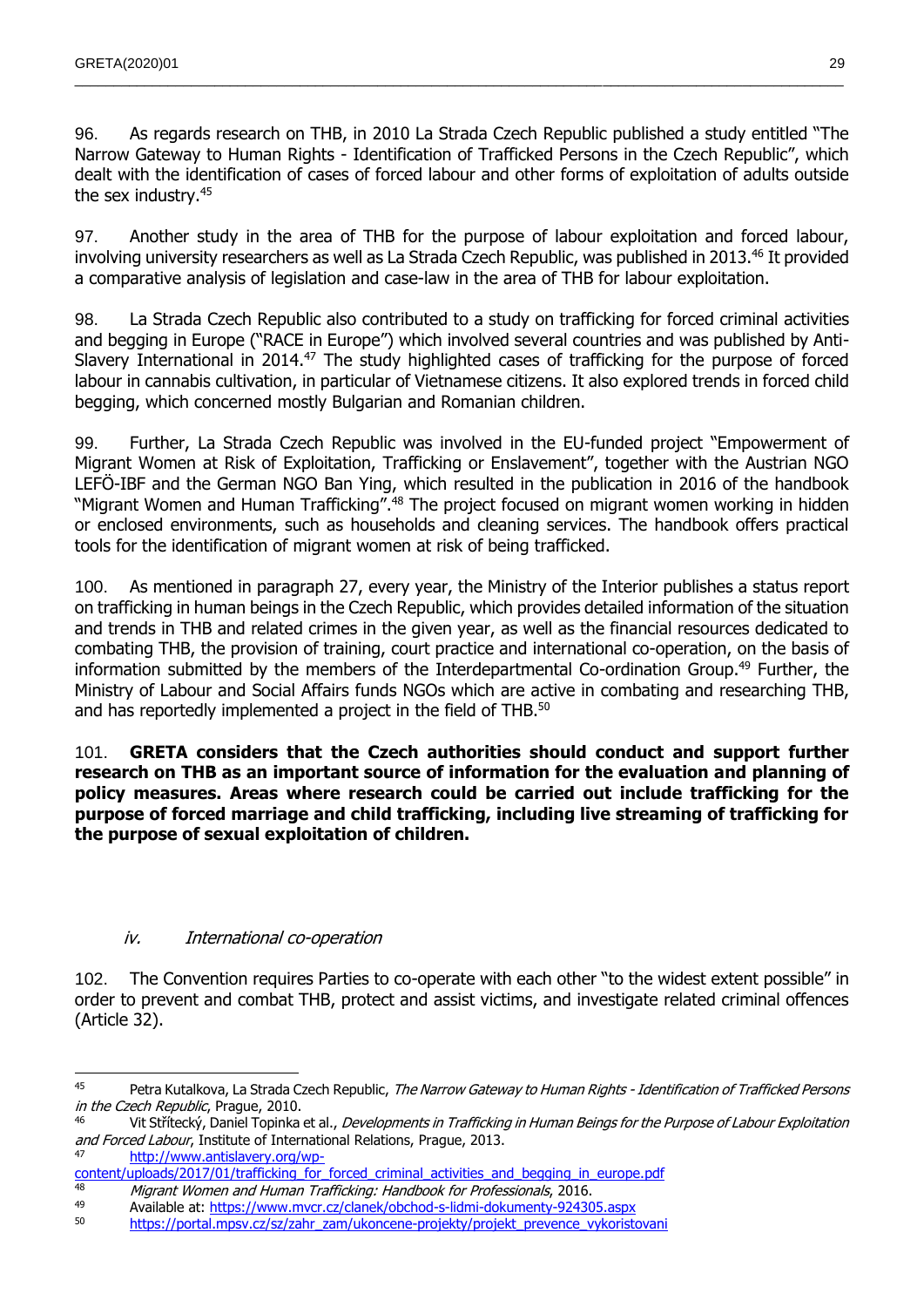103. In the Czech Republic, the basic legal instrument providing for international judicial co-operation in criminal matters is Act no. 104/2013 Coll. on International Judicial Co-operation in Criminal Matters. This Act provides for various forms of judicial co-operation in criminal matters, such as mutual legal assistance, extradition, transfer of criminal proceedings and the enforcement of criminal judgments and decisions. One part of the Act focuses on mutual co-operation between the Czech Republic and other EU Member States and transposes EU acquis such as the European Evidence Order, European Arrest Warrant, Confiscation Order, the recognition and execution of the decision imposing the penalty of imprisonment, and the recognition and execution of financial penalties. There are also specific provisions enabling co-operation of the Czech Republic with the International Criminal Courts and Tribunals.

 $\_$  , and the state of the state of the state of the state of the state of the state of the state of the state of the state of the state of the state of the state of the state of the state of the state of the state of the

104. Act no. 104/2013 Coll. on International Judicial Co-operation in Criminal Matters provides for the central authorities to deal with incoming requests for judicial co-operation in criminal matters. The Act provides for the possibility to concentrate the execution of the in-coming mutual legal assistance requests at one Public Prosecutor's Office (pre-trial stage) or court (trial stage), as well as the possibility to ask the foreign requesting authority to supplement the mutual legal assistance request if it is not complete. As a general rule, the execution of the incoming requests for judicial co-operation in criminal matters is concentrated on the regional level in order to have well-experienced prosecutors and judges dealing with the requests.

105. The provisions on co-operation in the area of THB form a standard part of bilateral treaties on police co-operation, such as with Israel (No. 41/2014) and with Bosnia and Herzegovina (No. 40/2014). The Czech Republic is also a party to many bilateral and multilateral treaties in the field of judicial cooperation in criminal matters (see paragraph 15).

106. GRETA was informed that the International Police Co-operation Division of the Police Presidium of the Czech Republic executes all communication towards the requested and requesting parties (Interpol, Europol and SIRENE) as speedily as possible (documents are usually communicated in a matter of hours or days).

107. As part of the EU Policy Cycle EMPACT, the Czech police participates in the implementation of the priorities and activities carried out in line with operational actions aimed at different areas of criminality related to the THB. The Czech police regularly participates in the European Joint Actions Days related to sexual and labour exploitation. In addition, the National Centre for Combating Organised Crime undertakes bilateral joint actions with Germany and Austria.

108. The Czech Republic has participated in six Joint Investigation Teams (JITs) in transnational human trafficking cases with the United Kingdom and three JITS with Romania.

109. Any judicial authority may provide spontaneous information to a foreign authority through the same channels as are generally used for mutual legal assistance requests, pursuant to Section 56 of the Act no. 104/2013 Coll. on International Judicial Cooperation in Criminal Matters. Moreover, in justified cases, spontaneous information may be exchanged through informal channels, such as the European Judicial Network or Europol. Furthermore, the police can also provide spontaneous information according to the Act no. 273/2008 Coll. on the Police of the Czech Republic or according to specific bilateral or multilateral international agreements.

110. The State Labour Inspection Office (SLIO) can share information via the European Internal Market Information System (IMI). Even though the IMI system is not primarily intended for issues of THB for the purposes of labour exploitation, information of this sort may be shared with the registered European authorities. The SLIO, together with officers from the National Organised Crime Agency, participates in EMPACT meetings and European Joint Action Days aimed at combating THB for the purposes of labour exploitation (see also paragraph 151).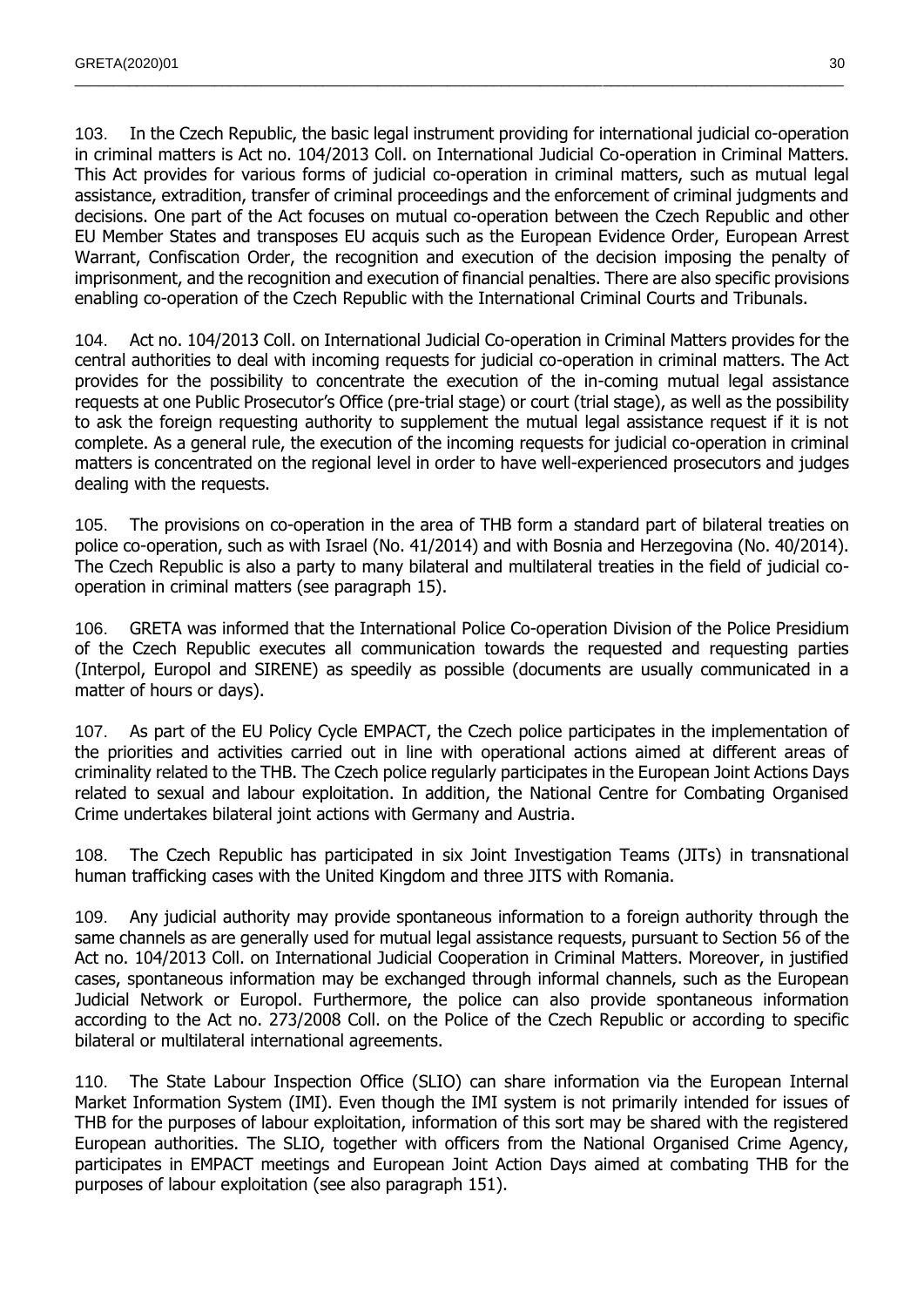111. **GRETA welcomes the involvement of the Czech Republic in international cooperation in the area of combating THB and invites the Czech authorities to continue international co-operation on action against THB, including the investigation of transnational THB cases, and to explore further possibilities for co-operation with governmental and non-governmental actors in countries of origin, destination and transit, with a view to providing assistance to, and safe referral for, victims of trafficking and preventing THB.** 

 $\_$  , and the state of the state of the state of the state of the state of the state of the state of the state of the state of the state of the state of the state of the state of the state of the state of the state of the

#### <span id="page-30-0"></span>**2. Implementation by the Czech Republic of measures aimed at preventing trafficking in human beings**

112. According to Article 5 of the Convention, Parties must take co-ordinated action to prevent THB, with the involvement of relevant NGOs, other organisations and members of civil society, as appropriate. The Convention also requires Parties to take measures to discourage demand, strengthen border controls and ensure the integrity, security and validity of travel or identity documents (Articles 6 to 9).

a. Measures to raise awareness

<span id="page-30-1"></span>113. A number of preventive and informative activities on human trafficking are carried out every year by different stakeholders, in particular NGOs. These activities are primarily financed by the Ministry of the Interior, the Ministry of Labour and Social Affairs, the Norway Grants and EU funds. Each activity focuses on human trafficking from a different angle and is tailored to the specific needs of the target group, using the best possible way to communicate the message (e.g. posters on the public transportation and in streets, internet campaigns, e-learning modules, fieldwork, workshops).

114. By way of example, reference could be made to the following awareness-raising activities which took place in 2016-2018:

- The EU-funded project "Empowerment of Migrant Women at Risk of Exploitation, Trafficking or Enslavement", implemented in the Czech Republic by La Strada Czech Republic (see paragraph 99), aimed at finding appropriate ways to ensure that women working in closed environments (e.g. households, hotels, restaurants, cleaning services) can access information on their rights. The project also focused on informing about possibilities of using the social and legal services of specialised NGOs;
- The project "Prevention of THB and Labour Exploitation in the EU", implemented by the Ministry of Labour and Social Affairs, targeted potential labour migrants in their home countries, using an e-learning module, in Bulgarian and Romanian, containing basic information from the labourlaw area and drawing attention to potential risks. This project was a continuation of a similar project implemented in 2014-2015 and targeting Bulgarian and Romanian migrant workers;<sup>51</sup>
- The preventive programme "Faces of Love", targeted children and adolescents in orphanages and reformatories, who were informed about the issues and risks associated with human trafficking, prostitution and violence;
- An umbrella campaign focusing on trafficking in human beings and exploitation in construction, agriculture and prostitution was supported by the Ministry of the Interior, Leo Burnett, Philip Morris International, the National Cafe and the Prague Public Transit Co. As part of this

 $51$  More information about the project can be found at: [https://portal.mpsv.cz/sz/zahr\\_zam/ukoncene](https://portal.mpsv.cz/sz/zahr_zam/ukoncene-projekty/projekt_prevence_vykoristovani)[projekty/projekt\\_prevence\\_vykoristovani.](https://portal.mpsv.cz/sz/zahr_zam/ukoncene-projekty/projekt_prevence_vykoristovani)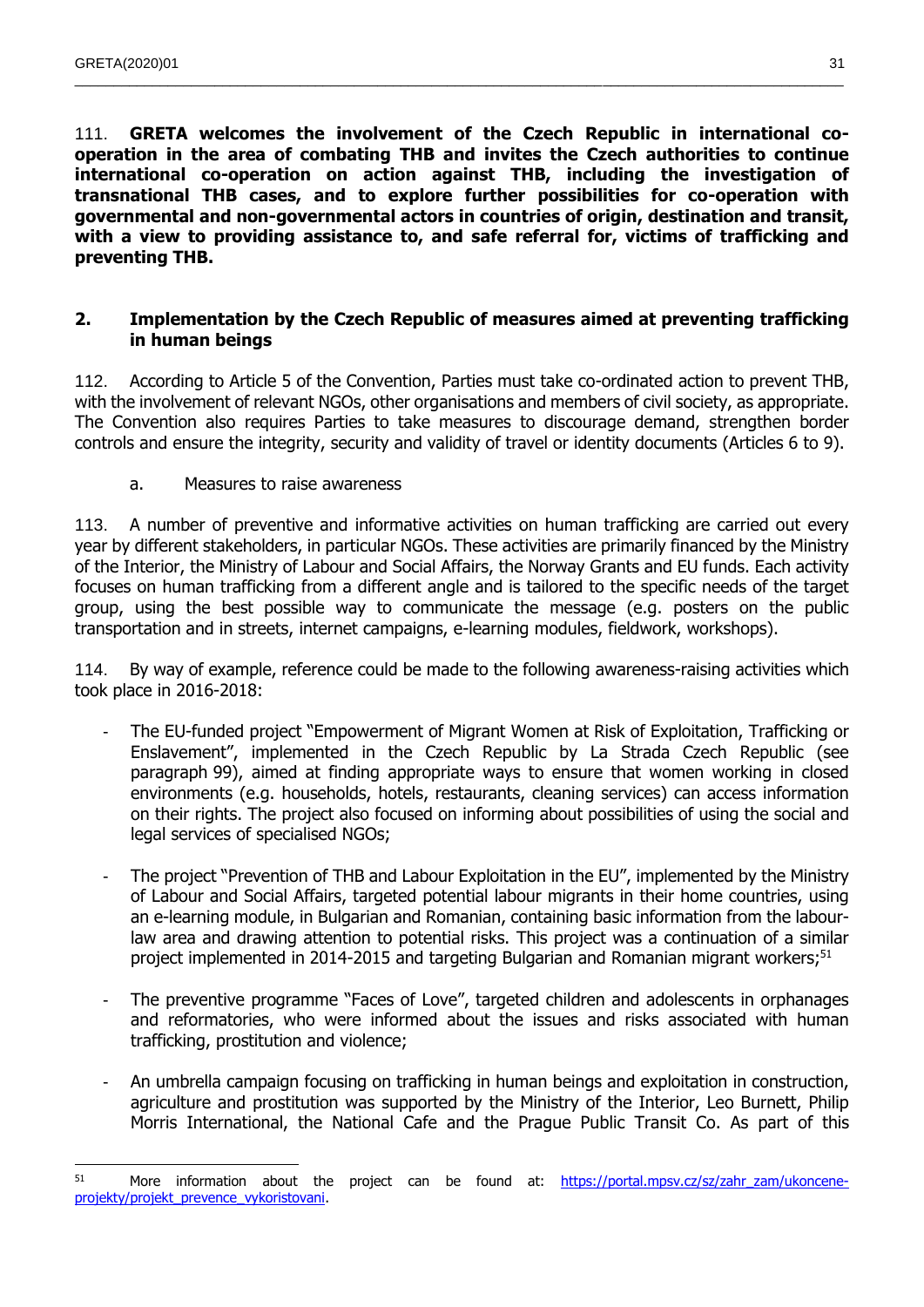campaign, some 70 city lights with a total of seven images were placed in Prague (mostly in metro stations), four images focused on THB in general, and three images on the target group of potentially trafficked persons. The same images were used in buses and trams in Prague, accompanied by the distribution of leaflets.

 $\_$  , and the state of the state of the state of the state of the state of the state of the state of the state of the state of the state of the state of the state of the state of the state of the state of the state of the

115. Social workers of La Strada Czech Republic carry out outreach work on a regular basis at places frequented by potentially trafficked and exploited persons (e.g. illegal job centres, cheap lodgings, construction sites, storage facilities, marketplaces). The field workers disseminate La Strada's information materials in order to make the target groups aware of their rights and options. They also organise debates and lectures on THB for specific communities (e.g. the Philippines community in Prague). La Strada Czech Republic operates an SOS and information helpline (222 717 171, 800 077 777) for victims of human trafficking and exploitation, which is advertised through leaflets available in a range of languages, while on-line consultations are offered in Czech, English, Romanian and Russian. In 2017, 880 persons were contacted during outreach work and 1,100 contacts were made through the helpline (by phone and email).

116. In co-operation with the UK's Gangmasters and Labour Abuse Authority (GLAA), an information leaflet on labour exploitation in the UK was produced and distributed in the Czech Republic and among Czech communities in the UK, together with a link to a detailed report on the situation in the UK.

117. The National Strategy for Preventing Violence against Children (2008-2018) placed an emphasis on developing primary prevention measures, targeted at the general public to change attitudes through education and awareness. The Ministry of the Interior funded a series of awareness-raising campaigns concerning THB, including videos by La Strada and Archdiocese Charity Prague on human trafficking and exploitation, disseminated on Internet sites advertising services and job opportunities to target people potentially at risk.

118. To promote online safety amongst children, the Czech Safer Internet Centre, which is a collaboration between the NGO National Safer Internet Centre and the government, organises annually the Safer Internet Day, involving children through debates and workshops on safer Internet use, and producing videos targeting children and youth concerning threats in the online world, such as cyber stalking and online grooming.

119. In co-operation with the European Crime Prevention Network (EUCPN), there are currently plans for launching a new campaign. The EUCPN developed a flyer adjusted to the specific situation in each EU Member State and will develop an animated video based on the content of the flyer. The goal is to inform victims of THB of the fact that they have EU-wide rights. As a part of the campaign, a press release and a common media strategy will be prepared, including social media posting with short messages and #hashtags that Member States may use.

120. The Probation and Mediation Service (PMS) was at the time of writing implementing a media campaign aimed at promoting the rights of victims. According to the campaign evaluation report (available only in Czech), the campaign saw a slight increase in the number of victims seeking help.

A preventative video library of campaigns has been created on a website<sup>52</sup> and will be continually updated; it is accessible to the general public and will be promoted in schools and socially excluded localities.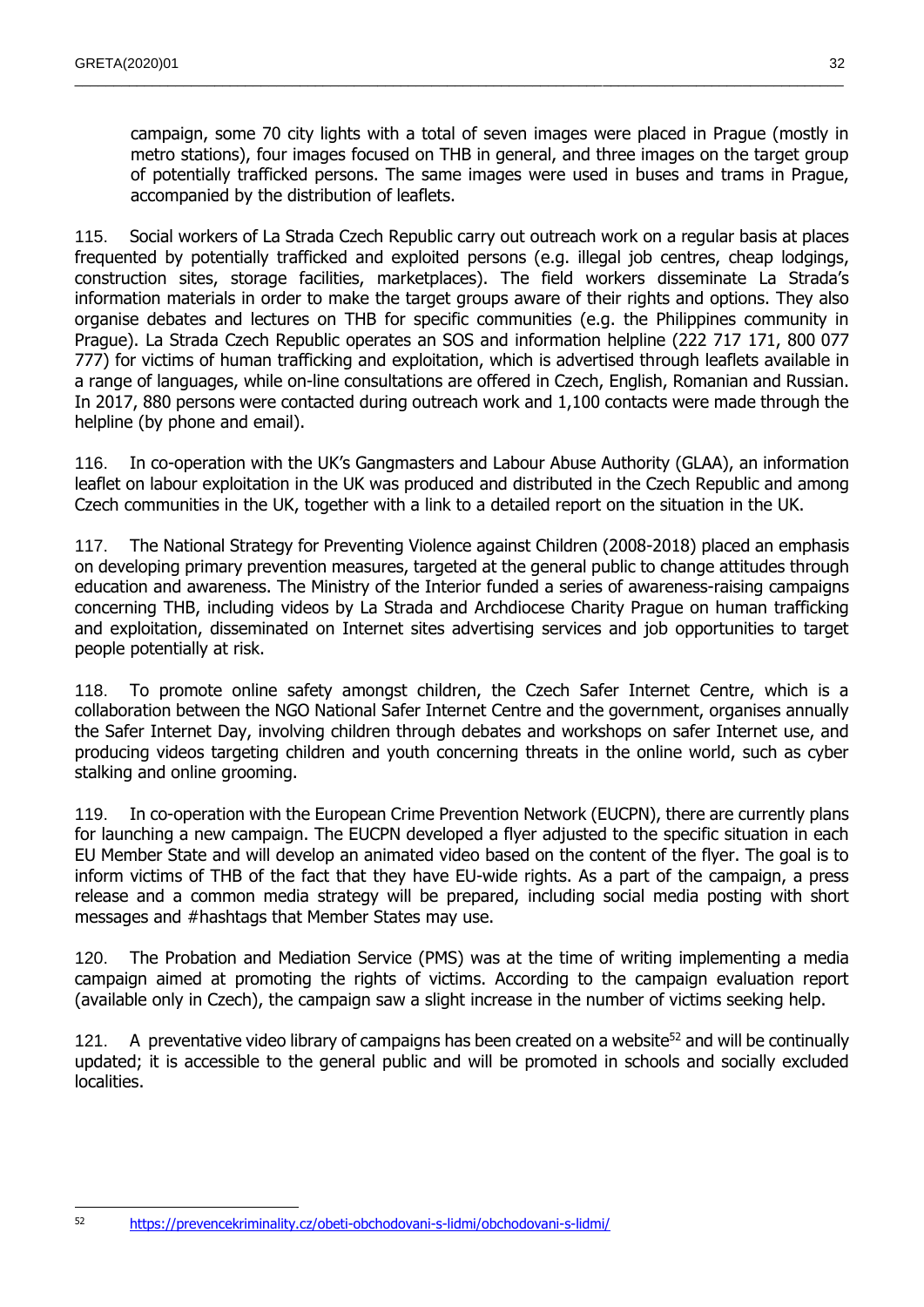122. Most of the above-mentioned preventive activities were implemented by organisations providing victims' support in order to raise awareness of the existing services and the rights of victims. Before a specific campaign is launched, all aspects are considered (e.g. language, environment), including past experience. The Czech authorities have stated that they cannot evaluate the impact of such campaigns properly, although based on past experience, they know that these campaigns have an impact (e.g. victims informed relevant bodies where they have learned about their rights).

 $\_$  , and the state of the state of the state of the state of the state of the state of the state of the state of the state of the state of the state of the state of the state of the state of the state of the state of the

123. **GRETA welcomes the attention given to preventing THB through information and raising awareness, focusing on vulnerable groups, and invites the Czech authorities to continue their efforts. Greater attention should be paid to informing the public about the risks of recruitment through social media and the Internet. Future awareness-raising activities should be designed in the light of impact assessment of previous measures, focusing on the needs identified.**

b. Measures to discourage demand

<span id="page-32-0"></span>124. In accordance with the Convention, measures to discourage demand for the services of victims of trafficking, especially women and children, should be understood as a positive obligation on Parties to adopt and reinforce such measures as regards THB for the purpose of any form of exploitation (see paragraph 108 of the Explanatory Report of the Convention). As is stated in the Recommended Principles and Guidelines on Human Rights and Human Trafficking, strategies aimed at preventing THB should address demand as a root cause of trafficking.<sup>53</sup>

125. In the Czech Republic, prostitution as such is neither prohibited<sup>54</sup> nor regulated at central level. As a result of municipal ordinances restricting the practice of prostitution in public spaces, in the capital and other major cities, prostitution has in recent years moved away from the streets into erotic clubs, private homes and escort services. Street prostitution occurs on a decreasing scale in specific areas, e.g. the border areas with Austria and Germany. There is an increased use of mobile applications for communications and registration of clients, escorts and erotic nightclubs.<sup>55</sup> According to the NGO Rozkoš bez rizika, which specialises in monitoring prostitution, out of over 2,000 persons rendering sexual services for a fee with whom contact was established in 2017, in only one case indicators of THB were detected.<sup>56</sup> Another NGO, KARO, which carries out outreach work along the German-Czech border, reported a drop in street prostitution.

126. The Czech authorities have stated that the awareness-raising activities referred to in paragraphs 114-117, and educational programmes for boys and girls during their schooling, contribute to discouraging demand. The last campaign targeting clients of prostitution took place in 2007-2008; it was organised by IOM with the aim of raising awareness of human trafficking and spreading information about the support available to victims. The message of the campaign drew on the results of a study carried out in 2005 on clients of prostitution as well as a pilot information campaign in 2006, targeting the same group in border regions. The campaign also aimed to sensitise the general public to human trafficking, mainly for sexual exploitation purposes.

 53 Principle 4 of Addendum to the report of the United Nations High Commissioner for Human Rights (E/2002/68/Add. 1),<http://www.ohchr.org/Documents/Publications/Traffickingen.pdf>

<sup>54</sup> "Pimping" is criminalised in Article 189 of the CC as "forcing, procuring, hiring, inciting or enticing another person to practice prostitution, or profiting from prostitution practices by others".

 $^{55}$  2017 Status Report on THB in the Czech Republic, pp.9-10.<br> $^{56}$  *Ibidom* 

<sup>56</sup> Ibidem.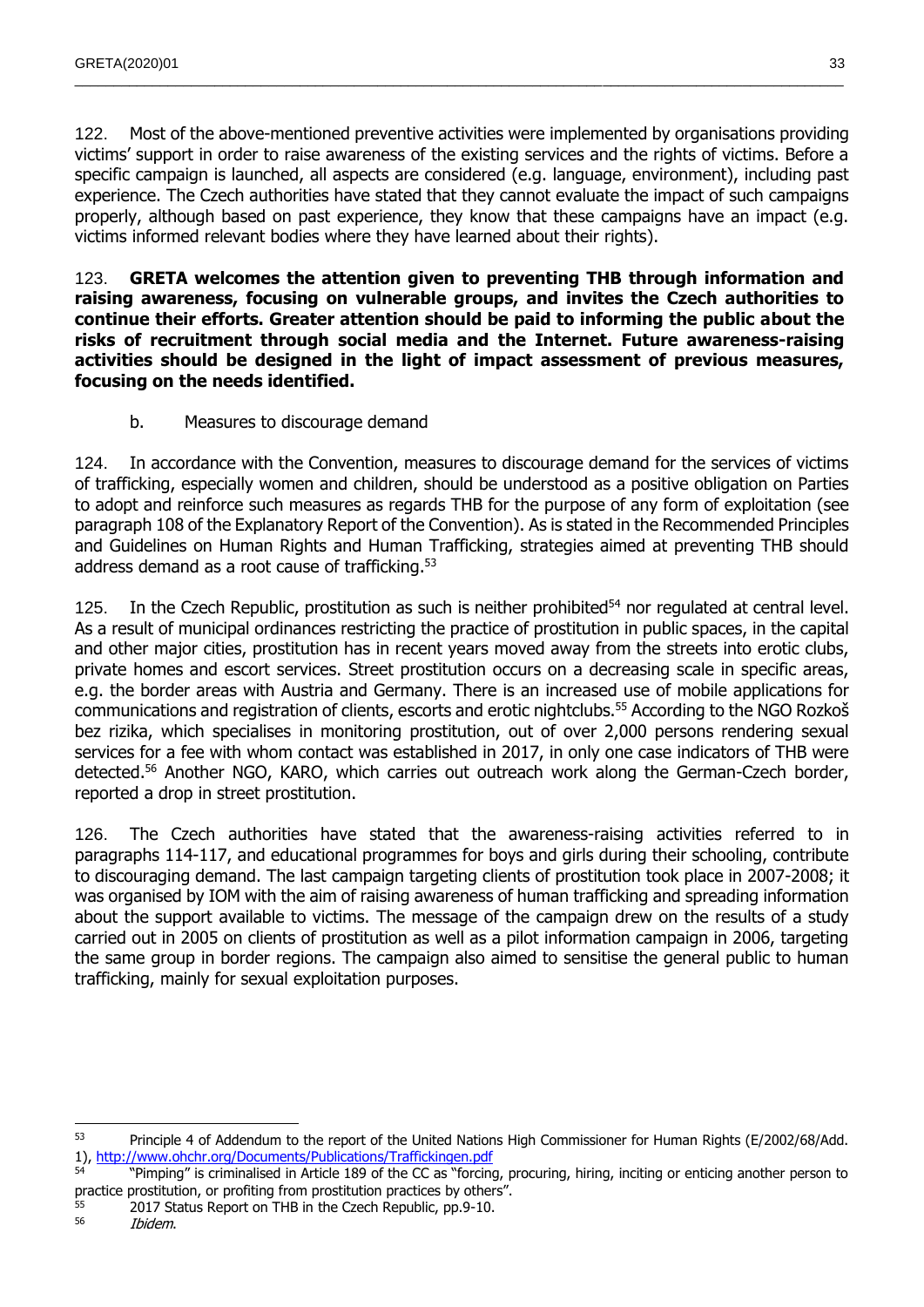127. The Czech Labour Office, when issuing work permits to seasonal workers from third countries, provides written information on the rights and obligations of seasonal workers, including information on the procedure for filing a complaint for violation of labour law regulations (pursuant to Part 96 of Act no. 262/2006 Coll., the Employment Act). In addition, the Ministry of Labour and Social Affairs provides information in a range of languages on its website concerning possibilities of employment for foreigners in the Czech Republic, their rights and obligations, possible risks and solutions to adverse life situations.<sup>57</sup> As regards employment agencies, their list is published on the Ministry's website.<sup>58</sup> In 2018, representatives of the Ministry provided personal and telephone consultations to interested persons and participated in seminars and conferences where they presented up-to-date information on illegal employment of foreigners in the Czech Republic. In co-operation with the Ministry of the Interior, the Ministry of Labour and Social Affairs contributed to the updating of information materials, including a leaflet providing information to employers interested in employing foreigners in the Czech Republic.

128. Of relevance to discouraging demand are the activities of the State Labour Inspection Office (SLIO), which carries out inspections to ensure that all employment complies with the provisions of Act No. 435/2004 Coll. (Employment Act), Act No. 262/2006 Coll. (the Labour Code) and other relevant legal provisions on working and remuneration conditions. Inspections are carried out together with health and safety officers and the Aliens Police Service (see also paragraph 152).

129. The use of the services of victims of THB, with the knowledge that a person is a victim, is not criminalised as such in the Czech Republic. However, the authorities have stated that pursuant to Article 168 of the CC, not only a person who committed THB, but also any person profiting from such conduct is subject to criminal penalty (see paragraphs 51 and 221).

130. **GRETA considers that the Czech authorities should adopt and strengthen legislative, administrative, educational, social, cultural or other measures to discourage demand for the services of trafficked persons, for all forms of exploitation, in partnership with civil society, trade unions and the media, including by:**

- raising awareness of the important role of the media and advertising in tackling **demand which leads to human trafficking;**
- **promoting awareness among businesses, strengthening corporate social responsibility and preventing trafficking in supply chains;**
- **implementing educational programmes at schools that stress the importance of gender equality and respect for the dignity and integrity of every human being and the consequences of gender-based discrimination.**

 $57$  This is done mainly through the Integrated MLSA Portal [http://portal.mpsv.cz/sz/zahr\\_zam,](http://portal.mpsv.cz/sz/zahr_zam) as well as the websites: [www.mpsv.cz;](http://www.mpsv.cz/) [www.eures.cz;](http://www.eures.cz/) [www.suip.cz,](http://www.suip.cz/) [www.cizinci.cz.](http://www.cizinci.cz/) <sup>58</sup> [https://portal.mpsv.cz/sz/zamest/zpr\\_prace](https://portal.mpsv.cz/sz/zamest/zpr_prace)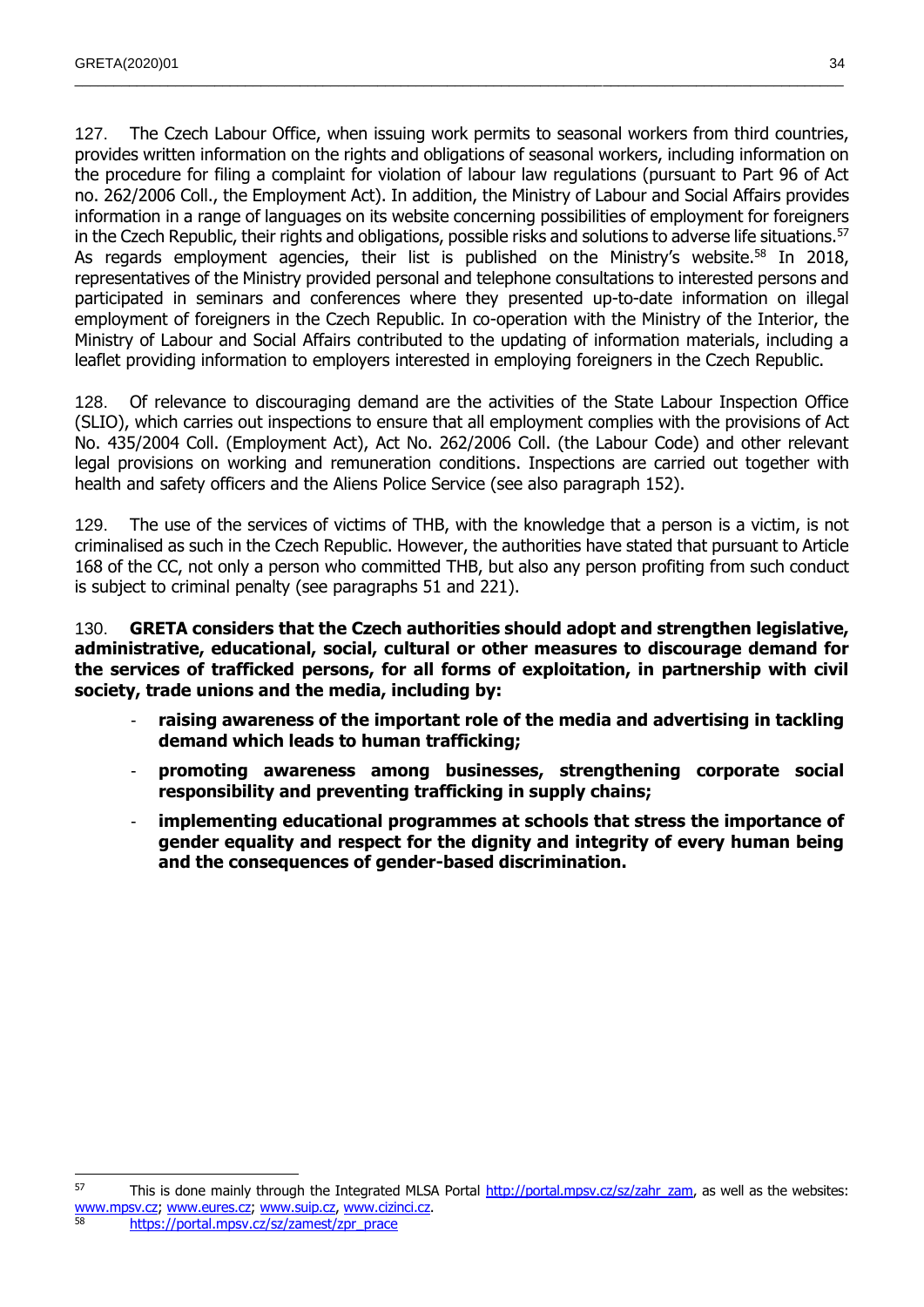### c. Economic, social and other initiatives for groups vulnerable to THB

<span id="page-34-0"></span>131. Although the lack of data disaggregated according to ethnicity precludes a reliable assessment of the occurrence of human trafficking in the Roma communities, numerous reports indicate that Roma are particularly vulnerable to human trafficking. According to research conducted by the European Roma Rights Centre and People in Need in Bulgaria, the Czech Republic, Hungary, Romania and the Slovak Republic, trafficking in human beings affects Roma disproportionately.<sup>59</sup> There is evidence that Roma are highly vulnerable to trafficking due to structural forms of ethnic and gender discrimination, poverty and social exclusion which result in low educational achievement, high levels of unemployment, growing up in state care, and difficult living conditions.<sup>60</sup> In the Czech Republic, even though no data is collected according to ethnicity, there are reports that trafficking affects Roma, notably women and girls for the purpose of sexual exploitation and sham marriage, but also men and boys for the purpose of labour exploitation, as well as welfare benefits and credit fraud.<sup>61</sup>

 $\_$  , and the state of the state of the state of the state of the state of the state of the state of the state of the state of the state of the state of the state of the state of the state of the state of the state of the

132. The Czech authorities have taken measures designed to combat the above-mentioned negative factors and prevent the trafficking of Roma. A Roma Integration Strategy until 2020 was approved in 2015. The National Plan on Roma for 2014-2017 aimed at addressing gaps in the Roma community's access to education. Further, amendments to the Schools Act in January 2017 introduced a compulsory and free of charge final year of pre-school education for all children who have reached the age of five years, aiming to involve socially disadvantaged children in pre-school education, in order for them to be better prepared to enter the first year of primary school. The act provides for the progressive introduction of compulsory pre-school for children aged four years from 1 September 2017, then for children aged three years from 1 January 2018, and finally for children aged two years from 1 January 2020. The Public Defender of Rights has described this development as a big step in the exercise of the right to education, especially for Roma children. However, it is too early to evaluate the impact of the change.<sup>62</sup> Every year, the Ministry of Education monitors the situation of Roma pupils in education. Currently the Council for Roma Minority Affairs of the Office of the Government is preparing a new Roma Integration Strategy for the coming years.

133. The Czech authorities have also referred to several programmes run by the Ministry of Regional Development, namely the JESSICA (Joint European Support for Sustainable Investment in City Areas) Programme, which provided co-financing for the modernisation of 5,869 flats, and the Programme Re: START, which helps economically deprived regions to stimulate regional economic performance. Of relevance are also various programmes in the area of housing (e.g. building social housing, low-interest construction, low-interest loans for repairs and modernisation). According to the Ministry of Labour and Social Affairs, there are about 68,500 homeless persons and 119,000 persons at risk of losing their homes in the Czech Republic (the most common reason being debt). The Ministry is implementing a social housing system project. Further, selected municipalities provide housing to people in need in socalled crisis flats.

<sup>62</sup> See ECRI Conclusions on the implementation of the recommendations on the Czech Republic subject to interim followup, CRI(2018)22, published on 15 Mau 2018.

 <sup>59</sup> European Roma Rights Centre and People in Need, Breaking the Silence: Trafficking in Romani Communities, Budapest, March 2011.

 $\frac{60}{61}$  *Ibid.*, p.12.

<http://www.romea.cz/en/news/romani-police-officer-roma-are-both-perpetrators-and-victims-of-modern-day-slavery>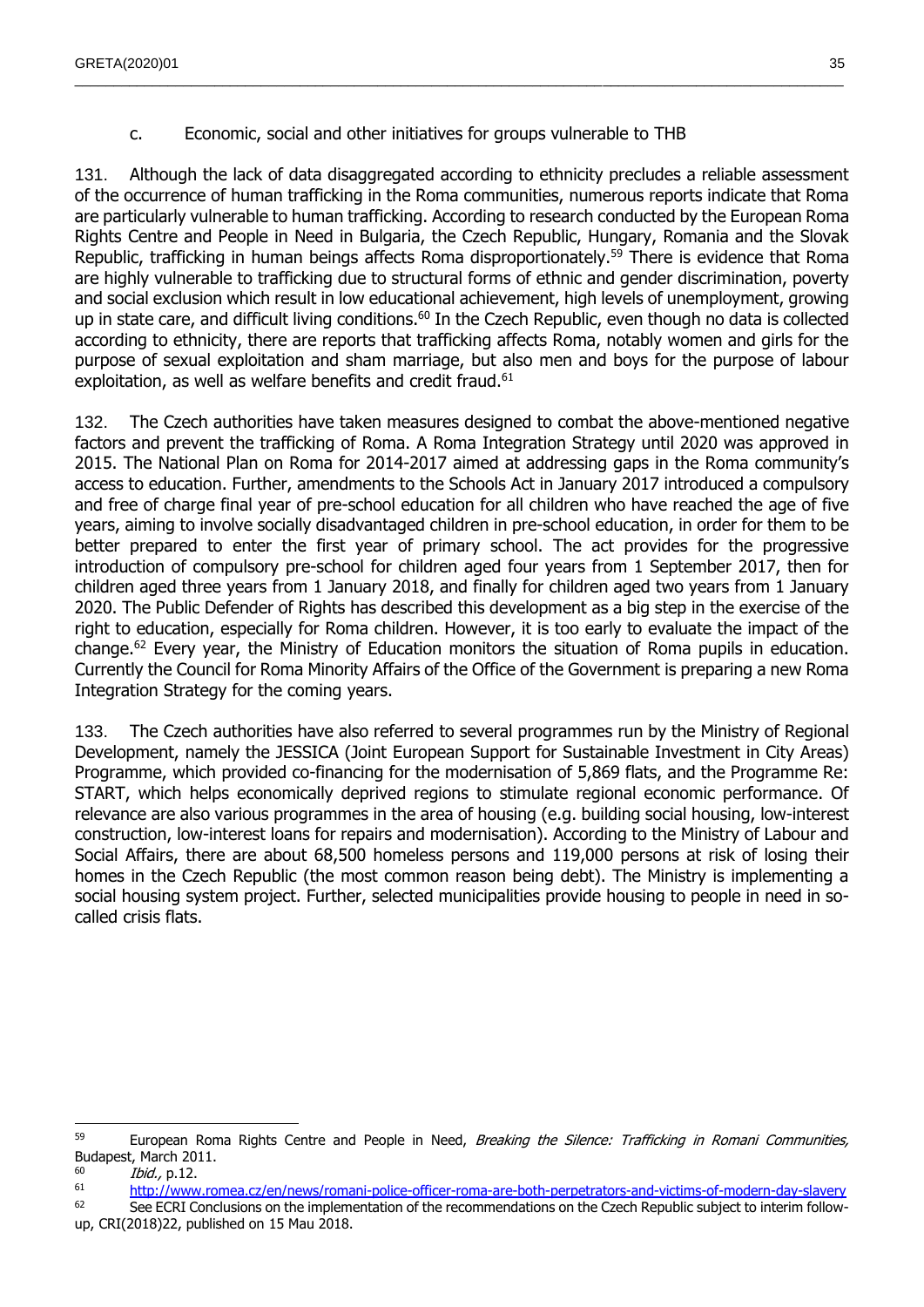134. Through the Continuing Education Fund Project "Support for the Integration of Foreign Nationals into the Labour Market", a number of activities were organised targeting migrant workers. In 2018, an interactive website<sup>63</sup> was updated, providing information on the functioning of the Czech labour market, labour law relations, risks, possibilities for interpretation and advisory services, comprehensive advice on the legislation and the Czech social system. Content is available in Czech, English, Russian, Bulgarian, Chinese, Romanian and Vietnamese. The web application also offers a guide to regional services.<sup>64</sup> Further, in 2018 the Ministry of Labour and Social Affairs updated the information material "Interpreting for Foreigners at the Authorities" on the possibility of using the services of community interpreters, or services of intercultural workers, for communicating with foreign nationals with a language barrier.

 $\_$  , and the state of the state of the state of the state of the state of the state of the state of the state of the state of the state of the state of the state of the state of the state of the state of the state of the

#### 135. **GRETA considers that the Czech authorities should continue strengthening prevention of THB through targeted social and economic empowerment measures for groups and persons vulnerable to THB, in particular the Roma community and migrant workers.**

d. Border measures to prevent THB and measures to enable legal migration

<span id="page-35-0"></span>136. The National Centre against Organised Crime regularly monitors suspicious activities and carries out risk assessments. These activities are carried out in close co-operation with the Aliens Police Service and other relevant police departments. In necessary cases, operational searching means can be also used (e.g. surveillance, use of an agent) according to the Act no. 273/2008 Coll. on the Police of the Czech Republic.

137. Information and instructions regarding the issue of visas are available on the website of the Ministry of Foreign Affairs.<sup>65</sup> Each consular officer is trained before commencing his/her position (see paragraph 84) and subsequent training is also provided. The Czech authorities have indicated that consular officers carry out an extensive examination of visa applications with regard to the purpose of the journey through scrutiny of supporting documents and interviews. These measures do not target THB directly, but can reveal a misuse of visas.

138. Furthermore, NGOs, particularly La Strada Czech Republic, co-operate with foreign embassies in the Czech Republic as well as with Czech embassies abroad, providing them with materials and contact information that can be given to potential victims of THB.

139. The Czech authorities have stated that the system of issuing residence permits is transparent, and in general there was no quota until recently for the number of issued permits.<sup>66</sup> The law stipulates clear requirements for each application, minimising the need for illegal migration. Reference has already been made in paragraphs 127 and 134 to the information available in different languages concerning working in the Czech Republic. As of 1 September 2019, the Czech Republic applies a new system of economic migration projects with quotas for the number of employee cards from different countries, stipulated by a Governmental Regulation (No. 220/2019 Coll.).

140. The Czech authorities have adopted provisions to prevent human trafficking for domestic servitude in diplomatic households, optimising the procedure for issuing visas and residence permits to service staff in diplomatic households, including by requiring such staff to be interviewed personally by officials of the Ministry of Foreign Affairs when applying for a residence permit.<sup>67</sup>

 $\overline{a}$ <sup>63</sup> <http://prace-v-cr.cz/>

<sup>&</sup>lt;sup>64</sup> <http://www.pracevceskerepublice.cz/index.php/pruvodce-2/><br><sup>65</sup> https://www.pracevceskerepublice.cz/index.php/pruvodce-2/

[https://www.mzv.cz/jnp/en/information\\_for\\_aliens/index.html](https://www.mzv.cz/jnp/en/information_for_aliens/index.html)

 $^{66}$  As regards Ukraine, GRETA was informed that there is an annual quota for work permits.<br> $^{67}$  CSCE Special Permission constrained constrained that there is an annual quota for work permits.

OSCE Special Representative's report.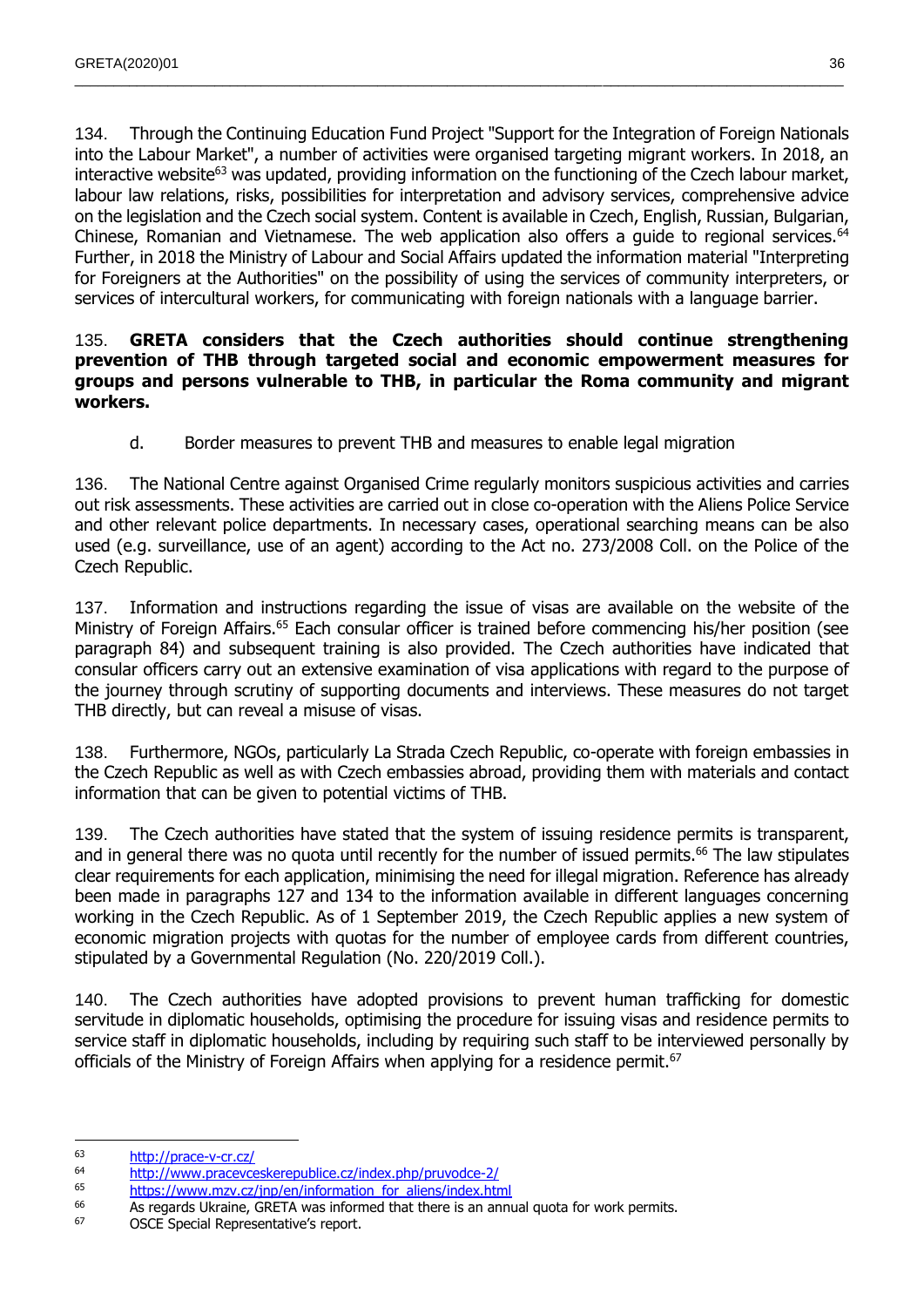141. **GRETA invites the Czech authorities to continue making efforts to detect and prevent THB through border control measures, in particular by:**

- **strengthening the capacity of all competent law enforcement bodies to detect indicators of THB and ensure prompt and effective access to assistance and protection;**
- **providing information to foreign nationals arriving irregularly or seeking asylum, in a language that they can understand, about the risks of THB, their rights and the availability of legal assistance, counselling and other services. In this context, GRETA refers to the United Nations Office of the High Commissioner for Human Rights (OHCHR) 2014 Recommended Principles and Guidelines on Human Rights at International Borders and the OHCHR Report on the situation of migrants in transit (2016).**<sup>68</sup>
- e. Measures to ensure the quality, security and integrity of travel and identity documents

142. The Czech authorities have indicated that Czech identity documents correspond to EU standards. To ensure quality, security and integrity of travel and identity documents and to prevent their unlawful creation and issue, as well as to ensure that they cannot be easily forged, there is a sophisticated system of security features. For example, safety features are implemented during papermaking, the production of the documents, the documents' personalisation and by the insertion of a chip with biometric data.

## **3. Implementation by the Czech Republic of measures to protect and promote the rights of victims of trafficking in human beings**

a. Identification of victims of trafficking in human beings

143. Article 10 of the Convention requires Parties to adopt measures to identify victims of THB. In order to do so, Parties must provide their competent authorities with persons who are trained and qualified in preventing and combating THB, as well as in identifying and helping victims, including children. Identifying a trafficking victim is a process which takes time; accordingly, the Convention provides for the rights of potential victims by establishing that when the competent authorities have reasonable grounds to believe that a person has been a victim of trafficking, s/he must not be removed from the country until the identification process is completed and must receive the assistance required by the Convention.

144. In the Czech Republic, there is no procedure for the identification of victims of human trafficking which is independent of the criminal investigation. The police and the prosecution authorities can identify victims of THB while performing their activities, in the context of criminal investigations/prosecutions. Furthermore, NGOs, other public authorities and local authorities can inform the investigating and prosecuting authorities about presumed victims. In the criminal process, a person can also "self-identify" as a victim of THB by filing a criminal complaint with the police or prosecution authorities, demonstrating what she/he believes constitutes an evidence that the criminal offence has been committed.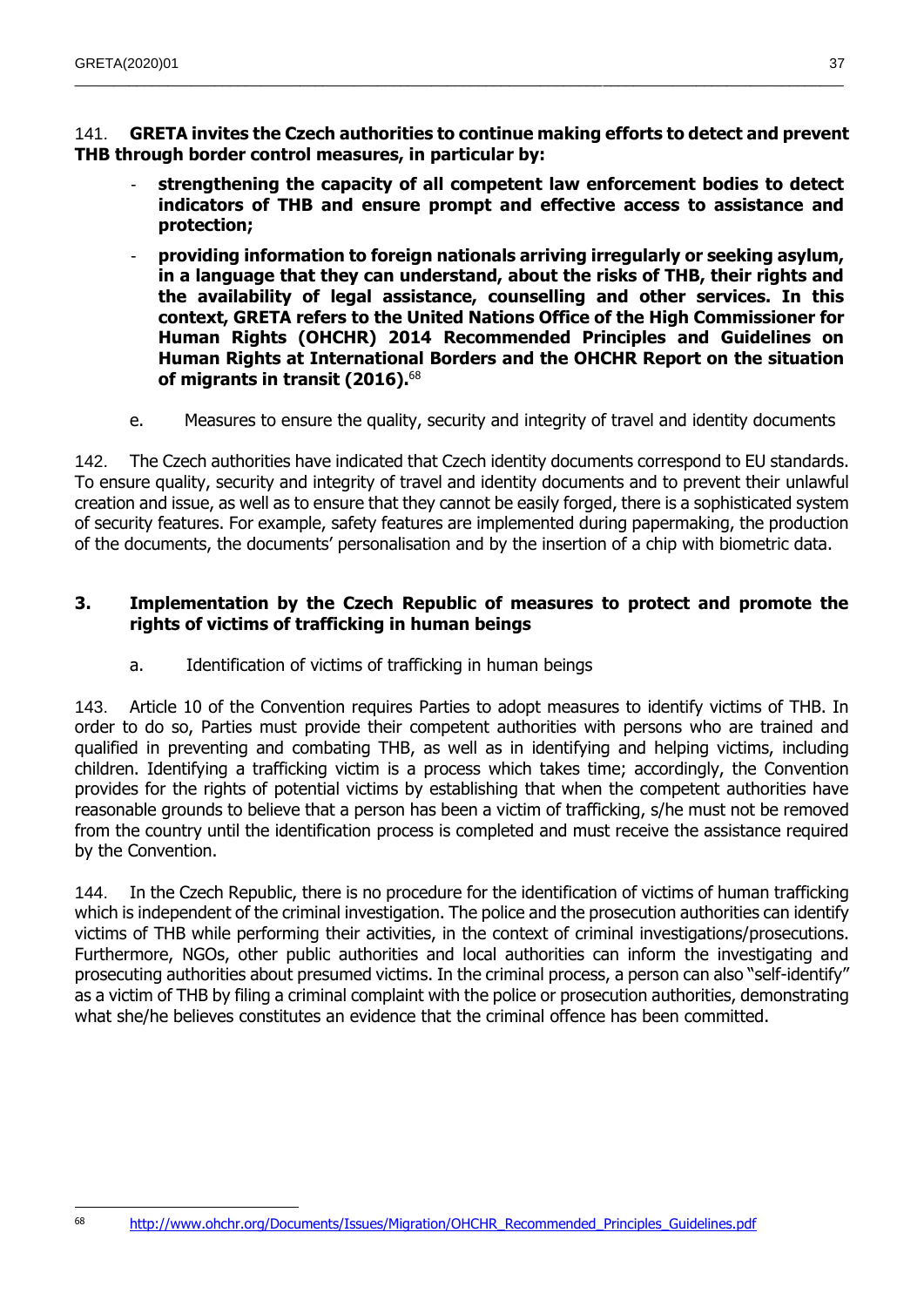145. The Czech Government first established a National Referral Mechanism (NRM) for support and protection of victims of trafficking in 2003. An Instruction of the Minister of the Interior, dated 15 February 2010, modified the operation of the NRM. Further, Methodological Guidelines of the functioning of the Programme on Support and Protection of Victims of Trafficking in Human Beings and its institutional back-up, issued on behalf of the First Deputy Minister of the Interior on 7 June 2010, regulate the NRM.<sup>69</sup> However, GRETA notes that these documents do not provide an actual procedure for the identification of victims of trafficking, by setting out the roles and responsibilities of different actors when there are indicators that a person might be a victim, but rather deal with the functioning of the Programme on Support and Protection of Victims of THB (see paragraphs 165-168).

 $\_$  , and the state of the state of the state of the state of the state of the state of the state of the state of the state of the state of the state of the state of the state of the state of the state of the state of the

146. Presumed victims of THB can enter the Programme for Support and Protection of Victims of Trafficking in Human Beings and be provided with a reflection period of up to 60 days, during which they have to decide on whether to co-operate with law enforcement agencies (see paragraph 189). A proposal to enter the Programme is made by the police or a specialised NGO. After the expiry of the 60 days, a person can continue to benefit from the Programme only if he/she agrees to co-operate in the criminal investigation. There is no process of formal identification of a person as a victim of THB or granting the status of such a victim. According to the Czech authorities, if the testimony of the potential victim fulfils the requirements of Section 168 of the CC, this is considered as "reasonable grounds" for identification. If the police decides that no THB offence has been committed, the person has to leave the Programme.

147. If it becomes evident that the person is actually not a victim of a crime or is clearly misusing the status of a victim according to the Act on Victims of Crimes, he/she is no longer treated as a victim. The court will decide that such a person will not be admitted to the trial proceedings as the aggrieved person. No appeal is available. Nevertheless, the person concerned may file a request for a review of the procedure of the police authority to the public prosecutor or claim damages in line with the Act no. 82/1998 Coll. on Liability of the State for Damage Caused by Decision or Maladministration while Exercising Public Authority. Although there are no official statistics, the Compensation Department of the Ministry of Justice is not aware of any cases in which a person requested compensation for damage caused by a decision of a public authority or an incorrect official procedure by claiming that he/she was denied the status of a victim.

148. GRETA was informed that the provision of sexual services has become more hidden in recent years, moving from the streets and clubs to private places and rented accommodation, which makes it more difficult for the police and front-line NGOs to reach out to persons involved in prostitution. This has reportedly resulted in a drop in the number of identified victims of THB for sexual exploitation.

149. As noted in paragraph 12, trafficking for the purpose of labour exploitation has been on the rise, but the number of identified victims of THB remains low. The State Labour Inspection Office (SLIO) and its eight regional branches employ some 550 labour inspectors whose duties include ensuring compliance with the provisions of the Employment Act, the Labour Code, other legal provisions on working and remuneration conditions, as well as on occupational safety and health. Domestic work is outside the scope of labour inspectors' mandates and inspections do not take place in private households. Both regular and unscheduled inspections take place. Labour inspectors can talk confidentially to workers, without the presence of the employer, and can use interpreters.

 $\overline{a}$ 

<sup>&</sup>lt;sup>69</sup> These documents are available, in Czech, at:<https://www.mvcr.cz/clanek/obchod-s-lidmi-dokumenty-924305.aspx>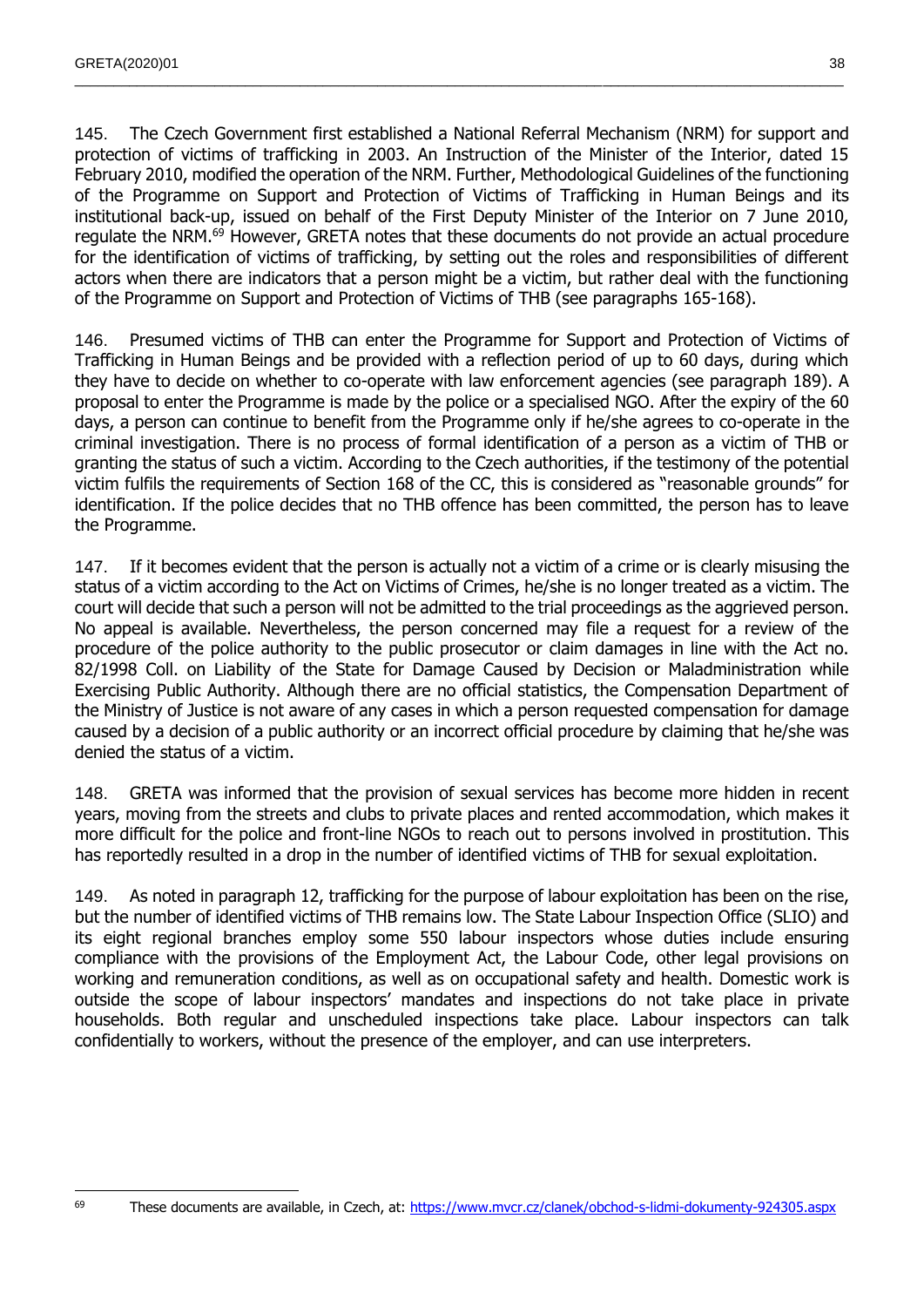150. Labour inspectors do not have investigative powers and do not have a mandate to identify victims of THB. If labour inspectors suspect that inspected employees could be victims of trafficking or labour exploitation, they consult their supervisor, who contacts the police. In case of detection of employees in an irregular situation, labour inspectors have to inform the law enforcement agencies. Labour inspectors organise joint inspections of work places together with the Police, the Aliens Police Service and the Financial Police, in particular in order to detect illegal employment.

 $\_$  , and the state of the state of the state of the state of the state of the state of the state of the state of the state of the state of the state of the state of the state of the state of the state of the state of the

151. According to information provided by the SLIO, there were a total of 22,995 inspections in 2018; some 3,500 illegally employed workers were detected, mostly in construction and manufacturing, including some 3,000 from Ukraine and 200 from Vietnam. The number of detected illegally employed workers was 2,918 in 2017 and 2,290 in 2016.<sup>70</sup> By way of example, in November 2017, control actions focused on detecting employees in an irregular situation were carried out in Thai massage salons in Prague, the Central Bohemian Region and the town of Rozvadov. A total of 17 business premises were inspected and 33 infringements of the labour legislation were established, including employment of Thai citizens without work permits, absence of work contracts, failure to pay the minimum wage, and failure to pay premium payments for work on Saturday and Sunday. In 2018 labour inspectors participated for the first time in the European Joint Action Days aimed at combating THB for the purposes of labour exploitation; some 54 inspections took place, but not victims of THB were identified.

152. Reference should be made to a document entitled "Common position on the interpretation of terms related to labour exploitation", issued by the Ministry of the Interior in 2018, with input from the Supreme Prosecutor's Office, which provides an analysis of concepts and case-law, as well as a list of indicators of human trafficking for the purpose of labour exploitation.<sup>71</sup> The State Labour Inspection Office has indicated that the indicators are used in training. A similar document entitled "Training material for the State Labour Inspection Office" has previously been created by the Criminality Prevention Department of the Ministry of the Interior in 2014.

153. GRETA notes that the identification of victims of THB for the purpose of labour exploitation may be challenging: differences arise in practice in the interpretation and application of labour standards and in defining labour exploitation. Victims, particularly if in an irregular migration situation, may be reluctant to make complaints or to engage in criminal proceedings because of fear of deportation or retaliation from traffickers. Combating trafficking for the purpose of labour exploitation therefore requires coordinated action between the State, civil society, trade unions and the private sector.<sup>72</sup> In this context, GRETA refers to the European Court of Human Rights judgment in the case of *Chowdury and Others v.* Greece in which the Court found a violation of Article 4, paragraph 2, of the European Convention on Human Rights due to the failure of the Greek authorities to fulfil their positive obligations to prevent human trafficking, to protect victims, to effectively investigate the offences committed, and to punish those responsible for human trafficking offences. $73$ 

154. The police statistics on identified victims of THB do not refer to any victims for the purpose of being forced to engage in criminal activities. The study referred to in paragraph 98 highlighted cases of trafficking for the purpose of forced labour in cannabis cultivation, in particular of Vietnamese citizens.<sup>74</sup> According to the study, the police are aware of the coercion and deception tactics used by traffickers, such as debt bondage, but find investigating trafficking problematic due to the victim's lack of trust of the police and the difficulty of penetrating organised criminal groups.

  $70$  2017 Status Report on THB in the Czech Republic, p. 44.

<sup>71</sup> Available, in Czech, at:<https://www.mvcr.cz/clanek/obchod-s-lidmi-dokumenty-924305.aspx><br> $72$  CPETA's 7<sup>th</sup> General report on activities, paragraph 70

<sup>&</sup>lt;sup>72</sup> GRETA's 7<sup>th</sup> General report on activities, paragraph 70.

European Court of Human Rights, Chowdury and Others v. Greece, application No. 21884/15, 30 March 2017. <sup>74</sup> [http://www.antislavery.org/wp-](http://www.antislavery.org/wp-content/uploads/2017/01/trafficking_for_forced_criminal_activities_and_begging_in_europe.pdf)

content/uploads/2017/01/trafficking for forced criminal activities and begging in europe.pdf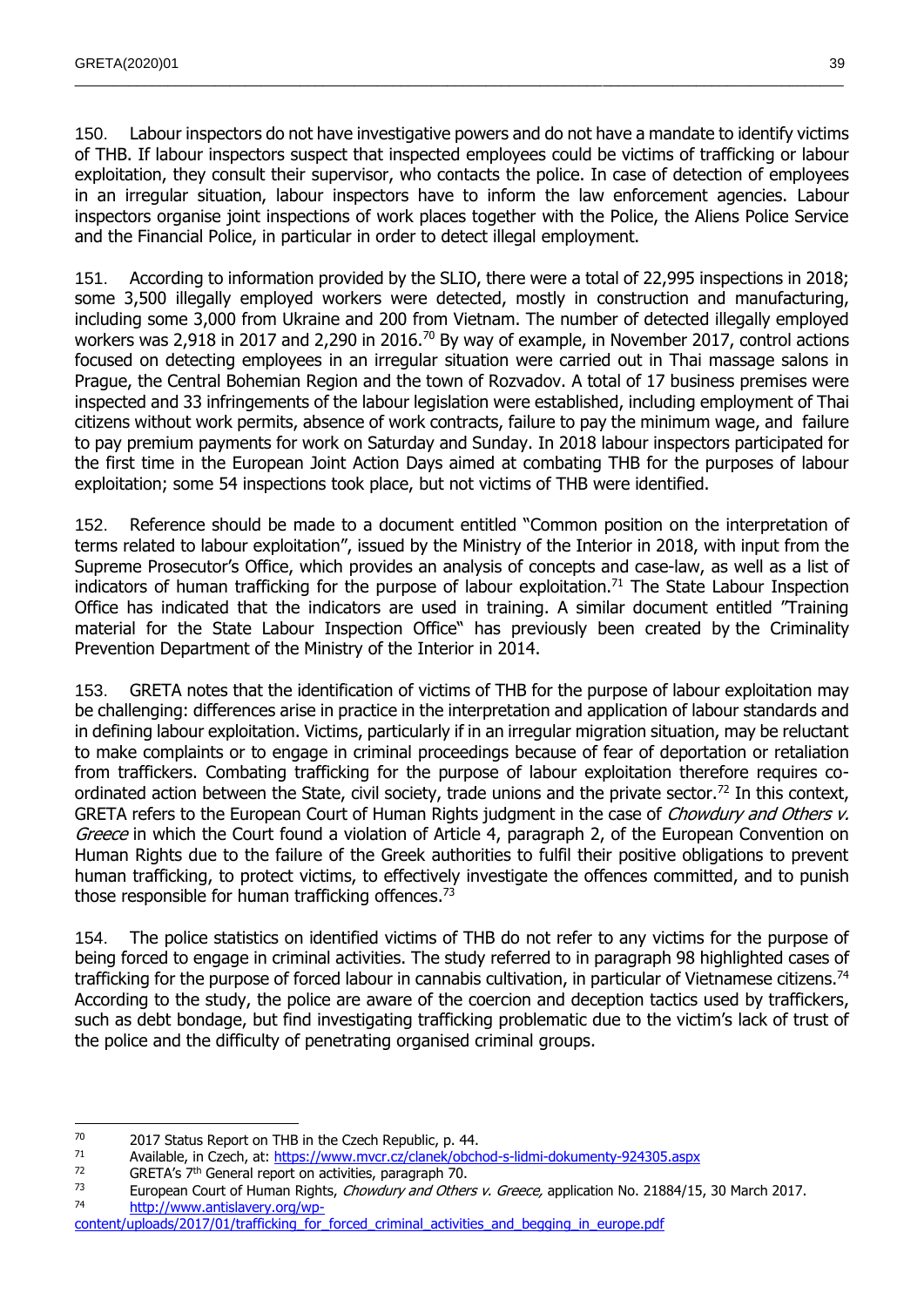155. The Czech Republic is a destination country for asylum seekers from countries that were previously part of the Soviet Union, but other asylum seekers often move onwards to other EU Member States. According to UNHCR, the year 2018 saw the highest number of asylum applications in the last 10 years (1,654). The majority of asylum-seekers originated from Ukraine, Georgia, Cuba and Vietnam. Persons granted international protection were mostly of Syrian, Iraqi and Ukrainian origin. UNHCR reports that conditions in reception facilities are relatively good and recognised refugees and beneficiaries of subsidiary protection enjoy similar rights and obligations as nationals with regard to health care, education, employment and accommodation. However, despite the provision of some training (see paragraphs 83, 85 and 86), there is still a lack of expertise among asylum and border authorities to identify victims of THB, who are often traumatised, coerced by traffickers to disclose only instructed information or simply afraid to speak up. Asylum seekers subject to returns under the Dublin Regulation,<sup>75</sup> including children, are routinely kept in detention. Monitoring done by NGOs has brought to light the lack of identification or belated identification of cases of human trafficking.

 $\_$  , and the state of the state of the state of the state of the state of the state of the state of the state of the state of the state of the state of the state of the state of the state of the state of the state of the

156. The NGO OPU employs some 20 lawyers who provide legal aid to asylum seekers and have access to all reception and migration detention facilities. In two cases, Nigerian victims of trafficking were detected by OPU lawyers while being placed in detention pending deportation. In the first case, dating back to 2014, a young pregnant Nigerian woman who had arrived in the Czech Republic after having spent five years in Italy where she had been exploited in prostitution, was detained for almost two months pending her deportation to Italy. After being detected as a possible victim of THB, the woman was interviewed by staff of La Strada Czech Republic, who found indicators of human trafficking. The Public Defender of Rights used her mandate in relation to the supervision of the lawfulness of deprivation of liberty and obtained the transfer of the Nigerian woman to the shelter of La Strada as a presumed victim of trafficking. The Nigerian woman applied for asylum and was granted it on the humanitarian grounds of being a victim of human trafficking. She was eventually provided with housing in an asylum shelter which provides assistance to mothers with children.

157. In the second case, a Nigerian woman was arrested by the Aliens Police Service and placed in detention pending her asylum proceedings. She was detected by an NGO lawyer and interviewed by staff of La Strada Czech Republic, who identified her as a victim of THB. Subsequently, she lodged a request for release from detention, arguing that she was a THB victim and therefore considered to be especially vulnerable (pursuant to Section 2(1)(a) of the Asylum Act). She attached the report of La Strada to support her request, which was to no avail. The Public Defender intervened and obtained the woman's release, after three months of detention, and transfer to an open facility. The Public Defender argued that it was not unusual for a person not to mention immediately his/her experience of having been trafficking. Despite the woman's release, the Ministry of the Interior disagreed with the opinion that she was a victim of THB. The court of first instance rejected the woman's complaint about her detention, arguing that she had not mentioned her trafficking experience at the outset of the proceedings. It did not take into account the report of La Strada, as it considered it implausible and merely based on an interview with the woman. The Supreme Administrative Court revoked the judgement of the court of first instance because it had failed to take into account the evidence of La Strada.<sup>76</sup> Subsequently, the court of first instance refused to take that evidence as it found that the state of facts was established sufficiently from the administrative file.<sup>77</sup> The Regional Court then denied the claimant's argument that the respondent (administrative authority) was obliged to determine whether she was a vulnerable person only because she had arrived from Benin City, Nigeria, reiterating that she had failed to mention anything about trafficking when asked by the respondent about her health and reasons for applying for asylum. The claimant lodged a cassation complaint against the Regional Court's judgement and the case was pending before the Supreme Administrative Court.

 $\overline{a}$ 

<sup>&</sup>lt;sup>75</sup> Regulation (EU) No. 604/2013 of the European Parliament and of the Council of 26 June 2013 establishing the criteria and mechanisms for determining the Member State responsible for examining an application for international protection lodged in one of the Member States by a third-country national or a stateless person (Dublin III Regulation).

 $^{76}$  Judgement of 25 June 2019, case no. 4 Azs 62/2018-57.<br> $^{77}$  Judgement of 19 August 2019, case no. 52 A 1/2018-45

Judgement of 19 August 2019, case no. 52 A 1/2018-45.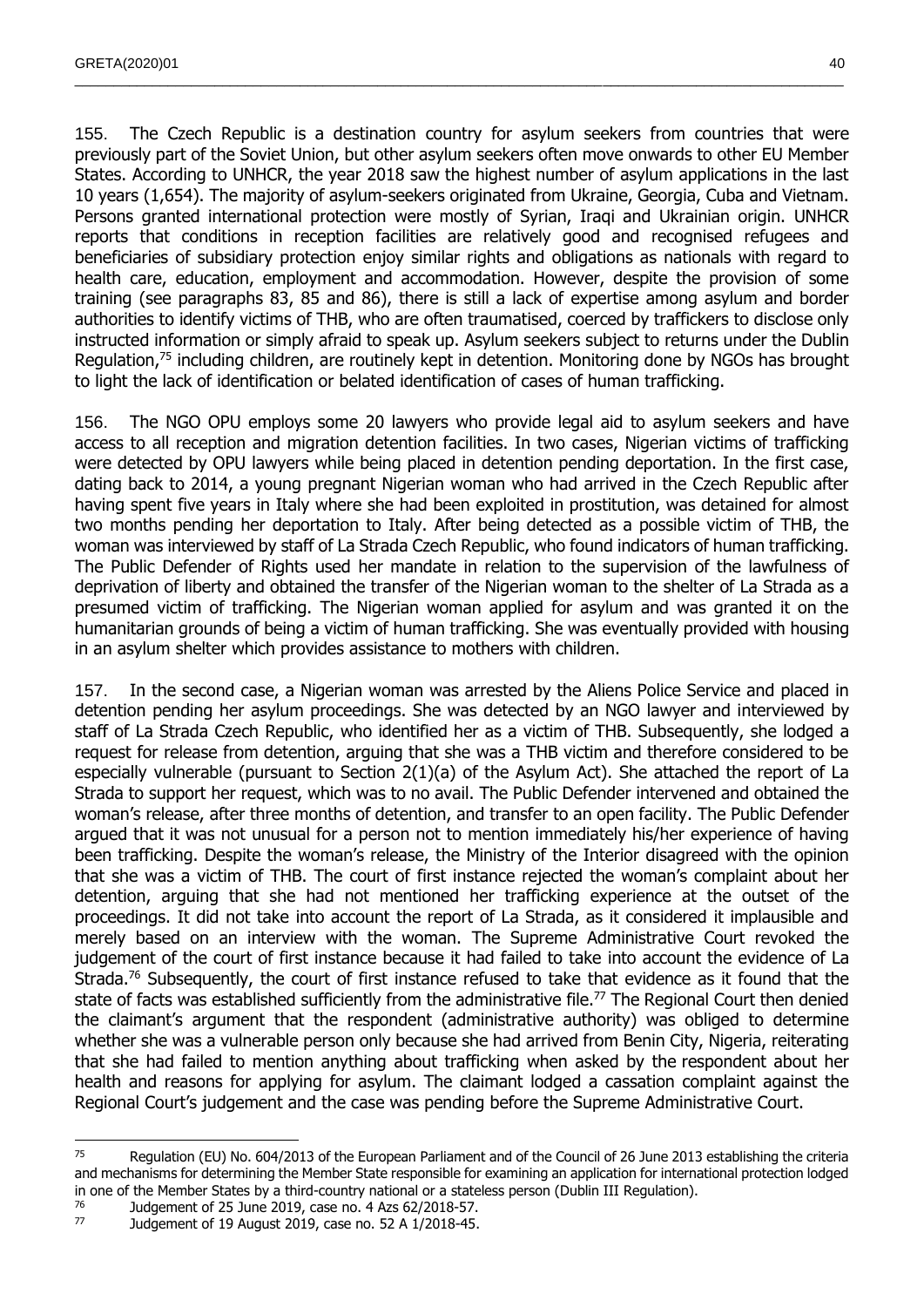158. GRETA notes that child victims of THB identified in the Czech Republic have accounted for nearly half of the identified victims (see paragraph 13). The majority of them were girls exploited in prostitution. In the annual report on social and legal protection, the Ministry of Labour and Social Affairs reports on children who have been abused for the purpose of child prostitution and child sexual image abuse; however, these cases have not all been classified as THB.<sup>78</sup> If the Authority for Social and Legal Protection of Children (ASLPC), which is responsible for protecting the rights and defending the interests of vulnerable children, receives information about an abused child, the case is investigated in collaboration with the police and other experts in order to assess the child's and the family's situation. Where a child is identified as a victim, the court appoints a quardian in a preliminary hearing; this can be a member of the child's family or a temporary foster family. Alternatively, a child can be placed in a public institution for children. Such children have a legal right to reside in the Czech Republic and have access to health care and other assistance (psychological help, therapy). The court's decision is valid for one month and after review can be prolonged up to six months in total. Afterwards, there are the following options which are always chosen with regard to the best interests of the child: i) repatriation, ii) unification with a family living abroad, or iii) accommodating the child in the Czech Republic (following a court's decision about a foster family or a relevant institution).

 $\_$  , and the state of the state of the state of the state of the state of the state of the state of the state of the state of the state of the state of the state of the state of the state of the state of the state of the

159. The Facility for Foreign Children was set up in 2003 and is entrusted with the care of all unaccompanied foreign children, who are placed there by court decision. The Facility has a capacity of 30 places and accommodates some 50 children per year. If staff detect a possible child victim of THB, they inform the police. Annually, some 1-2% of the children are detected as presumed victims of THB, usually trafficked for forced begging or criminal activities. The 2017 Status Report on THB in the Czech Republic refers to three cases in which indicators of THB were detected: a 17-year old Nigerian girl, who had reportedly been forced into prostitution in Italy, and was transferred to the refugee facility upon reaching adulthood; a 15-year old Romanian girl, apprehended for pick-pocketing, who was handed over to her father; and a 17-year old Vietnamese boy, who was transiting the Czech Republic on his way to Germany where a man had promised him work, and who ran away from the facility.<sup>79</sup>

160. GRETA recalls that the issue of identification is of fundamental importance. Without trafficked people being identified as such, the whole system of assistance and protection would become irrelevant. It is therefore vital for the State to ensure that an effective system for proactive identification of victims of trafficking is put in place, irrespective of their nationality and immigration status. Many trafficked people do not always identify themselves as victims and are not aware of the legal meaning behind the term. Therefore, the onus of identification lies with the authorities. At the same time, GRETA considers that specialised NGOs can substantially contribute to the victim identification process and should be involved in a multi-agency effort to ensure that no victim of trafficking remains unidentified. This is envisaged by Article 10 of the Convention, according to which identification is a collaborative process between the authorities and relevant victim support organisations.

161. Further, GRETA is concerned about the application of the Dublin Regulation to presumed victims of THB, which runs contrary to the obligation to assist and protect such victims. GRETA recalls that Article 10, paragraph 2, of the Convention stipulates that if the competent authorities have reasonable grounds to believe that a person has been a victim of trafficking in human beings, that person shall not be removed from its territory until the identification process has been completed by the competent authorities. GRETA stresses the state's obligation to identify victims of trafficking amongst asylum seekers who are subject to the Dublin Regulation procedure, in order to avoid any risk of reprisals from traffickers or re-trafficking and to ensure that the State's obligations to provide a recovery and reflection period and assistance to victims, in accordance with Articles 12 and 13 of the Convention, are fulfilled. In this context, GRETA notes that Article 17.1 of the Dublin Regulation III permits States to unilaterally take responsibility for the determination of an asylum claim, even where the objective responsibility criteria allow for a request to be submitted to another Member State of the EU.

 $\overline{a}$  $^{78}$  2017 Status Report on THB in the Czech Republic, p. 13.

*Ibid.*, p. 15.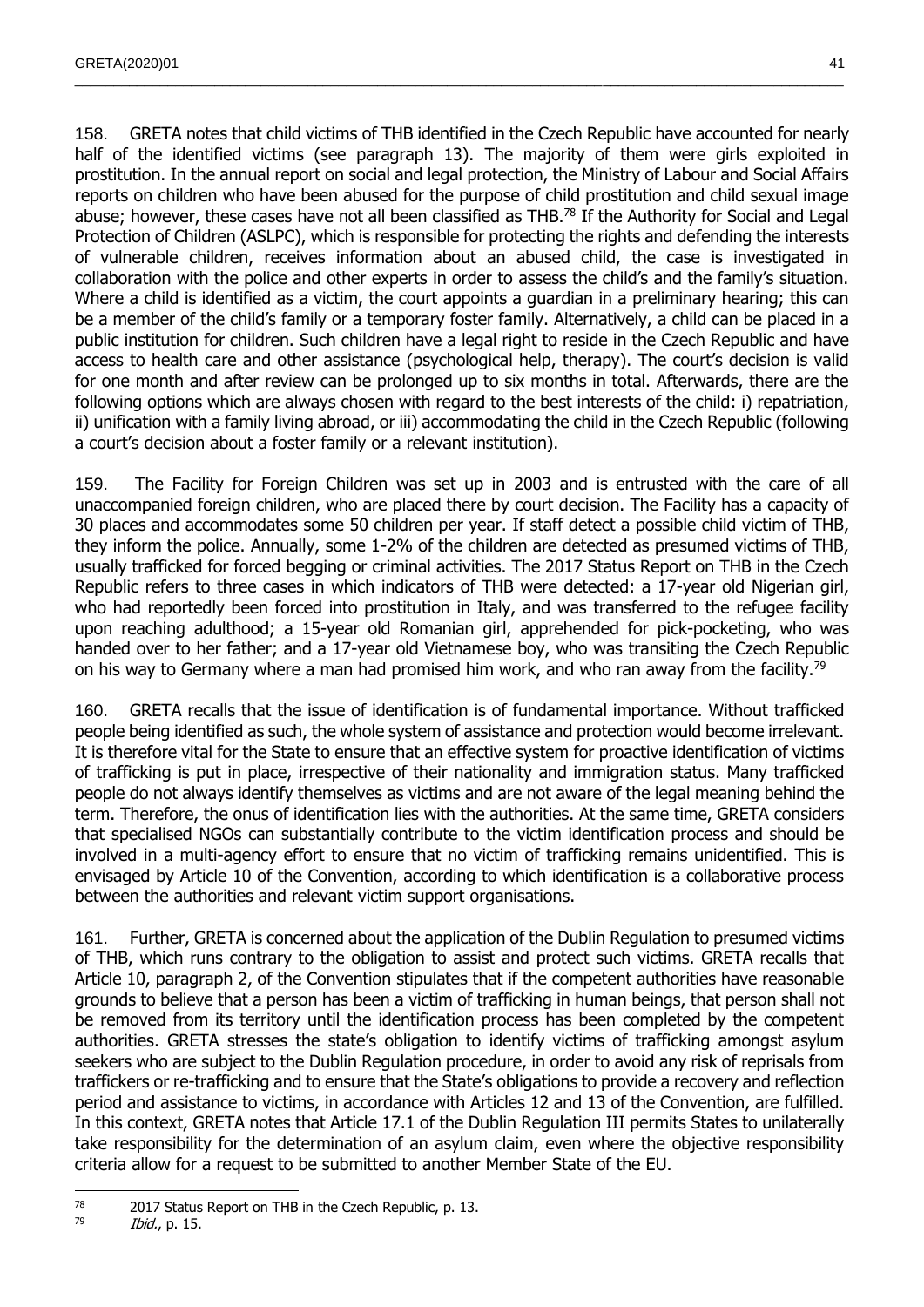162. GRETA concludes that the current identification system of victims of THB risks leaving out those who are unable or unwilling to co-operate with the authorities in a criminal investigation into a human trafficking offence.

 $\_$  , and the state of the state of the state of the state of the state of the state of the state of the state of the state of the state of the state of the state of the state of the state of the state of the state of the

163. Consequently, **GRETA urges the Czech authorities to take steps to improve the identification of victims of THB, and in particular to:**

- **put in place a formalised victim identification procedure which defines the roles and responsibilities of all relevant stakeholders, promotes a multi-agency approach by involving specialised NGOs, labour inspectors, social workers, child protection specialists and health-care staff, and includes indicators and guidance for identifying victims of different forms of exploitation;**
- **disconnect the identification of victims of human trafficking from the initiation of criminal proceedings for THB;**
- **develop multi-agency training on the identification of victims and ensure that there is a regular exchange of information;**
- **take steps to strengthen the proactive identification of victims of THB for the purpose of labour exploitation, by reinforcing the capacity and training of labour inspectors and involving trade unions and other relevant actors;**
- **separate immigration enforcement functions from labour inspectorate roles and ensure that labour inspectors prioritise the detection of persons working in irregular situations who are vulnerable to THB;**
- **pay increased attention to the proactive detection of victims of trafficking amongst asylum seekers and persons placed in administrative detention pending removal, allowing sufficient time to gather necessary information and taking into account their traumatic experience. In this context, training, guidance and indications on the identification of victims of THB and their rights should be provided to staff working in asylum and immigration detention centres, in cooperation with civil society and lawyers;**
- **ensure that the identification of child victims of THB takes into account the special circumstances and needs of child victims, involves child specialists and ensures that the best interests of the child are a primary consideration in all proceedings relating to child victims of THB and children at risk;**
- **strengthen the identification of victims of THB among unaccompanied children and take steps to address the problem of unaccompanied children disappearing by providing suitable safe accommodation and adequately trained supervisors or foster parents;**
- **reconsider the application of the Dublin Procedure to presumed victims of THB;**
- **strengthen efforts to identify victims of THB for the purpose of criminal activities.**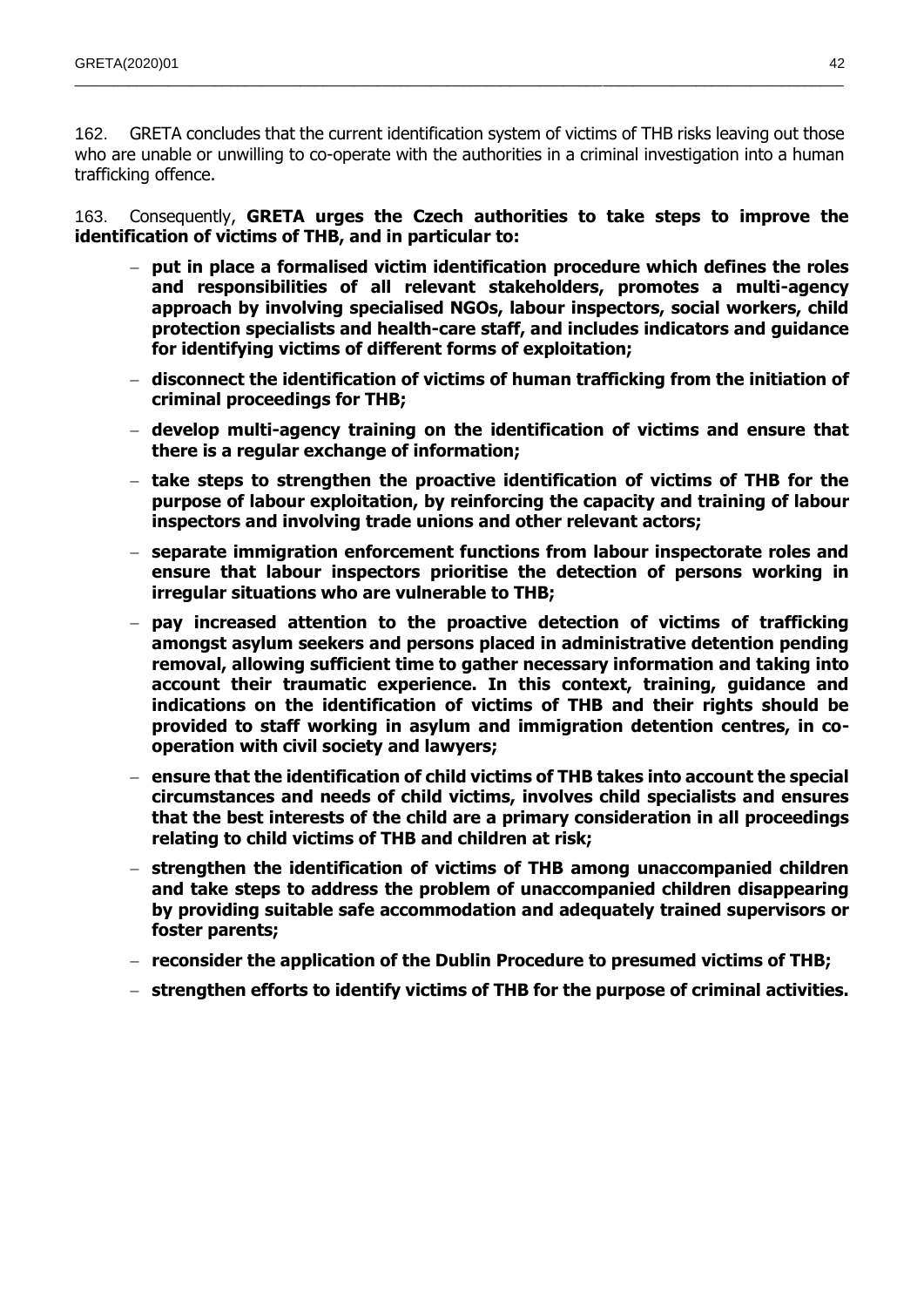## b. Assistance to victims

164. The Convention requires Parties to take measures to assist victims in their physical, psychological and social recovery, taking account of the victim's safety and protection needs, in co-operation with NGOs and other organisations engaged in assistance to victims. This assistance must be provided on a consensual and informed basis, taking account of the special needs of persons in a vulnerable position, as well as children, and it must not be made conditional upon the victim's willingness to act as a witness (Article 12). The need to take account of victims' needs is also referred to in the Convention's provisions concerning temporary residence permits (Article 14) and the rights of child victims of trafficking (Article 12(7)). The Convention also establishes that the assistance to victims of THB must include appropriate and secure accommodation.

 $\_$  , and the state of the state of the state of the state of the state of the state of the state of the state of the state of the state of the state of the state of the state of the state of the state of the state of the

165. In the Czech Republic, the rights of victims of crimes are provided for in Act no. 45/2013 Coll. on Victims of Crimes. This Act grants victims of human trafficking the status of particularly vulnerable victims who have special rights, in recognition of the fact that they are at risk of secondary victimisation or intimidation by perpetrators. Investigating and prosecuting bodies must inform such victims of their rights at the first point of contact and treat them politely and kindly, offering to help them at any time (Section 3 of the Act). The Act also grants particularly vulnerably victims the right to free legal aid (Section 5) as well as the rights to be protected from contacts with the perpetrator and while giving testimony (for more information, see paragraph 243).

166. In practical terms, assistance to adult victims of THB is provided within the Programme for Support and Protection of Victims of Trafficking in Human Beings, which is funded by the Ministry of the Interior and delivered by the NGO La Strada under a public procurement contract. La Strada is the main provider, but other NGOs provide services as subcontractors. In addition, the victim support network of the Probation and Mediation Service (PMS) is entitled to assist victims of trafficking, but there is no information available on the number of such victims who have benefited from the services of the PMS.

167. The previously mentioned Instruction of the Minister of the Interior, dated 15 February 2010, and Methodological Guidelines of the functioning of the Programme on Support and Protection of Victims of Trafficking in Human Beings and its institutional back-up, issued on behalf of the First Deputy Minister of the Interior on 7 June 2010, regulate the functioning of the Programme.<sup>80</sup> According to the Guidelines, the goal of the Programme is to: 1) provide victims of human trafficking with support and protect their human rights and dignity; 2) motivate victims to co-operate with law enforcement agencies; and 3) mediate the return of victims to their countries of origin as part of the Voluntary Return Programme (implemented by IOM). It is stated that victims who can benefit from the Programme are foreigners who make a reasoned declaration that they have become victims of trafficking in the Czech Republic, as well as Czech citizens who make a reasoned declaration that they have been victims of THB in the Czech Republic or abroad.

 $\overline{a}$ 

<sup>80</sup> These documents are available, in Czech, at:<https://www.mvcr.cz/clanek/obchod-s-lidmi-dokumenty-924305.aspx>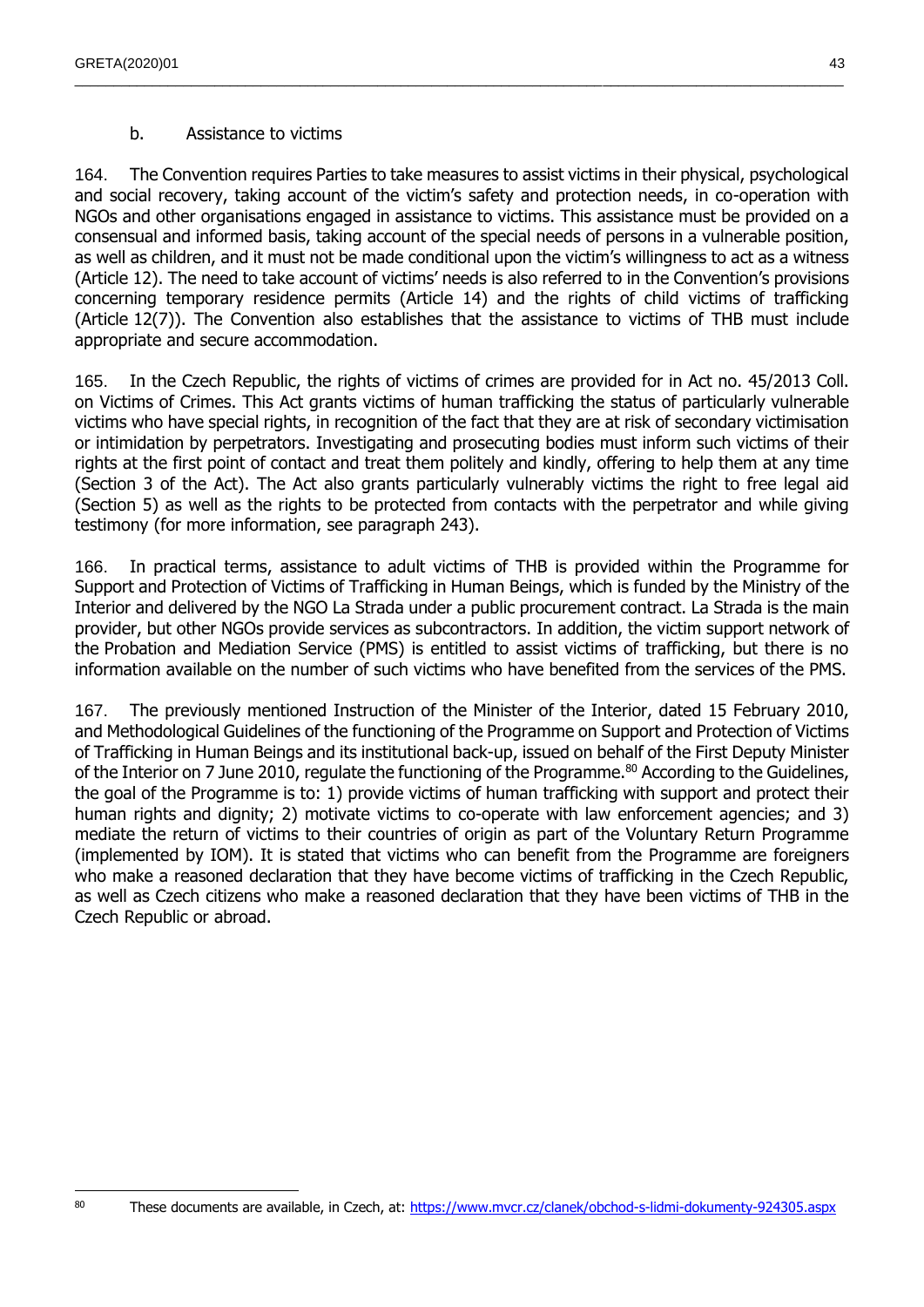168. The Methodological Guidelines specify the procedure for the victim's admission to, and discharge from, the Programme. If a victim is identified by the Police, it is the duty of police officers to inform him/her of the possibility to enter the Programme, and if the person gives his/her written consent, to send a written proposal for the victim's inclusion in the Programme to the Crime Prevention Department. If a presumed victim is identified by an NGO, the latter informs the victim of its mandate and offers him/her the possibility of entering the Programme, while acquainting him/her with the rights and obligations arising therefrom. The NGO must inform without undue delay the Crime Prevention Department of the victim's expressed wish to enter the Programme. The conditions for inclusion in the Programme are cessation of contact with the suspected offender and expression of interest in participating in the Programme through signing the entry declaration. The decision to admit a person to the Programme is taken by the Crime Prevention Department, save in complex cases, where decisions are taken by the First Deputy Minister of the Interior. So far, no cases have been recorded where the decision had to be taken by the First Deputy Minister, but this option is included in the Methodological Guidelines for cases where it would not be possible to decide without doubt that a person is a victim of trafficking in human beings. The police can end the victim's participation in the Programme if: 1) the victim chooses to return voluntarily to his/her country of origin; 2) the victim co-operates with the suspected offender; 3) the victim seriously violates the laws of the Czech Republic; 4) it is not confirmed that the person is a victim of trafficking in human beings; 5) there is a final decision in the criminal proceedings; 6) the victim has committed an intentional crime; or 7) the victim has knowingly provided law enforcement authorities with false information.

 $\_$  , and the state of the state of the state of the state of the state of the state of the state of the state of the state of the state of the state of the state of the state of the state of the state of the state of the

169. According to the Methodological Guidelines, the tasks of the Crime Prevention Department include keeping records of the victims included in the Programme (with their consent), ensuring the protection of personal data, analysis of the effectiveness of the Programme's operation and making any necessary proposals for changes, and co-ordinating the work with victims within the Programme.

170. The tasks of NGOs within the Programme include putting the victim in contact with the police as soon as the victim decides to co-operate with law enforcement authorities, providing victims included in the Programme with the services referred to in Article 5 of the Guidelines, and informing the Crime Prevention Department and the police of all relevant facts about victims included in the Programme.

171. The Ministry of the Interior allocates approximately 64,490 euros per year to fund the assistance and protection measures within the Programme. For 60 days presumed victims can receive assistance which is not dependent on their co-operation with the investigation or criminal proceedings (corresponding to a recovery and reflection period, see paragraph 189). Victims can subsequently continue to receive assistance only if they are recognised as victims of THB by the police or agree to co-operate in the investigation or criminal proceedings.

172. The Programme covers a range of services which are specified in the contract signed with La Strada, including social assistance, psychological and social counselling, psychotherapeutic services, translation and interpretation services, health care, requalification courses, safe accommodation and legal representation (by lawyers who are contracted by La Strada). The contract contains funding limits for the different services (e.g. CZK 149 per night of accommodation).

173. The amount of funding provided for health care under the Programme is sufficient to cover only emergency and basic health care. This poses problems in cases where there is need for more complex, long-term and costly health-care services, which is why La Strada Czech Republic is trying to include victims of THB in the public health insurance scheme and/or to have the procurement contract revised.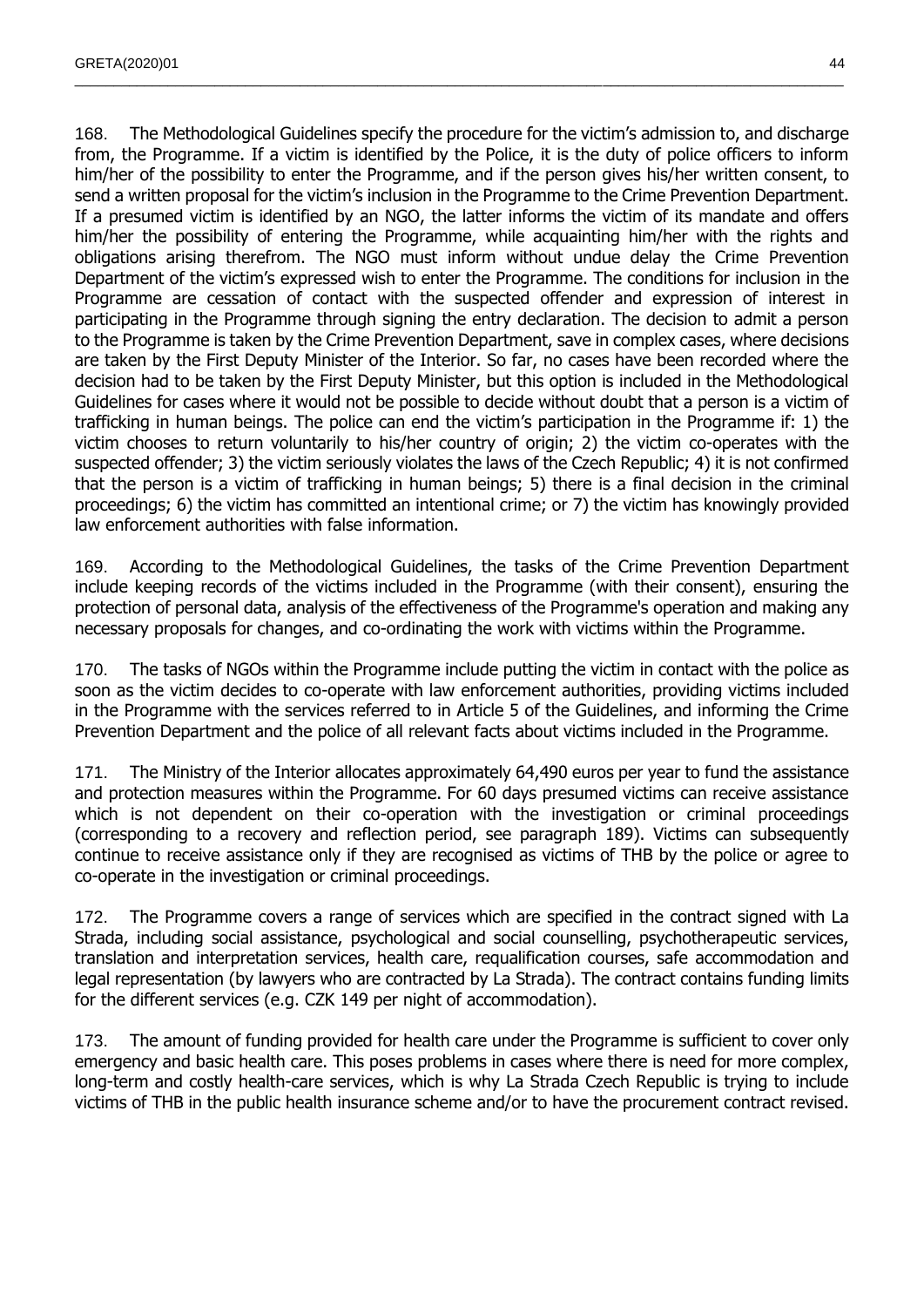$\overline{a}$ 

174. According to information provided by La Strada Czech Republic, in 2018, 37 persons (24 women and 13 men; 23 foreign<sup>81</sup> and 14 Czech citizens<sup>82</sup>) received assistance through the Programme. In 2017, the number of presumed victims who entered the Programme was 24 (15 foreign $^{83}$  and nine Czech citizens; 17 victims of labour exploitation and seven of sexual exploitation; 12 men and 12 women), in  $2016 - 14$  (12 foreign<sup>84</sup> and two Czech citizens), and in  $2015 -$  four (two Czech citizens, one Slovak and one Ukrainian citizen).

 $\_$  , and the state of the state of the state of the state of the state of the state of the state of the state of the state of the state of the state of the state of the state of the state of the state of the state of the

175. La Strada runs two shelters: one for women, with seven places, and another for men, with five places. Their addresses are secret. Victims can stay up to one year at the shelters, and if subsequently there is need for protected housing, La Strada looks for other solutions.

176. GRETA visited a shelter for victims of trafficking run by the NGO Diakonie. Located in a large house in a residential area, the shelter had 13 places and was accommodating two men, presumed victims of trafficking for the purpose of labour exploitation. In 2018, the shelter had accommodated 36 presumed victims of labour exploitation, both women and men, primarily originating from Bulgaria and Romania, as well as the Baltic countries and Ukraine. The average length of stay was said to be 27 days. Staff included social workers speaking Bulgarian, Russian and Ukrainian. Information and contact details of relevant bodies were posted around the shelter in four languages (Bulgarian, Czech, Romanian and English). Staff provide advice on labour law and assist clients of the shelter in finding jobs. There is also access to e-learning courses. The work of Diakonie is funded through grants from the Ministry of Labour and Social Affairs and donations.

177. Further, GRETA visited a shelter for women victims of violence and human trafficking, run under the Project Magdala of Caritas of the Archdiocese of Prague. At the time of the visit, the shelter was accommodating 20 women, some with their children. The majority of the residents were Czech, but the shelter had also accommodated Bulgarian, Romanian and Nigerian women. The maximum length of stay is one year. Children attend local schools. The shelter employs 14 staff, of whom nine work full time, including a psychologist, a psychotherapist and a lawyer; there is staff presence on a 24-hour basis.

178. The GRETA delegation also visited the Caritas-run Centre "PRO" in Blansko, which has a crisis shelter for victims of violence and carries out outreach work. The shelter has a capacity of 24 places. It is registered as a service provider by the Ministry of Labour and Social Affairs, which provides the main funding for its activities. Victims can be referred to the centre by the offices for the legal and social protection of children. In the past, the centre used to work with the Project Magdala and was assisting women exploited in prostitution.

<sup>&</sup>lt;sup>81</sup> The foreign victims included citizens of the Philippines, Nigeria, Romania, the Slovak Republic, Pakistan, Sierra Leone.<br><sup>82</sup> The Czech citizens were trafficked to the UK Ireland. Italy and Einland

<sup>&</sup>lt;sup>82</sup> The Czech citizens were trafficked to the UK, Ireland, Italy and Finland.<br><sup>83</sup> Five from the Republic of Moldova, five from Ukraine, two from the Philippines, and one each from Nigeria, Slovakia and Vietnam.

<sup>84</sup> Seven from Romania, two from Slovakia, two from Ukraine, and one from Bulgaria.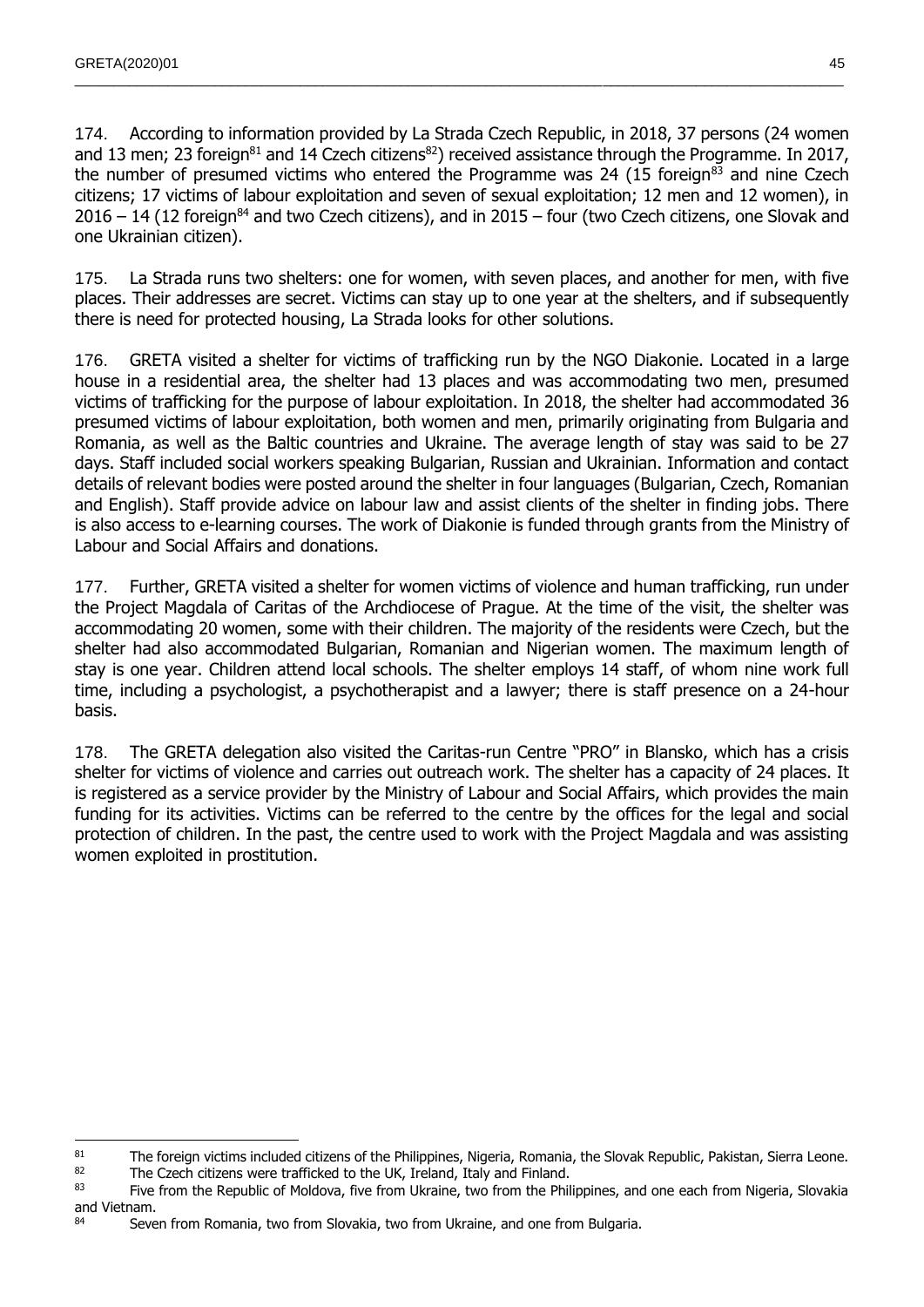179. There are no specialised centres designed to provide assistance to child victims of trafficking. Such children are treated as vulnerable children, under the provisions of Act no. 359/1999 Coll. on Child Care. There are 230 local Offices for the Legal and Social Protection of Children ("OSPOD") which are responsible for the protection of vulnerable children. These offices are funded by the Ministry of Labour and Social Protection. Unaccompanied children are placed in the Facility for Foreign Children (see paragraph 159). No centrally organised training on THB issues is provided to OSPOD staff, but they must pass a professional competence test which requires being acquainted with international legal provisions on THB, such as the Second Optional Protocol to the Convention on the Rights of the Child on the sale of children, child prostitution and child pornography. Furthermore, OSPOD staff are obliged to undertake follow-up training for social workers annually. There are several obligatory specialisations, including the issue of children who have been maltreated, misused or neglected in a serious manner, which covers child victims of THB.

 $\_$  , and the state of the state of the state of the state of the state of the state of the state of the state of the state of the state of the state of the state of the state of the state of the state of the state of the

180. The Ministry of Justice allocates funds each year for grants intended to enable the provision of legal information to victims of crime. Accredited organisations include La Strada Czech Republic, which received grants of CZK 602,484 in 2017 and CZK 610,623 in 2018 (in the region of 23,000 euros per year) for the provision of legal information to victims of THB, including through its SOS and information helpline. Quantity and quality assessment of the services is built into the grant contract.

181. In addition to the funding provided by the Ministry of the Interior for the Programme for Support and Protection of Victims of THB, the Ministry of Labour and Social Affairs offers grants for agencies focusing on providing social services, to the value of 333 million euros. Victims of THB can benefit from a number of these social services. In 2017, La Strada Czech Republic received a grant of CZK 6,786,000 (approximately 264,857 euros) for the provision of social services, social counselling, emergency assistance, shelters and helpline to victims of THB.

182. The Probation and Mediation Service (PMS) provides victims of crime with legal information and psychological support, and offers restorative programmes, such as mediation, as well as various other support related to victims' family, social and economic situation. There are 74 centres of the PMS. A budget of approximately 24,000 euros is allocated for services for all victims. According to Act no. 59/2017 Coll. on the Use of Funds from Proprietary Criminal Sanctions Imposed in Criminal Proceedings, which came into force on 1 January 2018, 2% of fines imposed as punishments for crimes are transferred to a PMS bank account at the end of each year in order to be used for financing its activities. The PMS provides assistance to victims (pursuant to Section 4 of the Victims of Crime Act) regardless of the stage of criminal proceedings as long as the purpose so requires (i.e. both before and after the criminal proceedings). In many cases, assistance is provided prior to the filing of a criminal complaint, or even in cases where the case is referred for an offence. Support and assistance from the Probation and Mediation Service is thus not tied to ongoing criminal proceedings.

183. The Czech authorities have stated that foreign citizens who have residence and work permits may on request be included in the register of job-seeking persons kept by the Labour Office, which acts as an intermediary in finding suitable jobs and may provide retraining.

184. GRETA welcomes that existence of the Programme for Support and Protection of Victims of THB and the availability of shelter accommodation for both women and men who are presumed to be victims of THB. The availability of state funding for the running of the Programme as well as other projects supporting victims of THB is another positive feature. However, the continuity and sustainability of this funding should be ensured.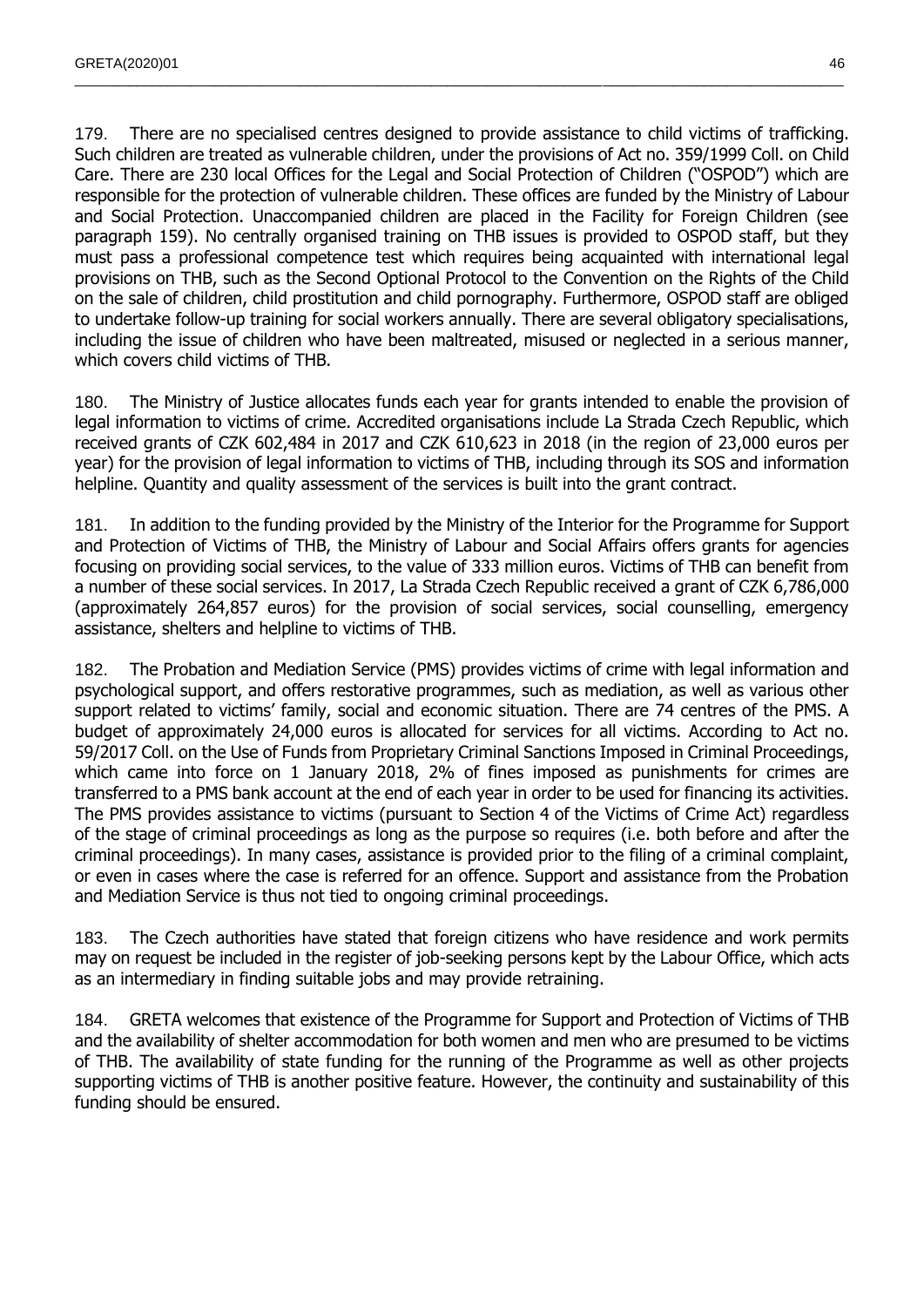185. GRETA is concerned that, under the Programme for Support and Protection of Victims of THB, the availability of assistance after the expiry of the 60 days of reflection is linked to the victim's cooperation with law enforcement authorities and the outcome of the investigation. **GRETA urges the Czech authorities not to link the assistance provided to victims of THB to the carrying out of criminal investigations into THB.** 

 $\_$  , and the state of the state of the state of the state of the state of the state of the state of the state of the state of the state of the state of the state of the state of the state of the state of the state of the

186. **Further, GRETA considers that the Czech authorities should take additional measures to ensure adequate assistance to victims of trafficking, and in particular to:**

- **guarantee access to public health care for victims of trafficking;**
- **facilitate the social inclusion of victims of trafficking into society and prevent re-trafficking, by providing them with long-term assistance, including vocational training and access to the labour market;**
- **provide specialised assistance for child victims of trafficking which takes into account their specific circumstances and the best interests of the child;**
- ensure the continuity of funding for services delivered by specialised NGOs;
- **ensure that the training provided to staff of the local Offices for the Legal and Social Protection of Children includes the Council of Europe Convention on Action against Trafficking in Human Beings.**
- c. Recovery and reflection period

187. As victims of trafficking are extremely vulnerable after the trauma they have experienced, Article 13 of the Convention introduces the obligation for Parties to provide in their internal law for a recovery and reflection period of at least 30 days. The recovery and reflection period, in itself, is not conditional on co-operation with the investigative or prosecution authorities and should not be confused with the issue of a residence permit under Article 14(1) of the Convention. Pursuant to the Convention, the recovery and reflection period should be granted when there are reasonable grounds to believe that the person concerned is a victim of trafficking, i.e. before the identification procedure has been completed. During this period, Parties must authorise the person concerned to stay on their territory and expulsion orders cannot be enforced.

188. Pursuant to Section 42e, paragraph 3, of the Act No. 326/1999 Coll. on the Stay of Foreigners on the Territory of the Czech Republic, entitled "temporary residence permit for the purpose of protection", a foreign national who is likely to be a victim of human trafficking is granted one month to decide whether to co-operate with the law enforcement authorities in criminal proceedings. This period may be terminated if the foreign national is found out not be a victim of trafficking, or if it is necessary for the protection of public order or national security, or the person concerned requests the cancellation of the granted period. During this one-month period, foreign nationals cannot be removed from the Czech Republic. A procedure for granting international protection may commence during this period. The period does not affect the procedure for the expulsion of a foreigner or the procedure for his/her handover in accordance with a treaty obligation of the Czech Republic.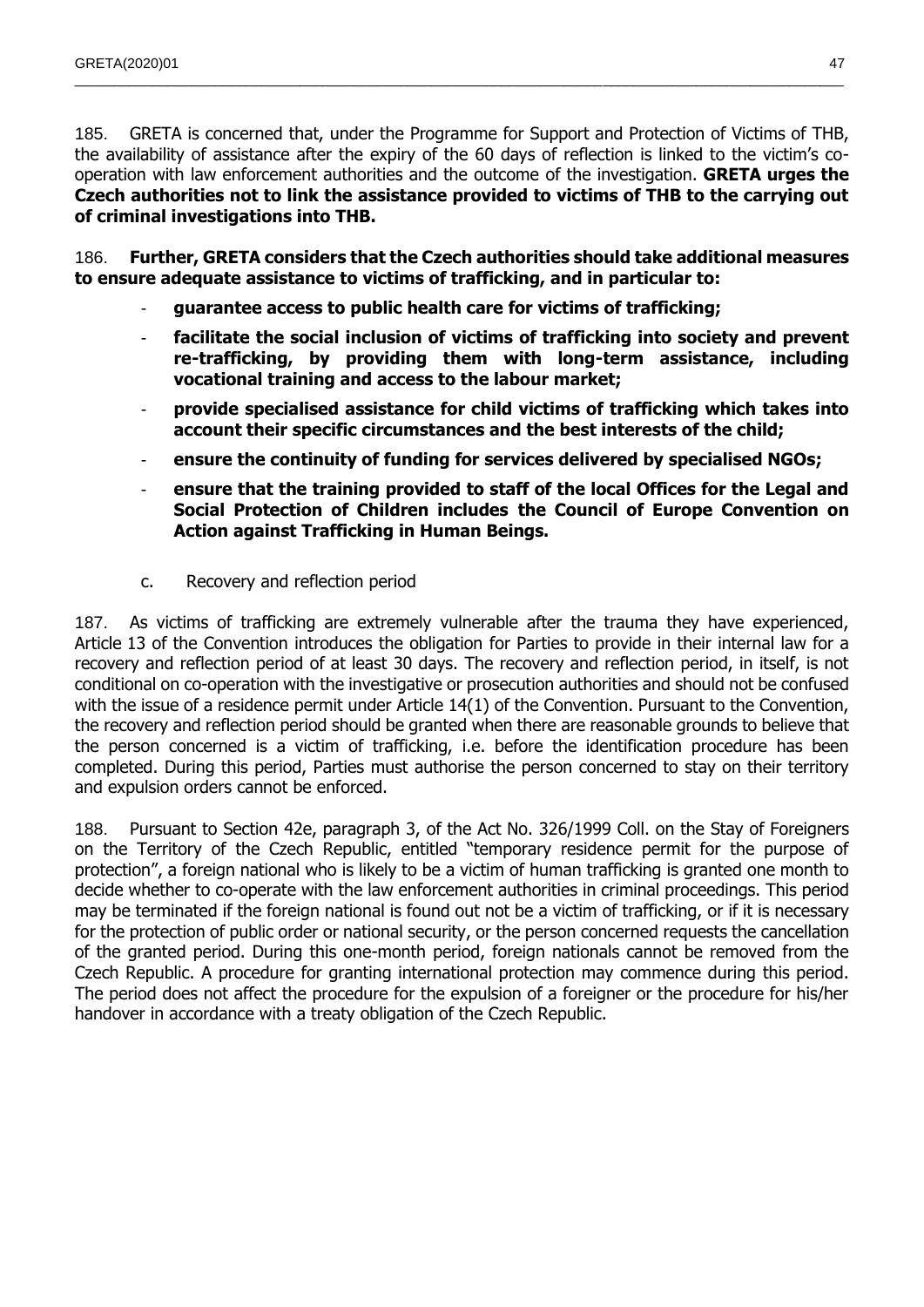189. In parallel, all presumed victims of THB who enter the Programme for Support and Protection of Victims of THB are granted a 60-day reflection period in order to decide whether they wish to co-operate with law enforcement agencies. The Programme is intended for victims of trafficking over 18 years of age, including EU citizens and third-county nationals trafficked on the territory of the Czech Republic, and Czech citizens trafficked on the territory of the Czech Republic and in special cases also abroad. It is not necessary to co-operate with the law enforcement authorities for the duration of the reflection period. During this period, victims are provided with accommodation, food, as well as legal, social, health and interpreting services. Victims who participate in the Programme are issued with departure orders of up to 60 days. The reflection period may be extended by a maximum of 30 days by the First Deputy Minister of the Interior in the case of a victim with serious health issues on the basis of submitted medical reports.

 $\_$  , and the state of the state of the state of the state of the state of the state of the state of the state of the state of the state of the state of the state of the state of the state of the state of the state of the

190. The Czech authorities have specified that while the one-month period provided for under the Act of the Stay of Foreigners on the Territory of the Czech Republic applies to foreign nationals and is intended to legalise their stay, the 60-day reflection period in the Programme for Support and Protection of Victims of THB is also intended for victims who do not need to legalise their stay or can legalise it otherwise. If, after the 60-day reflection period a foreign victim decides not to co-operate with law enforcement agencies, he/she is offered to return to the country of origin under the voluntary return programme or is subject to administrative expulsion.

191. According to information provided by the Czech authorities, the number of persons granted a recovery and reflection period was four in 2015 (all women), 14 in 2016 (six women and eight men), 24 in 2017 (12 women and 12 men), and 17 in 2018. These were effectively all the persons who were included in the Programme for the Support and Protection of Victims of Trafficking in Human Beings in the respective years.

192. GRETA stresses the importance of the recovery and reflection period for the recovery of victims and their effective access to the ensuing rights; as such, it should be granted to any presumed or identified victim of trafficking in human beings. GRETA was informed that only presumed victims who enter the Programme for Support and Protection of Victims of THB are effectively benefiting from the reflection period.

## 193. **GRETA urges the Czech authorities to ensure that the recovery and reflection period is applied to all presumed foreign victims of THB, regardless of whether they agree to be included in the Programme for Support and Protection of Victims of THB, including those to whom the Dublin Regulation is applicable.**

d. Residence permits

194. Article 14(1) of the Convention provides for two possibilities regarding the granting of renewable residence permits to victims of trafficking: on the basis of their personal situation and/or their cooperation with the competent authorities in the investigation or criminal proceedings.

195. According to Section 42e, paragraph 2, of the Act No. 326/1999 Coll. on the Stay of Foreigners on the Territory of the Czech Republic, a foreign citizen who is likely to be a victim of THB can apply for a long-term residence permit for the purposes of protection in the Czech Republic. The permit is issued by the Ministry of the Interior at the request of the foreign citizen and on the condition that he/she cooperates with the law enforcement authorities in the criminal proceedings concerning the suspected offence and does not collaborate with the suspected perpetrator of the offence. The law enforcement officers should inform the foreign citizen without any delay in a language in which he/she understands of the right to apply for a long-term residence permit for the purposes of protection on the territory of the Czech Republic, as well as the conditions of such a residence.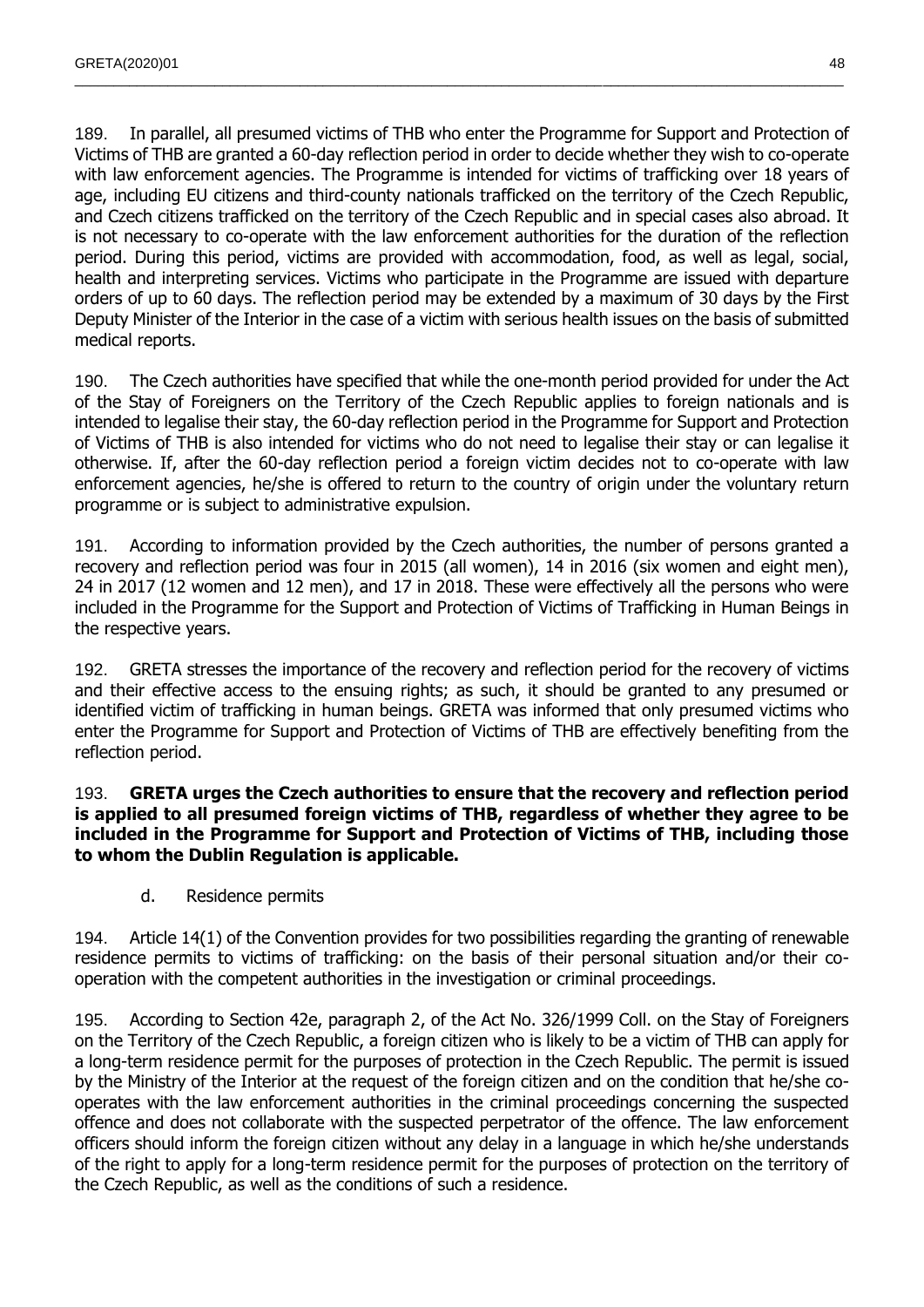196. In cases where a child victim of THB is identified, the court appoints a guardian in a preliminary hearing (a person or an institution). Such a child has a legal right to reside in the Czech Republic. In most of the cases, the right to reside is valid until the age of 18. Afterwards, the person should apply for a residence permit.

 $\_$  , and the state of the state of the state of the state of the state of the state of the state of the state of the state of the state of the state of the state of the state of the state of the state of the state of the

197. According to information provided by the Czech authorities, two victims of THB were granted residence permits in 2018, two in 2017, and none in 2016 and 2015.

198. Regarding the possibility of victims of THB being granted international protection in the Czech Republic on the grounds of having been trafficked, GRETA was informed that there had been at least one case in which a Nigerian woman was granted international protection because of having been trafficked, on the basis of "membership in a particular social group" (see paragraph 156).

199. GRETA notes that the legal provision for granting a residence permit to victims of THB in the Czech Republic, which links the permit to criminal or civil proceedings, in practice undermines the unconditional nature of assistance to victims. There are situations in which victims might be afraid to co-operate in the investigation because of threats from the traffickers. Granting a residence permit on account of the personal situation of the victim takes in a range of situations, such as the victim's safety, state of health and family situation, and tallies with the human rights-based approach to combating THB. **GRETA invites the Czech authorities to consider granting temporary residence permits to victims of THB on the basis of their personal situation, in addition to the residence permit on the basis of the victim's co-operation in the investigation or criminal proceedings.**

200. Given that it is extremely rare for victims of trafficking to receive residence permits, **GRETA considers that the Czech authorities should review the application of the system for granting residence permits to victims of trafficking with a view to ensuring that the victimcentred approach which underpins the Convention is fully applied. The authorities should make further efforts to ensure that victims of trafficking can fully benefit in practice from the right to obtain a renewable residence permit, without prejudice to the right to seek and enjoy asylum. In this context, GRETA refers to the UNHCR 2006 Guidelines on the application of the Convention relating to the Status of Refugees and its additional protocol to victims of trafficking**. 85

e. Compensation and legal redress

201. Article 15 of the Convention establishes the obligation for Parties to provide in their internal law for the right of victims of trafficking to legal assistance and free legal aid. Parties must also provide for the right of victims of trafficking to compensation from the perpetrators as well as adopt legislative or other measures to guarantee compensation for victims from the State. A human rights-based approach to action against THB entails the effective prosecution of traffickers, putting the emphasis on the right to effective remedy for the victim. Further, Article 15(1) of the Convention establishes that victims of trafficking must have access to information on relevant judicial and administrative proceedings in a language which they can understand.

202. The Criminal Procedure Code (CPC) grants victims ("injured party") the right to be represented during the criminal procedure by a proxy. Following an amendment of the CPC by Act No. 56/2017 Coll., particularly vulnerable victims are now granted legal aid free of charge, without the need to prove the means, pursuant to Section 51a, paragraph 2, of the CPC.

<sup>85</sup> UNHCR, Guidelines on International Protection: The application of Article 1A(2) of the 1951 Convention and/or 1967 [Protocol relating to the Status of Refugees to victims of trafficking and persons at risk of being trafficked, HCR/GIP/06/07,](http://www.unhcr.org/publ/PUBL/443b626b2.pdf) 7 April 2006.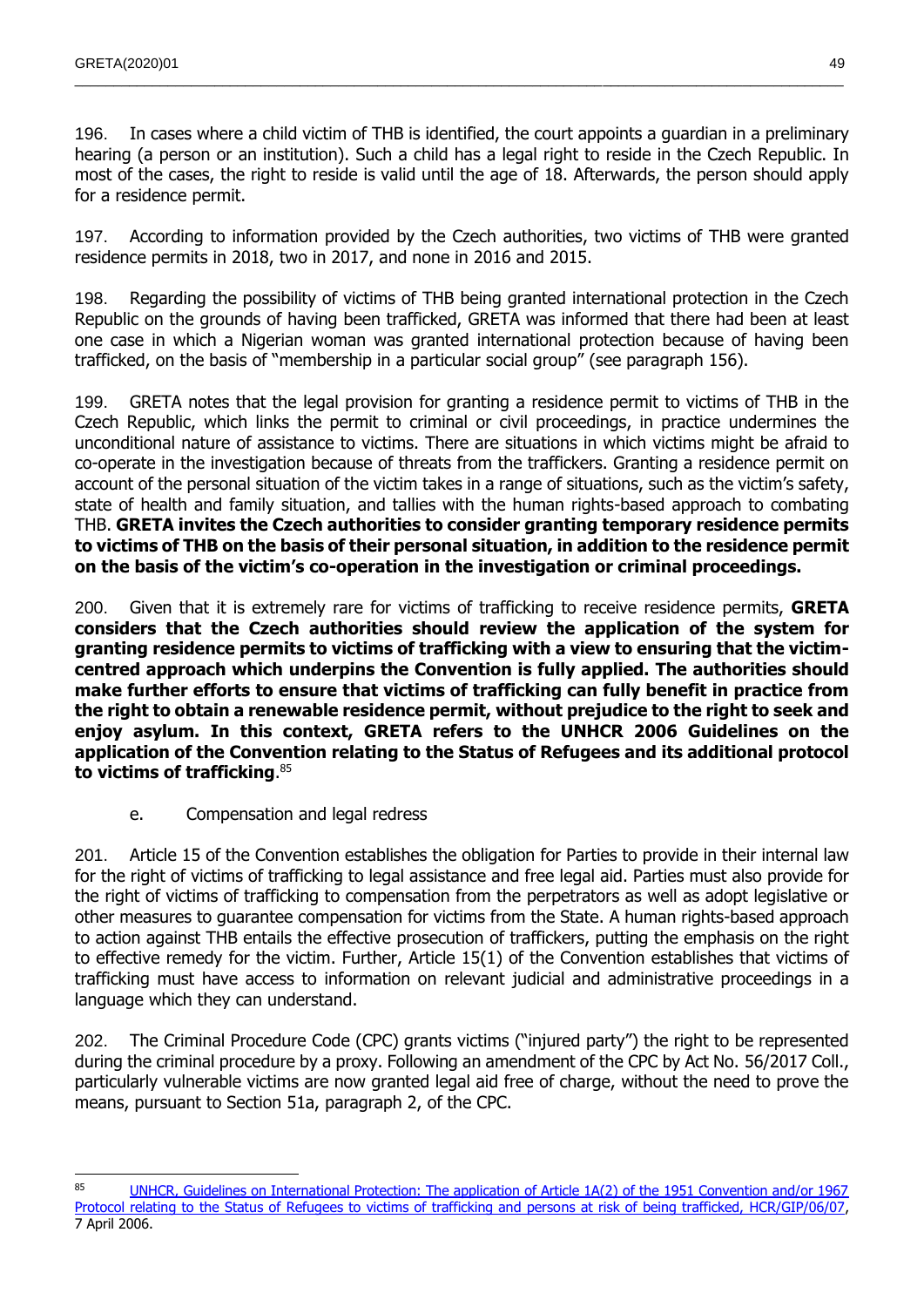203. Legal aid is provided to victims of trafficking by lawyers engaged and paid for by NGOs, such as La Strada Czech Republic (see paragraph 172), as well as by the PMS (see paragraph 182).

 $\_$  , and the state of the state of the state of the state of the state of the state of the state of the state of the state of the state of the state of the state of the state of the state of the state of the state of the

204. Generally, a victim may claim compensation for damage from the offender by means of civil proceedings. A victim may also join the claim for compensation for damage in the criminal proceedings against the offender (the so-called 'adhesion proceedings').

205. According to NGOs providing legal aid to victims of THB, victims do not have effective access to compensation. In some 90% of compensation claims made in criminal proceedings, courts reportedly referred the claimants to civil proceedings, usually stating that there was not enough evidence to calculate the amount of compensation. The lack of training and specialisation of judges to deal with THB cases was highlighted as a problem in this respect. Victims do not usually pursue compensation claims through civil proceedings because the burden of proof is on the victim and the proceedings take a long time, during which many foreign victims leave the country.

206. GRETA was informed that there had been some successful compensation claims for non-material damages in cases of THB for sexual exploitation, but no successful claims in cases of THB for labour exploitation.

207. In accordance with the Act No. 45/2013 Coll. on Victims of Crime, financial assistance may be paid to victims who have incurred a statutory minimum damage to health as a result of a crime, victims of sexual crimes against human dignity, maltreated children and survivors (from a group defined by law) of those who have died as a result of a crime. This assistance is most often provided in the amounts ranging from CZK 10,000 (approximately 380 euros) to CZK 200,000 (approximately 7,700 euros) and is calculated either as a statutory flat rate or corresponds to the amount of proven lost earnings and costs of treatment or, where appropriate, the costs of specialised therapy used to alleviate the nonpecuniary harm suffered. The Ministry of Justice decides on the applications for the payment of financial assistance which must be submitted within two years from the date when the victim learned of the damage caused by the crime, and no later than five years from the date of the crime. NGOs assisting victims often provide help with requests for financial assistance. In order to apply for financial assistance, a victim must become a party to criminal proceedings against the offender. A medical certificate is required to prove the level of damage to health. Financial assistance is granted only to Czech citizens, regardless of whether the crime was committee in the Czech Republic or abroad. Thirdcountry nationals can receive it only on the basis of bilateral agreements. GRETA stresses that all victims of trafficking identified in the Czech Republic should be eligible for financial assistance, regardless of nationality, in accordance with the non-discrimination principle in Article 3 of the Convention.

208. No victims of THB have so far received financial assistance under the Victims of Crime Act. In 2018, financial assistance was granted to 89 victims of other crimes, to the amount of CZK 2.6 million.

209. GRETA was informed that in 2017, Act No. 59/2017 Coll. was passed, enabling the use of confiscated criminal assets to compensate victims of crimes. This Act establishes a mechanism which enables victims to whom a court has granted compensation for damages by the perpetrator to request the state to compensate such damage by disbursing the money collected through a sanction imposed on a perpetrator and executed by the state. In practice, the money collected through sanctions is kept in a special account of the Ministry of Justice. If a victim files a compensation claim and proves that the court has approved a claim for compensation against a perpetrator, the state will accommodate the claim up to the amount of the compensation imposed and the remaining money from the sanction is transferred to the state budget, after deducting 2% for the Probation and Mediation Service which provides support to crime victims. GRETA welcomes the introduction of the system of advance payment of compensation by the state to victims of crime and trusts that it will be used to compensate victims of trafficking.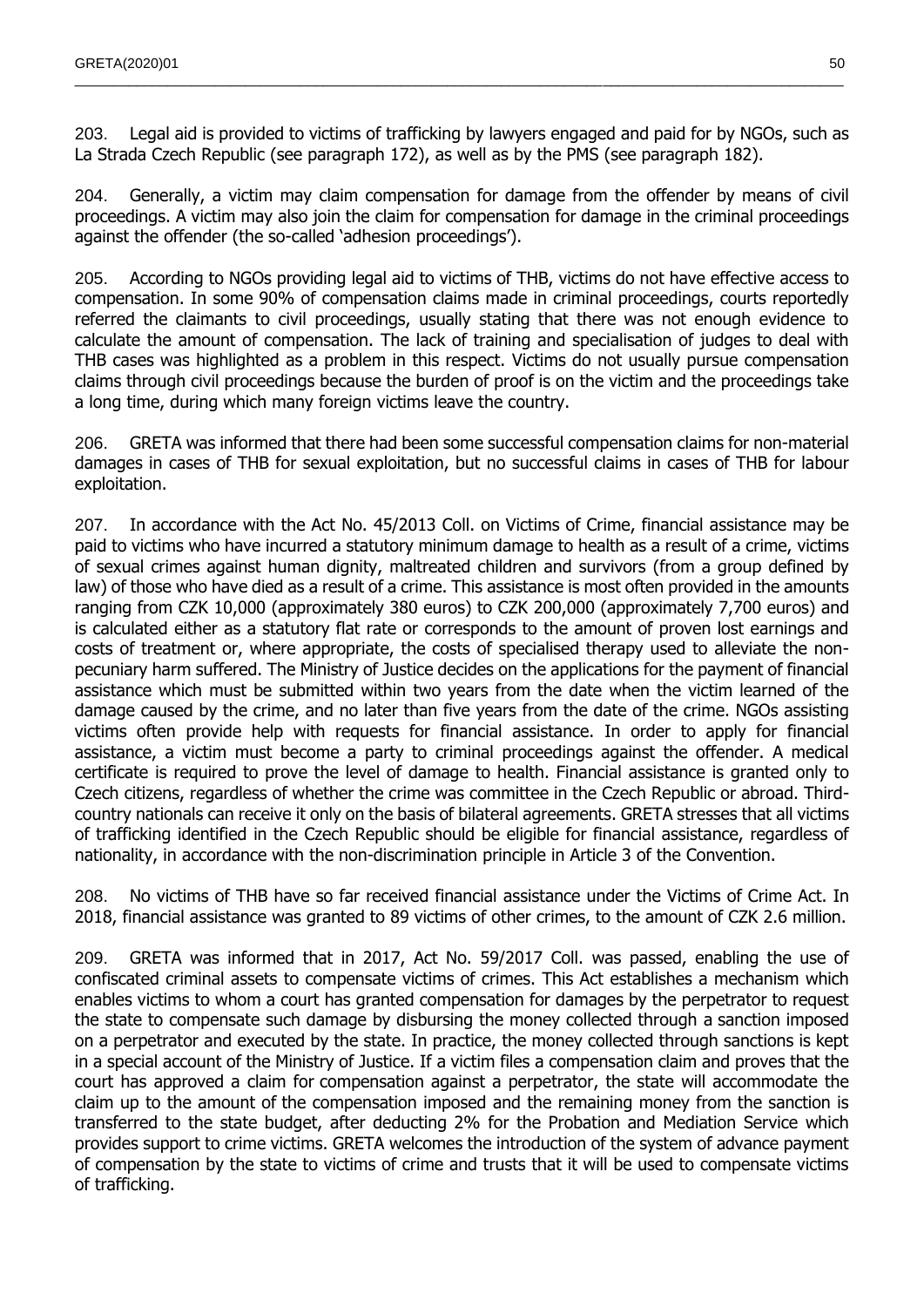210. **GRETA urges the Czech authorities to adopt measures to facilitate access to compensation for victims of trafficking, and in particular to:**

 $\_$  , and the state of the state of the state of the state of the state of the state of the state of the state of the state of the state of the state of the state of the state of the state of the state of the state of the

- review the criminal and civil procedures regarding compensation, with a view **to improving their effectiveness;**
- **ensure that victims of trafficking are systematically informed, in a language that they can understand, of the right to seek compensation in criminal and civil proceedings, and the procedures to be followed;**
- **enable victims of trafficking to exercise their right to compensation, by building the capacity of legal practitioners to support victims to claim compensation;**
- **include victim compensation in training programmes for law enforcement officials, prosecutors and judges;**
- **ensure that all persons trafficked in, to or from the Czech Republic, regardless of nationality and residential status, are eligible for financial assistance from the State.**

## 211. **GRETA also invites the Czech authorities to collect statistical information concerning compensation awarded by courts to victims of THB in criminal and civil proceedings.**

f. Repatriation and return of victims

212. Article 16 of the Convention requires Parties to establish repatriation programmes which aim at avoiding re-victimisation and involve relevant national or international institutions and NGOs, as well as to make efforts to favour the reintegration of victims into the society of the State of return. Parties must also make available to victims of trafficking contact information or structures that can assist them in the country of return, such as law enforcement offices, NGOs, legal professionals and social welfare agencies. The return of victims of trafficking must preferably be voluntary and needs to be carried out with due regard for the rights, safety and dignity of the person and for the status of any legal proceedings related to the fact that the person is a victim of THB. Furthermore, a victim may not be returned where such action would be in contravention of the State's obligation of international protection, recognised in Article 40(4) of the Convention.

213. The Programme for Support and Protection of Victims of THB includes an assisted voluntary return programme, which is run by IOM. This programme is intended both for foreign and Czech citizens. As part of the programme, IOM provides counselling, assistance with issuing personal and travel documents, and reintegration assistance. A ticket to the country of origin and direct help at departure and arrival is also provided.

214. In 2018, four victims of THB (two from the Czech Republic, one from Romania and one from Sierra Leone) used the voluntary assisted return programme. In 2017, the number of victims of THB who benefited from the programme to return to other countries was five (two women and three men), in 2016 one woman returned to another country, and in 2015 one Czech citizen was repatriated.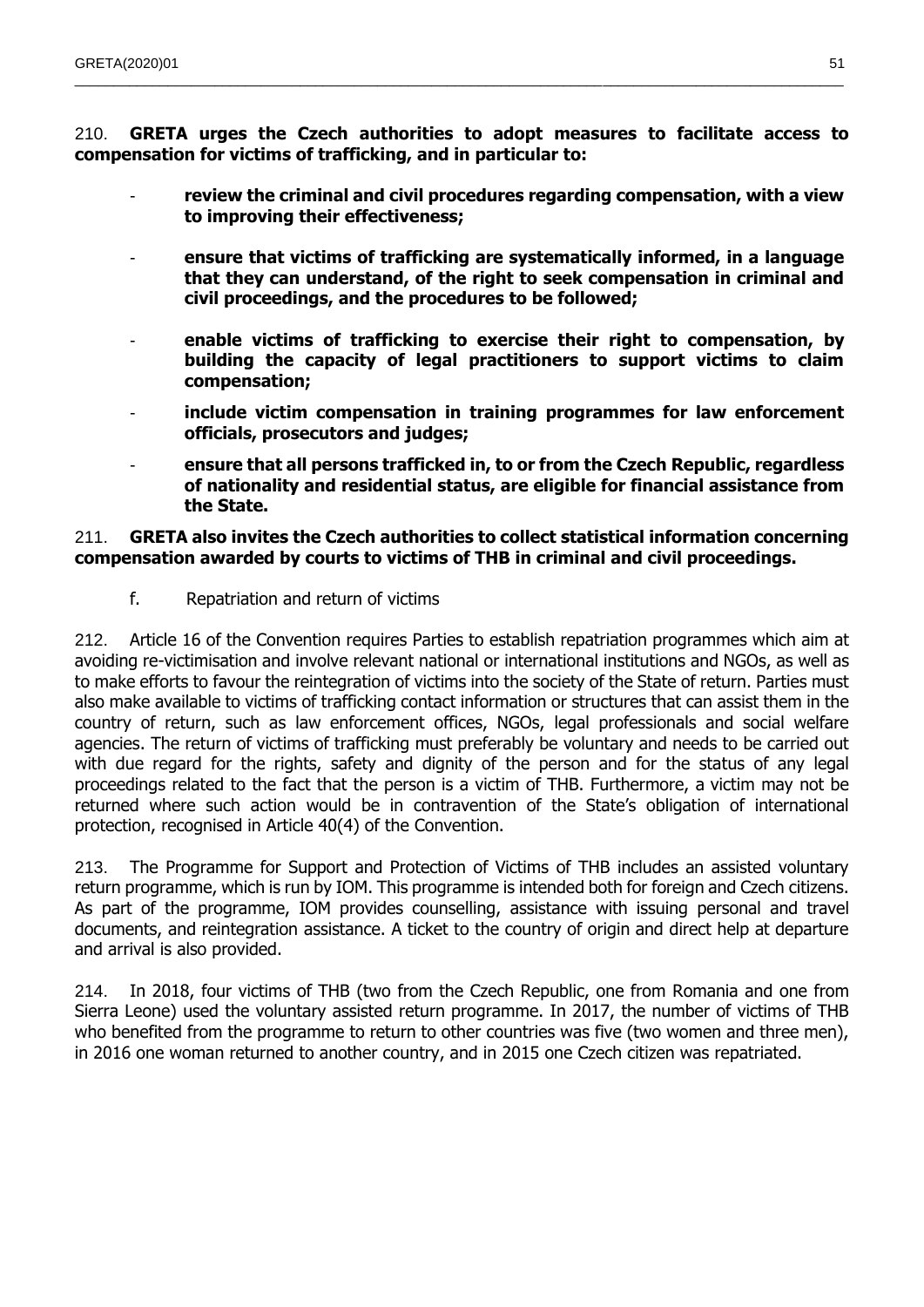215. **GRETA considers that the Czech authorities should continue taking steps to:**

 $\_$  , and the state of the state of the state of the state of the state of the state of the state of the state of the state of the state of the state of the state of the state of the state of the state of the state of the

- **ensure that the return of victims of THB is conducted with due regard for the rights, safety and dignity of the victim, is preferably voluntary and complies with the obligation of non-refoulement. This includes informing victims about existing support programmes, and protecting them from re-victimisation and re-trafficking;**
- **ensure the best interests of the child are effectively respected, protected and fulfilled, inter alia, through an assessment of risks and safety carried out, prior to any removal measure, by specialised bodies in co-operation with the competent contacts in the country of origin, especially for unaccompanied children;**
- **develop co-operation with countries of origin of victims with a view to ensuring that risks are correctly assessed, and that trafficking victims can return in safety and effectively reintegrate.**

## **4. Implementation by the Czech Republic of measures concerning substantive criminal law, investigation, prosecution and procedural law**

a. Substantive criminal law

216. Pursuant to Article 18 of the Convention, Parties have the obligation to establish THB as a criminal offence when committed intentionally. Further, the Convention requires Parties to consider taking measures to criminalise the use of services which are the object of exploitation, with the knowledge that the person is a victim of THB (Article 19). In addition, forging travel or identity documents, removing, concealing or destroying them, as well as procuring or providing them, must also be established as criminal offences, when committed intentionally and for the purpose of enabling THB (Article 20).

217. As noted in paragraph 51, Section 168 of the CC, which criminalises trafficking in human beings, envisages a penalty of up to 10 years for the basis offence, up to 18 years for the most aggravated criminal offence, and confiscation of assets. Other criminal sanctions may be imposed besides the aforementioned sanctions in line with the Sections 52 and 53<sup>86</sup> of the CC.

 $\overline{a}$ 86 Section 53 of the CC - Imposing Multiple Punishments Individually and in Parallel: "(1) If the Criminal Code stipulates several punishments for a criminal act, each of these penalties may be imposed separately, or more punishments may be imposed concurrently. Besides a punishment stipulated by the Criminal Code for a criminal offense, other punishments referred to in Section 52 may also be imposed. However, house confinement may not be imposed in parallel to imprisonment and community service, community service in parallel to imprisonment, pecuniary penalty in parallel to confiscation of assets and prohibition of stay in parallel to banishment. (2) House confinement, community service, pecuniary penalty, ban from sport, cultural and other social events, banishment and prohibition of stay may be also imposed individually, even if the Criminal Code does not stipulate such a punishment for a particular criminal offence" (unofficial translation).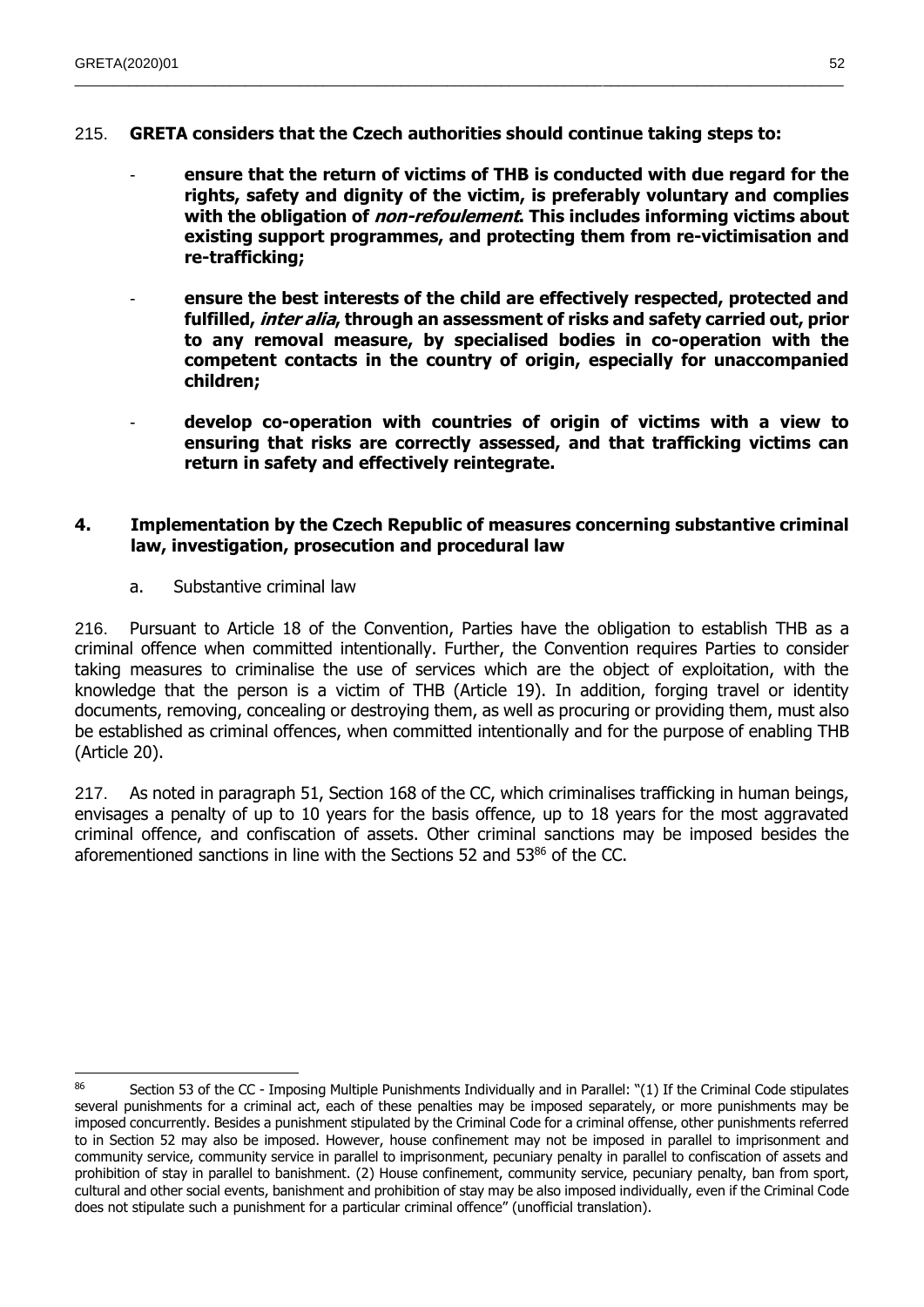218. Section 168 of the CC provides for the following aggravating circumstances envisaged in Article 24 of the Convention: the offence was committed in the framework of an organised group, and the offence exposed a person to a risk of grievous bodily harm or death. Additional aggravating circumstances not mentioned in Article 24 of the Convention are committing the offence with the intention to gain a substantial or significant profit for himself/herself or for another person, and committing the offence with the intention to use another person for prostitution. Committing the offence against a child carries the same penalty as committing the offence against an adult and therefore trafficking in children is not considered an aggravating circumstance. According to the Czech authorities, trafficking in children as defined in Section 168, paragraph 1, of the CC does not require the use of means, and therefore the definition of the crime of trafficking in children is stricter. The commission of a criminal offence by an official in the performance of her/his duties is not mentioned as an aggravating circumstance in Section 168 of the CC, but is included among the general aggravating circumstances which pertain to any criminal offence, in Section 42 of the CC.

 $\_$  , and the state of the state of the state of the state of the state of the state of the state of the state of the state of the state of the state of the state of the state of the state of the state of the state of the

## 219. **GRETA urges the Czech authorities to ensure that trafficking in children is regarded as an aggravating circumstance in the determination of the penalty for trafficking in human beings.**

220. Czech legislation does not establish a separate offence of retaining, removing, concealing, damaging or destroying a travel or identity document of another person committed intentionally and for the purpose of enabling THB. According to the authorities, such conduct would be criminally punishable, being the preparation of a criminal offence of trafficking in human beings in line with Section 168, paragraph 6, Section 20 ("preparation of a criminal act") and Section 14, paragraph 3, of the CC.

221. As noted in paragraph 129, the use of services of a victim of THB, with the knowledge that that person is a victim, is not established as a separate criminal offence. The Czech authorities have stated that pursuant to Article 168 of the CC, criminally punishable is not only a person who committed THB, but also a person profiting from such conduct. Further, they have argued that if a person using such services knows that the person providing the services is a victim of THB, meaning that the person using such services has credibly learned that a criminal offence of THB has been committed, such a person is obliged to report the commission of the offence to a public prosecutor or a police authority, unless such reporting would expose the reporting person or someone closely associated with them to risk of death, bodily harm, other serious detriment or criminal prosecution, otherwise he/she commits a criminal offence of non-reporting of criminal offence according to Section 368 of the CC ("non-reporting of a criminal offence"), which specifically refers to THB. The reporting duty does not apply to lawyers who learn about the commission of a criminal act during the performance of their legal duties towards their clients and to clergymen who receive such information during a confession. Further, the duty to report a THB offence does not apply to persons providing assistance to victims. The Czech authorities have also referred to Section 367 of the CC ("non-prevention of criminal offences") as being relevant in this respect.

222. **GRETA invites the Czech authorities to consider introducing a legal provision criminalising the use of services which are the object of exploitation as referred to in Article 4 of the Convention, with the knowledge that the person is a victim of THB.**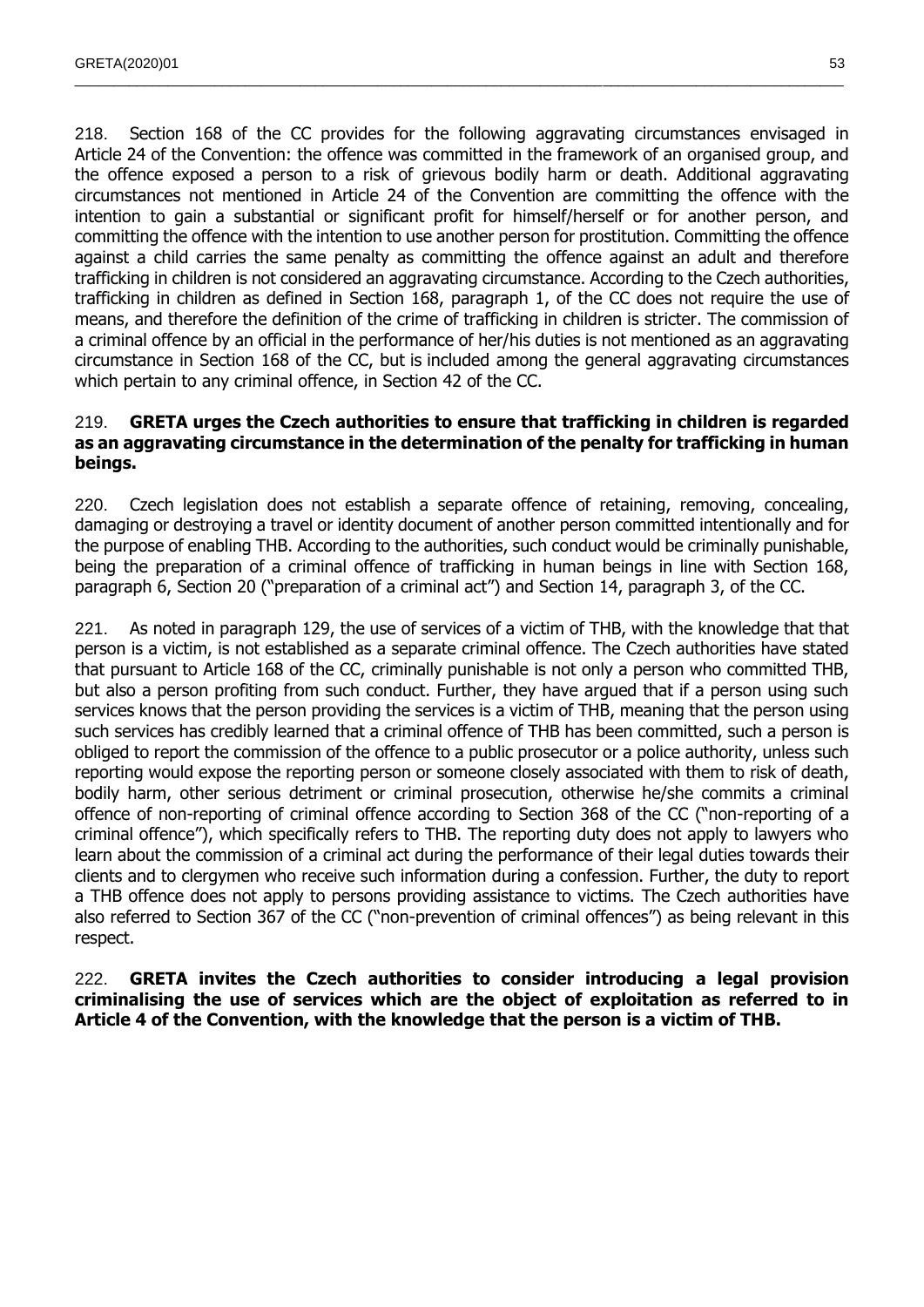$\overline{a}$ 

223. Legal persons may be held liable for trafficking in human beings, pursuant to Section 7 of Act No. 418/2011 Coll. on Criminal Liability of Legal Persons and Proceedings against Them. All legal persons may be held liable, with the exception of the State and local self-governing entities while exercising public authority. The criminal liability of legal persons is based on Section 8 of this Act, according to which a criminal act may be committed by a statutory body or member of the statutory body or other person in a leadership position within the legal entity, who is entitled to act on behalf of or for the legal entity, a person in a leadership position within the legal entity, who performs managerial or controlling activities, a person with a decisive authority on management of this legal entity, if his/her act was at least one of the conditions leading to a consequence establishing criminal liability of a legal entity, or an employee or a person with similar status while fulfilling his/her duties/tasks). Commission of a criminal act can be attributed to a legal entity, if committed by an action or inaction of the bodies or persons referred to previously. Section 15 of the Act No. 418/2011 Coll. provides for the following sentences which can be imposed: a) dissolution of the legal entity; b) confiscation of property; c) monetary penalty; d) confiscation of items; e) prohibition to perform certain activities; f) prohibition to perform public contracts or to participate in public tenders; g) prohibition to receive endowments (grants) and subsidies; h) publication of a judgement. According to information provided by the Czech authorities, in 2018, one prosecution for illicit employment of foreigners by a legal entity (pursuant to Section 342 of the CC) was discontinued, and the public prosecution filed two charges pursuant to Section 342 of the CC against a legal entity. **GRETA considers that the Czech authorities should examine the reasons why no legal entities have been prosecuted and punished for trafficking-related acts and, in the light of their findings, take measures to ensure that the criminal liability of legal entities can be acted upon in practice.**

 $\_$  , and the state of the state of the state of the state of the state of the state of the state of the state of the state of the state of the state of the state of the state of the state of the state of the state of the

b. Non-punishment of victims of trafficking in human beings

224. Pursuant to Article 26 of the Convention, Parties shall provide for the possibility of not imposing penalties on victims of trafficking for their involvement in unlawful activities, to the extent that they have been compelled to do so.

225. Czech legislation does not contain a specific provision replicating Article 26 of the Convention. The Czech authorities have referred to Section 28 of the CC ("extreme necessity"), $87$  stating that a victim of trafficking might be considered to be acting in extreme necessity, which is one of the conditions precluding the illegality of the act. Further, the authorities have referred to other general provisions of the CC, in particular Sections 46-48 which deal with waiving of punishment, which according to them could also be applied in respect of victims of THB.

226. GRETA notes that no guidance is available for law enforcement officials, prosecutors and judges concerning the application of the non-punishment provision in respect of victims of THB.

<sup>87</sup> Section 28 of the CC - Extreme necessity: "(1) An act otherwise criminal, by which a person repels an impending danger to an interest protected by this Code, will not be considered as a criminal offence. (2) Extreme necessity is not concerned if such danger could have been repelled otherwise under the given conditions, or if the consequences caused are evidently equally serious or even more serious than the imminent consequence, or if the person threatened by the consequence was obliged to bear it" (unofficial translation).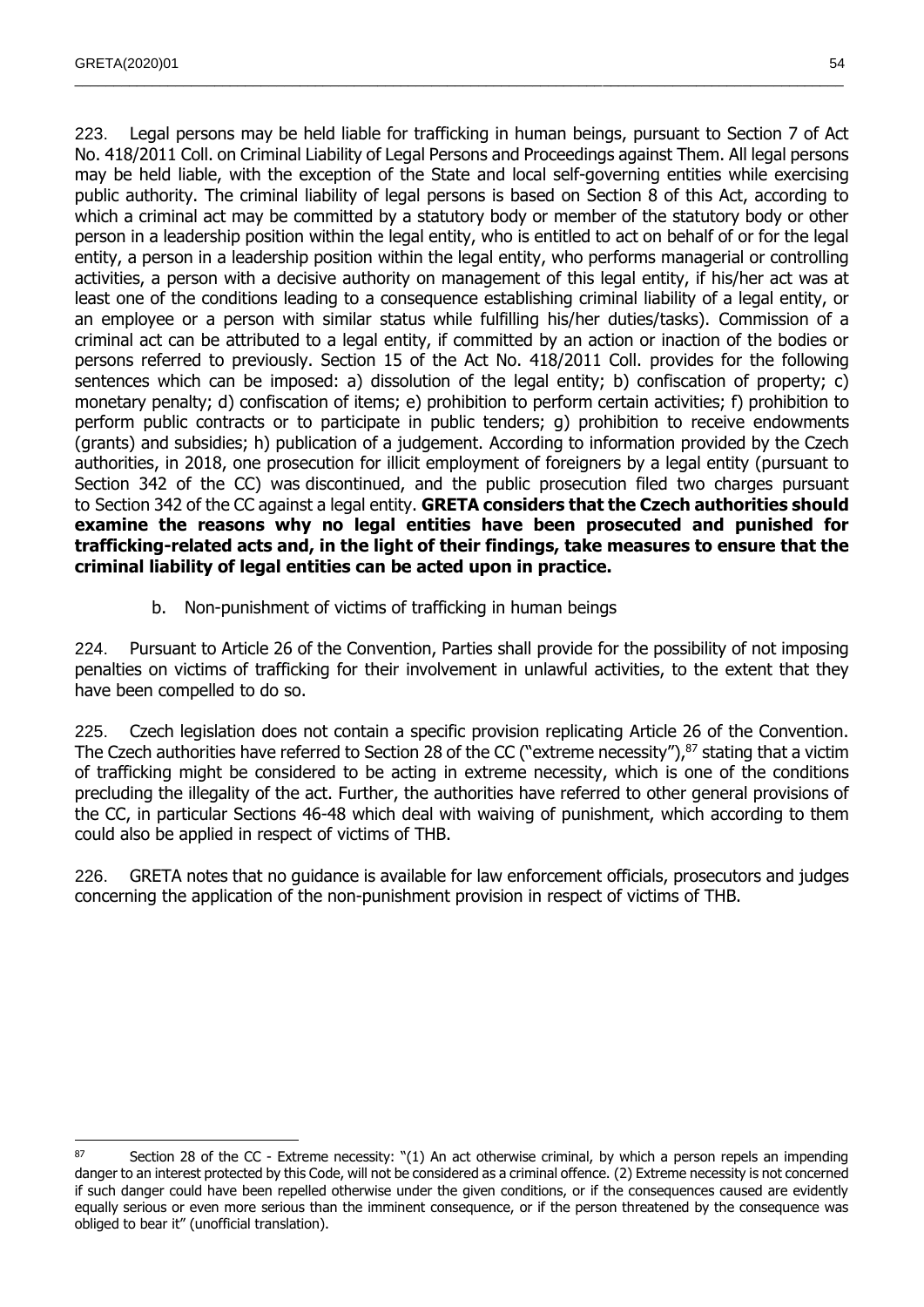227. GRETA notes that the absence of a specific provision on the non-punishment of victims of trafficking entails a risk of treating them differently depending on the prosecutor in charge of the case. **GRETA urges the Czech authorities to take measures to ensure compliance with the provision on the non-punishment of victims of THB for their involvement in unlawful activities, to the extent that they were compelled to do so, in pursuance to Article 26 of the Convention. Such measures should include the adoption of a specific legal provision and/or the development of guidance for law enforcement officials and prosecutors on the scope of the non-punishment provision, including with regard to criminal offences.** Reference is made in this context to the recommendations on non-punishment for legislators and prosecutors contained in the paper issued by the OSCE Office of the Special Representative and Co-ordinator for Combating Trafficking in Human Beings in consultation with the Alliance against Trafficking in Persons Expert Coordination Team.<sup>88</sup>

 $\_$  , and the state of the state of the state of the state of the state of the state of the state of the state of the state of the state of the state of the state of the state of the state of the state of the state of the

## c. Investigation, prosecution and procedural law

228. One of the purposes of the Convention is to ensure the effective investigation and prosecution of THB (Article 1(1)(b)). In this context, Parties are required to co-operate with each other regarding investigations and/or criminal proceedings related to THB (Article 32). Further, the Convention establishes that the investigation or prosecution of THB offences must not be dependent on victims' reports, and that associations or NGOs aimed at fighting THB or protecting human rights must be able to assist and support victims during criminal proceedings, in accordance with the conditions established in the internal law and with the victim's consent (Article 27).

229. The Czech authorities have stated that, if a public prosecutor receives information concerning cases of human trafficking, he/she is ex officio obliged to provide relevant institutions with information and to secure relevant remedies. This information can be provided to the victim.

230. As noted in paragraph 30, the National Centre for Combating Organised Crime is responsible for the investigation of all cases of THB. It has seven trained police officers assigned to deal with THB and migrant smuggling at its headquarters as well as specialised officers in each regional division. Within the general criminal departments of the regional police directorates, there are also police officers trained to deal with THB cases.

231. Within the Supreme Public Prosecutor's Office there is a designated national correspondent for combating human trafficking, exploitation of women and children, illegal migration and employment. Furthermore, there are specialised public prosecutors dealing with THB and irregular migration cases at each regional Prosecutor's Office. In total, there are 10 prosecutors across the country with specialist expertise in THB. Prosecutors lead the pre-trial proceedings and can give instructions to the police to collect evidence, including through the authorisation of special investigation techniques.

232. Cases of THB are heard by regional courts as courts of first instance. There are no judges specialised in dealing with THB cases. In two cases, the Supreme Court has issued judgments in THB cases (concerning trafficking for the purpose of labour exploitation), following appeals by the defendants.<sup>89</sup>

 88 <http://www.osce.org/secretariat/101002?download=true>

<sup>89</sup> For example, Supreme Court of the Czech Republic, 4 Tdo 366/2013 of 14 May 2013; Supreme Court, 7 Tdo 1261/2013-55 of 12 March 2014; Supreme Court, 7 Tdo 404/2019 of 24 April 2019, No. ECLI:CZ:NS:2019:7.TDO.404.2019.1.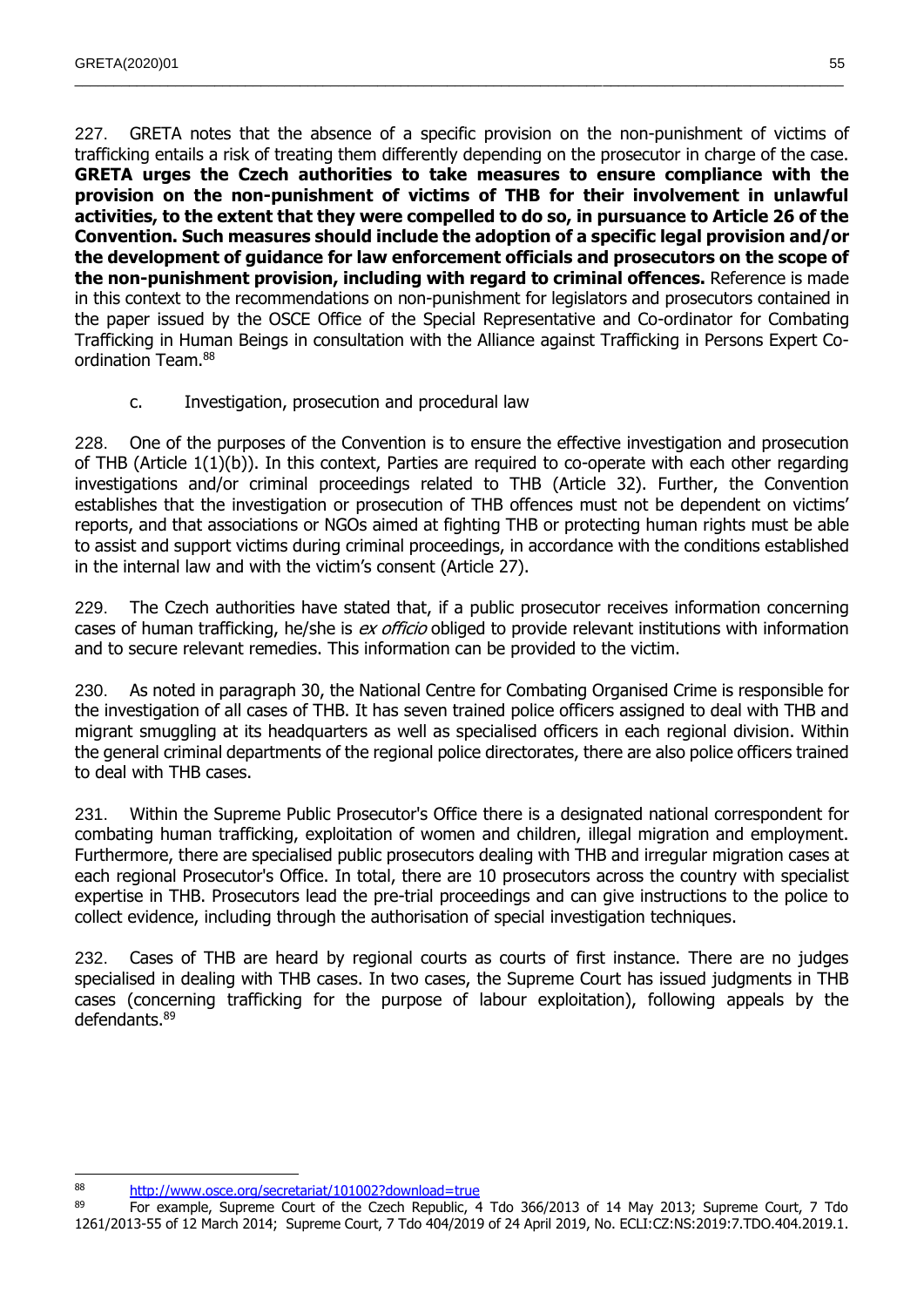233. GRETA was informed that police officers use special investigation techniques in THB cases to gather evidence, pursuant to Section 22 of the Police Act ("operational surveillance means"), in particular phone tapping, covert surveillance, video and photo recording, and use of informants and undercover agents. These special investigation techniques can be used by the police at their own discretion, without prior authorisation from a prosecutor or a judge, before the formal opening of criminal proceedings. Financial investigations are also reportedly carried out in all THB cases, but the freezing of assets takes place only after a person has been charged. Further, police specialists in cybercrime are used to search the internet (social networks) and seize data.

 $\_$  , and the state of the state of the state of the state of the state of the state of the state of the state of the state of the state of the state of the state of the state of the state of the state of the state of the

234. The number of detected THB offences was 13 in 2018, 16 in 2017, 22 in 2016 and 18 in 2015. The number of persons investigated and prosecuted under Section 168 of the CC was 15 in 2018, 24 in 2017 (of whom 18 were Czech citizens), 23 in 2016 (including 22 Czech citizens) and 12 in 2015 (including eight Czech citizens). The number of persons convicted under Section 168 of the CC was 16 in 2018 (including three with suspended sentences), nine in 2017 (including three with suspended sentences), eight in 2016 (including two with suspended sentences), and 19 in 2015 (including seven with suspended sentences).<sup>90</sup> The data is not disaggregated by form of exploitation, but the Czech authorities have stated that the majority of the convictions have been for THB for sexual exploitation. GRETA was informed that there had been a total of eight convictions for THB for the purpose of labour exploitation since 2010; the majority of the cases concerned the exploitation of Czech citizens in the United Kingdom (in car washes, bakeries, benefit fraud, vegetable and fruit vending).

235. As regards other offences which are relevant to THB, the number of persons prosecuted for pimping (Section 189 of the CC) was 42 in 2017, 35 in 2016 and 63 in 2015. Further, the number of persons prosecuted for unauthorised employment of foreigners (Section 342 of the CC) was 10 in 2017, two in 2016 and two in 2015.

236. According to prosecutors specialised in THB cases, the main obstacle to successful prosecutions is the reluctance of victims of testify and consider themselves as victims. Many victims prefer to leave the Czech Republic as soon as possible, which is why their testimonies taken during the preparatory proceedings are recorded in order to be heard at the trial (this method is also used to avoid secondary victimisation). Video conferencing is also used when the victim is abroad.

237. Reference has already been made in paragraph 46 to the "Tree Workers Case", in which hundreds of migrant workers were brought to the Czech Republic through false promises and exploited in the Czech forestry industry in the period 2009-2010. Following constitutional complaints against the decisions of the police to suspend the investigation into suspected fraud, the Constitutional Court found that the police had acted unlawfully and annulled the decisions to end the criminal proceedings. GRETA was informed that following the Constitutional Court judgment in mid-December 2015, in April 2016 the public prosecutor of the High Public Prosecutor's Office in Prague decided that the matter should be returned to the District Police Headquarters Prague 1. At the time of GRETA's visit in March 2019, the investigation was said to be ongoing, under the responsibility of District Police Headquarters Prague I. **GRETA would like to be kept informed of developments in the "Tree Workers Case".**

<sup>90 2017</sup> Status Report on THB in the Czech Republic.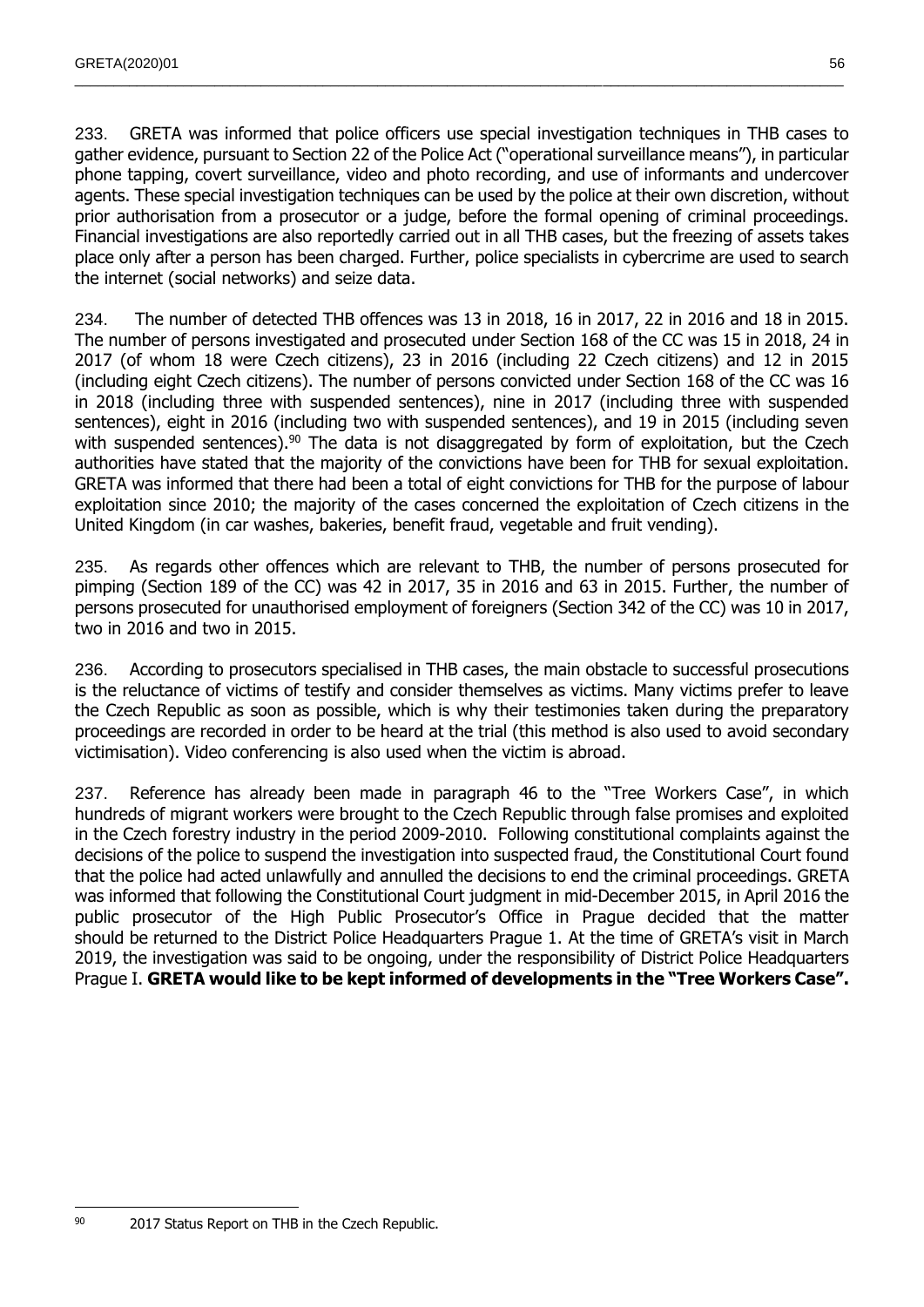238. In 2018, the Ministry of the Interior issued a "Common position on the interpretation of terms related to labour exploitation", which was prepared in consultation with the Supreme Public Prosecutor's Office's national correspondent for combating human trafficking and the National Centre for Combating Organised Crime.<sup>91</sup> It analyses the difficulties in interpreting the concept of "labour exploitation", which is not legally defined, but can be subsumed under "slavery", "servitude", "forced labour" and "other forms of exploitation", which are part of the offence of THB under Section 168 of the CC, as well as under "particularly exploitative working conditions", which is part of the offence of unjustified employment of foreigners under Section 342, paragraph 1, of the CC. The interpretative position recalls that, in 2014, the Supreme Court of the Czech Republic commented that "forced labour" in Section 168 of the CC is to be interpreted in accordance with the concept of forced labour within the meaning of Article 2 (1) of ILO Convention No. 29, stating that "this feature is fulfilled, for example, by the actions of the offender who transports foreign nationals to the Czech Republic and then confiscates their travel and personal documents, restricts their freedom of movement, does not pay them the appropriate wages, makes them work under threats … and the persons concerned are in a vulnerable position because of the ignorance of the environment and language in a foreign country".<sup>92</sup> The interpretative position refers to the evolving case-law of the European Court of Human Rights in relation to forced labour. An analysis is also made of Czech case-law related to labour exploitation under Section 168 of the CC.<sup>93</sup> It is noted that Section 342 of the CC is not primarily aimed at protecting human dignity or freedom, but at preventing illegal migration while protecting the labour market). Further, it is stressed that when considering cases, it is absolutely inadmissible to refer to lower incomes or labour standards in the country of origin. In an annexe to the interpretative position, there is a detailed list of indicators of human trafficking for labour exploitation. According to the Czech authorities, these indicators are being used in training. The "Common position" is available on the internal website of the Public Prosecutor's Office.

 $\_$  , and the state of the state of the state of the state of the state of the state of the state of the state of the state of the state of the state of the state of the state of the state of the state of the state of the

239. GRETA welcomes the attention given in the Czech Republic to improving the application of Section 168 of the CC in cases of labour exploitation and the guidelines provided in this respect.

240. **GRETA considers that the Czech authorities should continue to take steps to ensure that THB cases are investigated proactively, prosecuted successfully, and lead to effective, proportionate and dissuasive sanctions, including by:**

- **- identifying gaps in the investigation and prosecution of cases of THB for different purposes of exploitation;**
- **- providing law enforcement authorities with the necessary guidance and tools to detect and investigate THB cases for different purposes of exploitation;**
- **- sensitising judges to the rights of victims of THB and developing further their specialised knowledge, experience and competence to deal with cases of THB and apply the provisions criminalising THB;**

 91 Available, in Czech, at:<https://www.mvcr.cz/clanek/obchod-s-lidmi-dokumenty-924305.aspx><br>92 Supreme Court of the Czech Benublic 7 Tdo 1261/2013

<sup>&</sup>lt;sup>92</sup> Supreme Court of the Czech Republic, 7 Tdo 1261/2013.

For example, the so-called "Debra" case (2013), in which five Czech victims were exploited in the UK, working in bakeries in 12 hours shifts; three defendants were sentenced to five, nine, and nine and a half years' imprisonment respectively. In the so-called "Spargel" case (2012), which involved 20 Romanian victims who were forced to work in a meat processing plant and the harvesting of asparagus in the Czech Republic without proper employment contracts, the defendants, Ukrainian citizens, were sentenced to five years' imprisonment. In the so-called "Raven" case (2015), more than 10 victims were recruited in Slovakia and transferred to the Czech Republic where they performed manual work related to the maintenance of a family house, and were used for committing pensions and consumer loans fraud. The defendants were sentenced to six and seven years' imprisonment, respectively.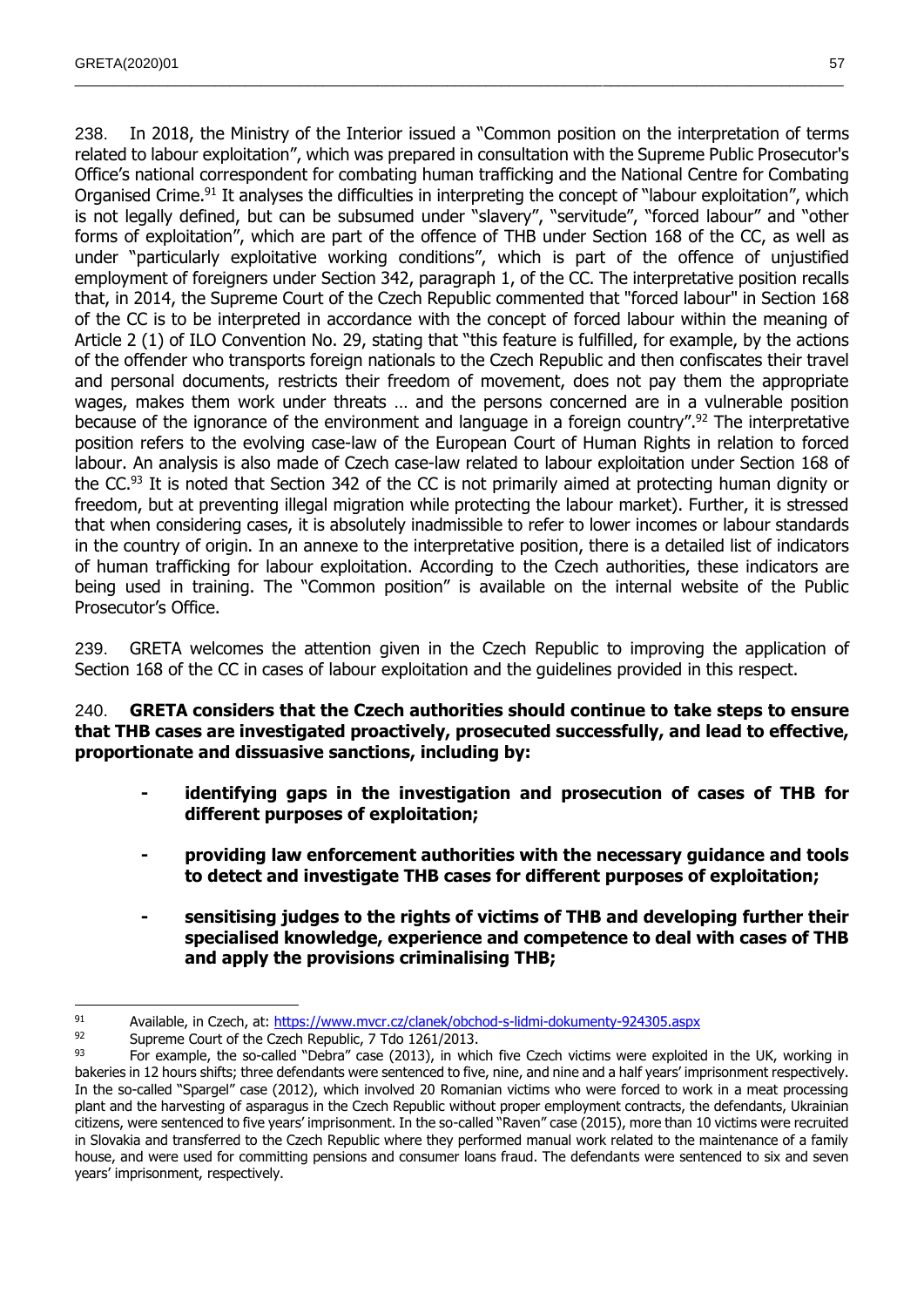## - **systematically carrying out financial investigations into cases of THB in order to effectively locate, seize and confiscate criminal assets and enable compensation of the victims.**

 $\_$  , and the state of the state of the state of the state of the state of the state of the state of the state of the state of the state of the state of the state of the state of the state of the state of the state of the

d. Protection of victims and witnesses

241. By virtue of Article 28 of the Convention, Parties must take measures to provide effective and appropriate protection from potential retaliation or intimidation of victims and witnesses, in particular during and after the investigation and prosecution of perpetrators. This protection can be of various types (including physical, relocation, identity change) and is to be provided to victims of trafficking, to those who report it or otherwise co-operate with the investigating or prosecuting authorities, to witnesses who give testimony and, when necessary, to members of the families of those listed above. Further, Article 30 of the Convention includes a provision requiring Parties to take measures to protect victims' private life and identity and to provide for their safety and protection from intimidation in the course of judicial proceedings, including special protection measures for child victims of THB.

242. In the Czech Republic, the measures aimed at the protection of victims are contained in the Code of Criminal Procedure, the Victims of Crime Act, and Act No. 137/2001 Coll., on the special protection of a witness and other persons in connection with criminal proceedings which provide for the following special measures.

243. Section 14 of the Victims of Crime Act provides for a change of address, special witness protection, concealment of the identity and change of the appearance of a victim. Protection from secondary victimisation is provided for in Sections 17 to 22 of this Act, which provide for the prevention of contact of the victim by the offender, specify the manner in which interviews with victims should be carried out, the right to be accompanied by a trustee<sup>94</sup> during criminal proceedings, and the right to make a declaration on the impact of the crime on the victim's life. A stronger protection in a number of these provisions is provided to particularly vulnerable victims, which include victims of THB. Pursuant to Section 19, a victim can request to be interviewed in pre-trial proceedings by a person of the same sex, and a particularly vulnerable victim can also request an interpreter of the same or opposite gender. Pursuant to Section 20, a person with relevant training should conduct interviews with particularly vulnerable victims in pre-trial proceedings in rooms adapted or adjusted for this purpose. If the victim is a child, a person with the relevant training shall always conduct the interview with the exception of cases when the action cannot be delayed and it is not possible to find a trained person. The interview of a particularly vulnerable victim is carried out in such a way as to avoid the need for it to be repeated later. If a particularly vulnerable victim does not wish to have direct visual contact with the suspect, audio-visual technology is applied if technically possible, while taking steps to ensure that the right to an effective defence is not violated. Particularly vulnerable victims, including victims of THB, are entitled to the following rights pursuant to the Victims of Crime Act: the right to be protected from contacts with the perpetrator (Section 20, subsection 4), the right to be protected from imminent danger (Section 14), and the right to be protected during the giving of testimony (Section 20).

244. As regards the protection of the identity of a victim, Section 8a of the CPC prohibits the disclosure of information which would lead to the identification of a victim in the pre-trial proceedings as well as the disclosure of information not related to the criminal activity concerned also in the latter stage of the proceedings.

<sup>94</sup> Section 21 provides that the victim has the right for a trustee to accompany him/her during criminal proceedings. The trustee can be a natural person qualified to perform legal acts whom the victim chooses. The trustee provides the victim with necessary, mainly psychological, help. The trustee can also be the victim's proxy.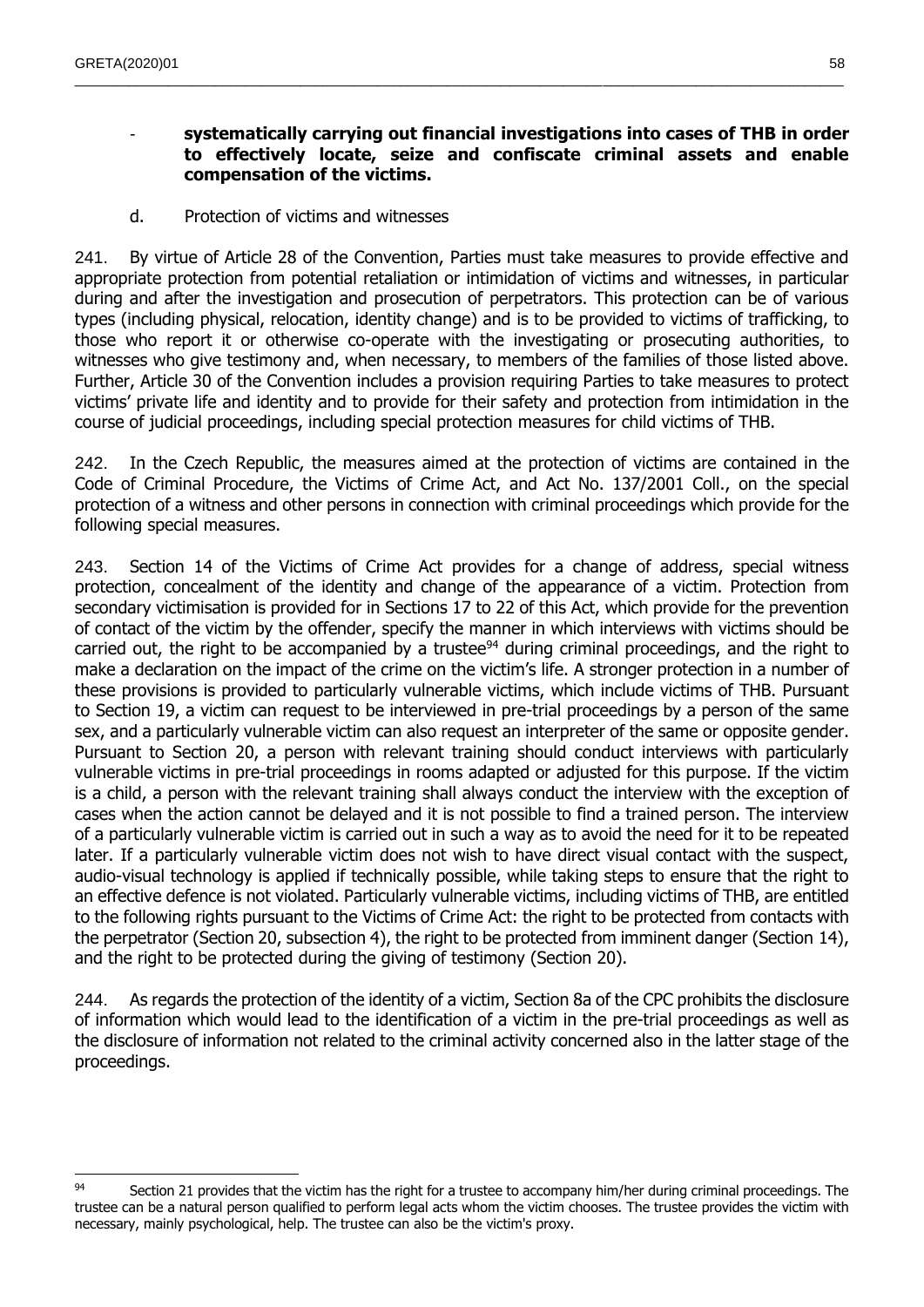245. Further, Act No. 137/2001 Coll., on the special protection of a witness and other persons in connection with criminal proceedings provides for the following special measures: personal protection, relocation of the protected person, including members of his/her household, and assistance to the protected person for social inclusion in a new environment; protection and assistance.

 $\_$  , and the state of the state of the state of the state of the state of the state of the state of the state of the state of the state of the state of the state of the state of the state of the state of the state of the

246. The Czech authorities have indicated that face-to-face cross-examination of defendants and victims is not practiced in the Czech Republic. Pursuant to Section 17 of the Victims of Crime Act, the contact of the victim and his/her close relatives with a person the victim has indicated as the perpetrator, a suspect or a person against whom criminal proceedings are being conducted, has to be prevented. Particularly vulnerable victims must be kept in a separate waiting room from the perpetrators and their time of arrival at the hearing and entry to the building must be different. Further, pursuant to Section 104a, paragraph 5, of the CPC a person under 18 years of age may be confronted with another person only in exceptional cases, if it is necessary for clarification of the matter. A face-to-face crossexamination is not allowed when the victim is under 18 and the offence was of a sexual nature and against human dignity.

247. Legal and procedural guarantees ensuring the protection of child victims and witnesses are stipulated in Section 102 of the CPC. Child victims are considered particularly vulnerable in line with Section 2(4)(a) of the Victims of Crime Act. As such, they must be protected from secondary victimisation and interviewed in special rooms in the pre-trial proceedings. Such rooms exist at police departments in all regions of the Czech Republic, and the police have developed detailed internal regulations and guidelines on interviewing child victims. If it is necessary for the protection of the rights of child victims or witnesses, video-conference equipment may be used in the course of criminal proceedings, in line with Section 52a of the CPC. If a child is questioned as a witness pursuant to Section 102, paragraph 1, of the CPC, the questioning should be conducted in a special room, and audio and visual recording should be made for future use to avoid repeated questioning of the child.

248. GRETA welcomes the development of protection measures for victims of crime which, if effectively implemented, can safeguard the interests of victims and witnesses of human trafficking. **GRETA considers that the Czech authorities should make full use of the available measures to protect victims and witnesses of THB, including children, and to prevent intimidation during the investigation, as well as during and after court proceedings.** In this context, GRETA refers to the Guidelines of the Committee of Ministers of the Council of Europe on child-friendly justice.<sup>95</sup>

 $\overline{a}$ 95 [Guidelines of the Committee of Ministers of the Council of Europe on child friendly justice](http://rm.coe.int/CoERMPublicCommonSearchServices/DisplayDCTMContent?documentId=09000016804b2cf3) (Adopted by the Committee of Ministers on 17 November 2010 at the 1098th meeting of the Ministers' Deputies)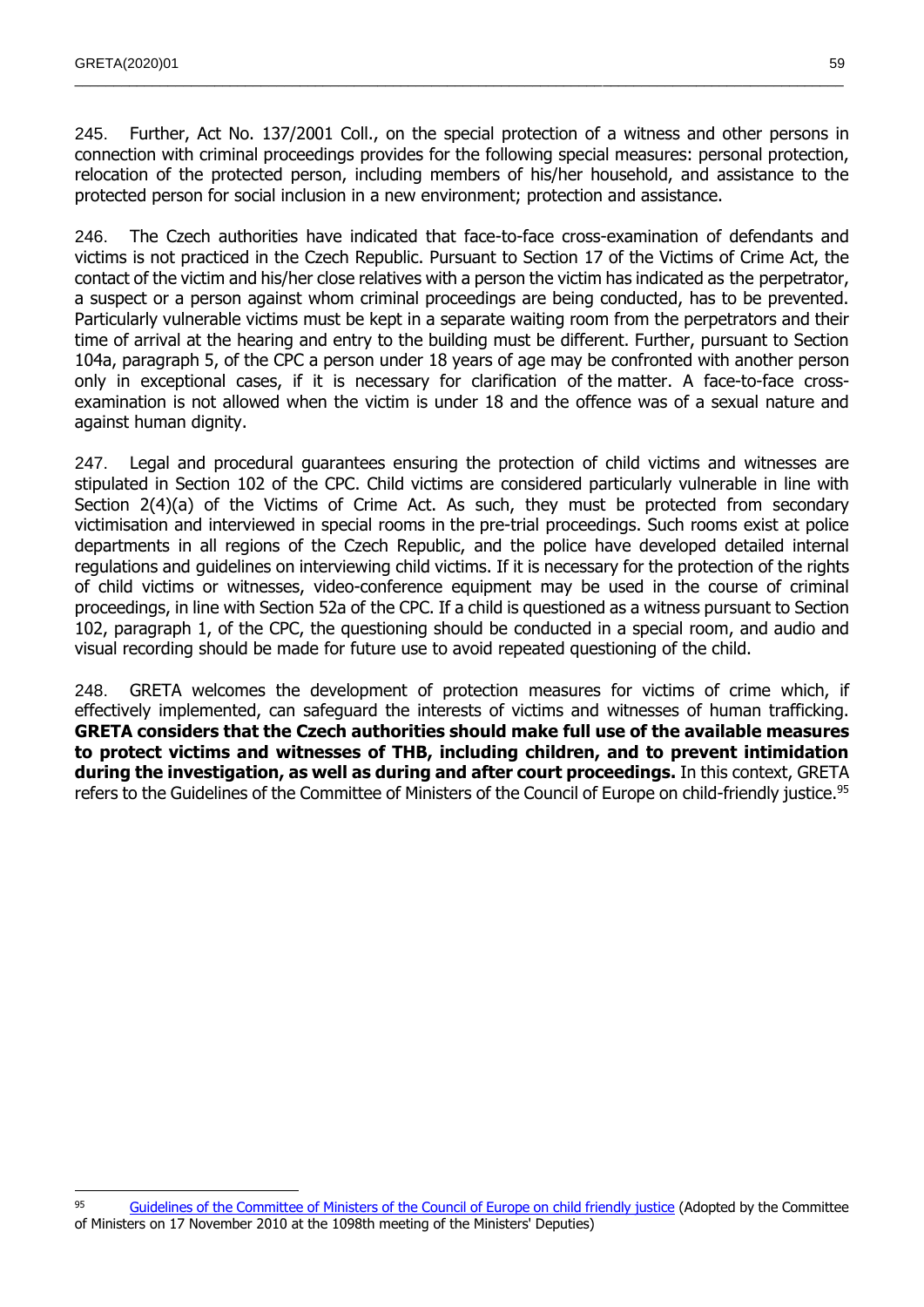# **Concluding remarks**

249. The Czech authorities have taken a series of measures to combat trafficking in human beings and support its victims, through the adoption of relevant legislation and national strategies, the setting up of co-ordinating and specialised structures, and the provision of training to relevant professionals. Civil society plays a crucial role in this respect and specialised NGOs have full membership in the Interdepartmental Co-ordination Group for Combating Trafficking in Human Beings.

 $\_$  , and the state of the state of the state of the state of the state of the state of the state of the state of the state of the state of the state of the state of the state of the state of the state of the state of the

250. While GRETA acknowledges the important steps taken by the Czech authorities so far, a number of challenges remain to be tackled through legislative, policy or practical measures in order to meet the requirements of the human rights-based approach outlined in paragraphs 42-45.

251. GRETA welcomes the existence of the Programme for Support and Protection of Victims of Human Trafficking, which is funded by the Ministry of the Interior and delivered by NGOs, and the availability of shelter accommodation for both women and men who are presumed to be victims of trafficking. However, the continuity and sustainability of this funding should be ensured.

252. Furthermore, GRETA calls on the Czech authorities to improve the identification of victims of trafficking and to ensure that identification and the provision of assistance to victims are not linked to the initiation of criminal proceedings. The authorities should in particular strengthen the proactive identification of victims of trafficking for the purpose of labour exploitation, as well as the identification of victims of trafficking among asylum seekers and persons placed in administrative detention.

253. Efforts should also be made to ensure that the recovery and reflection period is applied to all presumed foreign victims of trafficking, regardless of whether they agree to be included in the Programme for Support and Protection of Victims of Human Trafficking, and to make sure that victims of trafficking can fully benefit in practice from the right to obtain a renewable residence permit, without prejudice to the right to seek and enjoy asylum. Further, the authorities must ensure that victims of trafficking have effective access to compensation, regardless of their nationality or residence status.

254. In the area of prevention, the efforts to raise awareness of human trafficking must be combined with targeted social and economic measures for persons or groups vulnerable to human trafficking, in particular the Roma community and migrant workers, as well as measures to discourage demand for the services of trafficked persons.

255. Strengthening the effectiveness of investigations and prosecutions with a view to securing proportionate and dissuasive convictions for human trafficking offences for all types of exploitation is another area where further action is required. There have been few convictions for human trafficking for the purpose of labour exploitation and GRETA draws attention to the need to increase the number of cases prosecuted in this area.

256. All professionals who may come into contact with victims of human trafficking, including law enforcement officials, prosecutors, judges, labour inspectors, social workers, staff of reception centres for asylum seekers and migrants, lawyers, health-care staff and staff working with children, must be continuously informed and trained about the need to apply a human rights-based approach to action against human trafficking on the basis of the Convention and the case law of the European Court of Human Rights.

257. GRETA invites the Czech authorities to keep it informed on a regular basis of developments in the implementation of the Convention and looks forward to continuing the co-operation in achieving the purposes of the Convention.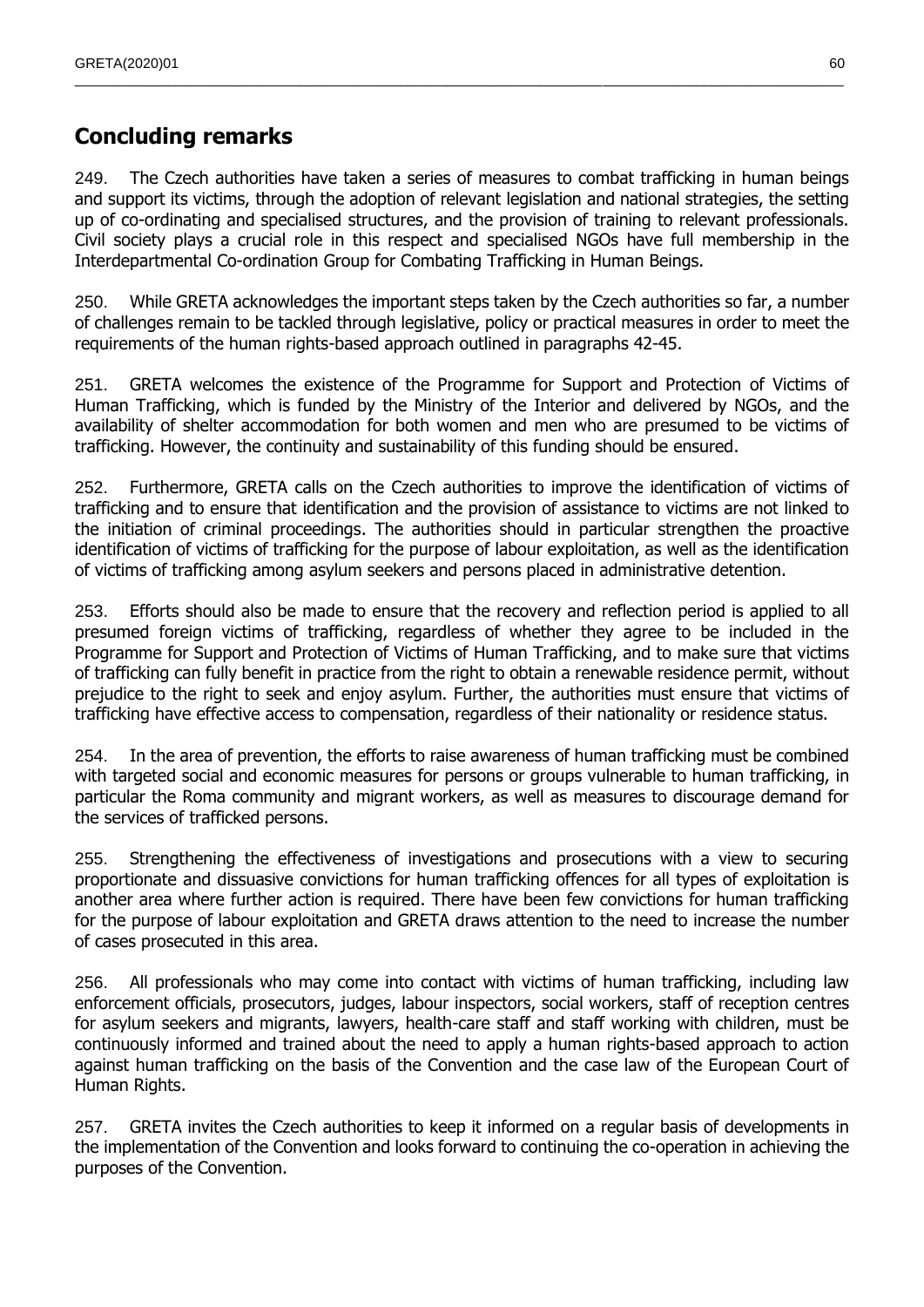# **Appendix I: List of GRETA's proposals**

## **Definition of "trafficking in human beings"**

1. GRETA considers that stating explicitly the irrelevance of the consent of a victim of trafficking to the intended exploitation could improve the implementation of the anti-trafficking provisions.

 $\_$  , and the state of the state of the state of the state of the state of the state of the state of the state of the state of the state of the state of the state of the state of the state of the state of the state of the

## **Comprehensive approach and co-ordination**

2. GRETA considers that the Czech authorities should examine the possibility of designating as a National Rapporteur a separate organisational entity or another independent mechanism for monitoring the anti-trafficking activities of state institutions.

3. GRETA invites the Czech authorities to introduce a periodic independent evaluation of the national anti-trafficking strategy as a tool for assessing the impact of the activities and planning future policies and measures to combat THB, and to consider establishing an independent National Rapporteur or designating another existing independent mechanism for monitoring the anti-trafficking activities of State institutions (see Article 29, paragraph 4, of the Convention and paragraph 298 of the Explanatory Report).

4. GRETA considers that the Czech authorities should take further steps to ensure that national action to combat THB is comprehensive, and in particular to:

- strengthen action to prevent and combat THB for the purpose of labour exploitation by involving labour inspectors, trade unions, employment agencies, businesses and civil society in a joint platform and improving the identification of, and assistance to, victims of THB for the purpose of labour exploitation;
- address the vulnerability to trafficking of persons or groups affected by unfavourable social and economic conditions, in particular the Roma community;
- review the regulatory systems concerning migrant domestic and home care workers and ensure that inspections can take place in private households with a view to preventing abuse of domestic workers and detecting cases of human trafficking;
- working closely with trade unions, civil society and the private sector to raise awareness of trafficking for the purpose of labour exploitation, prevent trafficking in supply chains and strengthen corporate social responsibility, drawing on the UN's Guiding Principles on Business and Human Rights and Recommendation CM/Rec(2016)3 on human rights and business.

## **Training of relevant professionals**

5. GRETA considers that the Czech authorities should take further steps to provide periodic training on THB and the rights of victims to all relevant professionals (including police officers, immigration and asylum officials, prosecutors, judges, social workers, labour inspectors, tax inspectors, child protection authorities, consular officials, health-care professionals). The training should be mainstreamed into the regular training curriculum of relevant professionals, at all levels, involve multi-disciplinary expertise, and be implemented systematically across the country. Future training programmes should be designed with a view to improving the knowledge and skills of relevant professionals which enable them to identify victims of trafficking for all forms of exploitation and assist and protect them, to ensure effective access to compensation for victims, to enable effective investigations and to secure convictions of traffickers.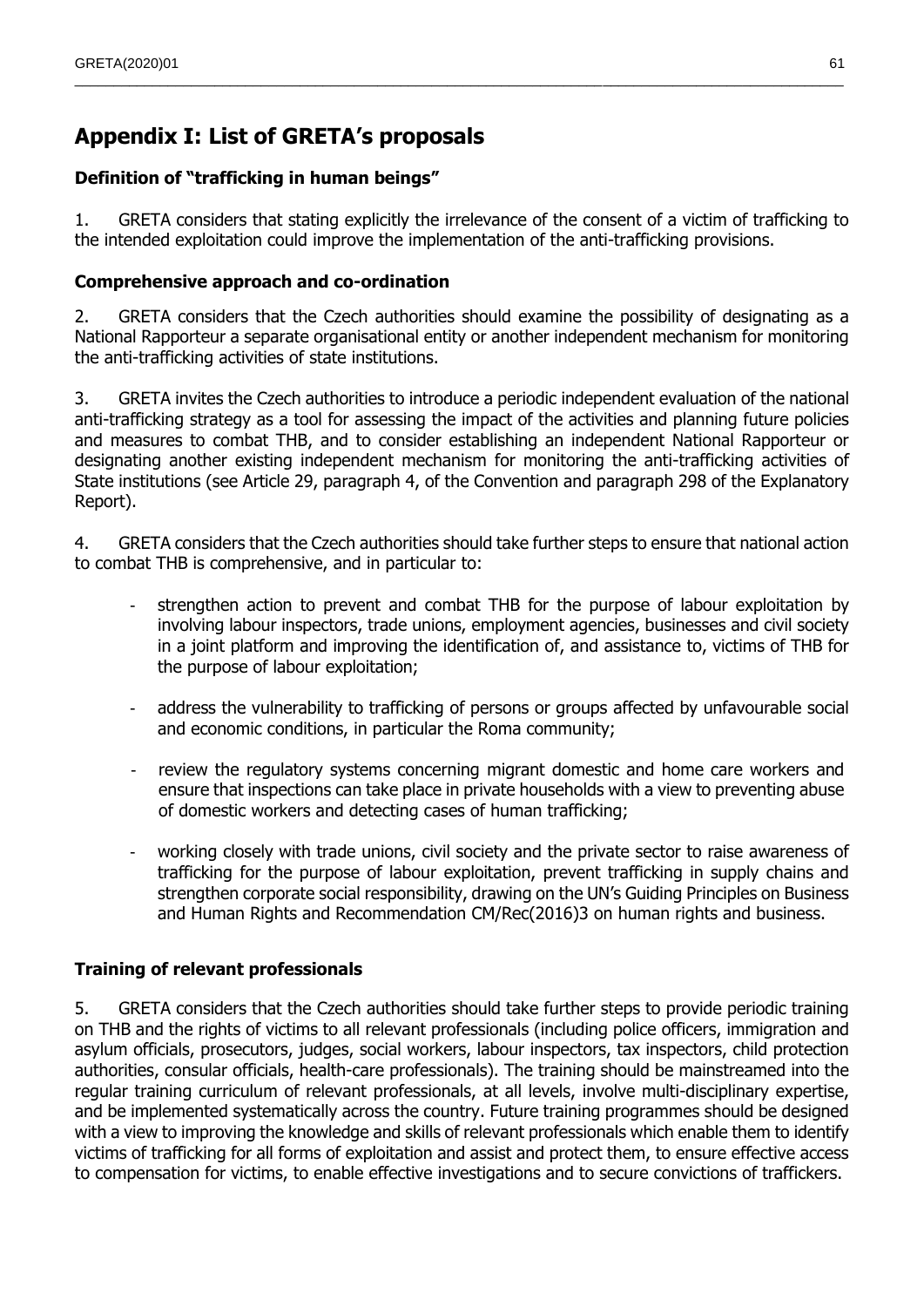## **Data collection and research**

6. For the purpose of preparing, monitoring and evaluating anti-trafficking policies, GRETA urges the Czech authorities to develop and maintain a comprehensive and coherent statistical system on trafficking in human beings, by compiling reliable statistical data on measures to protect and promote the rights of victims, as well as on the investigation, prosecution and adjudication of human trafficking cases. Statistics regarding victims should be collected from all main actors and allow disaggregation concerning sex, age, type of exploitation, country of origin and/or destination. This should be accompanied by all the necessary measures to respect the right of data subjects to personal data protection, including when NGOs working with victims of trafficking are asked to provide information for the national database.

 $\_$  , and the state of the state of the state of the state of the state of the state of the state of the state of the state of the state of the state of the state of the state of the state of the state of the state of the

7. GRETA considers that the Czech authorities should conduct and support further research on THB as an important source of information for the evaluation and planning of policy measures. Areas where research could be carried out include trafficking for the purpose of forced marriage and child trafficking, including live streaming of trafficking for the purpose of sexual exploitation of children.

## **International co-operation**

8. GRETA welcomes the involvement of the Czech Republic in international co-operation in the area of combating THB and invites the Czech authorities to continue international co-operation on action against THB, including the investigation of transnational THB cases, and to explore further possibilities for co-operation with governmental and non-governmental actors in countries of origin, destination and transit, with a view to providing assistance to, and safe referral for, victims of trafficking and preventing THB.

## **Measures to raise awareness**

9. GRETA welcomes the attention given to preventing THB through information and raising awareness, focusing on vulnerable groups, and invites the Czech authorities to continue their efforts. Greater attention should be paid to informing the public about the risks of recruitment through social media and the Internet. Future awareness-raising activities should be designed in the light of impact assessment of previous measures, focusing on the needs identified.

## **Measures to discourage demand**

10. GRETA considers that the Czech authorities should adopt and strengthen legislative, administrative, educational, social, cultural or other measures to discourage demand for the services of trafficked persons, for all forms of exploitation, in partnership with civil society, trade unions and the media, including by:

- raising awareness of the important role of the media and advertising in tackling demand which leads to human trafficking;
- promoting awareness among businesses, strengthening corporate social responsibility and preventing trafficking in supply chains;
- implementing educational programmes at schools that stress the importance of gender equality and respect for the dignity and integrity of every human being and the consequences of gender-based discrimination.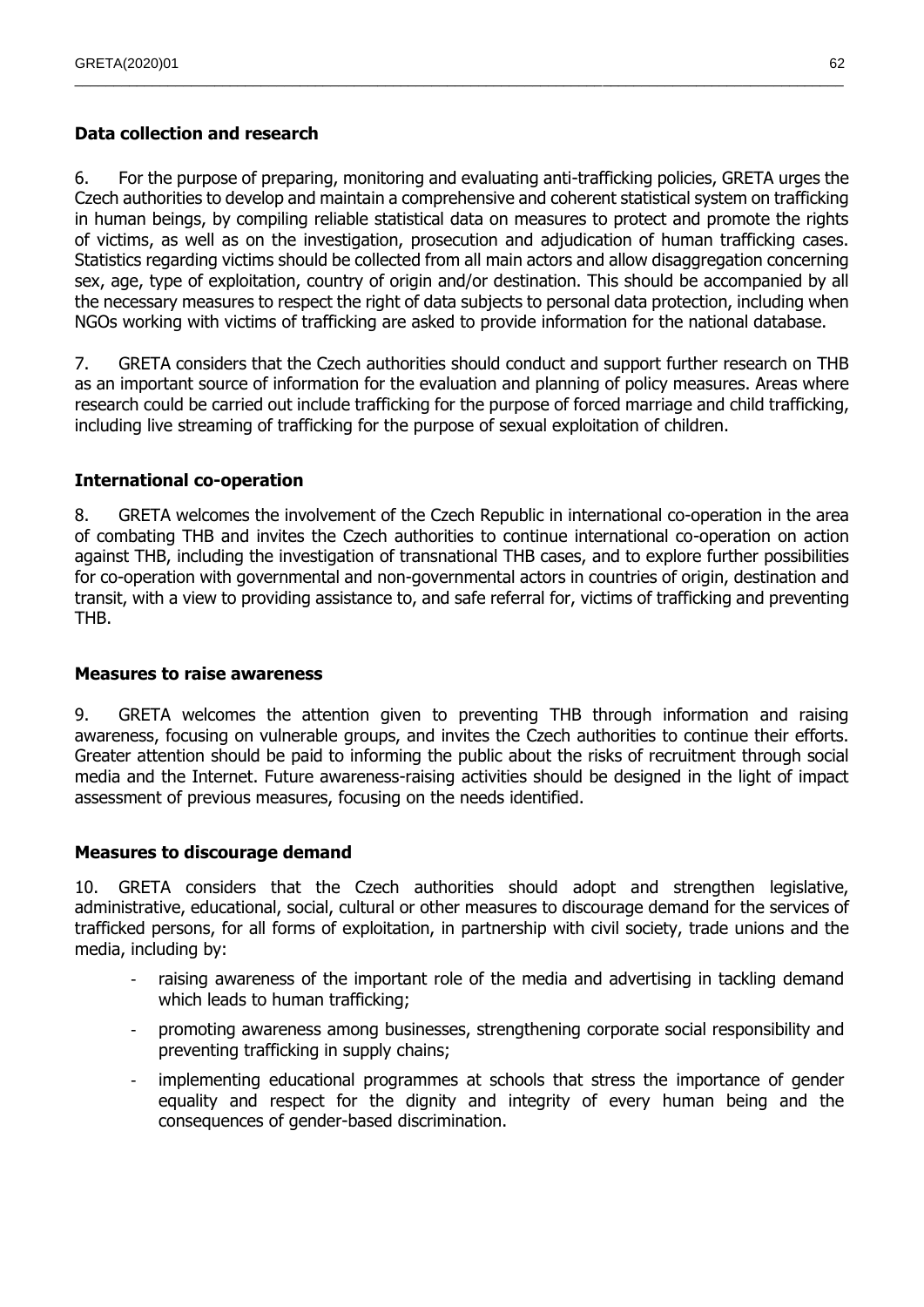## **Economic, social and other initiatives for groups vulnerable to THB**

11. GRETA considers that the Czech authorities should continue strengthening prevention of THB through targeted social and economic empowerment measures for groups and persons vulnerable to THB, in particular the Roma community and migrant workers.

 $\_$  , and the state of the state of the state of the state of the state of the state of the state of the state of the state of the state of the state of the state of the state of the state of the state of the state of the

## **Border measures to prevent THB and measures to enable legal migration**

12. GRETA invites the Czech authorities to continue making efforts to detect and prevent THB through border control measures, in particular by:

- strengthening the capacity of all competent law enforcement bodies to detect indicators of THB and ensure prompt and effective access to assistance and protection;
- providing information to foreign nationals arriving irregularly or seeking asylum, in a language that they can understand, about the risks of THB, their rights and the availability of legal assistance, counselling and other services. In this context, GRETA refers to the United Nations Office of the High Commissioner for Human Rights (OHCHR) 2014 Recommended Principles and Guidelines on Human Rights at International Borders and the OHCHR Report on the situation of migrants in transit (2016).

## **Identification of victims of trafficking in human beings**

13. GRETA urges the Czech authorities to take steps to improve the identification of victims of THB, and in particular to:

- $-$  put in place a formalised victim identification procedure which defines the roles and responsibilities of all relevant stakeholders, promotes a multi-agency approach by involving specialised NGOs, labour inspectors, social workers, child protection specialists and healthcare staff, and includes indicators and guidance for identifying victims of different forms of exploitation;
- $-$  disconnect the identification of victims of human trafficking from the initiation of criminal proceedings for THB;
- develop multi-agency training on the identification of victims and ensure that there is a regular exchange of information;
- $-$  take steps to strengthen the proactive identification of victims of THB for the purpose of labour exploitation, by reinforcing the capacity and training of labour inspectors and involving trade unions and other relevant actors;
- separate immigration enforcement functions from labour inspectorate roles and ensure that labour inspectors prioritise the detection of persons working in irregular situations who are vulnerable to THB;
- $-$  pay increased attention to the proactive detection of victims of trafficking amongst asylum seekers and persons placed in administrative detention pending removal, allowing sufficient time to gather necessary information and taking into account their traumatic experience. In this context, training, guidance and indications on the identification of victims of THB and their rights should be provided to staff working in asylum and immigration detention centres, in co-operation with civil society and lawyers;
- ensure that the identification of child victims of THB takes into account the special circumstances and needs of child victims, involves child specialists and ensures that the best interests of the child are a primary consideration in all proceedings relating to child victims of THB and children at risk;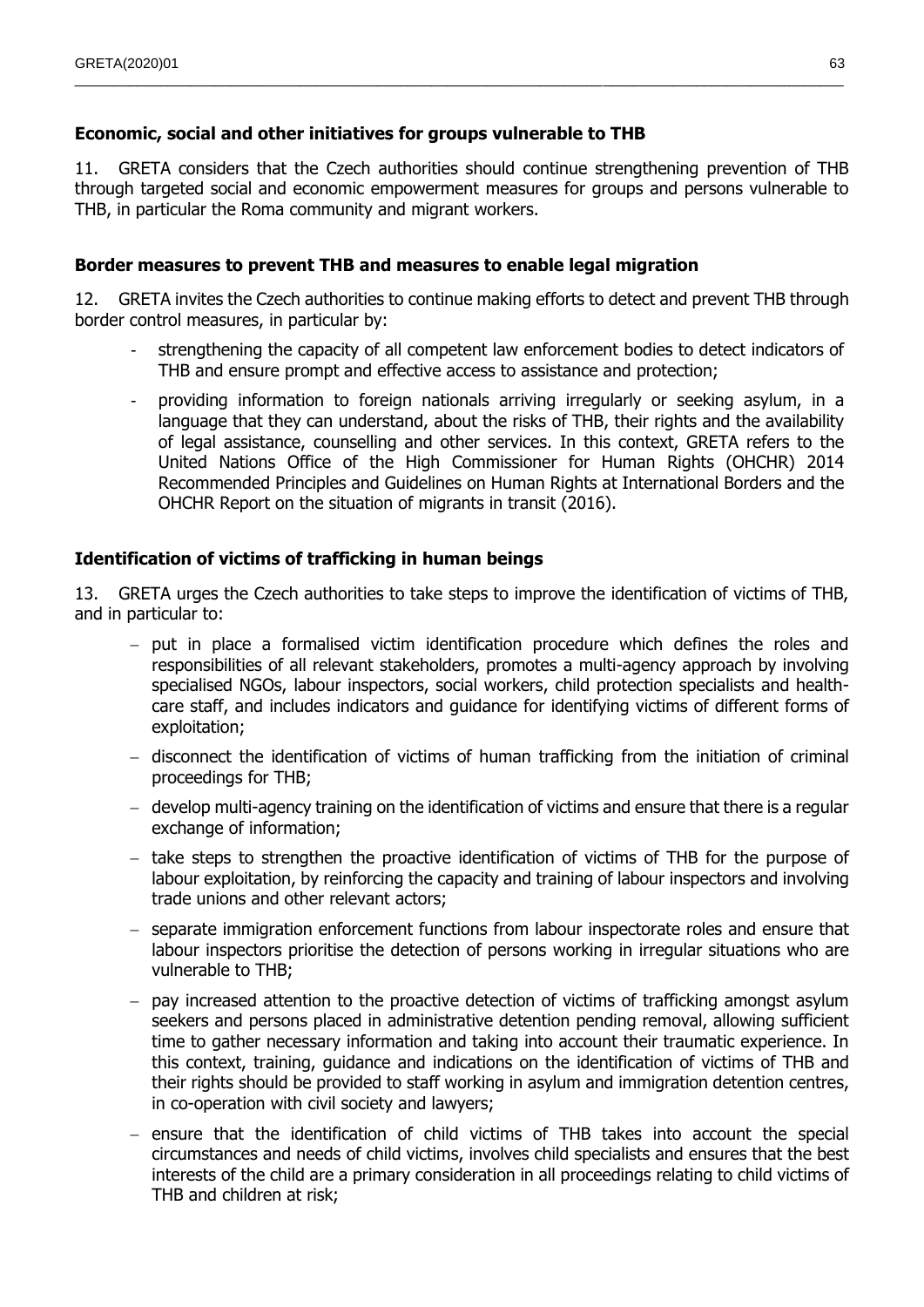- $-$  strengthen the identification of victims of THB among unaccompanied children and take steps to address the problem of unaccompanied children disappearing by providing suitable safe accommodation and adequately trained supervisors or foster parents;
- reconsider the application of the Dublin Procedure to presumed victims of THB;

 $\_$  , and the state of the state of the state of the state of the state of the state of the state of the state of the state of the state of the state of the state of the state of the state of the state of the state of the

 $-$  strengthen efforts to identify victims of THB for the purpose of criminal activities.

#### **Assistance to victims**

14. GRETA urges the Czech authorities not to link the assistance provided to victims of THB to the carrying out of criminal investigations into THB.

15. GRETA considers that the Czech authorities should take additional measures to ensure adequate assistance to victims of trafficking, and in particular to:

- quarantee access to public health care for victims of trafficking;
- facilitate the social inclusion of victims of trafficking into society and prevent re-trafficking, by providing them with long-term assistance, including vocational training and access to the labour market;
- provide specialised assistance for child victims of trafficking which takes into account their specific circumstances and the best interests of the child;
- ensure the continuity of funding for services delivered by specialised NGOs;
- ensure that the training provided to staff of the local Offices for the Legal and Social Protection of Children includes the Council of Europe Convention on Action against Trafficking in Human Beings.

#### **Recovery and reflection period**

16. GRETA urges the Czech authorities to ensure that the recovery and reflection period is applied to all presumed foreign victims of THB, regardless of whether they agree to be included in the Programme for Support and Protection of Victims of THB, including those to whom the Dublin Regulation is applicable.

#### **Residence permits**

17. GRETA invites the Czech authorities to consider granting temporary residence permits to victims of THB on the basis of their personal situation, in addition to the residence permit on the basis of the victim's co-operation in the investigation or criminal proceedings.

18. GRETA considers that the Czech authorities should review the application of the system for granting residence permits to victims of trafficking with a view to ensuring that the victim-centred approach which underpins the Convention is fully applied. The authorities should make further efforts to ensure that victims of trafficking can fully benefit in practice from the right to obtain a renewable residence permit, without prejudice to the right to seek and enjoy asylum. In this context, GRETA refers to the UNHCR 2006 Guidelines on the application of the Convention relating to the Status of Refugees and its additional protocol to victims of trafficking.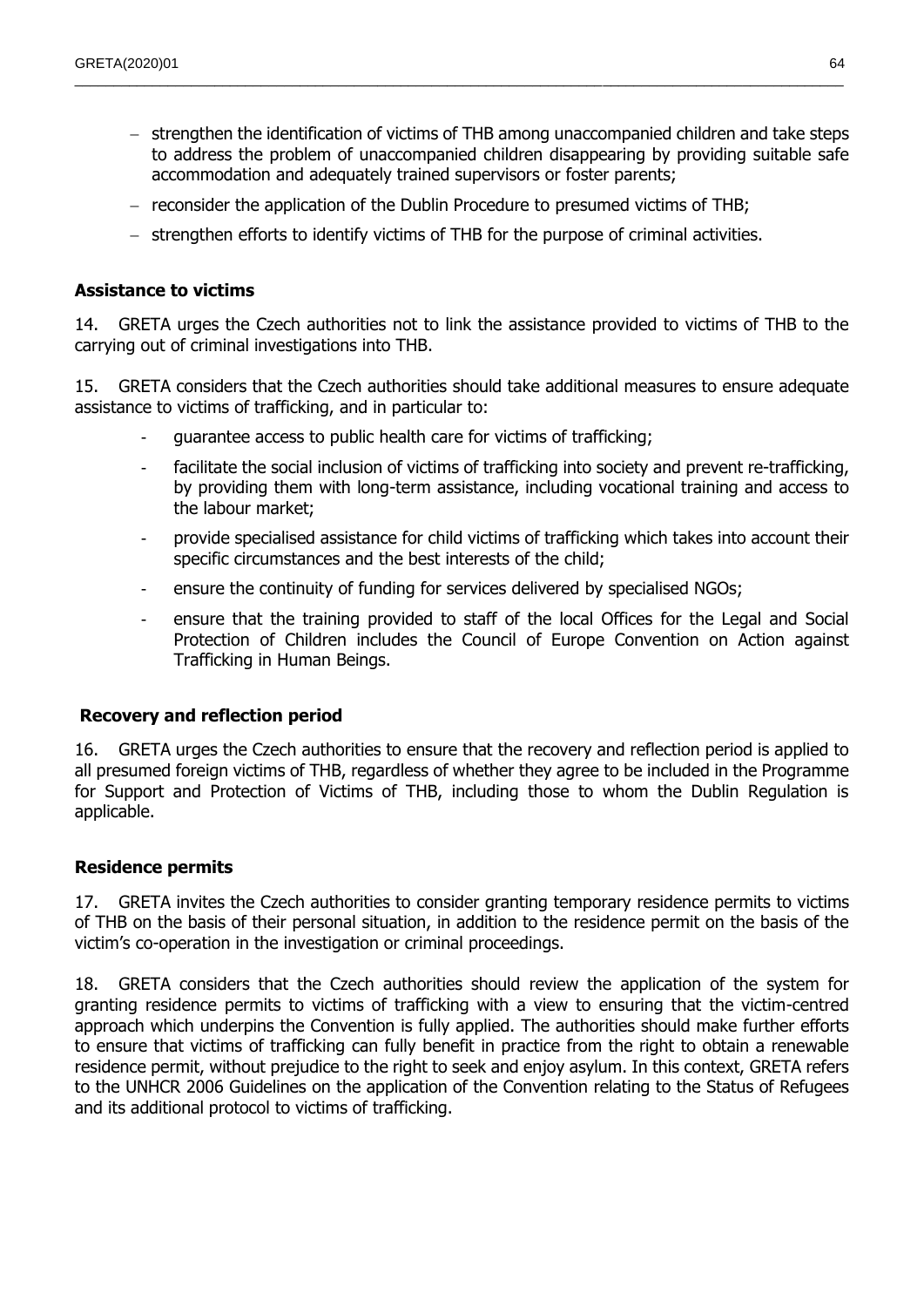## **Compensation and legal redress**

19. GRETA urges the Czech authorities to adopt measures to facilitate access to compensation for victims of trafficking, and in particular to:

 $\_$  , and the state of the state of the state of the state of the state of the state of the state of the state of the state of the state of the state of the state of the state of the state of the state of the state of the

- review the criminal and civil procedures regarding compensation, with a view to improving their effectiveness;
- ensure that victims of trafficking are systematically informed, in a language that they can understand, of the right to seek compensation in criminal and civil proceedings, and the procedures to be followed;
- enable victims of trafficking to exercise their right to compensation, by building the capacity of legal practitioners to support victims to claim compensation;
- include victim compensation in training programmes for law enforcement officials, prosecutors and judges;
- ensure that all persons trafficked in, to or from the Czech Republic, regardless of nationality and residential status, are eligible for financial assistance from the State.

20. GRETA invites the Czech authorities to collect statistical information concerning compensation awarded by courts to victims of THB in criminal and civil proceedings.

#### **Repatriation and return of victims**

21. GRETA considers that the Czech authorities should continue taking steps to:

- ensure that the return of victims of THB is conducted with due regard for the rights, safety and dignity of the victim, is preferably voluntary and complies with the obligation of *non-refoulement*. This includes informing victims about existing support programmes, and protecting them from re-victimisation and re-trafficking;
- ensure the best interests of the child are effectively respected, protected and fulfilled, inter alia, through an assessment of risks and safety carried out, prior to any removal measure, by specialised bodies in co-operation with the competent contacts in the country of origin, especially for unaccompanied children;
- develop co-operation with countries of origin of victims with a view to ensuring that risks are correctly assessed, and that trafficking victims can return in safety and effectively reintegrate.

#### **Substantive criminal law**

22. GRETA urges the Czech authorities to ensure that trafficking in children is regarded as an aggravating circumstance in the determination of the penalty for trafficking in human beings.

23. GRETA invites the Czech authorities to consider introducing a legal provision criminalising the use of services which are the object of exploitation as referred to in Article 4 of the Convention, with the knowledge that the person is a victim of THB.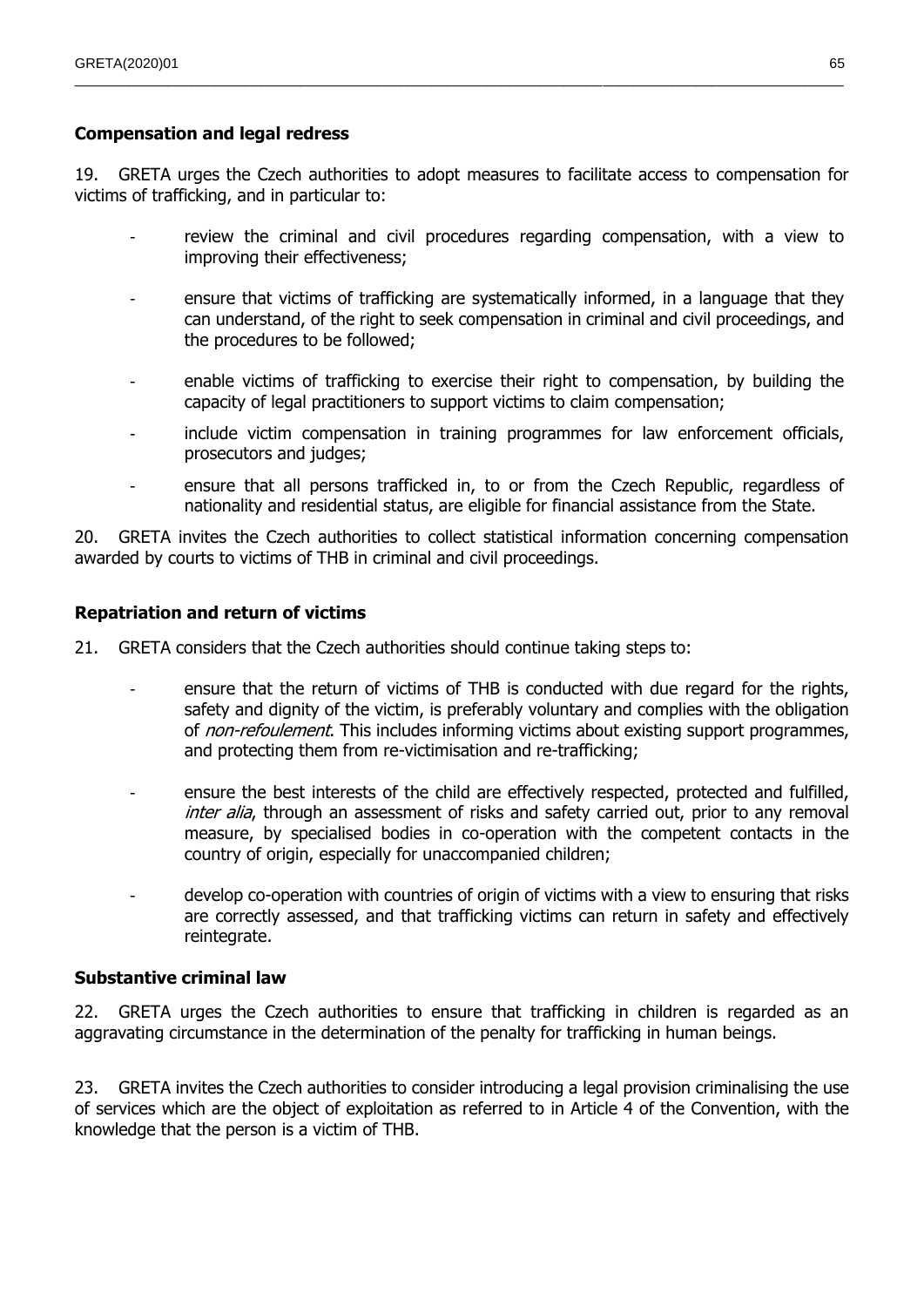24. GRETA considers that the Czech authorities should examine the reasons why no legal entities have been prosecuted and punished for trafficking-related acts and, in the light of their findings, take measures to ensure that the criminal liability of legal entities can be acted upon in practice.

 $\_$  , and the state of the state of the state of the state of the state of the state of the state of the state of the state of the state of the state of the state of the state of the state of the state of the state of the

## **Non-punishment of victims of trafficking in human beings**

25. GRETA urges the Czech authorities to take measures to ensure compliance with the provision on the non-punishment of victims of THB for their involvement in unlawful activities, to the extent that they were compelled to do so, in pursuance to Article 26 of the Convention. Such measures should include the adoption of a specific legal provision and/or the development of guidance for law enforcement officials and prosecutors on the scope of the non-punishment provision, including with regard to criminal offences.

## **Investigation, prosecution and procedural law**

26. GRETA considers that the Czech authorities should continue to take steps to ensure that THB cases are investigated proactively, prosecuted successfully, and lead to effective, proportionate and dissuasive sanctions, including by:

- identifying gaps in the investigation and prosecution of cases of THB for different purposes of exploitation;
- providing law enforcement authorities with the necessary guidance and tools to detect and investigate THB cases for different purposes of exploitation;
- sensitising judges to the rights of victims of THB and developing further their specialised knowledge, experience and competence to deal with cases of THB and apply the provisions criminalising THB;
- systematically carrying out financial investigations into cases of THB in order to effectively locate, seize and confiscate criminal assets and enable compensation of the victims.

## **Protection of victims and witnesses**

27. GRETA considers that the Czech authorities should make full use of the available measures to protect victims and witnesses of THB, including children, and to prevent intimidation during the investigation, as well as during and after court proceedings.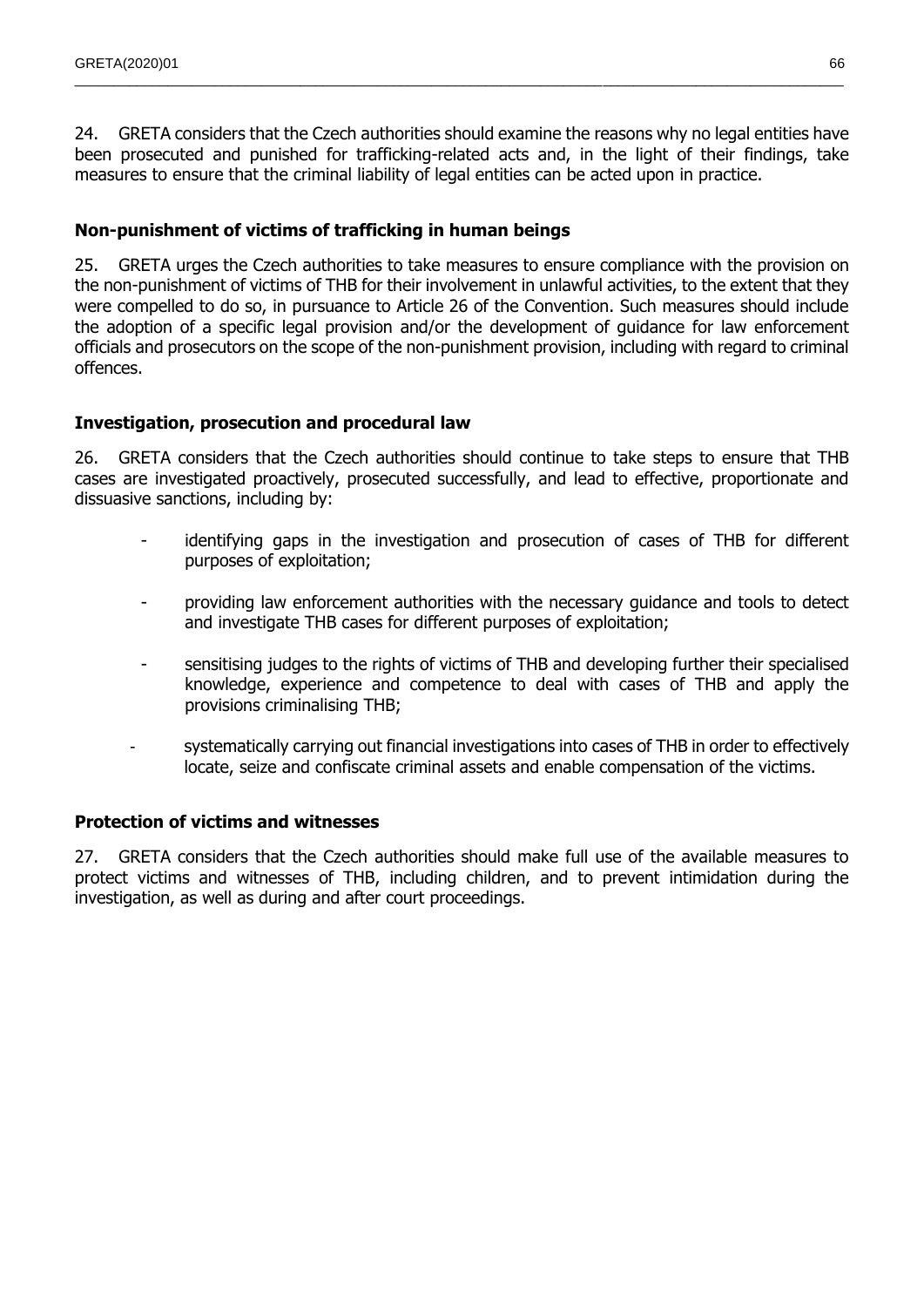# **Appendix II: List of public bodies, intergovernmental organisations, non-governmental organisations and other civil society actors with which GRETA held consultations**

 $\_$  , and the state of the state of the state of the state of the state of the state of the state of the state of the state of the state of the state of the state of the state of the state of the state of the state of the

## **Public bodies**

- Ministry of the Interior
	- $\triangleright$  Crime Prevention Department
	- $\triangleright$  Police
		- National Centre for Combating Organised Crime
		- Foreign Police
		- International Co-operation
- Ministry of Justice
	- $\triangleright$  Probation and Mediation Service
	- $\triangleright$  Legislative Department
	- $\triangleright$  International Co-operation Department
	- $\triangleright$  Statistical Department
	- $\triangleright$  Compensation Department
	- $\triangleright$  Accreditation Department
	- $\triangleright$  Penal Policy Department
- Ministry of Foreign Affairs
- Ministry of Labour and Social Affairs
	- $\triangleright$  State Labour Inspection Office
	- $\triangleright$  Child Protection Department
- Ministry of Education, Youth and Sport
- Ministry of Health
- Ministry of Regional Development
- Judicial Academy
- State Prosecutor's Office
- Public Defender of Rights

## **Intergovernmental organisations**

- International Organization for Migration (IOM)
- United Nations High Commissioner for Refugees (UNHCR)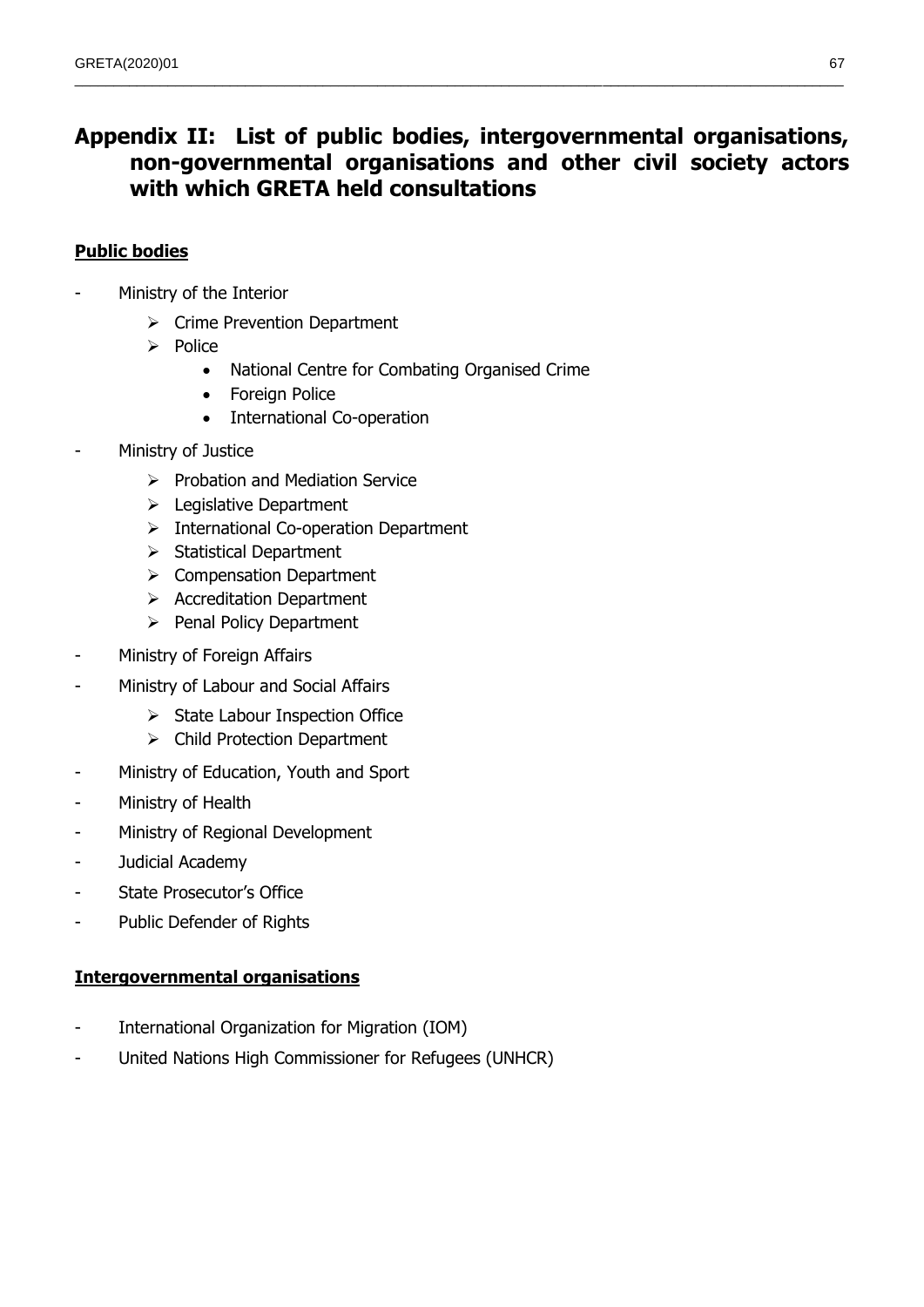## **Non-governmental organisations and other civil society actors**

 $\_$  , and the state of the state of the state of the state of the state of the state of the state of the state of the state of the state of the state of the state of the state of the state of the state of the state of the

- Caritas (Project Magdala and Centre "PRO" in Blansko)
- Diakonie of the Evangelical Church of Czech Brethren
- KARO
- La Strada Czech Republic
- Organisation for Aid to Refugees (OPU)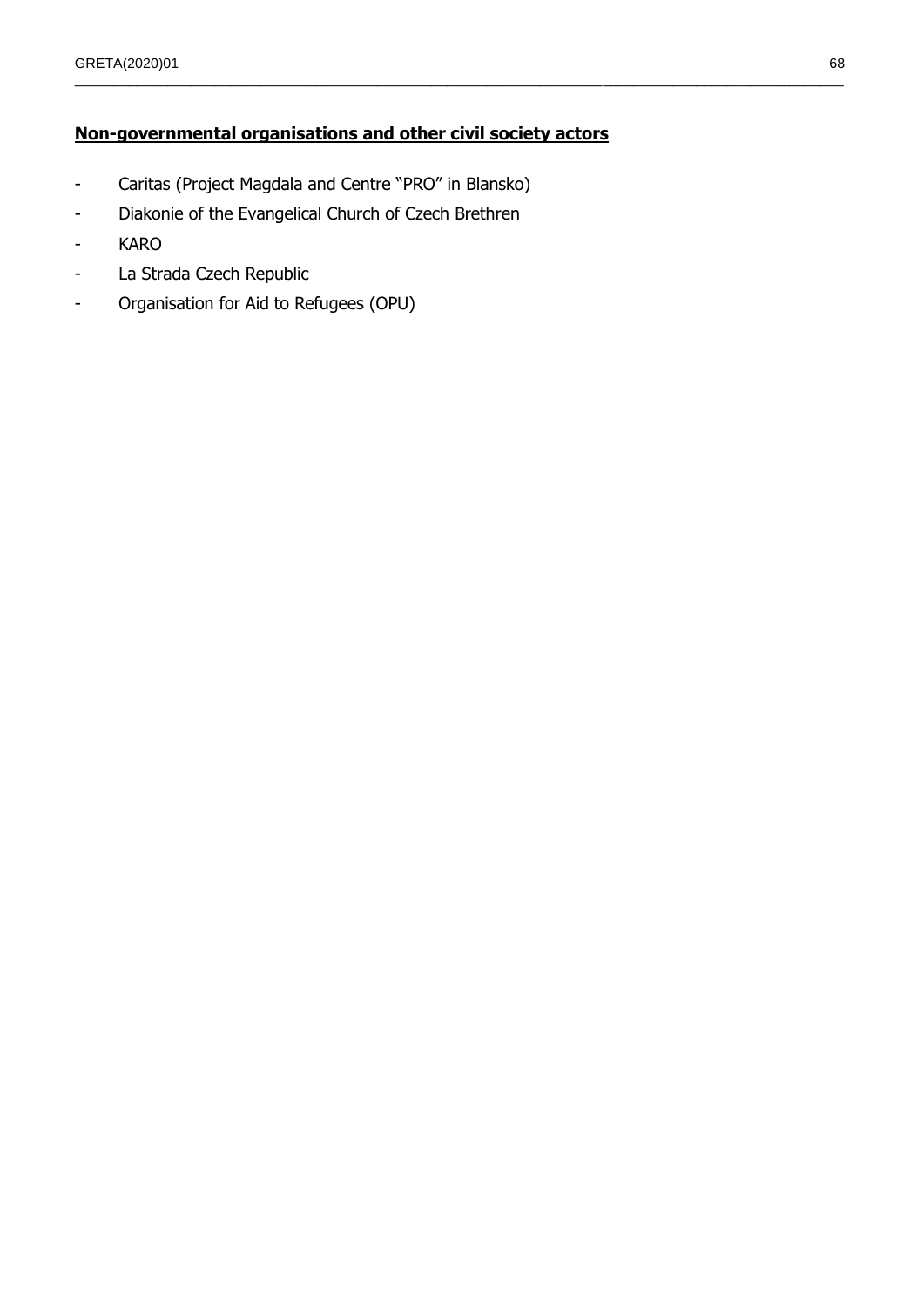## **Government's comments**

 $\_$  , and the state of the state of the state of the state of the state of the state of the state of the state of the state of the state of the state of the state of the state of the state of the state of the state of the

## **The following comments do not form part of GRETA's analysis concerning the situation in the Czech Republic**

GRETA engaged in a dialogue with the Czech authorities on a first draft of the report. A number of the authorities' comments were taken on board and integrated into the report's final version.

The Convention requires that "the report and conclusions of GRETA shall be made public as from their adoption, together with eventual comments by the Party concerned." GRETA transmitted its final report to the Czech authorities on 6 December 2019 and invited them to submit any final comments. The comments of the authorities, submitted on 3 February 2020, are reproduced hereafter.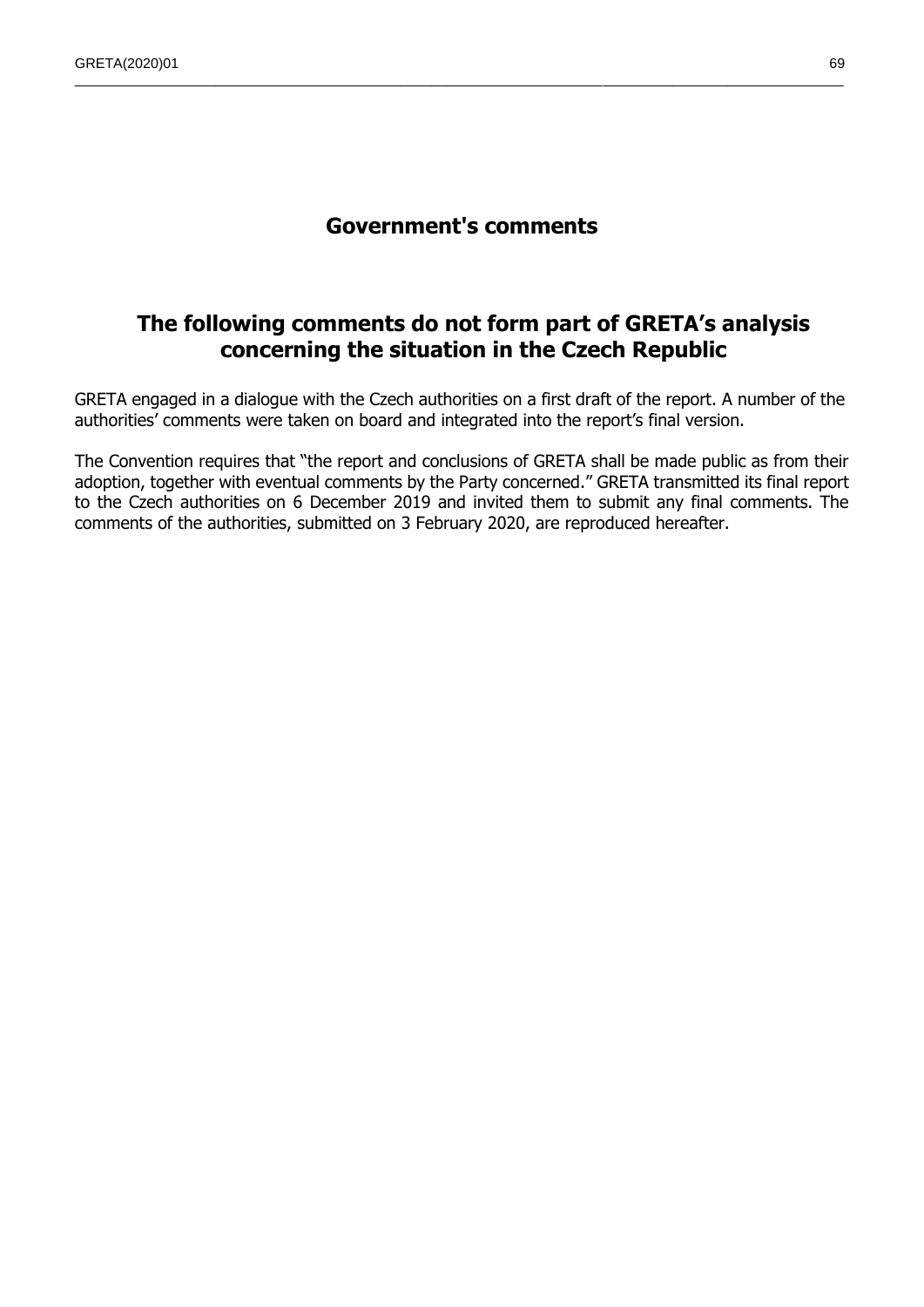#### MINISTRY OF JUSTICE OF THE CZECH REPUBLIC Vyšehradská 16, 128 10 Praha 2

Your ref.: Date: MSP-27/2020-SL-SNK/4 Our ref.:

Respond to: Tel No. Fax No.

Mrs. Marta Pelechová +420 221997904

E-MAIL: mpelechova@msp.justice.cz

Mrs. Petya Nestorova Executive Secretary of the Council of Europe Convention on Action against Trafficking in Human Beings Directorate of Human Dignity. **Equality and Governance** Council of Europe Avenue de l'Europe F-67075 Strasbourg Cedex France HITHIHITHI HITHIHITHI

Prague, 03.02.2020 Number of pages: 1 Enclosures: 1

#### Comments by the Czech Republic on the GRETA's First Round Evaluation Report on the Czech Republic

Dear Mrs. Nestorova,

Thank you for providing us with the GRETA's final report concerning the implementation of the Council of Europe Convention on Action against Trafficking in Human Beings by the Czech Republic during the first round of evaluations.

In this respect, please find enclosed a few final comments by the Czech Republic on the report and thank you in advance for taking them into consideration.

Should you have any comments or questions in this respect, do not hesitate to contact me.

Yours faithfully,

Marta Pelechová International Dossiers Coordinator

Enclosures: Comments by the Czech Republic on the Mgr. Marta Pelechová

Ministerstvo spravedlnosti ČR Elektronicky podepsáno: 03.02.2020 14:05:33 T=vrchní ministerský rada, SERIALNUMBER=P151448, G=Marta, SN=Pelechová, CN=Mgr. Marta Pelechová, OU=01015,<br>OU=Koordinátorka mezinárdní agendy, O=Česká republika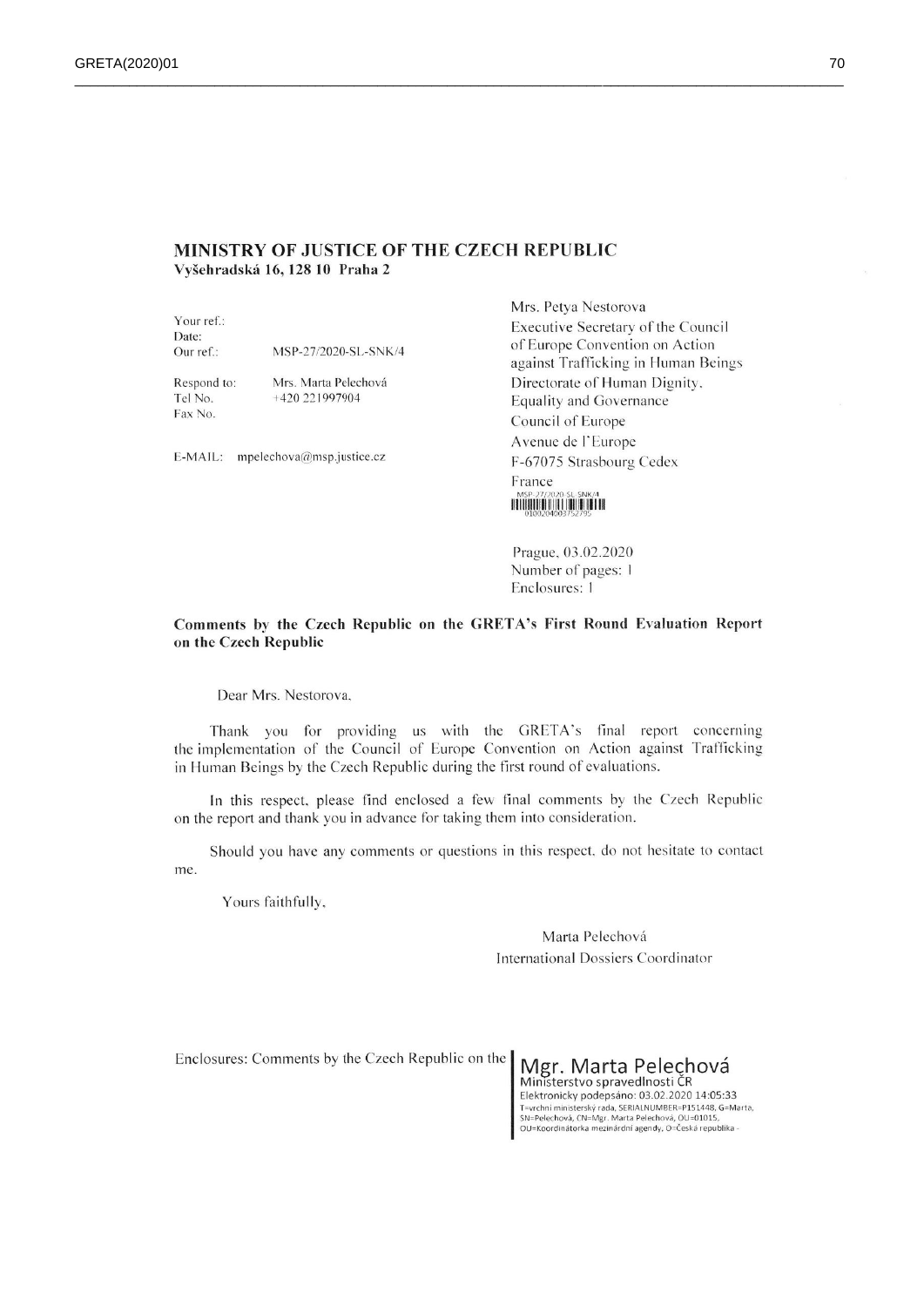## **Report concerning the implementation of the Council of Europe Convention on Action against Trafficking in Human Beings by the Czech Republic**

 $\_$  , and the state of the state of the state of the state of the state of the state of the state of the state of the state of the state of the state of the state of the state of the state of the state of the state of the

#### **Comments by the Czech Republic**

#### **Para 69**

As we had indicated in our previous comments, the report mentioned in this paragraph is outdated (from 2013) and the data contained therein on the number of foreigners from Ukraine, Belarus, the Philippines and other countries are not substantiated and therefore represent a mere estimate. Neither can we accept the information on "experts in the field" which states that many foreigners work 12-15 hours a day, sometimes six or seven days a week, and often cannot take any vacation days because of fear of "being sacked". The same article however states that the statistics on foreigners are not available because most of them are/work in the Czech Republic illegally (not as an employment) and therefore they do not contact relevant supervisory authorities in case of potential problems ("Very rarely. They wouldn't do it, because they cannot afford it. Because if they are working without a contract or a work permit, then their residency permit can be cancelled and they can get an order of expulsion and a ban on returning to the country later on.").

The Labour Code protects all employees who have concluded a working relationship on the basis of the Labour Code. In case anyone (including a Czech citizen) decides to breach the law by executing illegal work, it is not possible to provide such persons the rights otherwise guaranteed by the Czech legislative order (the right for a vacation, rest, working hours, reason for dismissal etc.).

It follows from the above-mentioned that in such cases we cannot speak of exploitation, nor THB, but of deliberate surpassing or breaching of laws stipulating a.o. working relationships. The campaign mentioned in the article was only fictional and calculated activity of two NGOs and one advertising agency without any reliable results. And even the organizers of this questionable event admitted that the foreigners asked in the article did not want to reveal their identity because they would endanger their residency permit. It may be therefrom deducted that they had already received a residency permit as well as a work permit.

## **With respect to the above-mentioned, we consider the information provided in para 69 as not correct and therefore not suitable for inclusion in the report**.

Also, **we provide below more recent statistical data which are from an official resource** (the Czech Statistical Office – hereinafter the "CSO") and which were submitted to the Government of the Czech Republic at the end of 2016:

According to the CSO data, 497.430.000 of all employed persons in the Czech Republic in 2014 less than 171.000 persons were in the rank "97-Activities of households as employers of household staff", in 2015 it was 14.000 employees out of a total number of 504.190.000 employees. **Ideas that the real number of workers in households could range up to several tens of thousands therefore do not seem as correct.**

As of 30 June 2016, a total of 35.008.000 foreign workers in the Czech Republic were kept in the records, while in the area of "Activities of households as employers of household staff" only 43 workers were employed (including 29 women; when 10 of that persons were from the EU countries and 33 persons from other countries), **which represents 0,012 % of the total number of foreign workers.**